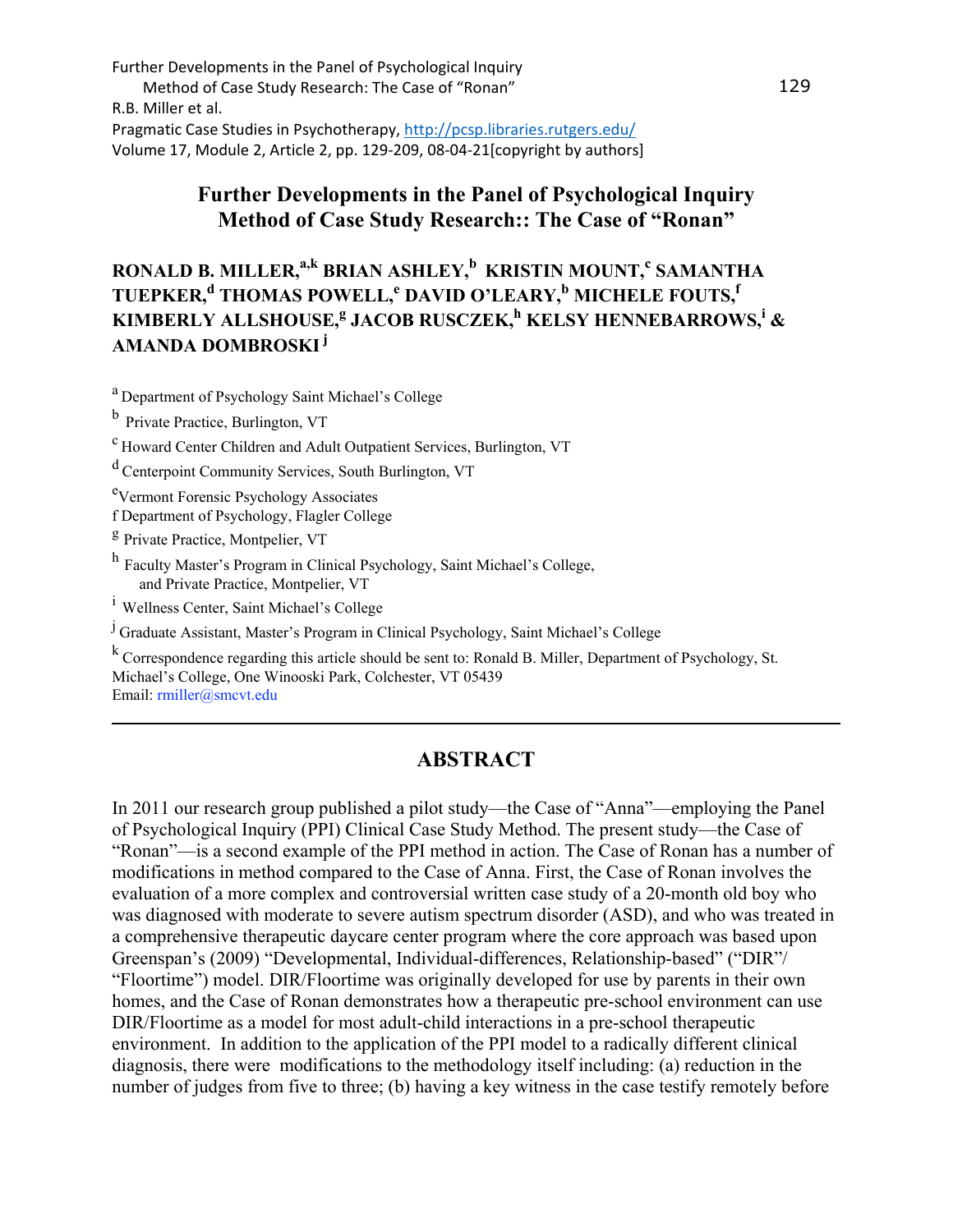the Panel; (c) the writing of a much more detailed judges' opinion on the aspects of the case that most influenced their decisions; and (d) a further development of the logic of a quasi-judicial approach to clinical case studies in psychology. By examining how the civil law's basic framework for proving causality in cases of personal injury (who did what harm to whom), the process by which knowledge claims that emerge out of clinical practice (who provided what benefit to whom) is further explicated.

*Keywords*: clinical case study validity; quasi-judicial methodology; autism spectrum child; clinical case study; case study

 $\mathcal{L}_\text{G} = \{ \mathcal{L}_\text{G} = \{ \mathcal{L}_\text{G} = \{ \mathcal{L}_\text{G} = \{ \mathcal{L}_\text{G} = \{ \mathcal{L}_\text{G} = \{ \mathcal{L}_\text{G} = \{ \mathcal{L}_\text{G} = \{ \mathcal{L}_\text{G} = \{ \mathcal{L}_\text{G} = \{ \mathcal{L}_\text{G} = \{ \mathcal{L}_\text{G} = \{ \mathcal{L}_\text{G} = \{ \mathcal{L}_\text{G} = \{ \mathcal{L}_\text{G} = \{ \mathcal{L}_\text{G$ 

# **INTRODUCTION**

Early work on the methodology of a quasi-judicial or adjudication approach to clinical case study research began with Bromley (1986), in the United Kingdom. This was followed with work by Miller (1999, 2004, 2011, 2018); Bohart and Humphreys (2000); Bohart, Tallman, Byock, and Mackrill (2011a); Bohart, Berry, and Wicks (2011b); Bohart, 2018; and Elliott (2002, 2009, 2015). This work on the quasi-judicial approach also coincided with the broader call for a return to pragmatic or systematic case studies in psychotherapy (and community psychology) by Fishman (1999); Dattilio, Edwards, and Fishman (2010); and Fishman, Messer, Edwards, and Dattilio (2017). An experimental psychologist specializing in the study of the impacts of ageing on the human mind, Bromley developed a view that the manner in which Anglo-American law constructs arguments and evidence in matters of the civil law cases would be far preferable to the way most clinical case studies are written in psychology and related disciplines. The logic of this position was based upon the realization that many of the areas of civil law—like breach of contracts, divorce, and personal injury—involve themes that constitute or parallel the presenting problems in many clinical psychological or mental health settings. Feelings of betrayal, abandonment, emotional (and sometimes physical) injury, and harm inflicted (whether intentional or unintentional) are common themes that are presented or emerge in the clients who seek out psychotherapy (Miller, 1998, 2004).

In Bromley's model the author of the case study assembles the information available about a case they have worked on. He strongly encourages the clinician to consider the *quality* of the evidence in a case study, and what would be the *best* evidence in support of a specific factual claim. Following the work on rhetoric and argumentation of the philosopher of science Toulmin (1959), Bromley urges the case study author to search for evidence in the records of the case that might support one possible explanation over the other available ones, and reach a conclusion based upon that evidence. There is an expectation that the case study author will be guided by respected theories of psychological explanation in doing and describing their clinical work. However, he challenges the clinician to consider whether the facts of the case actually support their theoretical assumptions, and to consider alternative interpretations of the facts of the case and how other theoretical assumptions might be relevant.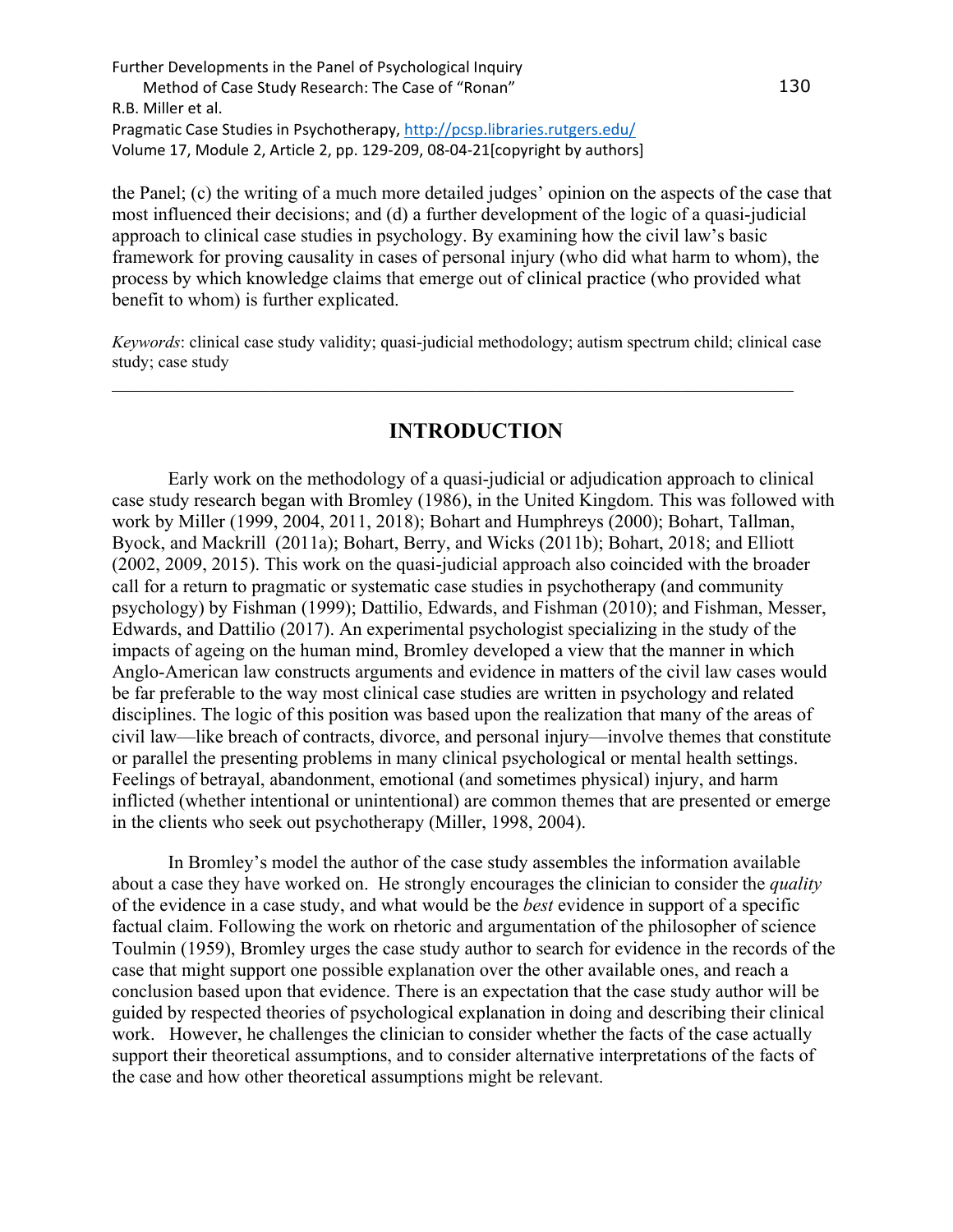Generally, in the civil law the concern is about establishing the responsibility of one person for the harm caused by their actions to another person. What Bromley saw was that the same process of building a case in law could be used to show that the actions of one person (e.g., a clinical psychologist or mental health worker) might be responsible for the *benefit that accrued to a second person* (the client or patient) in a therapeutic relationship. Bromley did not carry forward these critical insights about the nature of clinical reasoning in case studies into developing a formal procedure and mechanism for evaluating controversial cases that challenge the prevailing wisdom in a field. This is the reason for the development of the PPI approach to evaluating clinical case studies.

# **THE PANEL OF PSYCHOLOGICAL INQUIRY (PPI) PROCESS**

In the initial pilot study of this methodology (Miller, 2011) seven components are identified, and these were implemented in this second pilot study, which took place over a period of four months:

- (1) Standards of evidence which are adapted from the Federal Rules of Evidence (cf. Weissenberger & Duane, 2007) that can be used to evaluate the truth of clinical claims. A prime example is the "hearsay rule" that permits conversations between doctors and patients to be introduced into evidence by the doctor over objections that such reports be considered hearsay.
- (2) Descriptions of the participants, including: the panel administrator/convenor (the lead author); a three-judge panel; the case advocate; the case critic; and witnesses to the case, namely the therapist and clinical supervisor.
- (3) A pre-hearing review of the written case study by all concerned.
- (4) The development by the advocate and the critic of specific claims and counterclaims about the case to be proven before the Panel, which are shared these with one another and the judges prior to the PPI hearing. During this period both the advocate and critic have the opportunity to interview the witnesses (the clinician and the clinical supervisor) at their discretion, and to prepare their case outlines and strategy for the hearing. In this instance one of the witnesses was living at some distance from the site of the hearing and was able to be interviewed over the telephone or, during the PPI hearing, over Zoom. The Zoom technology made it possible to produce a video recording of the entire hearing.
- (5) A 3.5 hour hearing process divided into a series of presentations by both the case advocate and the case critic of oral testimony and written evidence before the Panel, divided into five segments. This was one hour shorter than the first PPI, in part because there were fewer judges asking questions, but also due to the busy schedules of the judges and the limits to their working *pro bono.*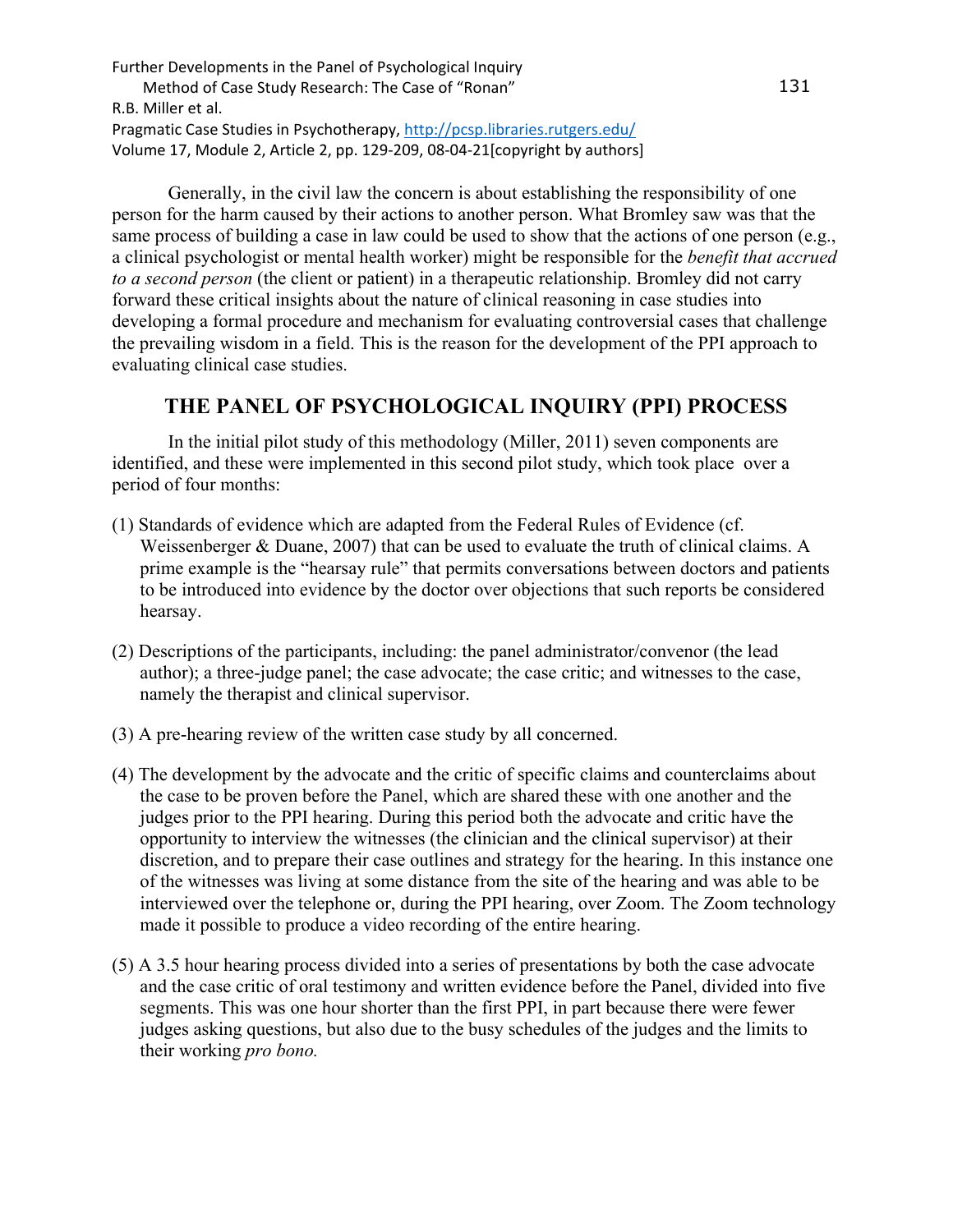- (6) After a period of several weeks of individual reflection, the issuance of the judges' opinions through the feedback forms and a subsequent phone conference. (The write-up of the final judges' opinion took much longer than the four-month period of the basic process).
- (7) Possible appeal of the findings. This has not occurred in the two pilot studies, but the model requires it in keeping with the model of the civil law.

Saint Michael's College in Vermont served as the host to the Panel in keeping with the PPI model that a non-profit organization devoted to promoting the knowledge base of clinical practice in psychology organize the Panels of Psychological Inquiry as a public service. Ultimately, the goal is for local and regional independent non-profit organizations to be established to support the development of "case law" in the clinical practice of psychology. This "case law" would be a body of validated clinical practice knowledge in psychology. Such a PPI organization would ultimately appoint the judges and case advocates and case critics for individual cases and publish the findings of the Panels. The clinician whose work is being evaluated would voluntarily submit a written case study to the PPI organization with permission from the client in the case. The clinician would select the case advocate they wish to work with from a list of case advocates approved by the PPI organization. The PPI organization would also maintain a roster of case critics who could be recruited to participate in specific Panels of Psychological Inquiry.

## *Creating a PPI for this Second Pilot Study*

### Selecting a Case.

While the PPI model envisions a day when this process will be initiated by a clinician (a) who wishes to have their work known to a larger audience, and (b) who is aware of how often case studies are dismissed as anecdotal clinical accounts of little value due to concerns about biased reporting and other self-serving biases that distort the clinician's accounts of their own work. Such a clinician would see the value in having their work reviewed by a PPI and potentially independently validated by a Panel of highly respected clinicians in their local community.

However, in this pilot study as in the last, the process was initiated by the lead author in order to further develop the PPI model. In this instance, a case study master's thesis by Kristen Mount (2016) was selected by the lead author based upon the severity of the diagnosis, the nature of the treatment—as explained below, the case did not employ the accepted therapy model for autism of Applied Behavior Analysis—and the thoroughness of the thesis paper. The case involved a two-year old boy who had been given the pseudonym "Ronan" in the thesis, and who had been diagnosed prior to treatment by an independent state agency and been found to be suffering from moderate to severe autism spectrum disorder. Ronan had been treated not primarily with the Applied Behavior Analysis (ABA) approach so widely regarded as the treatment of choice for such cases, but instead with a modified version of Greenspan's (2009)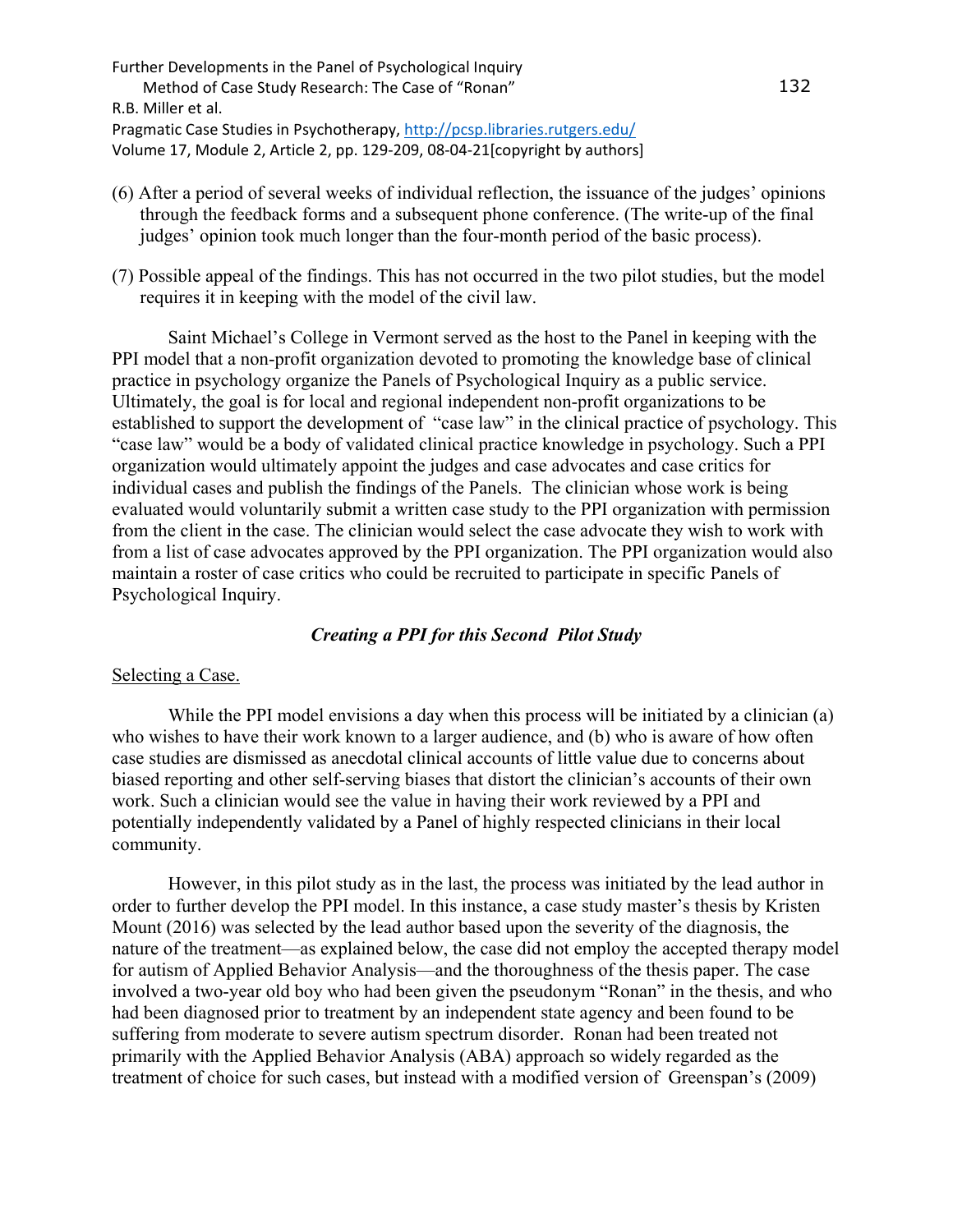DIR/Floortime method in a therapeutic daycare center (referred to as the Center hereafter) created by a licensed psychologist, Michele Fouts, MA. Mount had been supervised in her graduate practicum and internship by Fouts, and Mount wrote her master's thesis on the experience of working as a staff member with Ronan at the Center.

Both Mount and Fouts agreed to participate in the PPI. For Mount this meant giving permission for her master's thesis case study (previously defended before a thesis committee) to be subjected to review by an independent panel of judges, and for her to be called as the lead witness in the PPI hearing in order to testify under oath. As her clinical supervisor at the Center, Fouts agreed to be a second witness before the Panel testifying to her own work with Ronan as Center director, and the validity of Mount's account of the treatment center and her own work with Ronan. Fouts agreed to facilitate the process of having Ronan's adoptive mother sign a release for the Center's records of clinical work with Ronan to be evaluated by the Panel, and in the process his mother happily reported and agreed to disclose to the Panel follow-up information on Ronan's current developmental status at the time of the Panel being organized, several years after Mount's thesis was written.

### The Particular Need for a Rigorous Case Study Methodology in the Treatment of ASD

It should be noted that the first PPI pilot study, the Case of Anna (Miller, 2010), was of a young woman seen at a college counseling center whose symptoms were not unlike many college students struggling with their identity and adjustment to college. While certainly important work, the level of difficulty of the problems encountered by Ronan were of a different order of magnitude, and the treatment milieu as well as the individual work of the clinical graduate student were highly integrated.

In addition, the case presents a clinical diagnosis where there is a strong tradition of case study research that is deemed scientific, namely, single-subject experimental designs from Applied Behavioral Analysis (ABA). While there has also been a good deal of group design studies, they tend to be done in the face of serious obstacles that limit the ability to do full scale randomized controlled trials (RCT's). These obstacles appear to be particular to the subject of the treatment of ASD in young children. Most experts believe in the importance of early intervention for developmental disorders; however, the diagnosis of children prior to age one year is very difficult (Antonio, Costanza, Paolo, Umberto & Filippo, 2014). In addition, these authors identify the following obstacles to doing RCT research on ASD in young children:

> There are a plethora of issues making it difficult to carry out an RCT in autism. First, the parents are very informed about the various treatments they think to be most useful for their children and therefore many parents operate their own choices giving a deaf ear to the suggestions of clinicians….Secondly, many studies on autism interventions are made with very little funding compared to those necessary to conduct an RCT. Thirdly, a control group "without treatment" poses ethical problems because there is strong evidence that providing a treatment is better than providing none. (p. 5).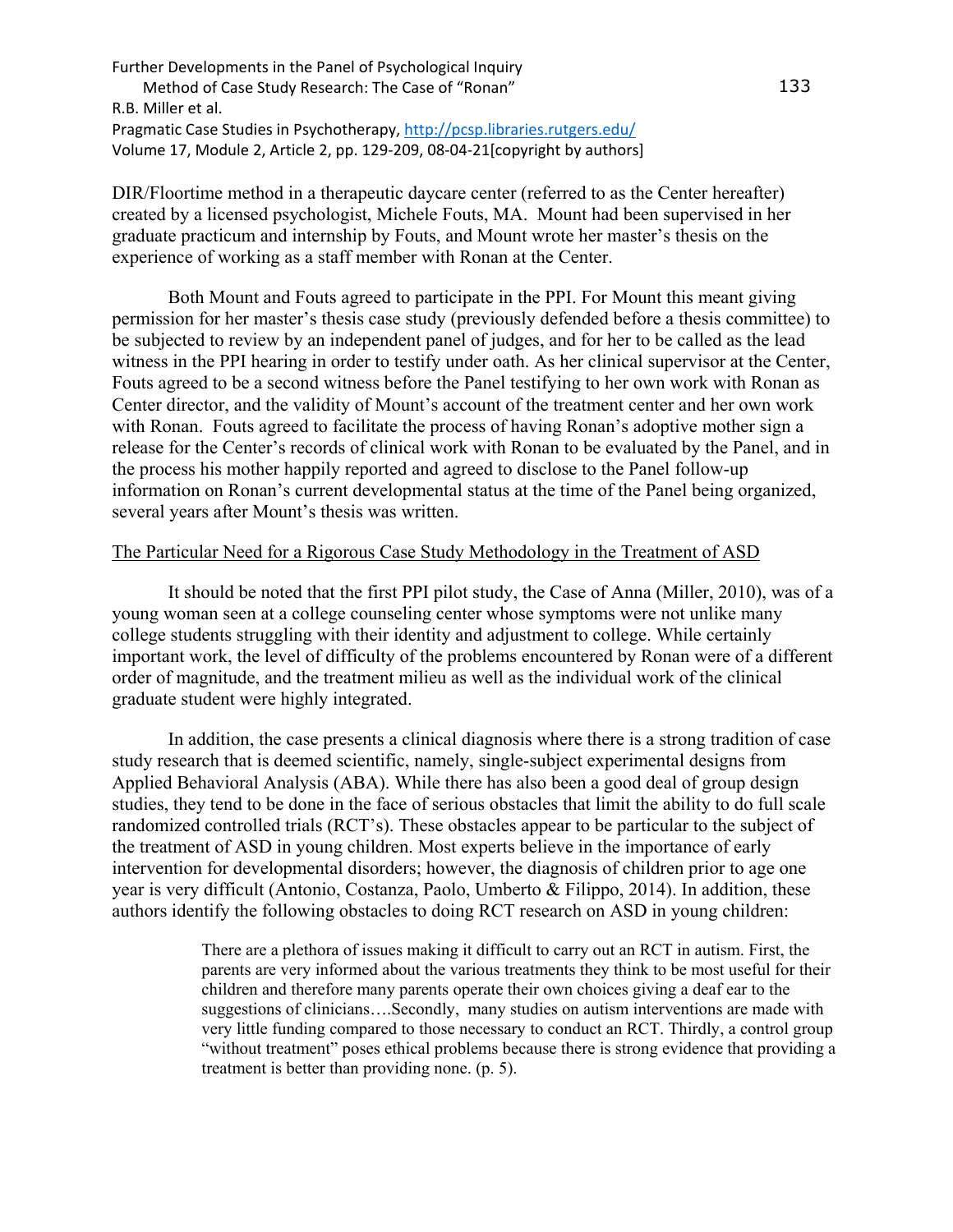Despite this acknowledgement of the threats to internal and external validity of RCT research on autism treatment, Antonio et al. list DIR/Floortime as one of the twelve most popular non-pharmacological treatments for ASD. Their review of the literature focuses on rating the scientific quality of research on these approaches, ranging from a rating of 1 indicating an RCT that measures both IQ and adaptive functioning and finds significant differences in favor of one approach over another on both measures; to a rating of 4 indicating only significant general improvement. Using these ratings, DIR/Floortime was rated in the bottom 22 percent of autism treatment studies in terms of quality of the research design.

Odom, Boyd, Hall and Hume (2010) did a literature review of 30 comprehensive treatment programs for individuals with autism spectrum disorders in order to establish which programs demonstrated treatment efficacy. They excluded focused intervention treatment approaches, which they argue have already established evidence of efficacy. Comprehensive programs are identified by having goals that include broader learning or developmental impact on core deficits. DIR/Floortime was one of the 30 programs examined. Each program's publications were evaluated over six categories, on a scale of 0 to 5, with 5 being the highest rating. The DIR/Floortime program received a total rating of 19/30. The better known Denver program scored only slightly higher at 21/30. The three highest rated programs were all based upon Applied Behavior Analysis, including the Lovaas Institute Los Angeles, 27/30; the May Institute, Randolph, Massachusetts, 25/30; and the LEAP program in Denver, Colorado 25/30.

Wagner, Wallace, and Roger's (2014) chapter on "Developmental Approaches to Treatment of Young Children with Autism Spectrum Disorder" ranks studies into six types with RCT's rated the highest (Type 1) and studies with "significant methodological flaws" including no control group or retrospective studies rated as Type 3. Case studies are rated type 6 and not included in the literature review at all. They found one study on DIR/Floortime that was an RCT and rated Type 1 (Pajareya and Nopmaneejumruslers, 2011) and two Type 3 studies.

Though this is not very encouraging for proponents of DIR/Floortime, Wagner, Wallace and Rogers (2014) make a number of observations on the research literature as a whole that are indirectly encouraging to those interested in the DIR/Floortime method. First, they call for a better integration of ABA approaches to treatment and the relational/developmental models as a whole as it is clear that developmental research in general is identifying the critical importance in healthy development for young children of mutually rewarding play and social interactions with parents and peers. Second, they acknowledge the generally disappointing state of the research literature they reviewed, commenting,

> In terms of strength of evidence, we have very few high-quality efficacy trials of these developmental approaches to early autism. While behaviorally based interventions for early ASD also have few high-quality group efficacy studies, there are a plethora of high quality single-subject designs demonstrating behavioral control of the dependent variables in the behavioral literature (pp. 535).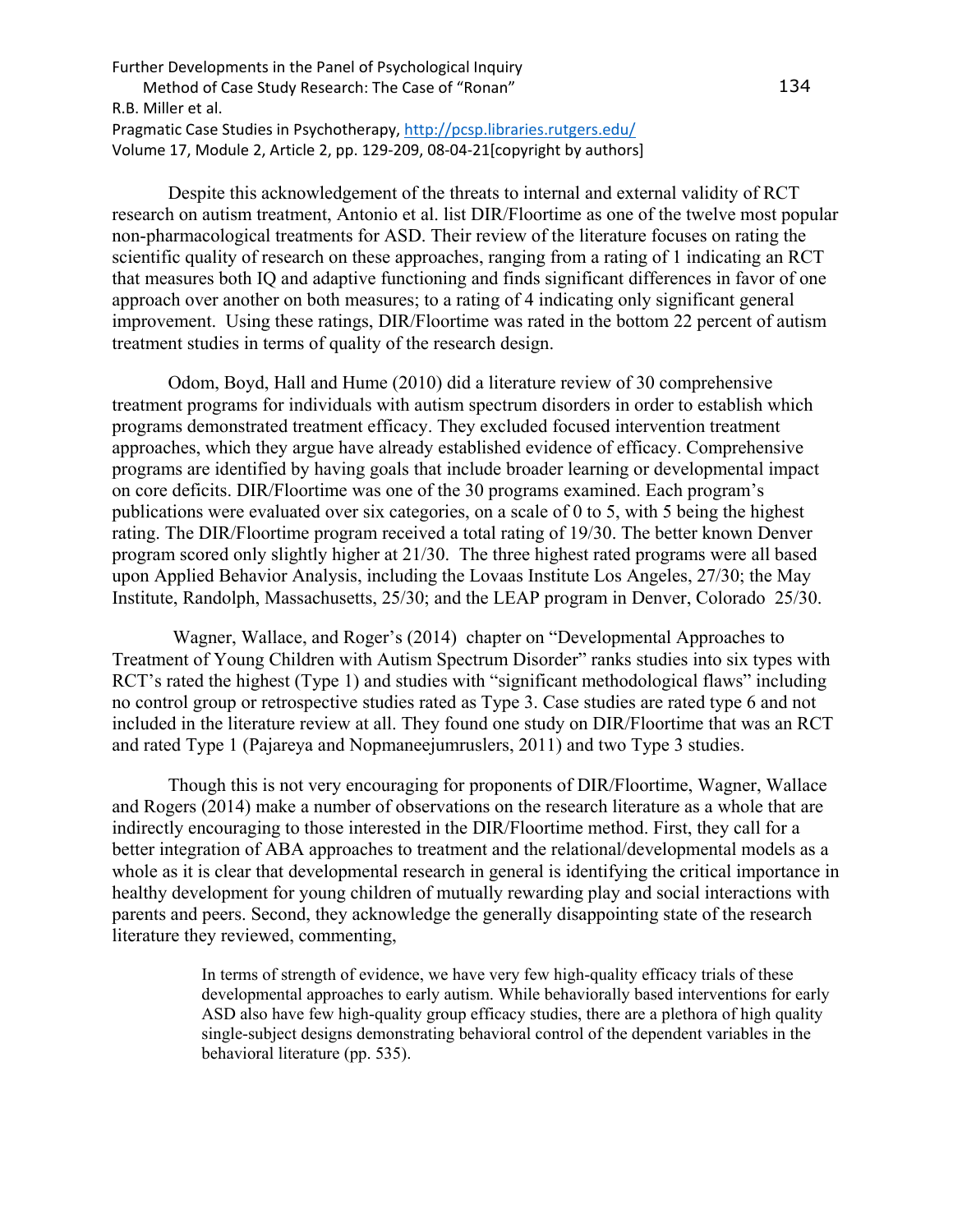Finally, while noting the great difficulty in executing RCT studies with parents and children when children are identified with ASD at very young ages (echoing the concerns of Antonio et al. (2014) above), the review suggests that *developmental researchers* adopt "high quality single-subject designs" that "would add considerably to the accumulation of evidence of the efficacy of developmental approaches." Granted these authors are suggesting that developmental researchers find easily measurable behavioral indicators used in developmental psychology rather than the narrative data of a quasi-judicial method. However, the logic of their argument is quite parallel to that which led to the development of the model described here. RCT's are not very useful in determining the appropriate treatment in the complexity of the lives of individual children, just as they aren't in finding the right treatment for older psychotherapy clients. Both ABA single subject designs and the narrative case study of Ronan can be rigorous, and can allow for the kind of individualized treatments needed in the real world of clinical practice. The real question is this: Are the standards of evidence and rules of procedure for determining the responsibility for the outcomes of important human interactions that were developed over 500 years in Anglo-American civil law at least as reliable in determining the truth about human behavior as are the single-subject experimental research designs used in ABA research that were originally created 80 years ago for the study of pigeons and rats in laboratory settings?

### Recruiting the Advocate and the Critic.

As in the first pilot study (Miller, 2010), the advocate and critic were appointed by the lead author. They were chosen on the basis of being outstanding graduate students and classroom discussion leaders in the lead author's MA program in clinical psychology, and because they were finishing their degrees and would understand well their freedom to decline the invitation. They were given copies of Mount's master's thesis on the treatment of Ronan and both students read it and the article on the PPI process (Miller, 2010) prior to agreeing to participate. They each had about six weeks to prepare their case for presentation to the PPI judges. About two weeks before the PPI hearing, the judges received a pre-hearing outline of the arguments that would be presented by the advocate and the critic.

The lead author introduced both the case advocate and case critic to the PPI process and their roles in it. He suggested that the case advocate limit herself to identifying three or four key claims in the written case study, and suggested to the case critic that in addition to attempting to rebut the advocates claims he consider having at least one of his own counterclaims. Both the advocate and critic were actively supported to the extent that they requested guidance. Opinions were offered when requested, but the final choice of claims, arguments, and evidence introduced were at the discretion of the participants.

#### Recruiting the Judges

In the initial PPI, there were five judges, in order to obtain a broad cross-section of feedback on the PPI hearing process. Their feedback was very useful, and it seemed given their viewpoints, that a panel of three judges might be sufficient for a second pilot. Departing from the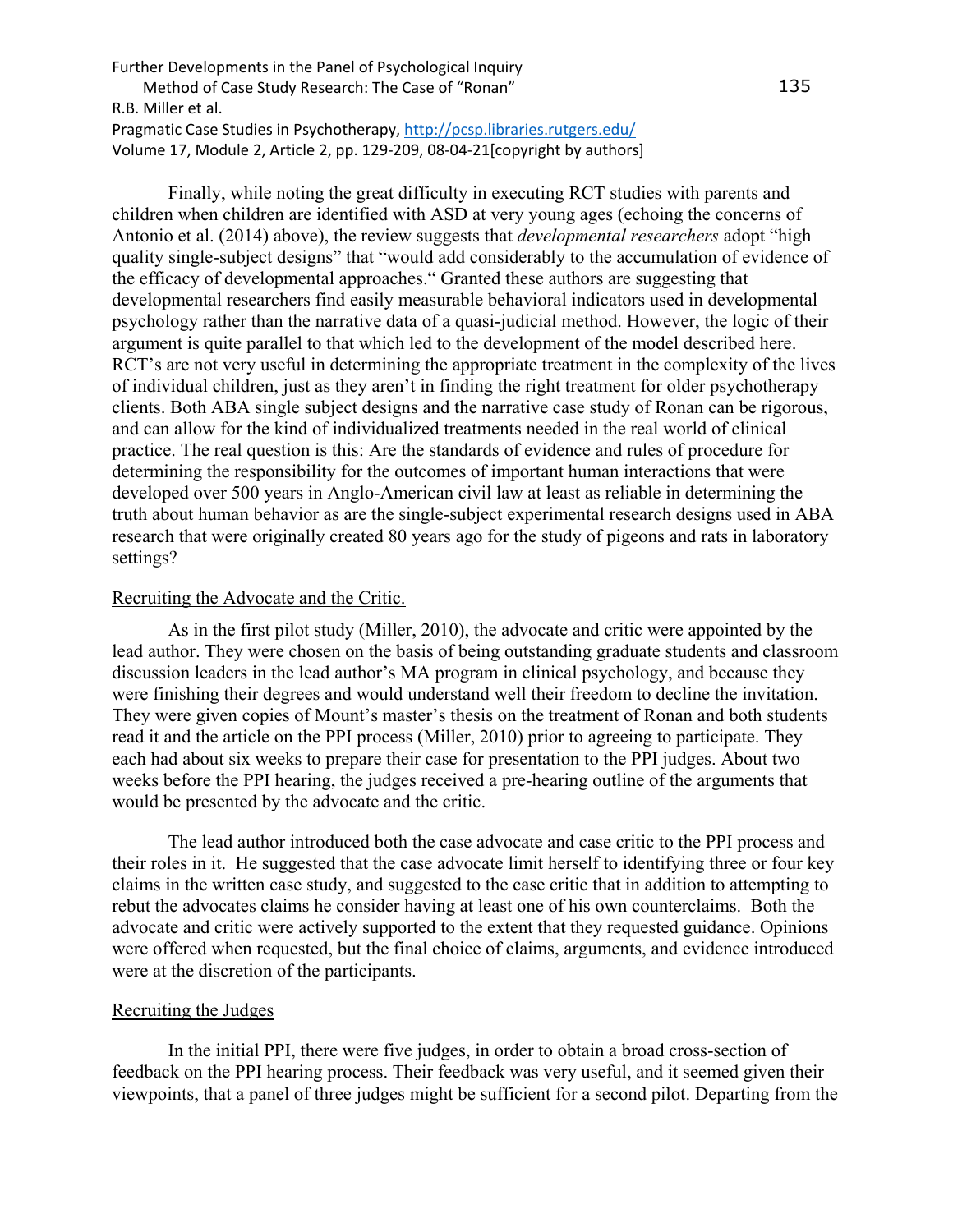original PPI process, the Vermont Psychological Association (VPA) and the Vermont Association for Psychoanalytic Studies (VAPS) were each asked to nominate a judge for the process. VAPS nominated their research coordinator, Jacob Rusczek, PhD, and the VPA declined as they did not have a research coordinator. The lead author appointed the two other judges, Thomas Powell, PhD, a well-known, highly experienced forensic psychologist in Vermont, and Kim Allshouse, MSW, MA, who has extensive training and experience as both a clinical social worker and as licensed psychologist-master's in Vermont. Ms. Allshouse has many years of clinical experience working with adults with disabilities including autism spectrum disorder. ( Both Judge Powell and Judge Allshouse had received master's degree's in clinical psychology from the host institution decades before the convening of this PPI, and had only intermittent contact with the lead author in the intervening years.)

As noted earlier, the judges were given the master's thesis case study by Kristin Mount on the case of Ronan to read prior to deciding if they wished to be on the Panel, and were also provided with outlines of the cases to be presented by the advocate and critic two weeks before the actual hearing. They were given a judge's opinion form to be filled out after the hearing where they were asked to vote for against each of the four claims and one counterclaim, and to give a detailed explanation of their reasons for each of the four decisions. After their decisions were received, a phone conference was convened to explore where their opinions were divided, and to elicit additional feedback on the process.

#### The Witnesses

As noted above, the case study author, Kristin Mount and her supervisor at the Center, Michele Fouts, were the witnesses at the PPI hearing. During the PPI process participants other than the judges were addressed on a first names basis.

## **Confidentiality**

All participants in the PPI process who had access to the original case study, the advocate and critic's prepared outlines of their positions, and any of the case records from the Center introduced into evidence at the PPI hearing, were given a summary of the American Psychological Association Code of Ethics sections (APA, 2017) that relate to protecting confidentiality of clinical material and records which had to be signed and returned to the first author prior to the day of the PPI hearing. This confidentiality pledge, which is presented in Table 1, was read at the beginning of the PPI hearing by the first author who presided over the hearing as a reminder of what each participant had agreed to regarding confidentiality and the severe penalties for violating the pledge.

#### Documents Submitted into Evidence

The advocate introduced into evidence the original report from a State agency of an independent diagnosis of Ronan with moderate to severe autism at age two years, as well as a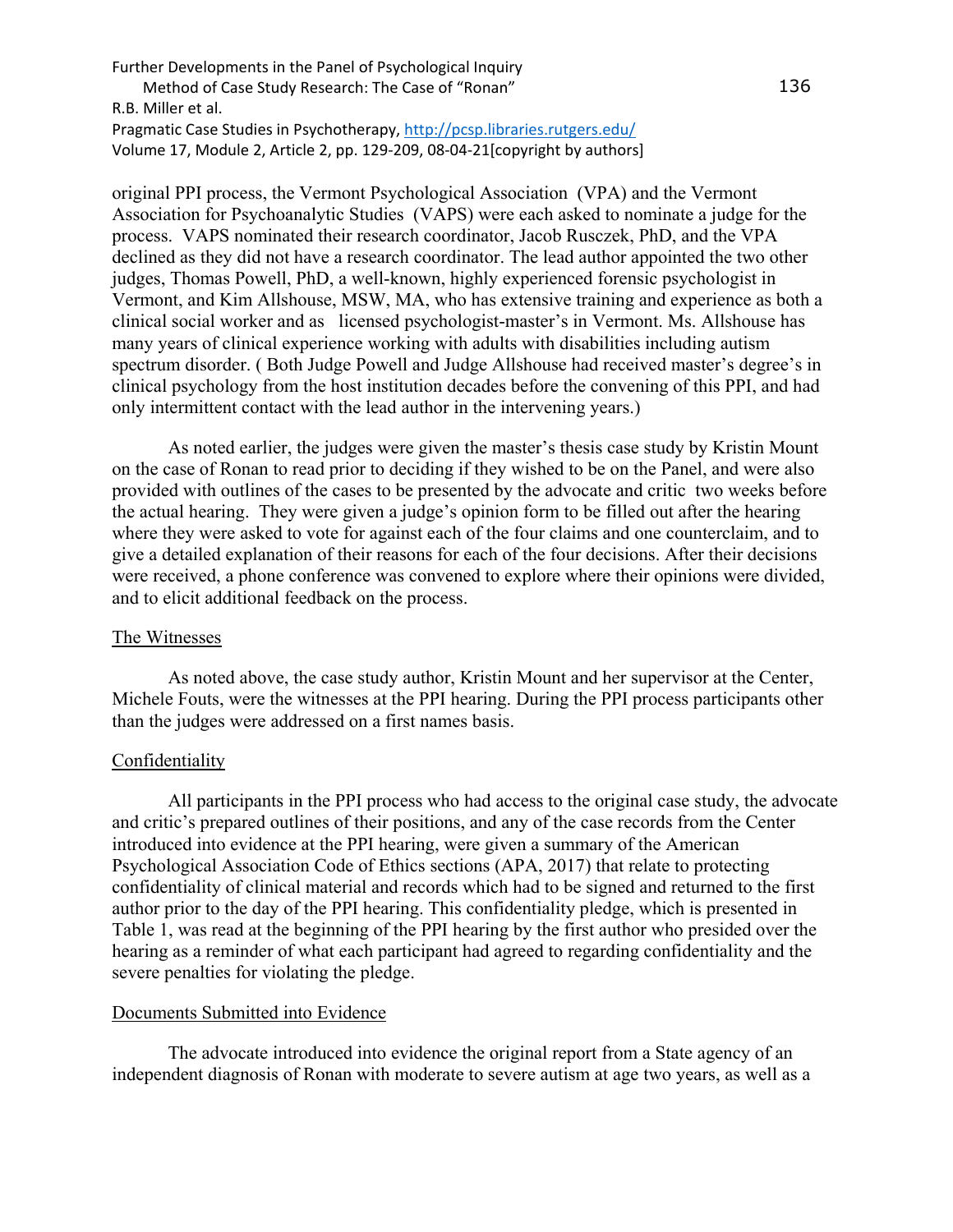letter from Ronan's adoptive mother about the progress he has made at home and school in the last two years prior to the PPI hearing.

## The PPI Hearing Timetable

9:00 am. Chair of the Panel: Introductions of participants and relevant APA Ethics Code principles (APA, 2017) that require the honest reporting of data, and responsible handling of clinical information to protect the privacy and confidentiality of clients. 9:05 am. Opening Arguments:

Opening argument by the case advocate who presented the basic claims being made about the case and outlining the evidence that will be presented (10 minutes).

Opening argument by the case critic who presented perceived weaknesses in the claims being made about the case by the advocate. (10 minutes).

9:30: Questioning of the Therapist to Establish Case Claims:

Advocate questioned the therapist to establish the evidence for the claims being made about the case. (30 minutes).

The case critic questioned the therapist by (20 minutes).

Follow-up questions to the therapist by the case advocate (5 minutes).

Panel members question the therapist/advocate/critic (10 minutes).

- 10:35 Break
- 10: 45 Questioning of the Supervisor to Establish Claims The case advocate questions the supervisor by (20 minutes). The case critic questions the supervisor by (15 minutes). The advocate asks follow-up questions of the supervisor by (5 minutes). 11:05 Panel questions the supervisor/advocate/critic (10 minutes).
- 11: 15 Questioning of Therapist/Supervisor to Establish Counter-Claims Case critic questions therapist/supervisor on counter-claims (20 minutes). Case Advocate questions therapist/supervisor ( 15 minutes). Follow-up questions by case critic (10 minutes). Panel questions the therapist/supervisor/advocate/critic (10 minutes).
- 12:10 Lunch Break
- 1:00 Closing Case Summaries Case Advocate (10 minutes). Case Critic (10 minutes).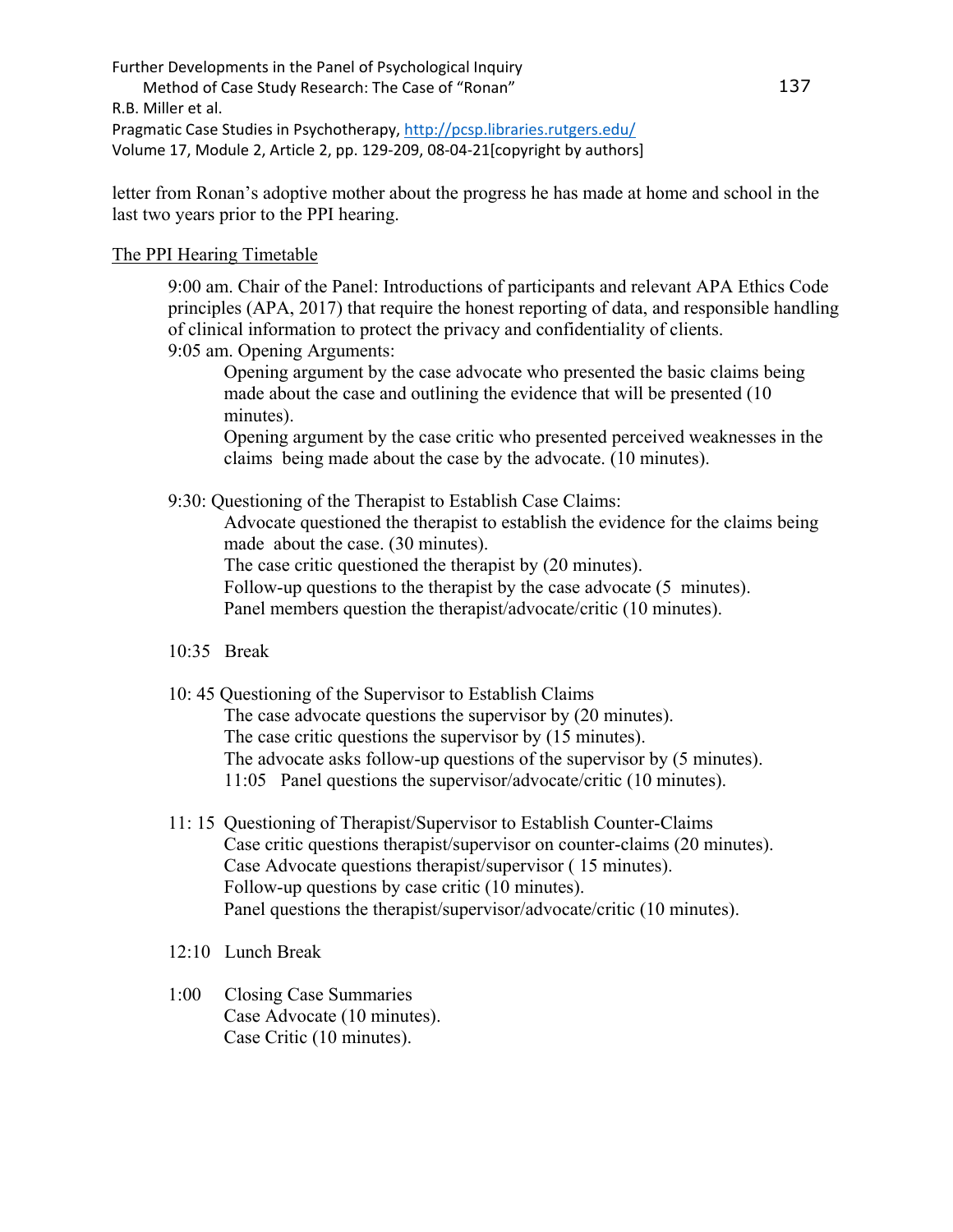## *The Claims and Counterclaim: The Burden of Proof and Standards of Proof*

In the civil law, as in experimental research in psychology, it is necessary for the advocate of a position or research hypothesis to provide evidence in support of their assertions. In the absence of good evidence, critics need only refute the credibility of the evidence offered, and the case or research hypothesis fails to be confirmed. A critic or critical researcher may also choose to claim that there is evidence in the case or data set that has been overlooked, and that would support a very different view of the case. In addition, a critic of a case study or a research project could also introduce evidence from other clinical cases studies or experimental research programs that contradicts the claims being made in the original paper. When either of these last two strategies is undertaken by a critic, the burden of proof shifts on to the critic to now prove their new assertions.

It is important to note that in civil law there is a very different standard of proof than in the criminal law. The well-known phrase from criminal law that the defendant must be found guilty "beyond a reasonable doubt" is a very high standard indeed. It is justified on the basis of the result, for if one is found guilty one may lose one's individual liberty or even one's life. In the civil law, one risks losing one's personal property often in the form of monetary damages. In such circumstances civil courts have three increasingly more difficult standards of proof that may be invoked by the presiding judge: in the typical case the plaintiff or injured party must prove their case with a preponderance of evidence (51% of the evidence and argument favoring their side). In cases where the damage done to another person's financial position is more egregious, it is required that the evidence and arguments be "clear and convincing." It is often suggested that the numerical equivalent of this standard is that the likelihood of the plaintiff's position being true is 70-80%. In the rare cases where the civil law invokes the standard of "beyond a reasonable doubt" that the quantitative translation is greater than an 80% likelihood that the plaintiff's accusation is true. These numerical estimates are of course metaphorical, as there is no process for counting the strength of evidence. It is a matter of subjective judgment based upon the narrative force of the case made by the two opposing sides. In this PPI the standard of proof that is employed is "by a preponderance of evidence" - the most commonly used standard in civil trials.

 In the case of Ronan, the case critic, David O'Leary, chose to both question the advocate's evidence, and then highlighted aspects of the original case that actually refuted part of the advocates third claim.

#### The Four Claims of the Advocate

Advocate Samantha Tuepker assumed the burden of proof for these four claims:

- 1. At time of treatment, "Ronan" met the criteria for Autism Spectrum Disorder, v moderate to severe.
- 2. Kristin implemented a relationship-based model of therapy in the context of the treatment center's therapeutic milieu.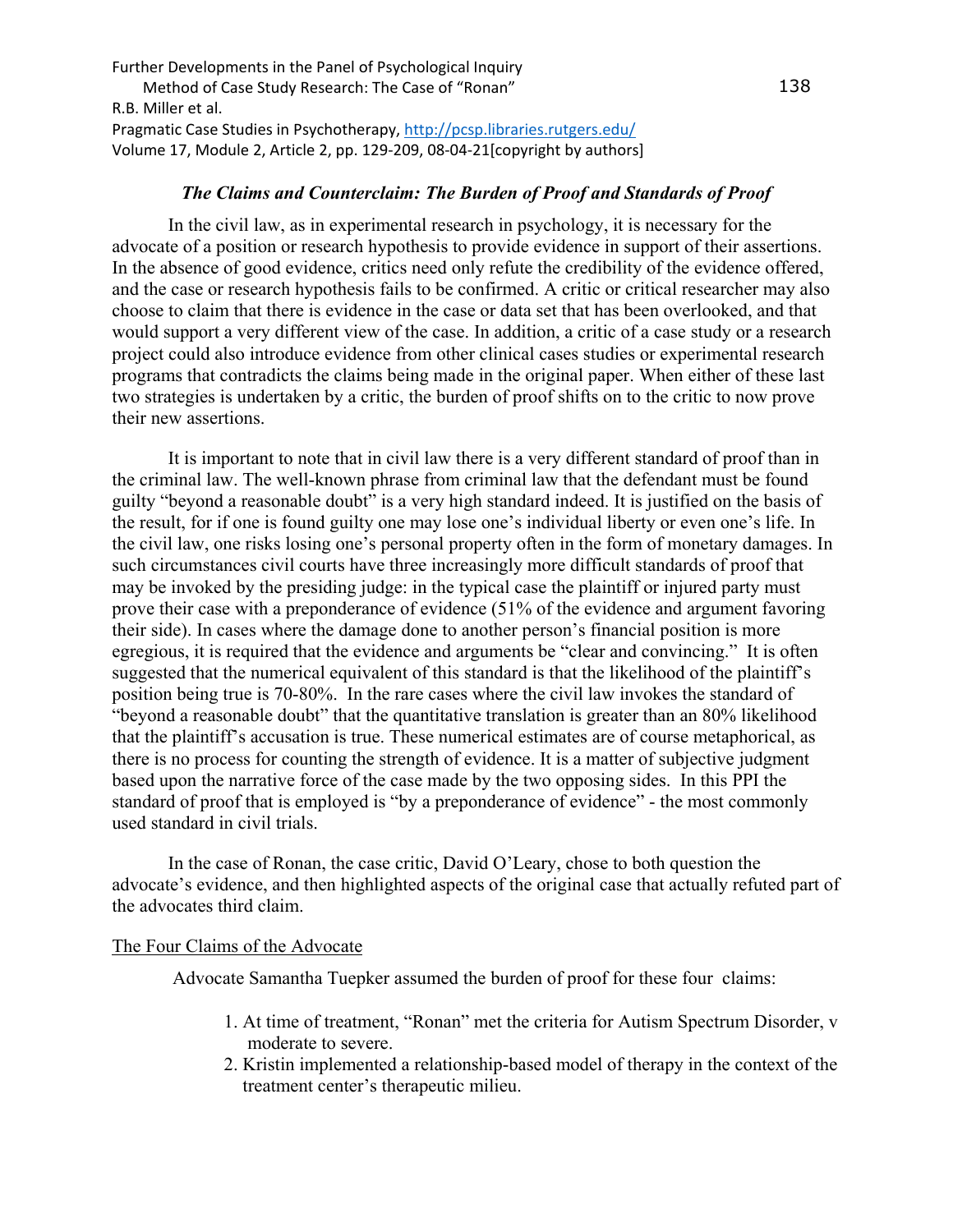Further Developments in the Panel of Psychological Inquiry

 Method of Case Study Research: The Case of "Ronan" R.B. Miller et al. Pragmatic Case Studies in Psychotherapy,<http://pcsp.libraries.rutgers.edu/>

Volume 17, Module 2, Article 2, pp. 129-209, 08-04-21[copyright by authors]

- 3. This treatment improved Ronan's outcomes (in social, emotional and cognitive areas).
- 4. There is a subset of children with moderate to severe Autism Spectrum Disorder for whom this treatment is likely to be helpful.

## Case Critic David O'Leary Offers a Counterclaim for Which He Assumed the Burden of Proof

Since two years have passed between the end of treatment and follow-up, and since other one-to-one caregivers have been involved at home and in school, outcomes at follow-up cannot be attributed to Kristin's work at the treatment center.

## *The Advocate's and the Critic's Case Outlines (Provided to the Judges Prior to the PPI Hearing)*

## Samantha Tuepker's Outline of the Advocate's Case

*Claim 1: At the time of treatment, Ronan had Autism Spectrum Disorder, given this evidence*:

(a) State Child Development Office Report

Two different assessments were conducted by the State Development Center: The Bayley Scales of Infant and Toddler Development—3rd Edition (Bayley-3); and the Autism Diagnostic Observation Scale—2 (ADOS-2).

The Bayley assesses children between 1 month and 42 months of age and assesses child development across 5 domains: cognitive, language, motor, social-emotional, and adaptive. Ronan's age at assessment was 25 months. Cognitive skills were at a developmental level of 17 months, receptive language skills at 7 months, expressive language skills as 9 months, fine motor skills at 17 months, and gross motor skills at 18 months.

The ADOS is a play-based evaluation that includes makebelieve play, joint attention, response to name, and task completion. Ronan received a score of 19 on the ADOS-2, placing him in the range of moderate-to-severe concern for autism.

(b) Ronan also met criteria for a DSM-5 diagnosis of Autism Spectrum Disorder 299.00 (F84.0). He showed deficits in social-emotional reciprocity; deficits in nonverbal communicative behaviors used for social interaction; deficits in developing, maintaining, and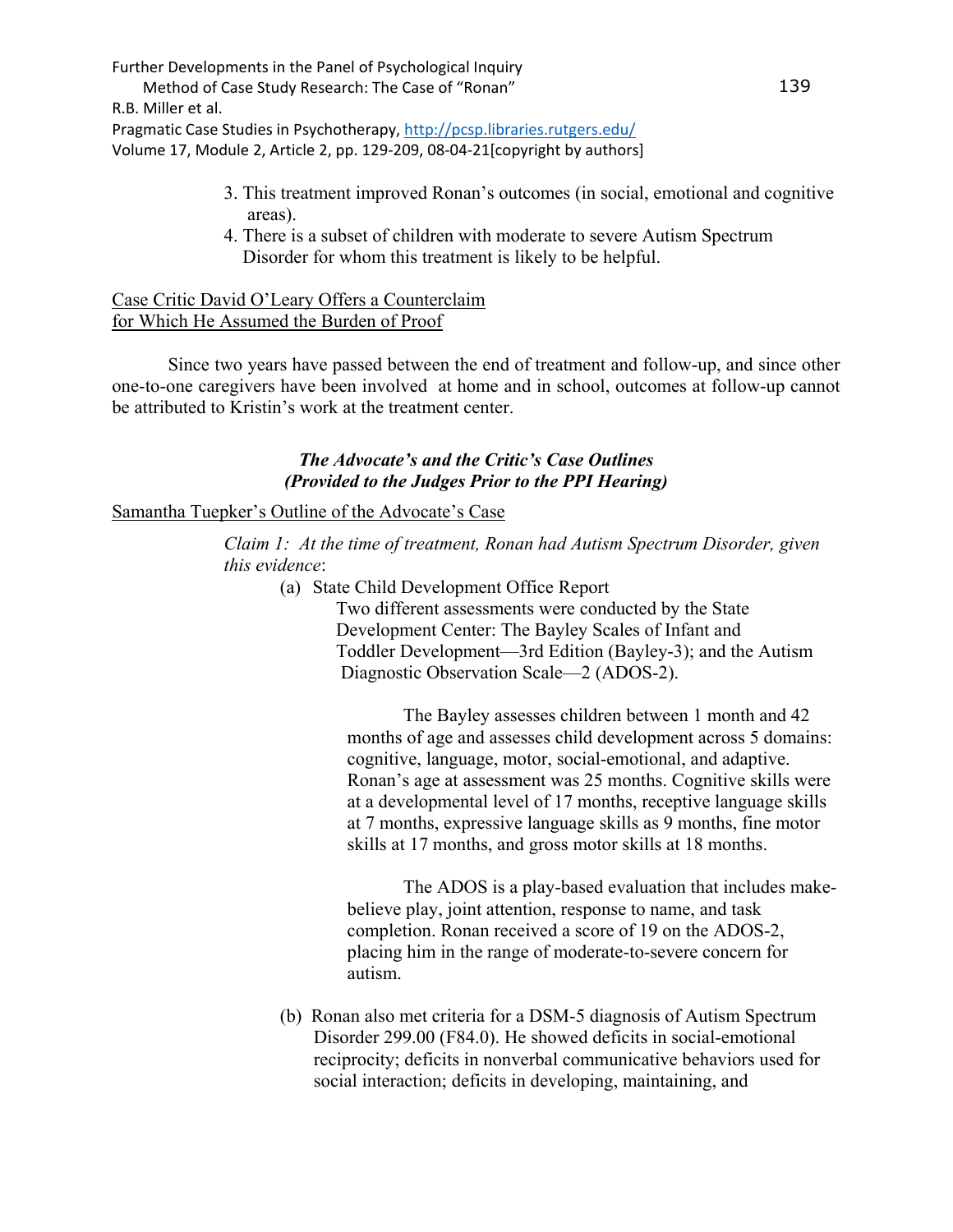> understanding relationships; stereotyped or repetitive movements in the use of objects, or speech; and hyper- or hypo-reactivity to sensory input or unusual interest in sensory aspects of the environment.

(c) The Center Treatment Plan (1/19/15)

Michele's notes pertaining to Ronan's presentation: Ronan did not make eye contact; did not seek proximity to care giver; repeatedly opened and closed cabinets and doors; did not babble or use single words; did not point to shared interests or make requests; did not respond to name; did not explore/use toys in developmentally typical fashion; and made no attempts to engage socially.

- (d) Kristin's Mount's description of Ronan in the case study Throughout the case study, Kristin gave observations of Ronan's behavior. She described that he only spoke a few words; would barely acknowledge that he had heard his name; would barely register pain; showed a lack of eye contact; showed little initiation in interactions with adults or peers; and had extreme difficulty managing his emotions.
- (e) Witnesses:
	- 1. Michele: Discuss State Development Center report and Treatment Plans.
	- 2. Kristin: Describe day-to-day with Ronan, observations of his behavior.

*Claim 2: Kristin implemented a relationship-based model of therapy in the context of the Center's therapeutic milieu, given this evidence*:

(a) Interview with Michele

The interview with Michele will discuss the general aims/goals/values of the therapeutic model offered at the Daycare Center. This includes goals such as having staff achieve co-regulation with each child in order to ultimately increase each child's intrinsic motivation to engage with others (as opposed to using behavioral or external motivators, such as giving a reinforcer when a task is accomplished).

She will explain opening and closing circles of communication. She will explain the model's emphasis on the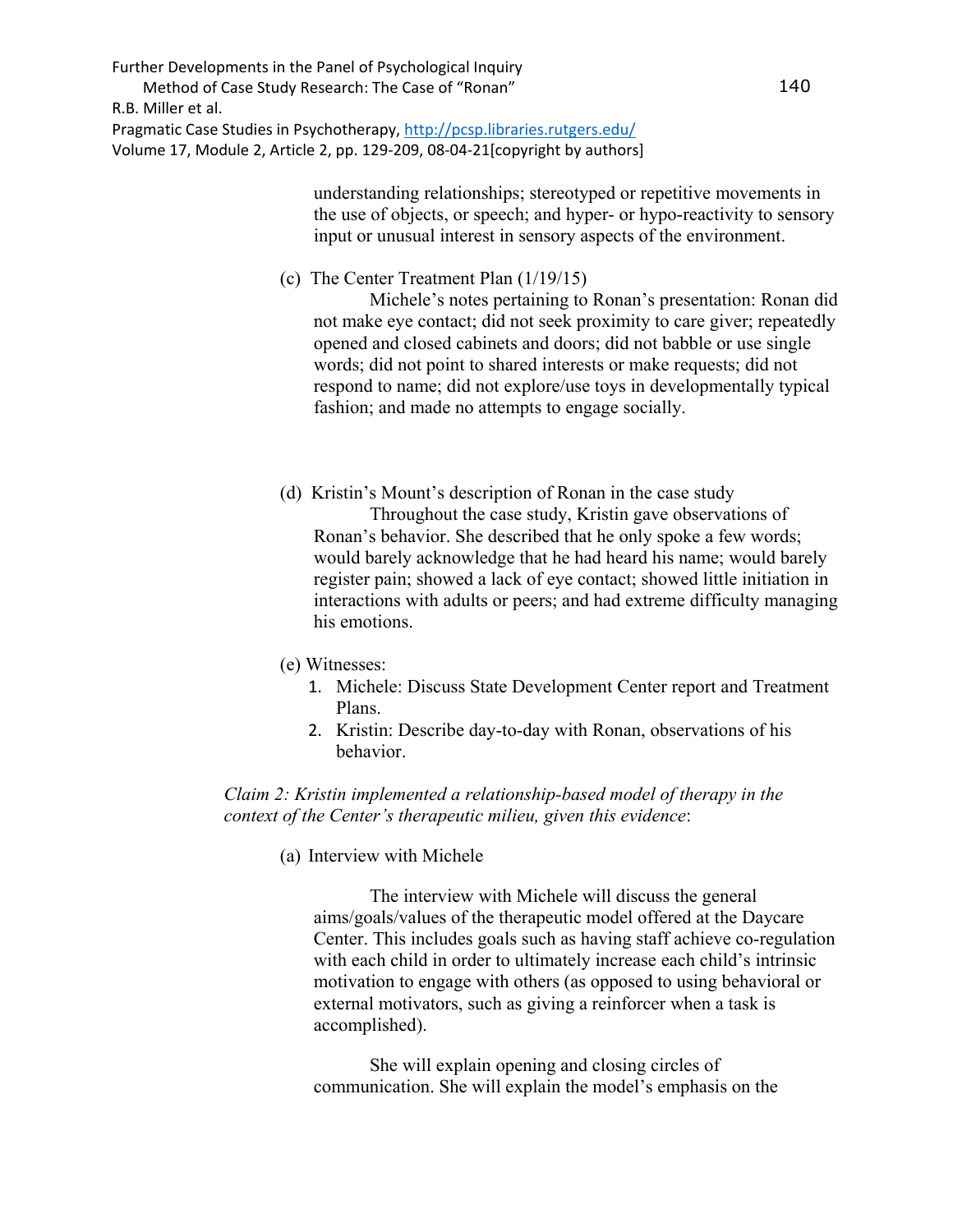> relationship between staff and child: once a strong relationship has been established, the staff can push the boundaries in small, meaningful ways to help the child master new skills. She will explain this model's emphasis on the process of relationships, rather than the product. Michele will discuss the differences between her Center and other daycare centers.

(b) Interview with Kristin

 The interview with Kristin, that will take place at the PPI, will continue to discuss interventions used at the Center. Kristin will discuss how she applied this treatment model with Ronan or with other kids, and what it looked like. She will discuss why she considers this model to be an integrative model: specifically, expectations around eating at the table, the use of behavioral strategies if a child is too unsafe or disruptive such that co-regulation cannot occur.

- (c) Witnesses
	- 1. Michele: Discuss the model used at the Daycare Center in depth.
	- 2. Kristin: Discuss examples of how she used this model with children at the Daycare Center.

### *Claim 3: Kristin's application of relationship-based therapy, in the context of Center's therapeutic milieu, improved Ronan's outcomes, given this evidence:*

(a) There are many examples that Kristin wrote about in her case study that will be discussed as evidence for this claim.

 We will discuss Kristin's observations leading up to these interactions, her method of joining/co-regulating with Ronan, the outcome of the co-regulation, and how this interaction led to more improvement in Ronan's abilities. Interactions that will be used: the door example (p. 195 of Kristen's case study [see Appendix A]); the bubble example (p. 204); the nap example (p. 204); and the teasing example (p. 205). These instances will create a timeline of improvement.

(b) Kristin will also discuss why she believes Ronan's growth has, in large part, come from the support provided to him at the Daycare Center, rather than simply the passage of time, or having a safe stable home.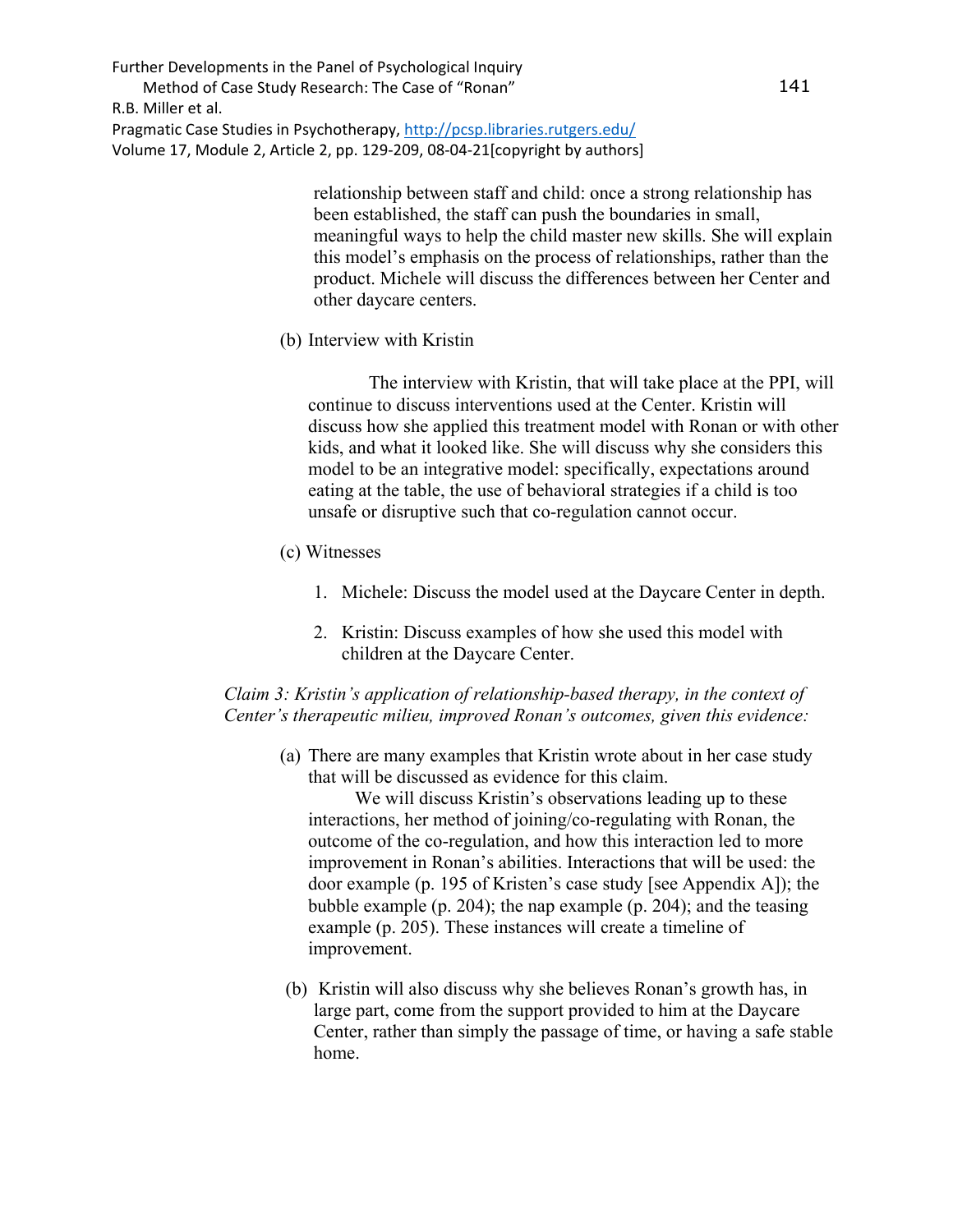Further Developments in the Panel of Psychological Inquiry

 Method of Case Study Research: The Case of "Ronan" R.B. Miller et al.

Pragmatic Case Studies in Psychotherapy,<http://pcsp.libraries.rutgers.edu/> Volume 17, Module 2, Article 2, pp. 129-209, 08-04-21[copyright by authors]

> (c) Progress Reports from the Daycare Center: Michele reported progress using the Greenspan Social-Emotional Growth Chart on four different occasions (2/2015, 5/2015, 10/2015, 3/2016). These progress reports show steady progress on social-emotional milestones while at the Center.

 Treatment plans also documented progress on items such as problem solving, communication attempts, social engagement, and joint attention (4/29/15/, 7/30/15, 10/1/15, 1/15/16)

(d) School: The school conducted many assessments, including Teaching Strategies GOLD, informal progress reports, the Reynolds Intellectual the Assessment Scales, the SLP Goldman-Fristoe Test of Articulation, the Preschool Language Scales, and the Wechsler Individual Achievement Test.

 Outcomes of these tests showed "very average range" on composite intelligence, "borderline of the average range" for "receptive language performance," scores for "total language and expressive communication fell within the lower half of the average range." Overall, the reports state that Ronan "performed well on tasks measuring verbal reasoning abilities… On measures of academic testing, [Ronan] demonstrated slightly less developed early reading and math skills." Preschool language scales administered in 2017 show "tremendous progress" since he was tested in 2014 at the age of 20 months. He was in the  $1<sup>st</sup>$  percentile at 20 months of age for all language scores (receptive, expressive, and total) and now falls within the lower end of the average range.

- (e) Michele's follow-up observation of Ronan.
- (f) Follow-up letter from aunt (January 2018).
- (g) Witnesses. Kristin: Specific examples of interactions that she had with Ronan that highlight the relationship-based therapy of the Daycare Center. Michele: Progress reports throughout his time at the Daycare Center; follow-up observation of Ronan; and follow-up letter from aunt.

## *Claim 4: This treatment model can show similar outcomes for other children with autism, given this evidence:*

(a) In a formal interview, Michele will provide evidence for the generalizability of this case to other cases of autism. She will outline and discuss similar cases at the Daycare Center, showing that Ronan's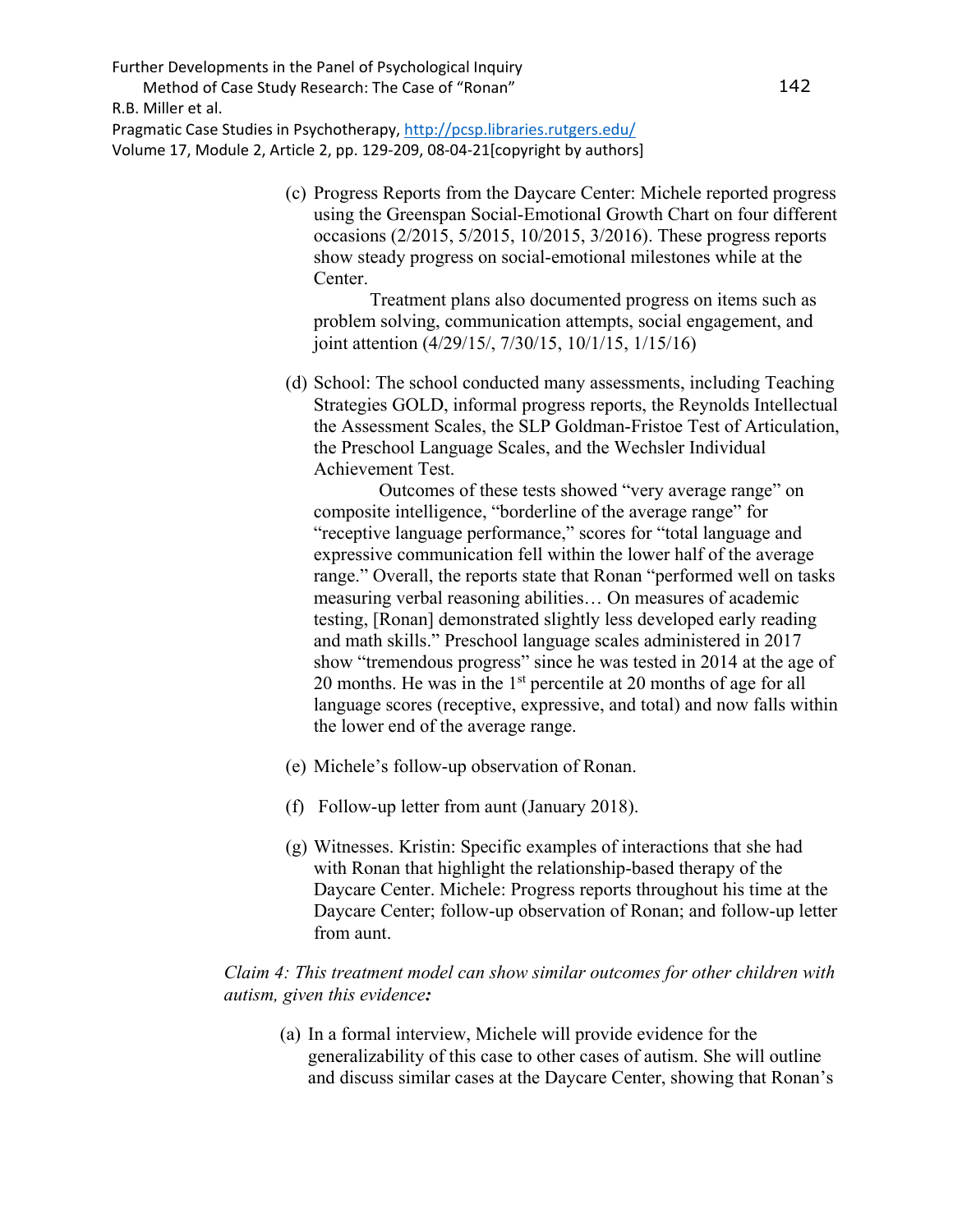> case is not exceptional or unique. She will explain cases with similar backgrounds to Ronan (those with extreme trauma/neglect). She will also describe other cases that showed more progress and improvement and will give her opinion as to why more progress was made (more caregiver involvement).

(b) Witnesses: Michele and Kristin will describe day-to-day with Ronan, including observations of his behavior.

#### David O'Leary's Outline of the Critic's Case

*Claim 1: At the time of treatment, Ronan had Autism Spectrum Disorder:* 

(a) The case critic does not necessarily disagree with the diagnosis of Autism Spectrum Disorder, but has questions about the seemingly transient nature of Ronin's diagnosis. Certainly, when viewing the case in its entirety, the overwhelming marked improvement in cognitive, language, social-emotional, and adaptive domains over a relatively short amount of time at the Daycare Center is noteworthy to say the least. Additionally, the notion of a traumatic infancy is referenced early on in Ronin's case study, but due to limiting information, this is not referenced further.

(b) I wish to ask more questions about this aspect of the case; chief among them, was the lack of relevant information about the potential trauma Ronan experienced taken into consideration at the time the assessment process was conducted by the State Office of Development?

(c) Witnesses: Michele—to ascertain the continuum of information sharing amongst the assessment team and the Daycare Center.

*Claim 2: Kristin implemented a relationship-based model of therapy in the context of the Daycare Center's therapeutic milieu:* 

(a) I wish to know more about the day-to-day interactions between Kristin and Ronin, specifically around any situations, when applied to a more traditional Applied Behavioral Analysis, would have called for more traditional application of reinforcers upon task completion. In essence, how did Kristin communicate to Ronin that the completion of a task was indeed a good thing to be replicated without traditional reinforcers. I therefore wish to ask Michele, as Kristin's supervisor, how she guided Kristin through such dilemmas and what substitutes, if any, were in place of more traditional approaches.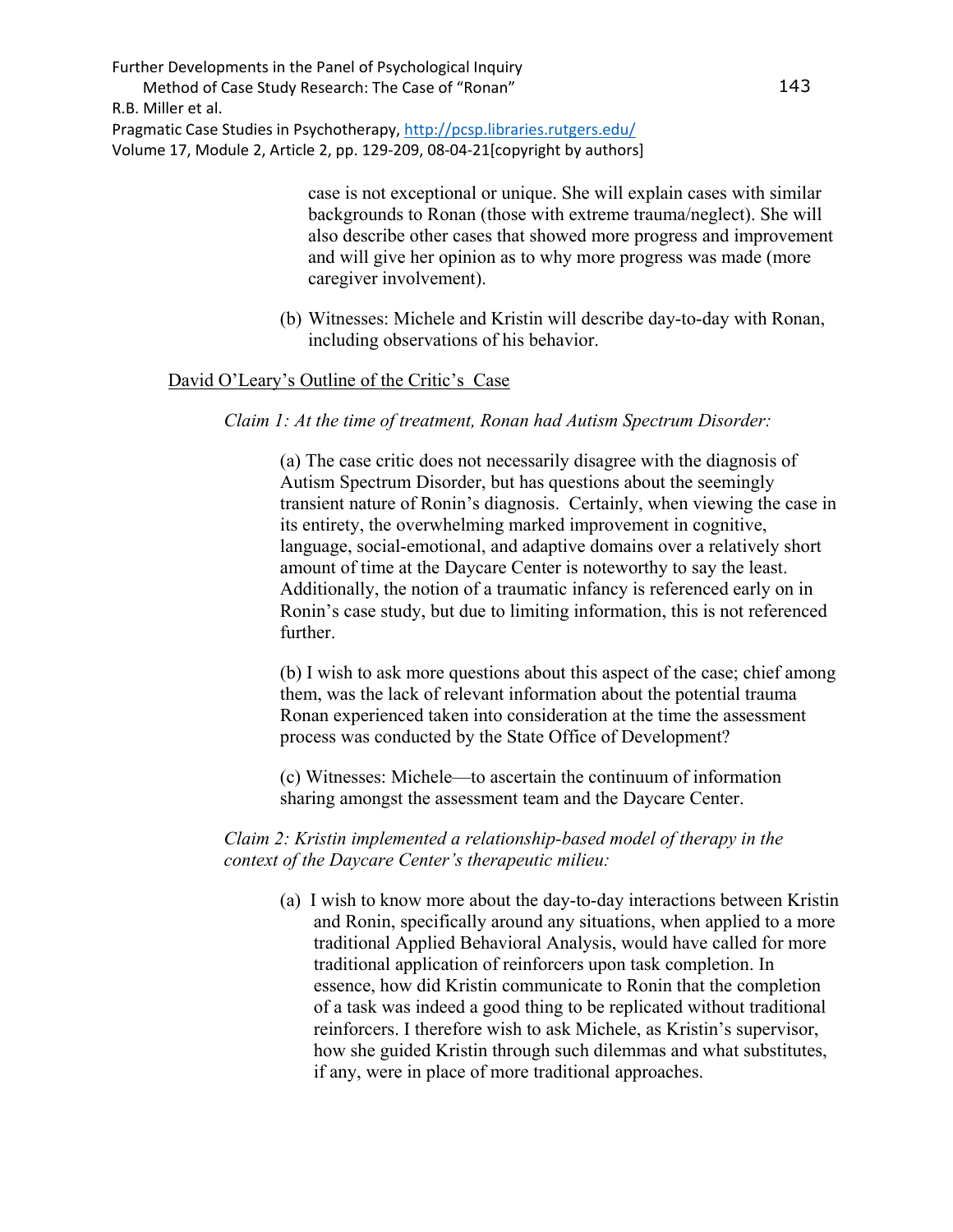Further Developments in the Panel of Psychological Inquiry

 Method of Case Study Research: The Case of "Ronan" R.B. Miller et al.

Pragmatic Case Studies in Psychotherapy,<http://pcsp.libraries.rutgers.edu/> Volume 17, Module 2, Article 2, pp. 129-209, 08-04-21[copyright by authors]

- (b) Second, the therapeutic model offered at the Daycare Center was quite different from more traditional ABA models of intervention. I am curious as to what degree Kristin was familiar with these methods, especially in her previous capacity as a developmental psychologist, and whether or not these two worlds crossed over in a way that would "dilute" the Daycare Center's method of intervention.
- (c) Witnesses:

 Kristin: I wish to explore the potential that Kristin's previous experience in developmental psychology may have biased her against ABA and biased her in favor of a less traditional model of therapy for the Daycare Center.

 Michele: I wish to determine how supervision was implemented for Kristin to ensure that her methodology was consistent with that of the Daycare Center's.

## *Claim 3: Kristin's application of relationship-based therapy, in the context of the Center's therapeutic milieu, improved Ronan's outcomes:*

(a) Kristin's case study briefly assesses the limitations of ABA in regards to relationship building with others. I wish to pursue a line of questioning that will clear up exactly how much time each day was spent with Ronin on relationship-based therapy and how much was spent in the areas that ultimately led to Ronan's symptomatic improvements across cognitive and adaptive domains, especially as one of the school assessors stated that "on measures of academic testing, Ronan demonstrated slightly less developed early reading and math skills."

 I wish to know more about how the relational approach addressed these areas of progress. My reasoning for this approach stems from my question as to what degree the Center's relational approach applies to these domains, and what that mechanism of change looked like on a day to day basis with Ronan.

- (b) Ronan was unable to continue working with his team at the Center, and over time, the methods used by Michele were transferred to other care givers. I would like to know to what degree these care givers adhere to the Day Care model on an ongoing basis with Ronin, and if that work is in some way monitored to ensure that the essential tenets of the model are adhered to.
- (c) Witnesses: Kristin: Specific examples of how this method of intervention bettered traditional ABA techniques, especially in regards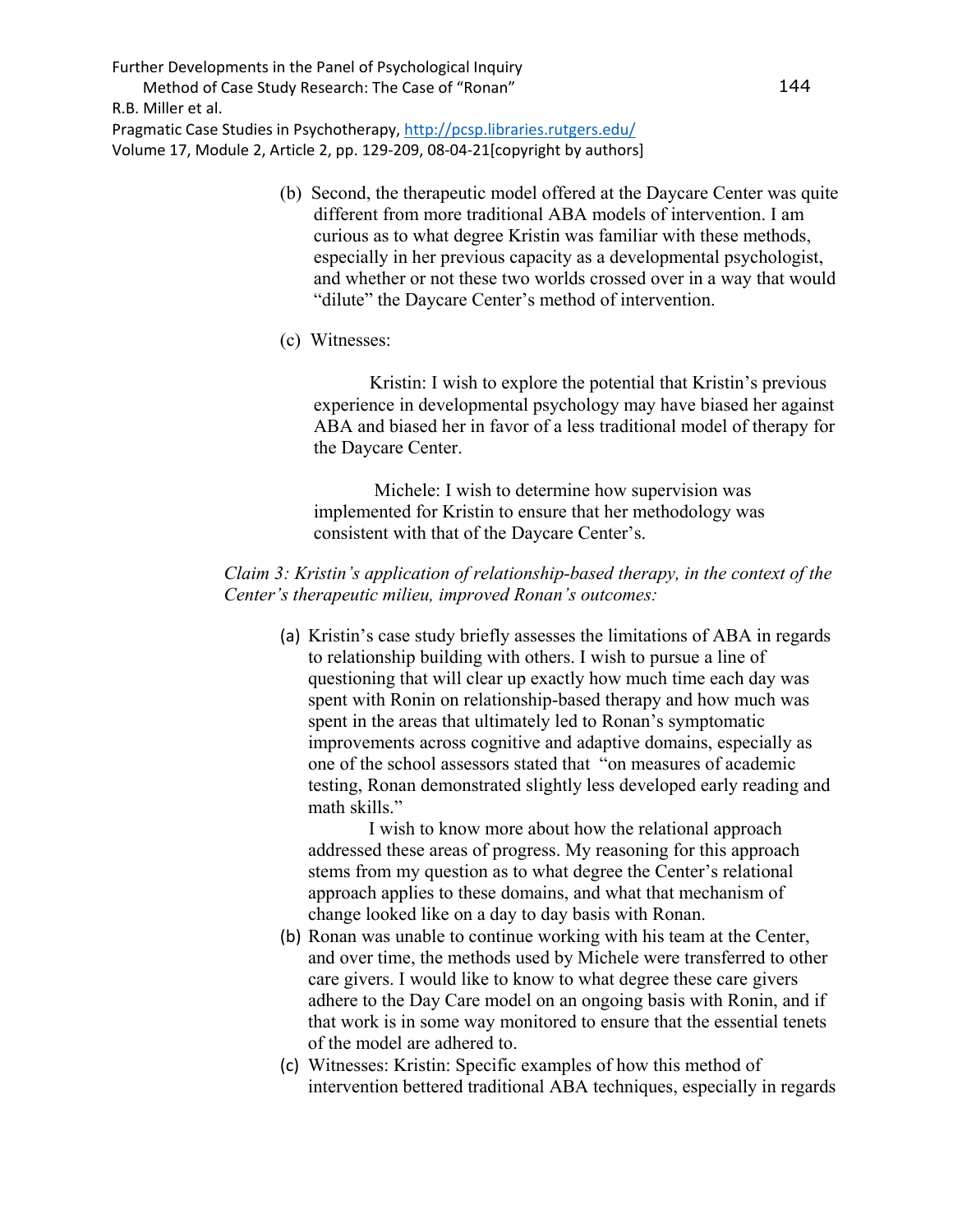> ….? Michele: I wish to know more about her training techniques for other providers who have taken up Ronan's care after his time at the Center ended.

*Claim 4: It is likely that there is at least a subset of children with moderate to severe autism spectrum disorder for whom this treatment is likely to be helpful.*

- (a) In the formal interview, I wish to know more about the similarities between Ronan's case presentation and that of other children Michele has worked with. For example, to what degree does the relational model work with traumatized children versus non-traumatized children? Is the "subset" of children to which this treatment may apply only involve trauma?
- (b) In her case study of Ronan (Appendix A) Kristin writes of other cases in the literature that are similar to Ronan's. In Lydia's case (Appendix A, p. 195), the effects of the treatment are less impressive than Joey's (Appendix A, p. 196), and far less noticeable than Ronan's. If the intention is to attempt this type of therapy with other clients with autism, to what degree can outcomes be predicted?
- (c) Witnesses: Michele: Comparison case studies from the Daycare Center. Kristin: Comparison studies from the literature.

#### *Counter-Claim*:

I have one central counter-claim in this case, and that relates directly to claim number 3. My counter-claim is: It cannot be adequately proven that Ronan's ultimate outcomes, based on Michelle's most recent observations at his home, can be directly attributed to Kristin's intervention. This conclusion is based in large part on the amount of time passed between the last time Michele and Kristen worked together, and the lack of supervision in that interim for the one-toone caregiving that took over the work that Kristin began.

Ronan's outcomes in the cognitive, language, motor, social-emotional, and adaptive domains are certainly impressive, but to what degree can this Panel be assured that the techniques used by Kristin and the Daycare Center were adhered to by both primary and additional caregivers upon Ronan leaving the Center? A training session in these techniques was offered by Michele, but I wish to know how one may ascertain the degree to which the essential tenets of the technique were adhered to in the time period between Kristin ending therapy with Ronan and Michele's follow-up visit in two years later.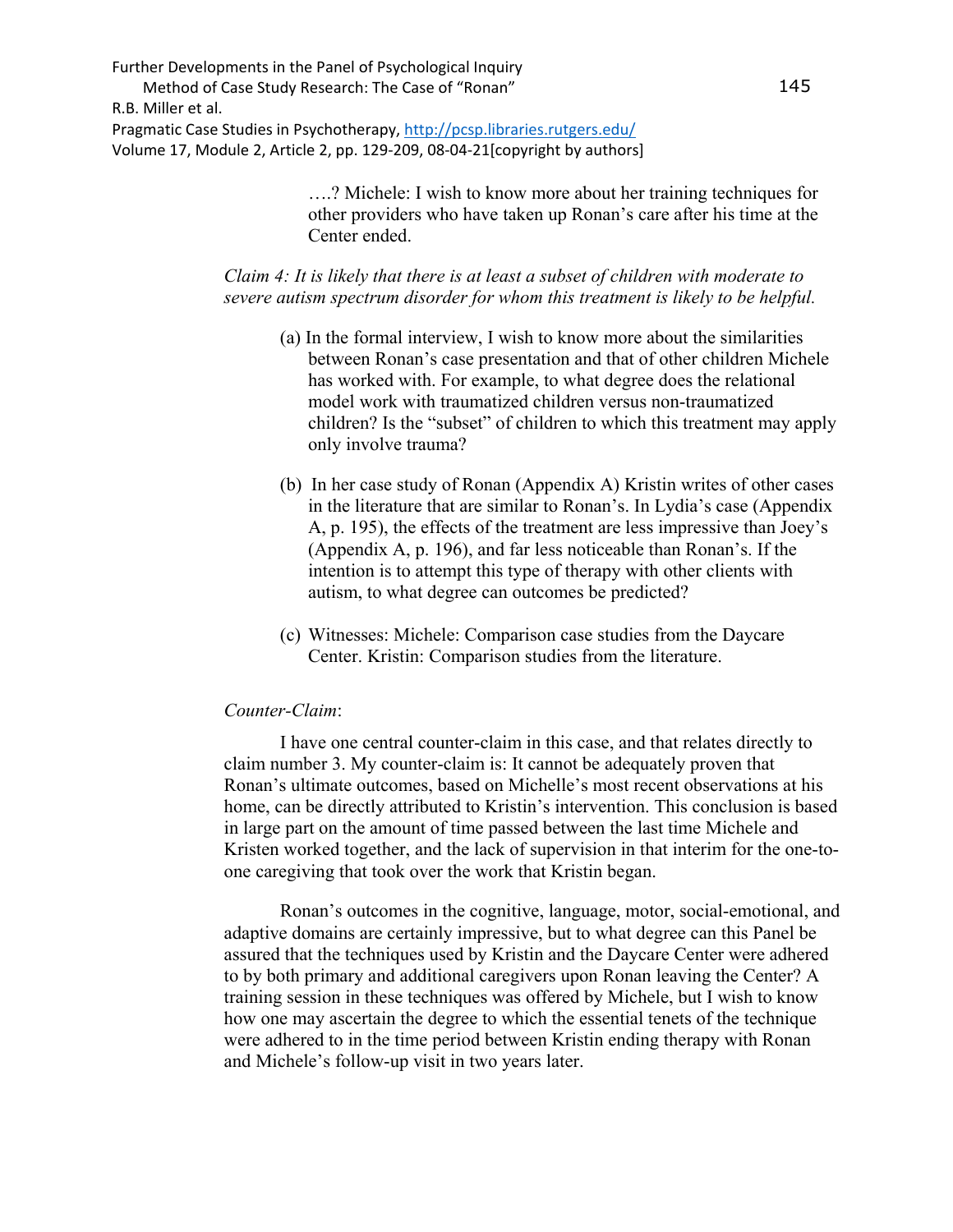> Witnesses: Michele will be asked about levels of supervision for additional caregivers. Kristin will be asked more about the training she received from Michele in this technique, and to what degree she believes ongoing supervision to have been integral to incorporating this technique in a way that was effective for the client.

# **THE OUTCOME OF THE PPI: OVERVIEW**

 The PPI hearing was a collegial event as had been the first pilot study. The judges used their allotted time for questioning of the witnesses liberally, digging deep into the details of the case with the two witnesses and questioning ambiguities in their testimony. At the same time the judges expressed their enthusiasm for the work of both the case study author, Kristin Mount, and the Center director Michele Fouts, and the jobs done by the advocate and critic in their roles in the process.

One of the key differences in this PPI as compared to the first pilot study was the expectation this time that the judges would provide very detailed answers to the questions on their rating form. They were asked not only whether they accepted each of the claims and counterclaim but exactly what it was about the PPI process that most influenced their decisions. In addition, once they had make their decisions, they agreed that the first author would write up their opinion citing the specific sections of the hearing they were referring to in their response forms. We made a transcript of the entire 3.5 hours of the PPI hearing, and were able to identify and quote passages of the testimony that substantiated their findings.

 This documentation is important in that it shows how the witnesses impacted the outcome of the judges' decisions in different ways and at different times. Given the different clinical backgrounds of the three judges, it is remarkable how consistent their views were with one another on the key claims investigated by the PPI. At the same time they did have their own perceptions of the witnesses, advocate, and critic and did not hold back their honest judgments about the case and its presentation in the PPI.

This is a critical aspect of the PPI As in the civil law, it is the judges that make the law by their decisions. They determine whether a clinical observation seems valid or whether a clinical treatment is effective. In this model the ultimate principles and guidelines of accepted clinical practice would ultimately be decided by a historical tradition of judges' decisions. (As with the civil law there may be divergences of opinion among local judges that might ultimately require the development of regional Appeal Panels who would decide the more controversial cases.)

To some extent, there are already *de facto* local clinical knowledge communities that have grown up around various psychotherapy training institutes in major metropolitan areas. Furthermore, there are elite university clinical psychology research centers that establish the local, regional, or national standards for knowledge claims related to clinical practice (i.e., standards of evidence-based treatments). These communities are very often highly critical of the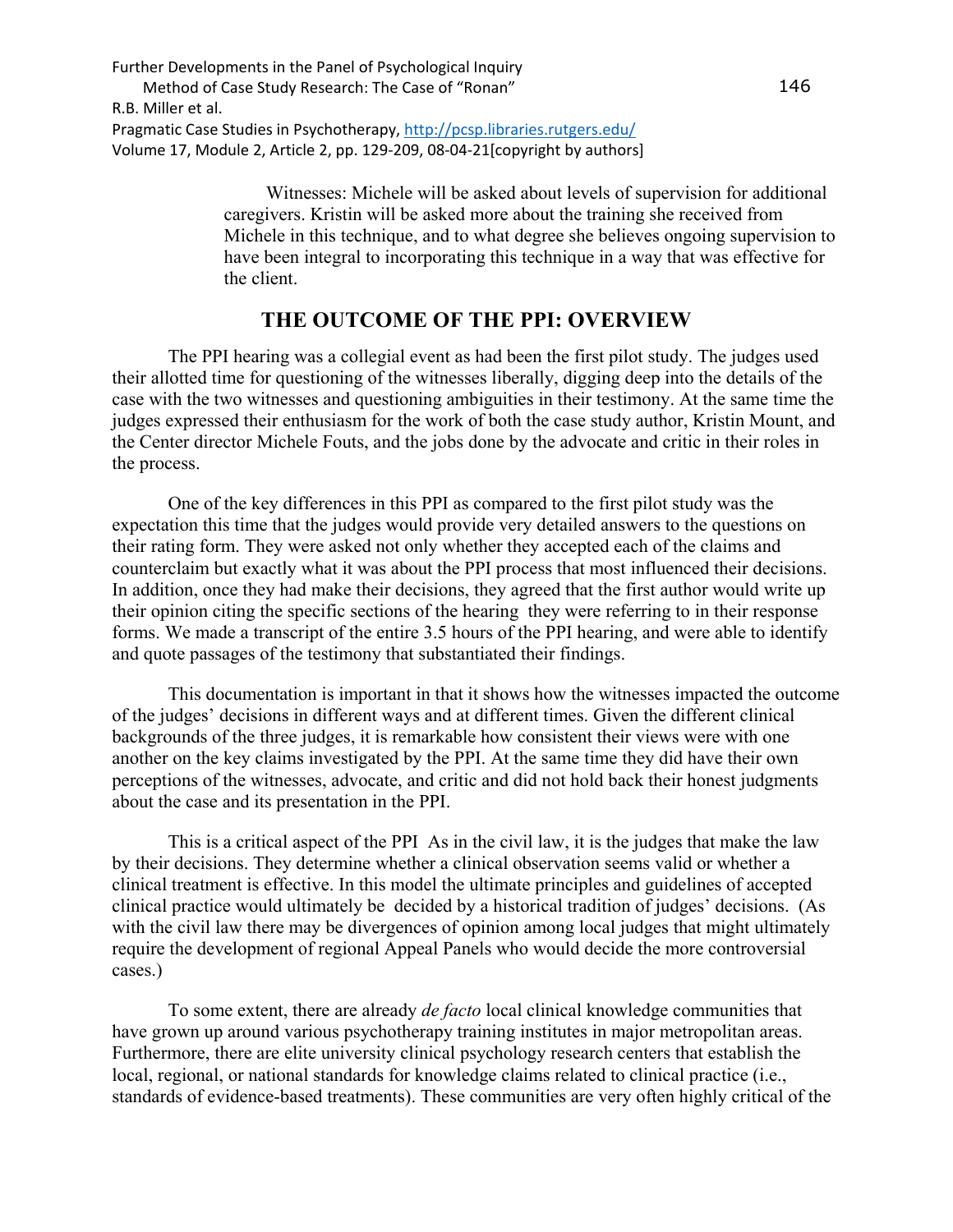standards set by the other. For this reason the judges' decisions on the four claims and the counter-claim are detailed and comprehensive. The goal of the PPI model is to develop a rigorous methodology that can evaluate clinical knowledge claims using rules of evidence and hearing procedures that are can be accepted by both the scientist-practitioner community and the local knowledge communities of clinical practitioners that exist wherever psychotherapy is practiced.

# **THE OUTCOME OF THE PPI: THE JUDGES' OPINIONS ON THE FOUR CLAIMS AND COUNTER-CLAIMS**

*Claim #1: At the Time of Treatment, Ronan Had Autism Spectrum Disorder (ASD)*

#### The Advocate's Arguments

The advocate supplemented the case study the judges had the opportunity to read before the PPI hearing with testimony from both the therapist, Kristin Mount, and the treatment center's director, Michele Fouts. One fact to support this claim includes the report conducted by the State Development Center which diagnosed Ronan with Autism Spectrum Disorder (ASD) through three means of assessment: *The Bayley Scales of Infant and Toddler Development-3*, the *Autism Diagnosis Observation Scale-2,* and a review of the *Diagnostic and Statistical Manual of Mental Disorders-5*. These reports were included in the panel for the judges to read.

Another fact to support the advocate's claim is indicated in the therapist's written thesis (Appendix A), which describes Ronan's distinct characteristics that are associated with ASD. This thesis included the case study of Ronan and was read by the judges before the hearing.

The third fact supporting the advocate's claim is the Daycare Center's treatment plan for Ronan created by the supervisor. The notes on Ronan's presentation and treatment needs indicate characteristics of ASD. The critic did not offer any contradictory evidence to dispute this claim, though he did question whether factors other than ASD, such as Ronan's possible trauma history, may be involved in his symptomology.

The hearing produced a detailed discussion about the facts of this claim. To begin, the advocate briefly reviewed the case materials, including the State Child Development Center report for the judges. The written report was also provided to the judges to review. After her introduction, the advocate called Ms. Kristin Mount, the child's therapist, as witness and asked her to describe her perceptions about Ronan:

Advocate: Can you tell us some of your initial impressions of Ronan?

Therapist: He didn't seem to have any social interest. He didn't look anyone in the eye, there was little that could catch his attention, he wouldn't look over when other kids were giggling, and adults had a tendency to get "big" in their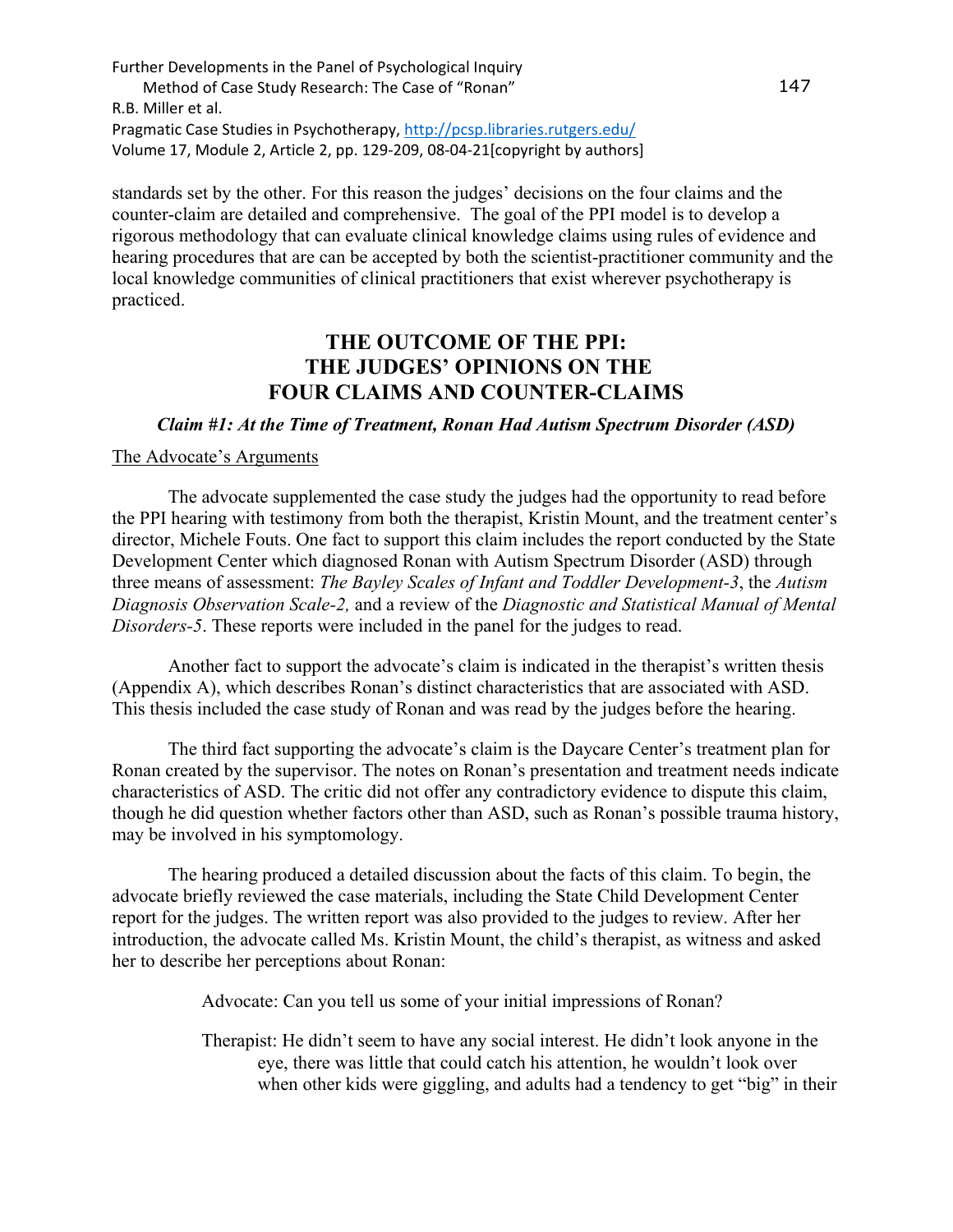> movements to catch the attention of children like Ronan who did not work with them.

 He also had big reactions to being told "no" or being redirected when he was doing something unsafe, such as climbing on the counter. He would immediately have a meltdown or tantrum and fall on the floor into a "puddle."

After both the advocate and the critic had time to question the therapist, they moved on to the supervisor.

Advocate: Michele, can you tell us what this document is?

Supervisor: That is the Diagnostic Assessment and Report from the State Child Development Center for Ronan.

Advocate: I'll submit this for evidence. Can you tell us why this was conducted?

- Supervisor: Ronan's aunt had many concerns about developmental delays and she had questions about autism when she first brought him into her care. She wanted to have him assessed so that he could receive a diagnosis and start receiving intervention services quickly.
- Advocate: Thank you. In this report, there are two tests conducted: the ADOS-2 and the Bayley-3. Can you briefly outline what those tests do and why they are conducted?
- Supervisor: Those are standardized diagnostic assessment tools used by the State Child Development Center as well as others who assess young children. The ADOS is considered one of the best diagnostic tools for determining whether or not a child has autism, and to some degree there are some severity classifications to categorize the autism as very severe or not as severe. The ADOS looks specifically for the symptoms of autism using both questionnaires from the caregivers and direct interactions between the diagnostician and the child.

 The Bayley Infant Scales are well regarded and broadly used assessment tools for assessing a child's level of development across several different domains.

Advocate: Can you tell us the findings from this report?

Supervisor: Ronan was given a diagnosis of autism as well as a developmental and speech delay.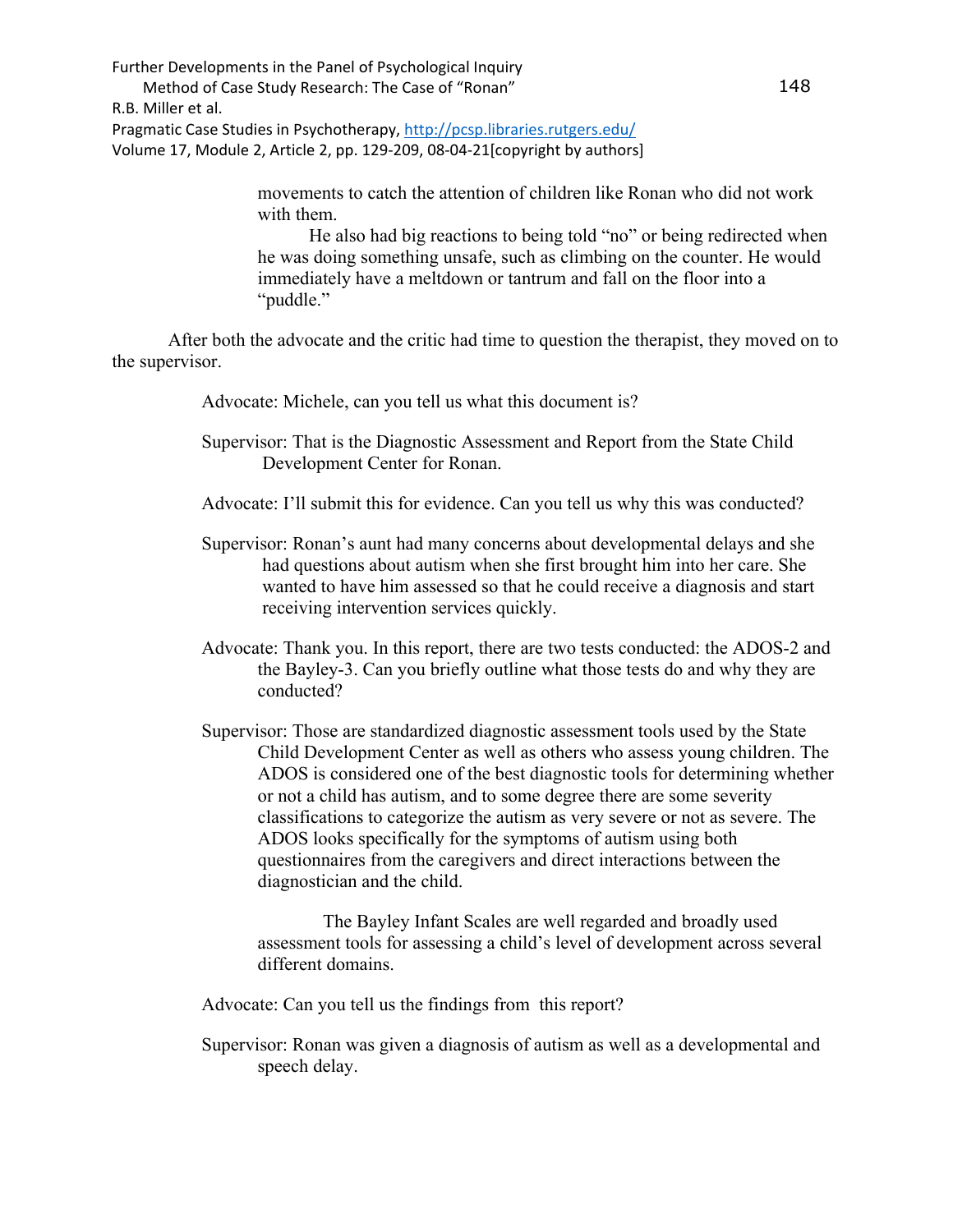This line of questioning continued as they identified other documents, including supervisor Michele's early progress notes about Ronan during his time at the Daycare Center. Next, the advocate asked the supervisor to describe some of her perceptions of Ronan:

Advocate: What were your initial impressions of Ronan?

Supervisor: My impressions were very similar to what Kristin said. He had some connection with his Aunt but didn't seem interested in interacting with her or with the staff. He appeared very listless and showed a lack of curiosity—even for objects (many kids on the spectrum will show interest in objects despite a lack of interest in social interaction)—so Ronan generally lacked interest in everything. He also lacked a level of physical development: a sense of body, a sense of balance, sense of control of body.

 He was kind of a "lump" or "blob," he just frequently sat in one place and did not seem focused on anything. He also had absolute zero tolerance for frustration and he had zero ability to self-regulate when upset. If we had to tell him no, move him because he's unsafe, or force him to wash his hands, he would immediately collapse, cry, and flail about and would not accept any comforting from the staff. I think his aunt had some ability to comfort him physically by holding him, but he was unable to make use of any of the staff members in the beginning for any sense of relief. It seemed like no matter what we did, he was on his own. We simply had to wait until the tantrum passed and then he would go back into his listless state.

These descriptions led to discussions around the treatment provided to Ronan at the Daycare Center. The advocate explains that many children with ASD exemplify repetitive, selfstimulatory behavior as an effort to soothe themselves, but need support in learning to selfregulate their bodies and emotions in a more helpful way. The advocate asks about this support in her initial interview with Kristin:

- Advocate: In your case study you talked about the skill of co-regulation and implementing it with each child at the Daycare Center. Could you give us an example of how you co-regulate with a child?
- Therapist: Sure, he was surely fixated on opening and closing doors [when he initiated treatment]. At this point, we were simply trying to get him interested in human connection. When he's opening and closing doors, instead of trying to redirect him, I went over to him and sang a preschool song "open, shut, open, shut" with hand movements along to him as he did what he was doing anyway. The first time I did it, it was hard to know if he noticed me because he did not look at me, but later in the day as I was singing and making the hand movements "open, shut" with another child, Ronan got up and walked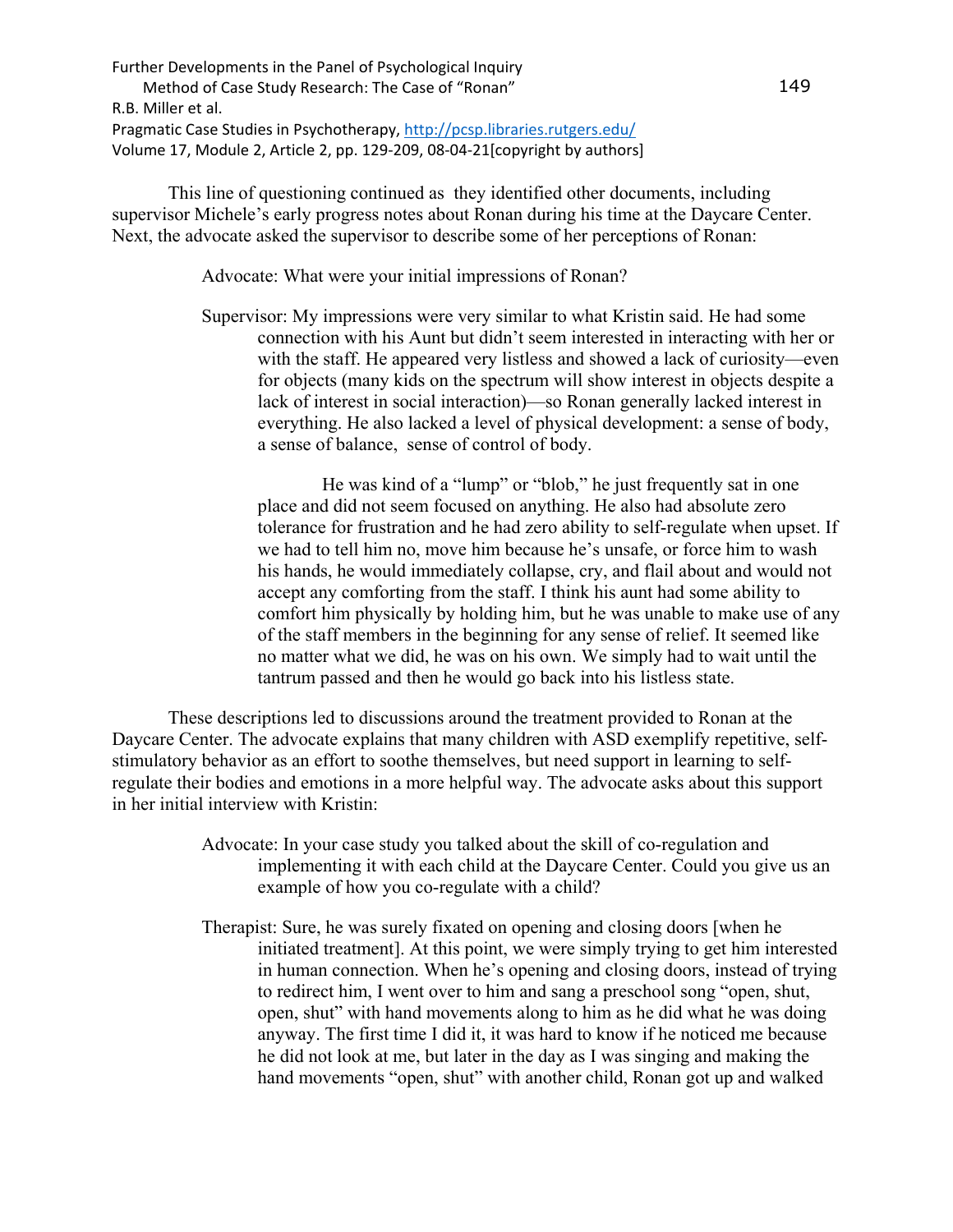> over to the door. He stood there without opening and shutting the door as if he might have been waiting for me. So, I went over and began to sing the song and Ronan proceeded to open and close the door. Again, he did not look at me, but it was very clear that there was a connection there.

This is just one of many examples the therapist provided where the Daycare Center staff assisted Ronan in creating meaningful relationships and sharing his regulatory needs. Creating relationships and encouraging co-regulation is a main facet of the treatment plan at this Center as it has been shown to help with ASD children.

#### The Critic's Concerns

The critic did not move to negate the claim that Ronan met the diagnostic criteria for ASD at the time of treatment. He did not dispute any facts provided by the advocate. Instead, he describes his position on the matter during his introductory remarks:

> Critic: With regard to the claim that Ronan had ASD at the time of treatment, I don't necessarily disagree with this. My question is about the degree to which trauma may or may not have had a factor in this. What is there to realize about Ronan's earliest experiences? I'm trying to make the distinction between what would be a trauma-centered diagnosis versus an autistic presentation.

The critic brings up this distinction later when he interviews the supervisor. He asks:

- Critic: Without having the specific knowledge of trauma during infancy, to what degree was this considered to both you and the assessors with regard to Ronan's ASD diagnosis?
- Supervisor: We had some information because his Aunt was involved in his first few years but there were things she only speculated, such as the opening and closing of doors. Ronan's aunt believed that there was neglect, that he was often left alone in a room with the door closed and frequently heard doors opening and closing as people came and went, often loudly and possibly violently, so this area could possibly be a traumatic trigger for him. So we were mindful of this as it may relate to some trauma. But, I think your larger question is, "Did our lack of knowledge about his first two years make me question his autism diagnosis?" Is that what you mean?
- Critic: No. I was wondering about how the missing link plays a role in intervention itself from a clinician's standpoint.
- Supervisor: We did not want to do anything that would set him off in any way, but that was not a way for us to avoid those things. We did not look at him as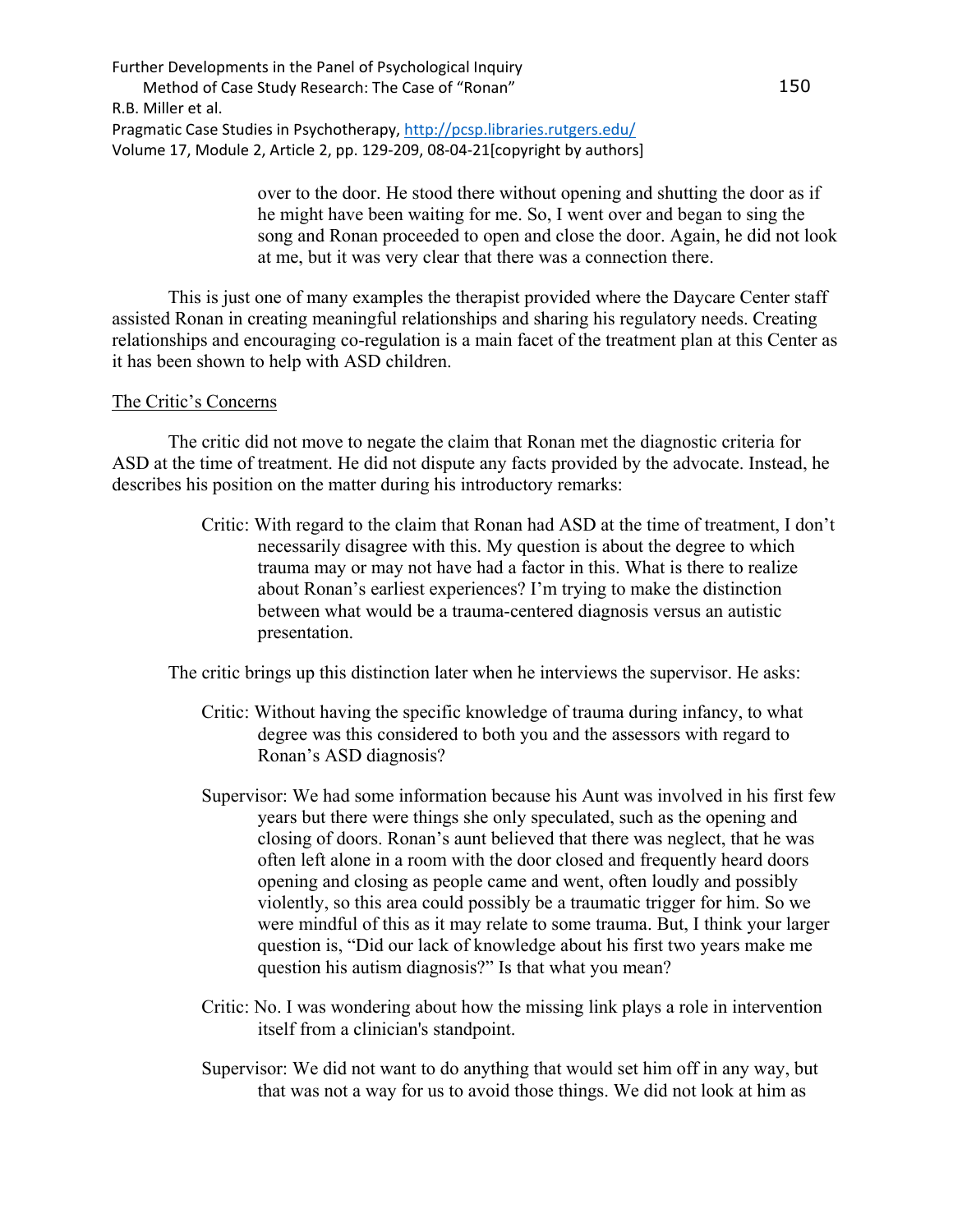> though "this is a child with autism, autism is the explanation of everything he does, and thus will guide everything we do using our formula of these are the behaviors we want to reinforce, substitute, extinguish, etc."

> A rule of thumb may be that a child with trauma history will have much, much more difficulty with self-regulation and they will fly off the handle much more easily and take much longer to bring them back to homeostasis than a child that does not have a traumatic history but also has autism. So there's an emotional difference in terms of how they express their distress.

Here, the supervisor explains how a child may have both ASD and a trauma history. Implicit in this conversation is an agreement that both characteristics of ASD and trauma can take form in an individual without one disproving the other. Therefore, the critic did not directly negate the first claim in this hearing.

 Given the advocate's substantial evidence for Ronan's diagnosis of ASD at the time of treatment and the critic's lack of contradictory evidence, all three judges chose to accept the first claim in the hearing.

Judge Allshouse and Judge Powell indicated that they accepted the first claim due to the ample evidence provided to substantiate the diagnosis of ASD through the State Development Center report, the treatment plan, and the descriptions of Ronan at the beginning of treatment.

Judge Rusczek accepted the claim for the reasons listed by the other judges, but also indicated that the fact that the critic did not contest the claim encouraged his decision as well.

The judges voted 3-0 to accept this claim.

## *Claim #2: The Therapist Implemented a Relationship-Based Model of Therapy in the Context of the Center's Therapeutic Milieu*

#### The Advocate's Arguments

The advocate supplemented the case study (Appendix A) the judges had the opportunity to read before the PPI hearing with testimony from both the therapist, Kristin Mount, and the Daycare Center's director, Michele Fouts, in three areas: (1) a detailed description of a relationship-based model; (2) detailed examples of the therapist using this approach to treatment; and (3) a contrast between those interventions with the leading treatment for children with autism, Applied Behavioral Analysis (ABA).

 In response, the case critic sought to clarify the interventions of the relationship-based model by questioning the therapist and supervisor about three possible threats to the fidelity of the implementation of a relationship-based approach: (1) the use of some ABA-like behavioral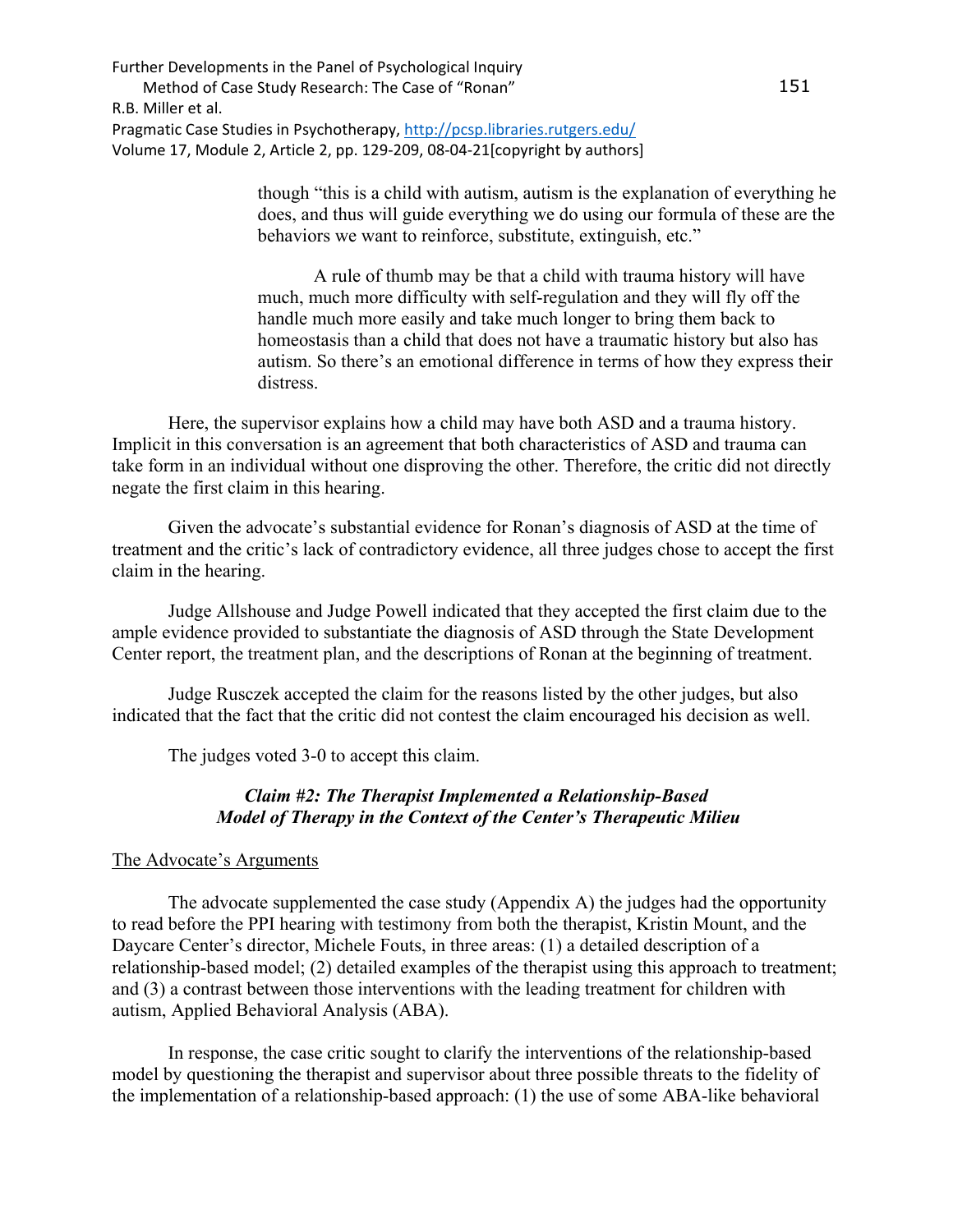reinforcement methods at the Daycare Center in addition to the relationship-based approach even thought there was no formal use of ABA therapies; (2) the therapist's previous training as a research scientist in developmental psychology, suggesting a sympathy for the experimentalpsychology-related techniques of ABA; and (3) the lack of a description of how the Daycare Center director supervised the therapist's work on this case to assure that it was true to the proposed relationship-based treatment model.

 The hearing produced a detailed discussion surrounding this claim, beginning first with a description of the relationship-based model in general. As noted above, though the therapeutic interventions in this model were outlined for the judges in the therapist's written case study (Appen dix A), the PPI hearing provided additional details and a more thorough description of the therapeutic environment and process. After the advocate's and critic's opening remarks, the advocate called as a witness, the child's therapist, Ms. Kristin Mount. The advocate asked the therapist to provide a description of the model to the judges:

Advocate: Could you talk a little bit about the Center's treatment model in general?

Therapist: We used a relationship-based model where the emphasis is placed on the relationship between each caregiver and each child. [The rationale is that] if the child becomes more intrinsically motivated to relate to others, that relationship can be used in all sorts of ways to help the child learn and grow.

Later, during the Advocate' s questioning of the supervisor about the ways a relationshipbased model is thought to help children on the spectrum:

- Advocate: How do you think that relationship-based therapy helped in the areas of cognition, language, and other academic abilities?
- Supervisor: So the way that I look at this approach is in terms of essential early attachment, attunement, co-regulatory relationships. So, the relationships and the experience of feeling felt and understanding another person, feeling that attunement—that contingency—in my mindset, that is the template and foundation that then allows so many other domains of development to flourish.

 I feel very strongly in my experience that when a child has that central, coregulated attachment—the essential relationship of you having a very simple but fundamental relationship and over time it becomes more complex. So I believe quite strongly that that is the grounds which create so many neural networks and keeps the body from being overwhelmed by stress so that the brain and body are able to take in new stimulation without experiencing them as threatening, [enhancing the] … ability to process and make sense of things.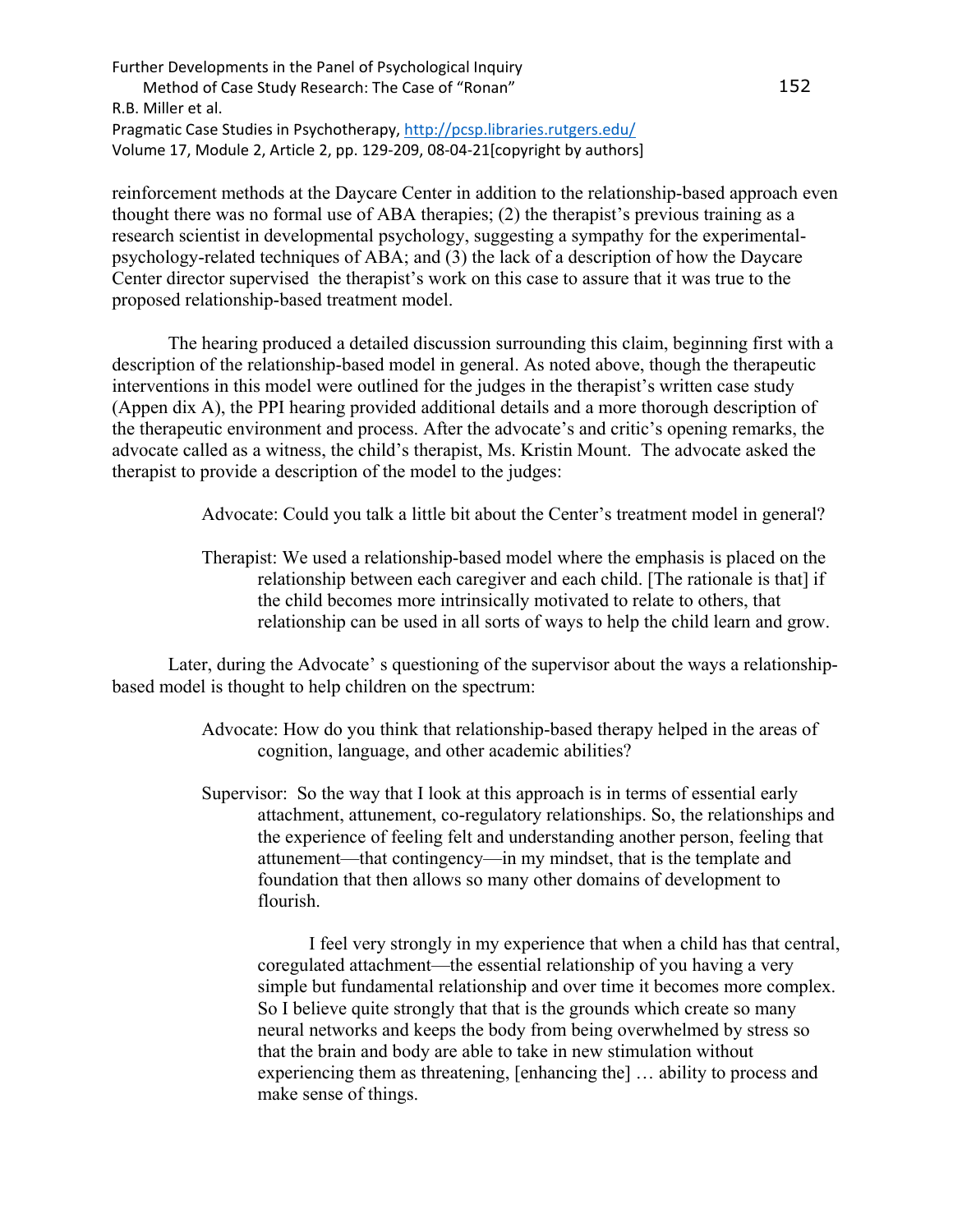> When that initial relationship is in place, the child is then able to assume many other things, [to be] open to [being] … challenged, [to engage in] cognitive development and problem solving and persevering and developing episodic memory. [The child can learn to …] look back on an experience and project into the future and start to look at [the other person's] … behavior in a situation.

> So I feel strongly that all of the areas of development are intertwined in that way—and when you don't have the foundation of that initial coregulation relationship where the child feels reflected and contained—all of those other domains will suffer.

Later during the advocate's further questioning of the supervisor, Michele Fouts, she is asked to explain more why there was so much flexibility with Ronan at the center on a day to day basis:

- Advocate: You mentioned a lot of flexibility given to Kristin with regard to her work with Ronan. Why was so much flexibility granted? Was that a purposeful choice?
- Supervisor: Yes! Most everything about this model was very deliberate. I made sure that the days were very flexible, and I made sure that each child's individual schedule was flexible within some broad parameters. Whether they did bubbles or blocks first thing in the morning did not matter, whether they played inside or outside at any given time did not matter, whether they played one on one or in a group play did not matter.

 What was emphasized was that an adult should observe a child carefully every moment of every day. You have got to be able to assess where a kid is right now and you have got to be able to react to where that kid is. So just because yesterday he did complicated play does not mean that … [this is] ... what you should be doing first thing the next morning.

Kids are coming [into the Daycare Center] ... in different places. It is deliberate that each staff person could be flexible with the goal that you want to be as connected and as sophisticated as a child is capable of in the moment. Whether that means you're inside, outside, working one on one, working small group, [or] doing activity "A" or "B," you get some choice in that matter because the goal is about you being connected, not what behavior they are doing.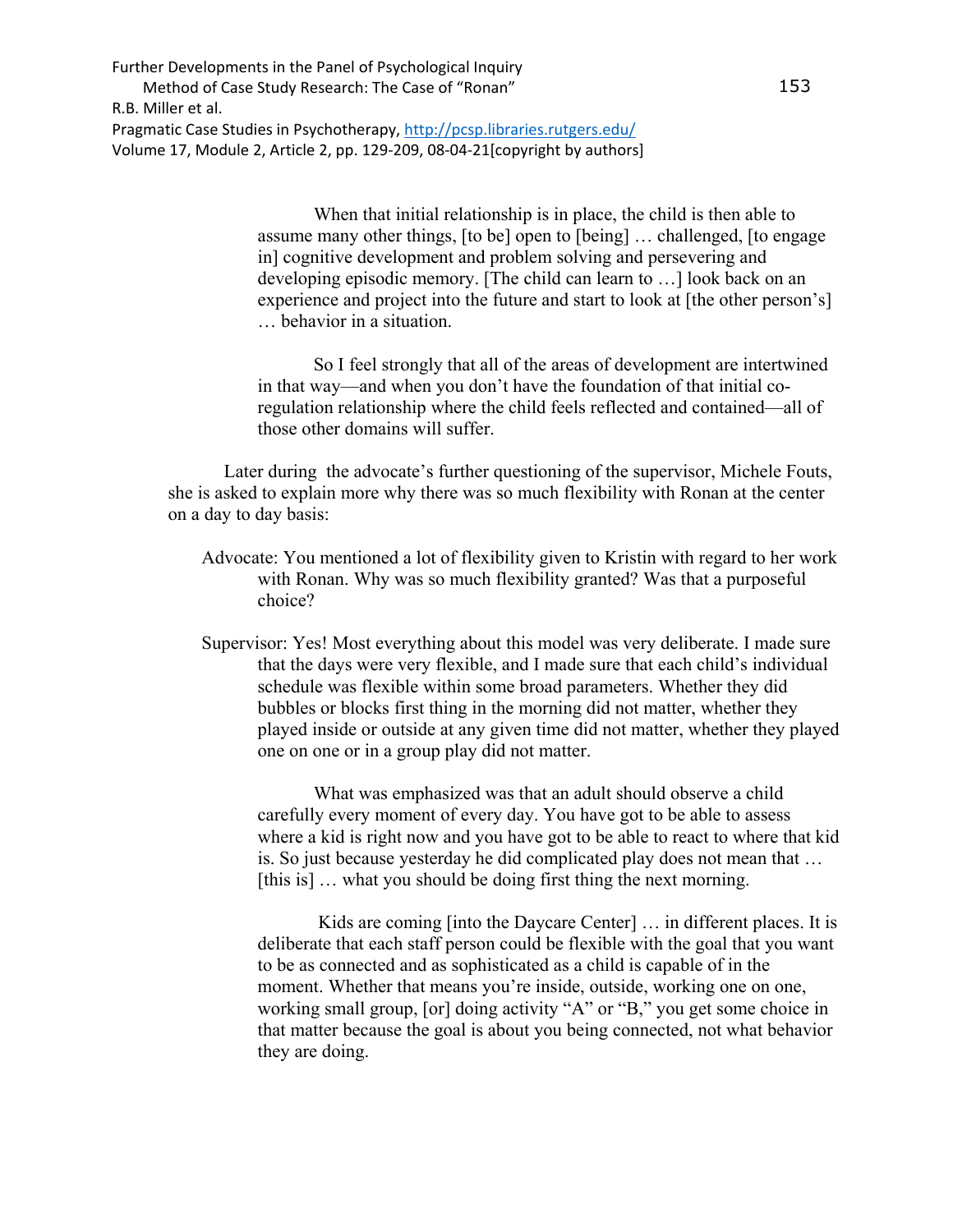At other moments during the panel, the therapist and supervisor provided additional, discrete examples of therapeutic work in a relation-based model. As described in the written case study (Appendix A), coregulation is a critical part of therapeutic work, and the advocate asked the therapist to tell the panel about coregulating with Ronan during the original questioning of the therapist.

Advocate: Can you talk a bit about coregulating with a child?

Therapist: A relationship must first be established over a couple of weeks through following a child's lead, going wherever they want to go, and trying to understand the purpose of any given behavior. Knowing this child helps know how they attempt to regulate themselves. So, if a grown-up notices that a child is dysregulated, the adult can match their behavior in order to regulate together. You are following each other's leads.

Advocate: Can you give an example of coregulating with Ronan?

Therapist: Some kids do self-stimulatory behavior to regulate themselves, whether it is [to create] … a distraction from the outside world or because it provides power and control. Ronan was fixated on opening and closing doors. When he's opening and closing doors, instead of trying to redirect him, I went over to him and sang a preschool song "open, shut, open, shut" with hand movements along to him as he did what he was doing anyway. [After two attempts at this,] it was very clear that there was a connection there.

Advocate: Do you have any other examples of coregulating with Ronan?

- Therapist: One day after some months had passed, he was alone blowing bubbles into a cup of water with a straw and seemed content on his own, but I decided to get my own cup and straw to join him. I sat next to him and blew bubbles, but he did not seem interested in me. So after a few minutes I put the cup down. When I did that, he picked up the cup and handed it to me and looked at me expectantly. So, I blew bubbles again and he proceeded to blow bubbles again. Where he seemed perfectly content doing this on his own, he saw someone was willing to join him in this activity and took it in and enjoyed the connection. He took the initiative to include me in the play more so than he did with the door example.
- Advocate: Sounds like a step in the right direction. You had a number of examples in your case study (Appendix a), can you give us one or two more examples of this coregulation and connection between you and Ronan building over time?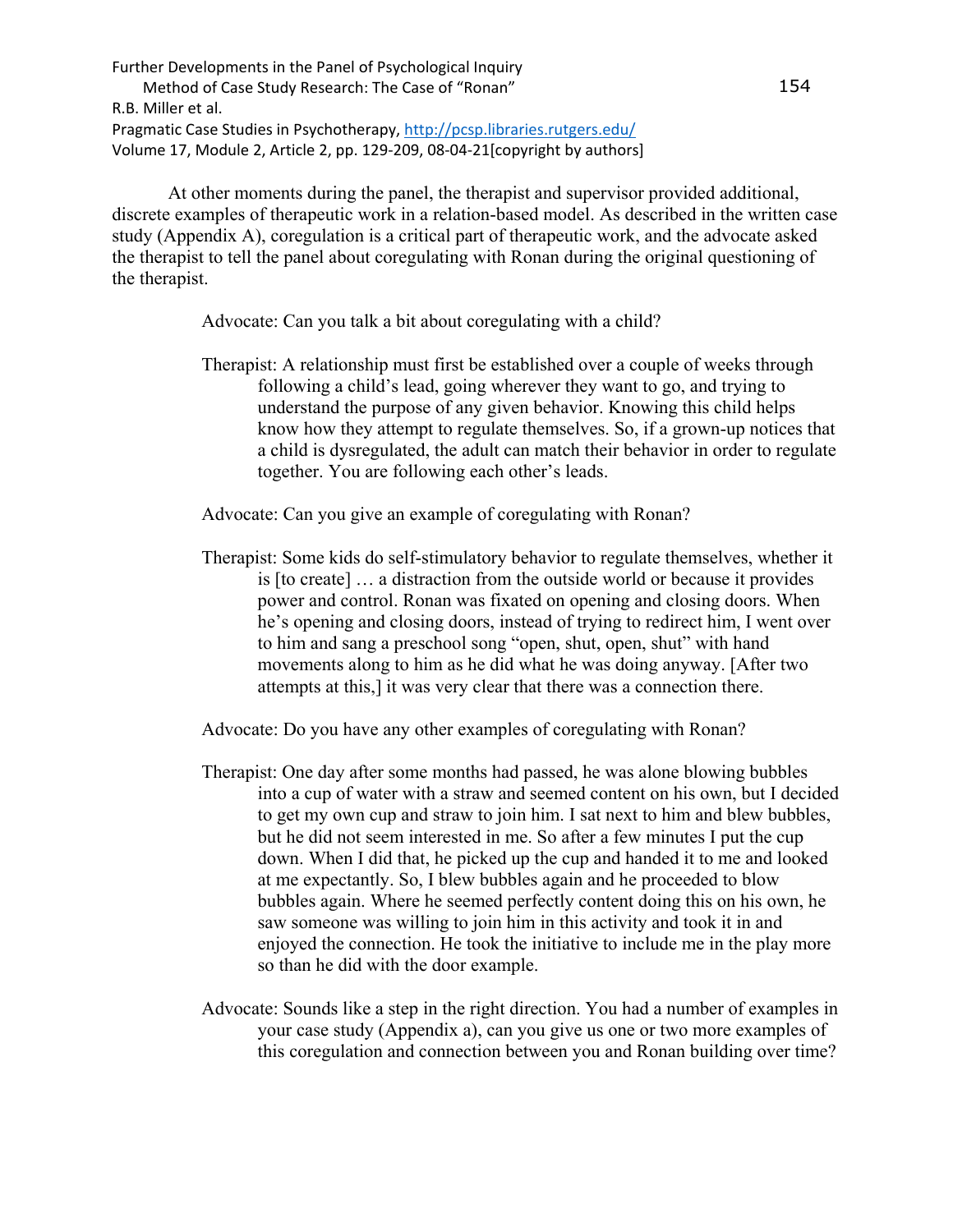> Therapist: A big example was the day after the bubbles. I was settling him for his nap. He wasn't actually sleeping much at nap time, but he had begun to slow down and be calm for a while during nap time. I was sitting with him and he seemed particularly tired, so I tried harder to help him nap by rocking with him and singing songs to him. He was settled comfortably and I sat down next to him to sing him one last song, and as I did, he took my face in my hands and looked at me tenderly. He then went and kissed my cheek and signaled to kiss his cheek back. We did this a couple of times.

 Going from a little connection of blowing bubbles to this shows how meaningful these things that [seem] … so little are so important for Ronan. His tenderness for me at this moment, his wanting to show that, was pretty powerful.

 Around the same time he began engaging in some teasing behaviors. He was about three years old at this time. He had been very possessive and protective about food for a long time. He would hover over his food if people came near as if to say "Don't touch my food." He offered a bite of his food to a staff member and let her eat off of the fork he held out to her. She was surprised but followed through. Ronan went to feed her a bite of food again, but this time pulled it away from her as she went to bite it in a joking manner. He ate the bite of food quickly in a "hahaha" kind of way.

 Ronan did the same with me the next day, asking me to take off his shoe but then hiding it before I could get to it. When a child has the ability to tease, it shows their ability to recognize that they have one idea in their mind that is different from the idea someone else has in their mind; and [the child then] can use it to trick people and be funny. It shows the idea of the theory of mind which is usually challenging for a child on the spectrum.

#### The Critic's Concerns about Fidelity to the Treatment Model

In his opening remarks the critic offered these questions about the therapist's fidelity to the relationship-based treatment model:

> Critic: I wish to know more about the differences between the more traditional ABA model of intervention and to what degree the therapist is familiar with these methods, especially from past experience, and whether or not these two worlds crossed over and may actually produce behavior change at the Daycare Center in addition to the relationship-based methods of the Center.

 And second of all, I wish to know a little bit more about how, on a day-to-day basis, the interactions with the therapist and Ronan were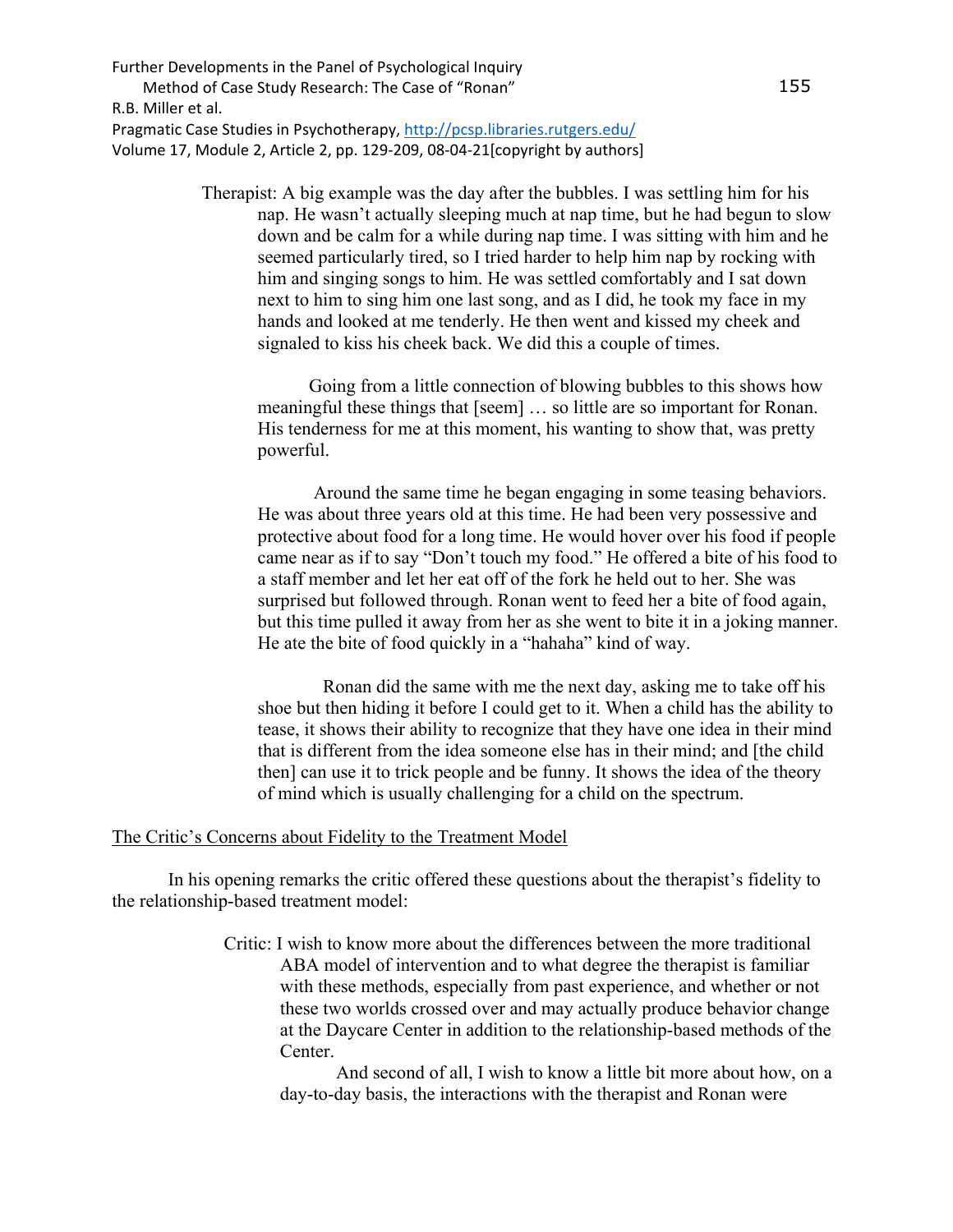> applied in regards to traditional reinforcers that are more common in the ABA methodology, and to what degree this was used on a daily basis.

In his written outline about the claims of the case, the critic also wrote: "I wish to determine how supervision was implemented for the therapist to ensure that her methodology was consistent with that of the Center." The critic also investigates these questions when he questions the supervisor about her role in the daily activities of the Center:

- Critic: I want to discuss the level of supervision you provided the therapist at the time. In terms of eyes on your staff when they interacted with the children, particularly the therapist with Ronan, what sort of supervision did you have on a day to day basis?
- Supervisor: Pretty intensive! I was on the floor pretty much all the time with the kids and the staff. There may be a few moments where I was off in a room with a child but pretty much all the time I was circulating with the children and the staff.

 But keep in mind that on average there were four kids and maybe four, five or six adults, so we are not talking about a huge group of people. The therapist had a lot of flexibility and space to make her own decisions about what to do and which child to interact with in which way but I was almost always around and watching and observing what she and the other staff and the kids were doing.

 Again, at the beginning and end of every day, plus individual supervision, there was lots and lots and lots of processing. Occasionally, I would record one of the adults with one of the children and we would watch that video at the end of the day. Also, throughout the day, there were many opportunities to speak briefly with any of the adults in the room privately or in a group so the therapist had a lot of flexibility to do what she felt was right, but if I noticed there was a struggle or if she seemed to not know what to do with him next, I could step in immediately, in real time, and make a suggestion, or I could start engaging with the child with an activity that I had already created and allow her to take it over.

 This happened much more in the beginning because [Kristen, like the other therapists was] … learning and feeling her way with each kid in how to do this and to find which kid they connected with more than others.

 Because that is a natural part of human behavior, some people connect more than others.

So I encouraged all of the adults to find the children that they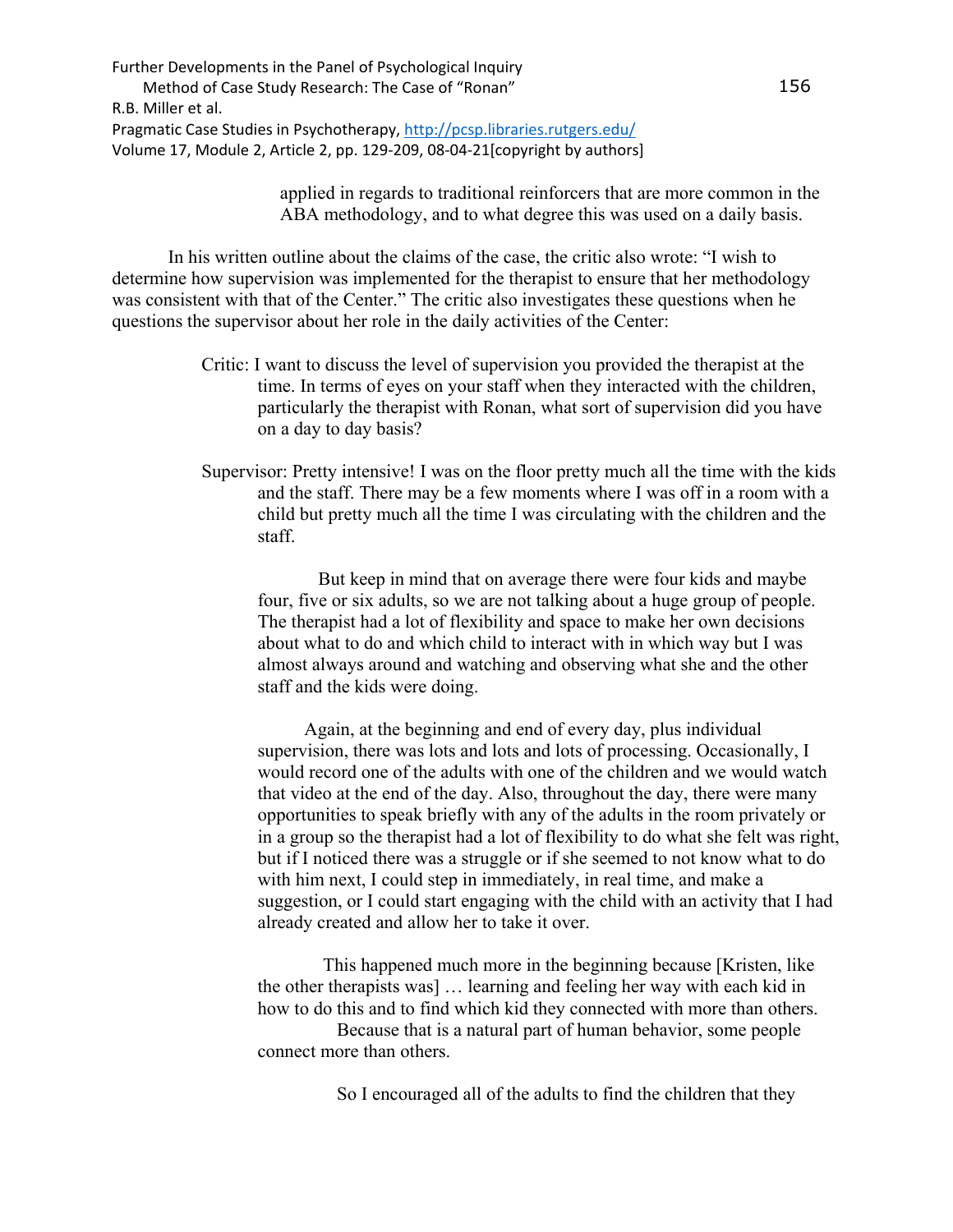> clicked with so that we maximize our efforts and [the] relationship potential of each staff-child dyad. Or later, with small groups of children. Though Kristen had very intensive supervision, and as time went on, she needed less of that, she had a lot of independence on what to do and how to do it with the kids.

This dialogue endorses the idea that the therapist, along with all staff at the Center, received thorough supervision that kept them working in line with the relationship-based model.

Substantial discussion on ABA and its contrast to this model occurred throughout the panel. The judges had the opportunity to ask direct questions of the witnesses once the advocate and critic had completed their questioning of each witness.

Judge Powell: What is ABA?

Therapist: It is a reward based program used in a lot of schools. People who employ this technique usually want a child to complete the checklist of short term and long term goals with rewards when they are reached. It could be something as simple as picking up a pencil to hold.

 It is very easy to track data to create empirical support because the therapist can check items off the list once they are achieved. There can be gains in a child's IQ through ABA. A good ABA provider will build a relationship with the kid and use the relationship to help motivate the child to practice skills, but the relationship is not the focus of what is the catalyst for change.

 An M&M can be rewarding, but in the case of Lydia [in the case study about her mentioned in my thesis (Appendix A)], she showed a number of behaviors that she had been asked to do but she was not doing it because she understood why she was doing it, she was doing it to get an M&Ms.

 So, I think the idea behind ABA is that children are doing what is expected of them, they are doing what they have to do to be successful in a classroom, but they are not necessarily internalizing what they are doing. The relationship-based programs try to encourage children to do things because they want to.

Later in the hearing the Critic questioned the supervisor, Michele Fouts, about the difference in her experience between the outcomes of ABA and a relationship based model.

> Critic: I want to talk about outcomes. We are quite blessed to have someone who has both experience with more traditional interventions and the newer one we are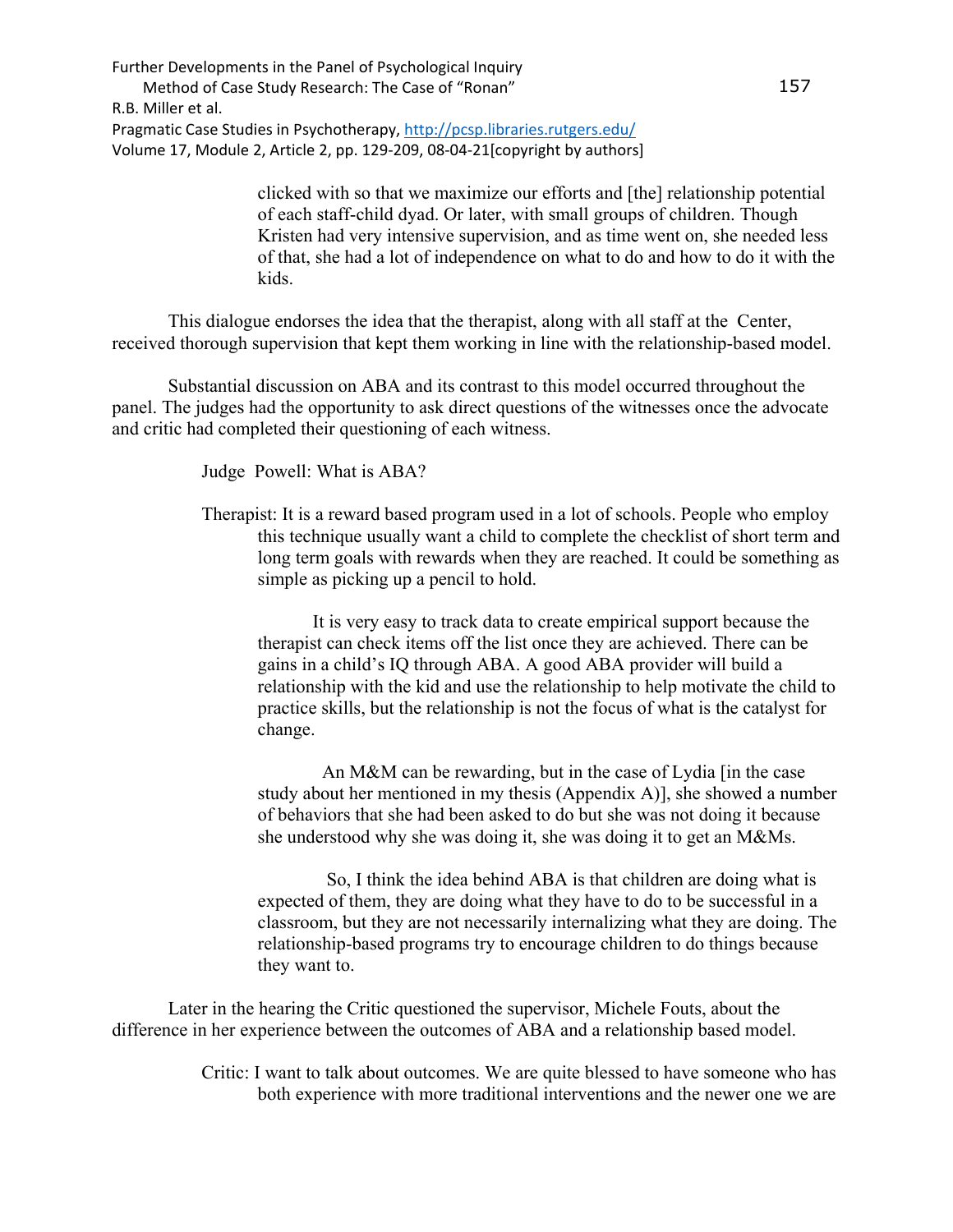> discussing today. With that in mind, how do you think that an evidence-based practice such as ABA, which as the therapist mentioned earlier can increase IQ points, how do you think that would rank in a side-by-side analysis if that had been the preferred intervention with Ronan? And where would it have come up short?

Supervisor: So maybe I can answer that best by giving you an example of another child that I worked with where the intervention style was ABA using discrete trials and techniques. I had great success using ABA in the first ten years of my career.

 I was given a checklist of skills that this child was supposed to master and it was my job to get [kids like this] … to perform those skills. So to start with getting ready to learn, to make eye contact, to respond when their name is called, to make eye contact when they are tapped on the shoulder (or whatever the social cue was), to sit down in a chair and keep your body calm and upright, to have quiet hands (so not doing all the "stimming"), to "put your hands in your lap or on the table like I told you," or "now I want you to show me red, now I want you to show me the square, now I want you to show me the letter A," and so on. A long list of skills.

 If you have a reasonably bright, reasonably regulated child with autism, you can sit them down at a table pretty quickly with M&Ms or cookies and teach them these skills quickly and they will do it right and you can celebrate a "job well done." I spent years going through these lists and thinking I am a good teacher and my kids now have all these academic, getting-ready-to-learn skills, these functional-for-life skills and progress like using the bathroom and getting a haircuts.

 But to this day those children want nothing to do with me. One child I remember literally fears me and looks away from me when he sees me around town. It breaks my heart because what he learned from me and all the other adults in his life is that we want something from him. "Here's what I want you to do, you jump through my hoops, great job, here's your reinforcer, we're done for the day."

 You know what the biggest reinforcer was for these kids? To get away from me when I said "All done," and they got to get away from me! The reinforcement was "okay thanks lady, now I get to go home and lose myself in a video game or repeatedly watch the same video!"

 [Through ABA], we teach kids that other human beings represent a demand, and other human beings are the arbiter of whether or not you did it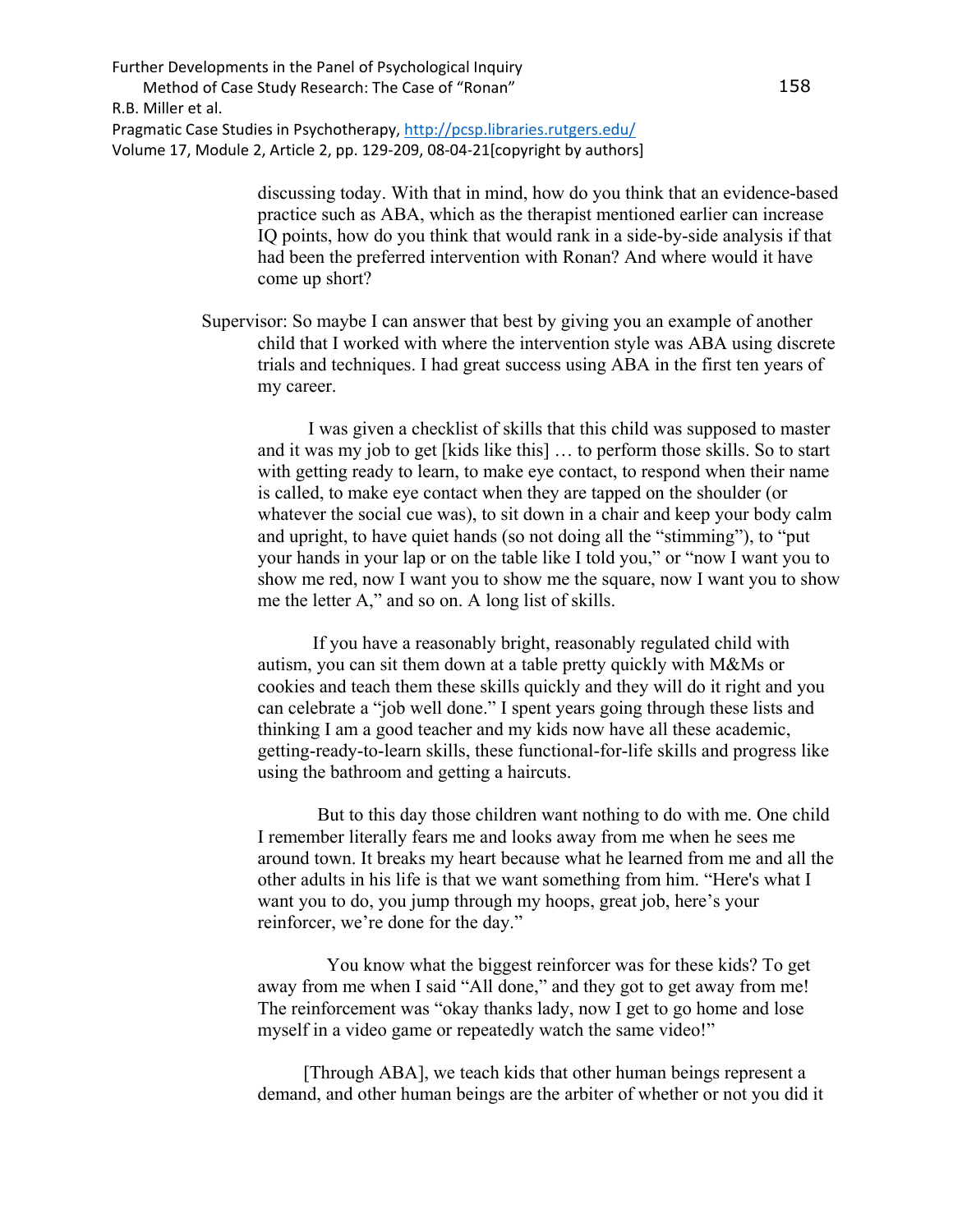> properly. After years, this method teaches kids to jump through hoops so that they may leave you alone. When I came to terms with that, it was sad and scary and prompted me to find another way. My goal is to make a kid want to be with me: to feel like my presence is valuable and meaningful so that they may seek me out on their own.

The differences between ABA and relationship-based therapy were made frequently throughout the panel. Keeping in mind the critic's question of whether ABA, as the standard treatment model, may have inadvertently been confounded with the methods of the Center, the advocate asks the supervisor about the goals of the two models.

Supervisor: Absolutely the process. The product is important, but focus is the process. The goal is the process of how we got there. The question is, "Are we going somewhere together?" as opposed to "where are we going?"

 In an ABA model the adult has a target behavior they are trying to get the child to do through a variety of strategies. But the adult already has a plan, "I want the child to do X behavior because I have decided that X behavior is necessary or relevant to this child's development."

 Whereas, the relational approach is "Yes, we want to get to X behavior eventually, but how we get there is much more flexible." The focus is, "Are we connected? Are we attuned? Are we making meaning of each other?" Regardless of what behavior you are doing or what the outcome of the behavior is. So, process over product. Absolutely.

This dialogue emphasizes that the goals of this model are extremely different than those in ABA. Though not explicitly discussed, the content of these interviews undermines the critic's question about whether parts of an ABA model diluted the relationship-based intervention.

The judges voted 3-0 to accept the claim that the therapist implemented a relationshipbased model of therapy in the context of the Daycare Center's therapeutic milieu. Given the description of the model, the clear examples of the therapist's implementation with Ronan, and the close supervision provided by the Daycare Center director, the judges rejected the speculative claim made by the critic that some ABA methods must have been implemented by the therapist due to her prior education in experimental developmental psychology.

Advocate: Does this model emphasize the process of the relationship or the product of the relationship?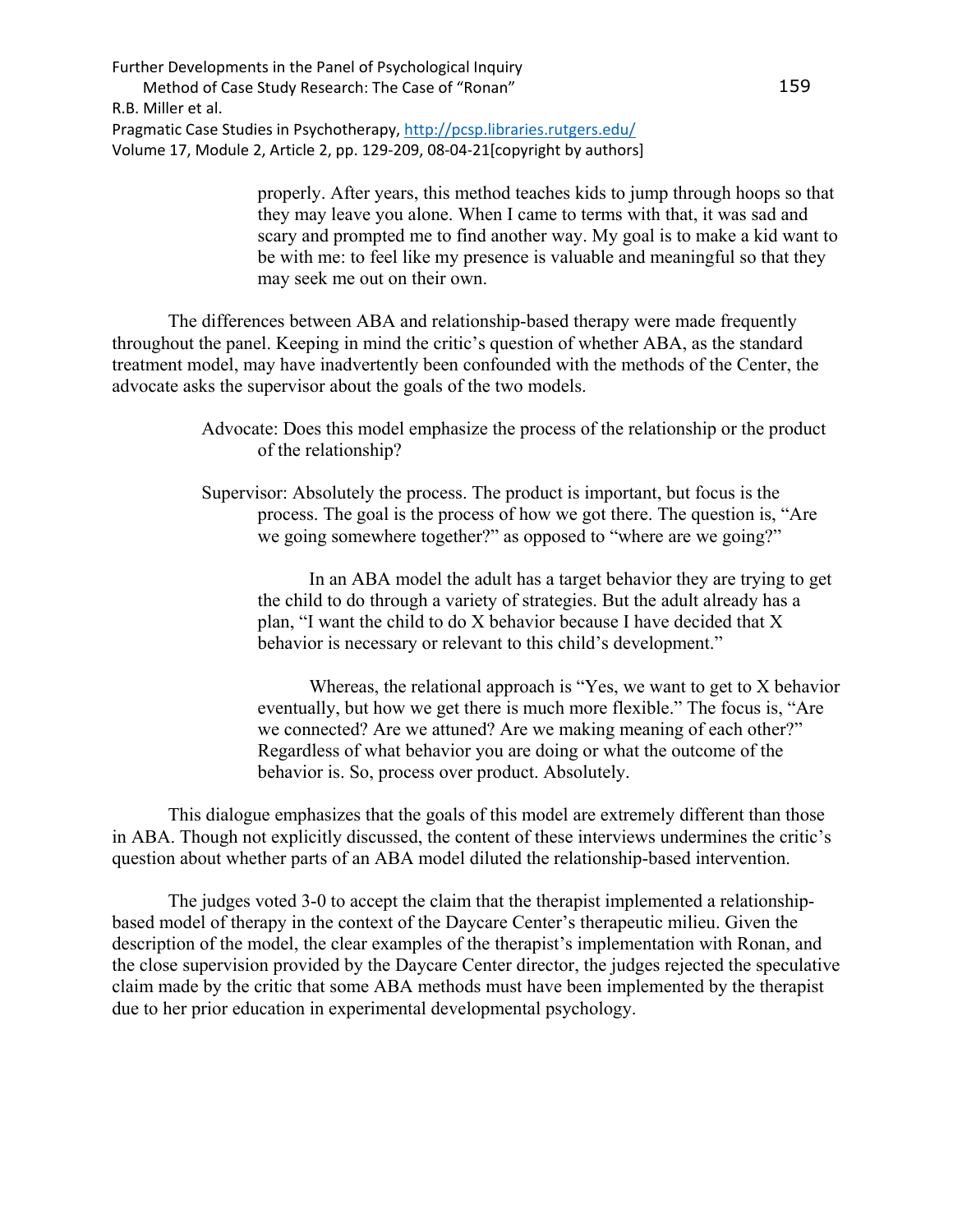## *Claim #3: Kristin's Application of Relationship-Based Therapy, in the Context of the Daycare Center's Therapeutic Milieu, Improved Ronan's Outcomes.*

## The Advocate's Arguments

 The advocate supplemented the written case study with regard to this claim in four ways: (1) Kristin's experiences with Ronan, (2) documented reports on Ronan's progress, (3) Michele's follow-up observations of Ronan, and (4) a follow-up letter written by Ronan's aunt. The use of and the rationale for the relationship-based therapy used at the Daycare Center was substantiated in the report from the previous Claim #2. Therefore the focus of this claim is to demonstrate improvements in Ronan's outcomes.

 The advocate explored the gains Ronan made during the section of the panel where she questions the therapist. A long discussion about Ronan's gradual improvements were detailed in Kristin's report (Appendix A) on Claim #2, but they can be summarized here with Kristin's response to the advocate's question:

- Advocate: Can you speak about Ronan's improvements as a full picture from when he started to when he ended?
- Therapist: Ronan went from having no meaningful human connection to being able to use people—plural—to figure out how to get what he wanted. Over 14 months he changed drastically. Going from a kid who was very concerned about food—only eating five foods and avoiding anything new—he was able to expand his palate exponentially. But Ronan was willing to try new foods and textures because our relationship with him was meaningful and he trusted us when we said, "I think you're going to like this." This is typically quite difficult for kids on the spectrum.

This interaction provides a brief look at Ronan's overall gains. Ronan's improvements were also demonstrated in progress reports from both the Center and his preschool. Ronan spent a few days a week at each center until ultimately moving to the preschool full time when the Early Intervention Center closed in 2016. Michele used the Greenspan Social-Emotional Growth Chart to periodically document Ronan's progress at the Center. This chart is a standardized questionnaire used to assess developmental levels in a child compared to the expectations of a typically developing child. When the advocate questioned the supervisor to establish claims, the advocate introduced the Greenspan reports to the panel and asked the supervisor to elaborate on them:

> Advocate: Did Ronan make improvements over time [according to these documents]?

Supervisor: Yes. He made significant improvements from the time he started to the time he left.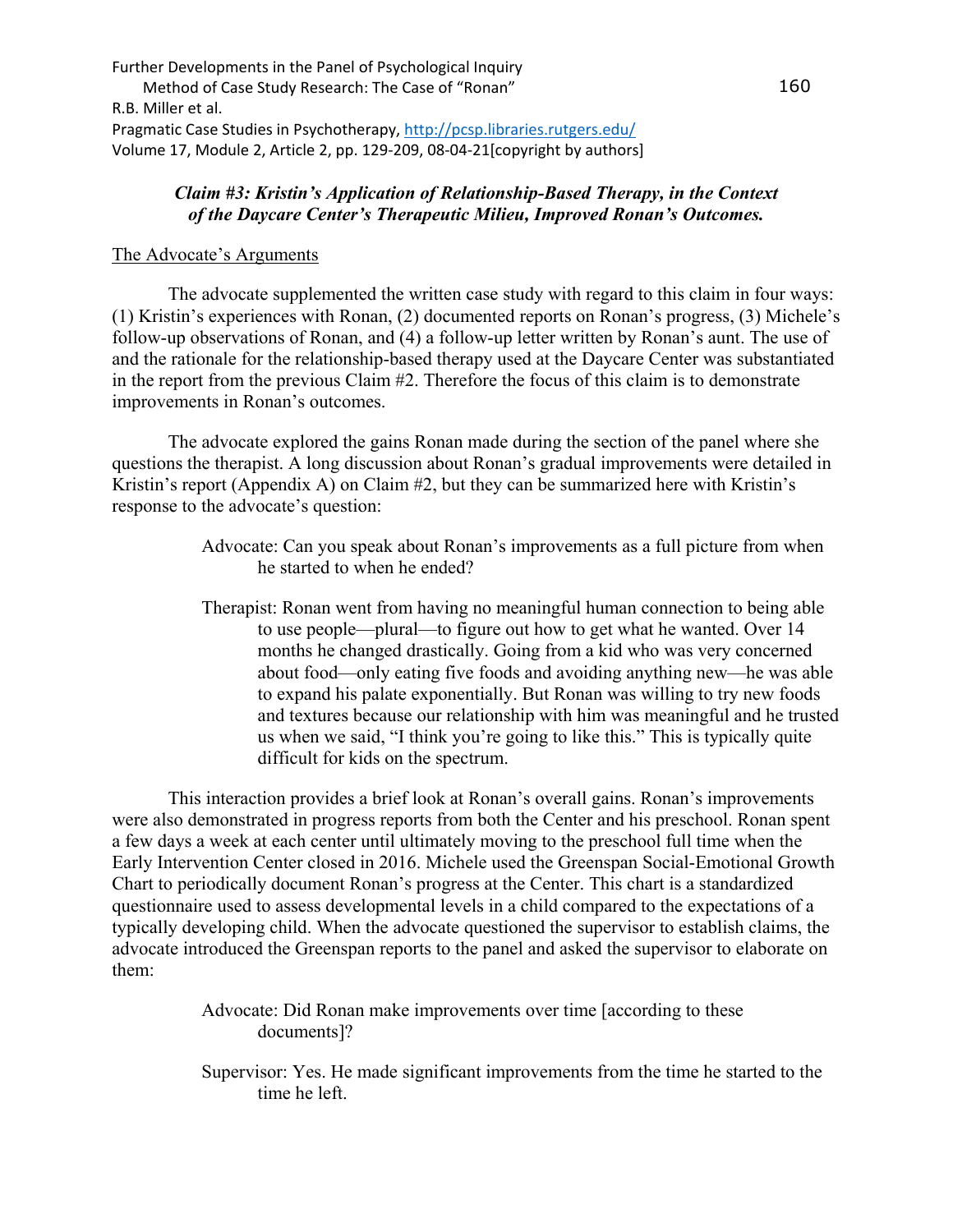Advocate: Can you speak to how much improvement?

Supervisor: I remember he was at the bottom of the chart when he started and rose up several levels, I think he was at 5A at the last assessment. The assessments go in stages that are correlated with stages in most typically developing children and are measured in a matter of months. He had gained, according to the chart, years of developmental progress.

Soon after this, the advocate introduced Ronan's developmental reports conducted by the preschool he had also been attending. These include the Teaching Strategies GOLD, the Reynolds Intellectual Assessment Scale, Wechsler Individual Achievement Test, the Preschool Language Scales, and more. The Preschool Language Scales were the only assessment conducted twice by the preschool: once when he began at the preschool in 2014 and had not yet started at the Daycare Center, and once following his treatment in 2017.

> Advocate: According to the report in 2014, Ronan fell into the first percentile for all language scores, meaning that he only scored better than one percent of his same-age peers. In 2017, he was placed in the thirteenth percentile for receptive language, the twenty-seventh percentile for expressive language, and the eighteenth percentile for total language, placing him in the low-toaverage range for same-age peers. So he made significant jumps on this scale.

While these reports suggest significant developmental improvements for Ronan, Michele indicated that she personally perceived massive growth within him as well. After the Daycare Center closed in 2016 and treatment ceased, Michele paid the family a home visit in December 2017. She wrote a brief summary of the visit and documented the progress she perceived for Ronan.

Advocate: Can you tell us about this letter?

Supervisor: That was a write-up I made. I did a home visit [in December 2017] and I was able to visit Ronan at his home and see him with his now adopted parents and both of his siblings. So, I wrote this briefly about all the growth and progress that we started to see—all of the pieces coming together when the Daycare Center closed. Being able to see Ronan at home, in person, recently allowed me to say, "Yes, this growth is continuing." Ronan is continuing to grow and mature and is doing quite well.

During Michele's home visit, she mentioned to the aunt that there was a possibility of Ronan's case being used for this panel. The aunt felt it was important that her voice be heard in the hearing, so she wrote her own letter about Ronan's progress and gave it to Michele for submission. Immediately after the conversation above, the advocate read the last paragraph of the aunt's letter aloud: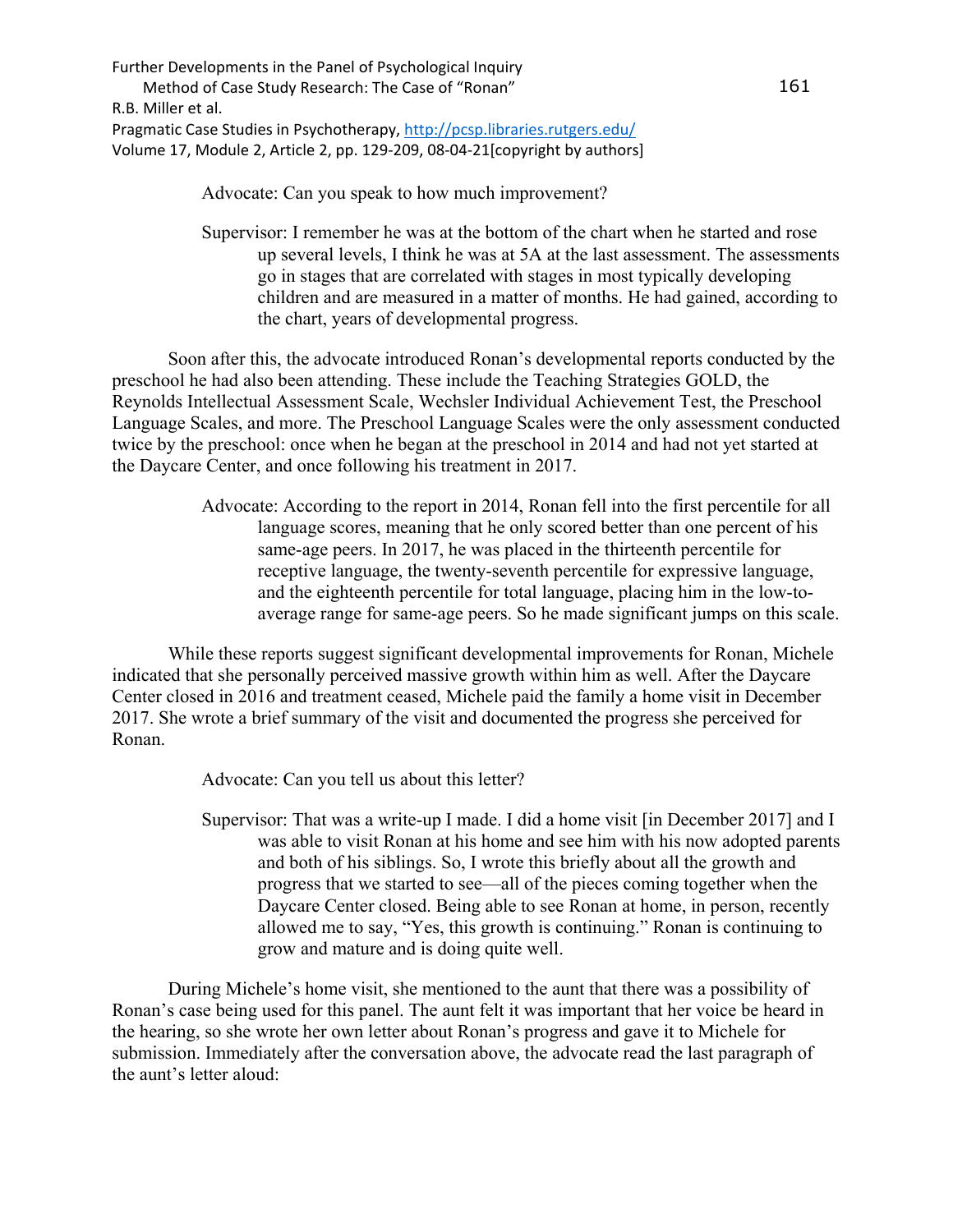> Advocate: It says, "Today, Ronan is very aware of his surroundings. He is learning to have control over his environment by using words to navigate the world around him. Is he still autistic? Of course, he is. But he's on his way to becoming a responsible, productive member of society because he is motivated to be a part of it. There is no doubt in my mind that this would not have happened except for Michele's relational therapy work directly and indirectly with him."

#### The Critic's Concerns About Fidelity to Ronan's Improvements

During his opening remarks, the critic posed these questions about the third claim:

Critic: I wish to know, based on this relational intervention, how Ronan was able to show improvements in areas of academic testing such as language and cognition.

In his written statement about the claims, the critic also writes: To what degree do current caregivers adhere to the relationship-based model with Ronan? Is this work monitored to ensure that the essential tenets of the model are adhered to?

The line of questioning posed by the critic does not negate the third claim that Ronan showed ultimate growth, and in fact, the critic never specifically asked these questions during the Panel. These subjects came up naturally through discussion, however, so the questions were partially answered despite the critic's degree of involvement. For example, during the section designated for counter-claims, the advocate asked Michele about concrete improvements seen in Ronan:

- Critic: I would like to end with you talking about the actual product Ronan received as a direct result from his treatment and time at the Daycare Center.
- Supervisor: He learned how to talk, how to make eye contact, how to initiate social interactions, how to play in a dynamic and creative and curious way (as opposed to repetitive, stereotyped, restricted way).

 He learned how to be open to new experiences (instead of shutting down or withdrawing or having tantrum when something new presented itself whether it was a person, activity or place). He learned how to share a bit more!

 He learned how to build a tower next to another child and take turns with others. I don't think he was toilet trained at the time he left the daycare Center, but he is now.

 He learned that when he was frustrated, he did not need to fall apart. He did not need to shut down, shut out the world, and just become a puddle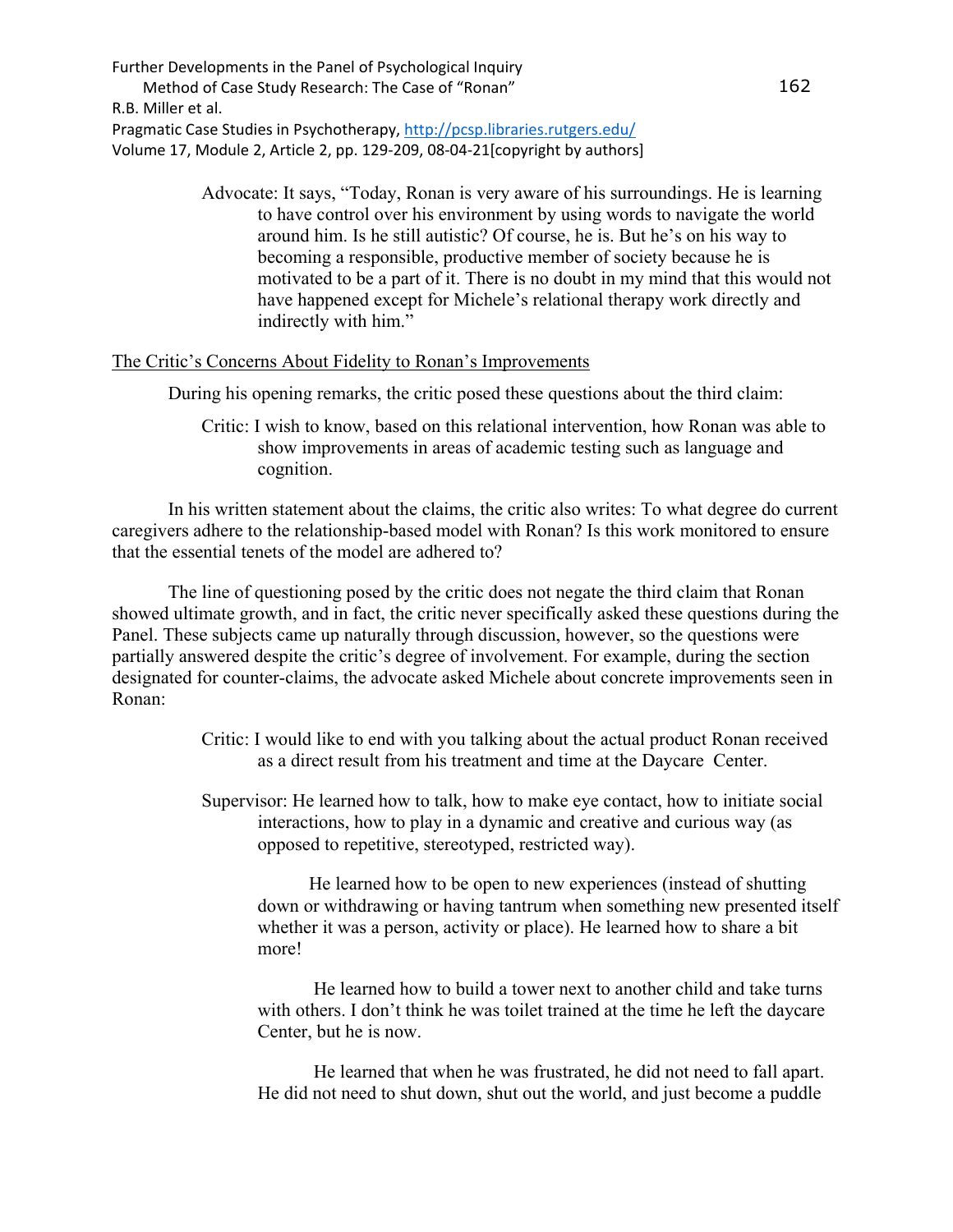> of chaos. He learned that when he was frustrated he could ask for help, sit in someone's lap, go take someone by the hand, stop what he's doing and walk away. He learned real, concrete skills to deal with frustration and how to use other people to help him feel more secure, more confident, and more regulated.

This dialogue exemplifies many concrete ways that Ronan developed over time, including academic areas such as language and cognition. Though the relationship-based model did not specifically seek to address language deficits, the overall development initiated with this model also established gains in these discrete cognitive areas.

 The critic's question with regard to a continued provision of a relationship-based model was addressed during the critic's questioning of the supervisor to establish claims:

Critic: After the Center closed, Ronan went to a new center with a one-on-one provider. Do we have a way to measure this individual's use of a relationship-based model?

Supervisor: No, we don't. When the Center closed, he went into full time child care that he had already been familiar with. He had a one-on-one with him much of the time who was a person who had been an intern at the Sapphire Center and had been trained by me previously. But I had no formal, professional involvement.

While the critic was able to cast doubt on whether some of Ronan's improvement could be due to a provider using something other than the Center's relationship-based model, a different discussion indicated how regardless of later therapies, it was this therapeutic environment that "got the developmental ball rolling." When the advocate questions the supervisor again to rebut the counterclaim, she asks:

Advocate: When Ronan's treatment ended, do you believe that his "developmental ball" was rolling?

Supervisor: Yes, absolutely. His aunt was very nervous about him losing his gains because of the change when the program closed. However, he did not lose anything that he gained and he continued to make gains.

The dialogue here endorses that the interventions received following Ronan's end with the Center, regardless of whether they were relationship-based or not, do not negate the impact that was made during Ronan's time there.

 Judges Powell and Allshouse voted to reject his claim. Despite some hesitation about the wording of the claim, Judge Rusczek voted to accept the claim that Kristin's application of relationship-based therapy, in the context of the Center's therapeutic milieu, improved Ronan's outcomes. The concern voiced by Judge Rusczek was that the claim attributed Ronan's improvement to the relationship- based treatment offered by Kristen, rather than attributing the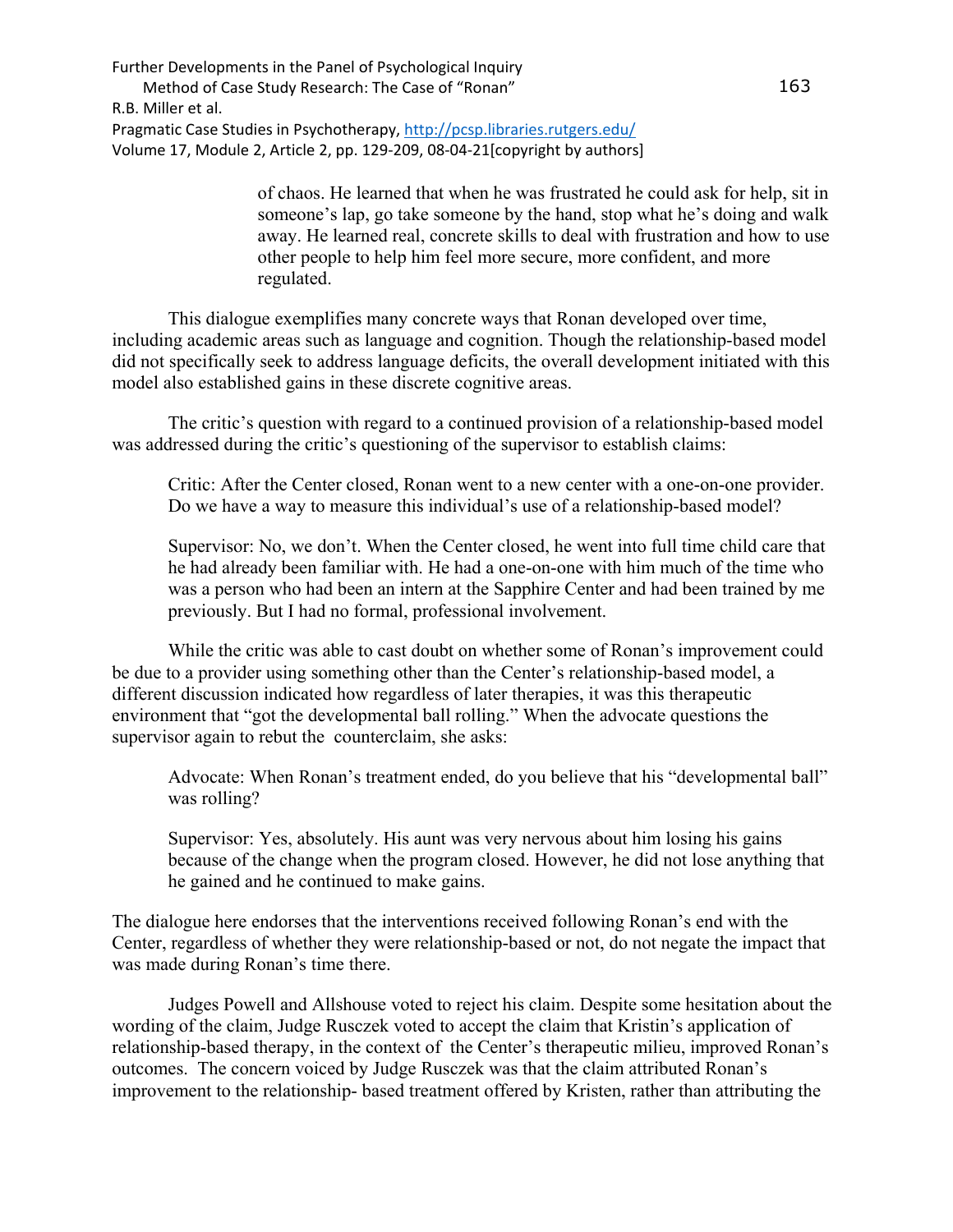improvement to the overall relationship-based treatment offered by the Center. He viewed this as an ambiguity in the claim and reasoned that the testimony so clearly showed the entire therapeutic milieu of the Center was responsible for the outcomes, and that it was clear that Kristen was only one part of that milieu. Judge Rusczek wanted to affirm the impact of the Center on Ronan's outcomes and thought a "No' vote would be a disservice to the work that had been accomplished. Judges Powell and Allshouse noted that there were issues in semantics for this claim which made it far too contingent on Kristin's specific intervention, but in the Judges Feedback Form Judge Rusczek wrote:

> Proving that Kristin's application of the relationship-based therapy contributed to Ronan's improvement is a more difficult matter since causality can only be inferred. In my judgement, the claim that Kristin's application of relationship-based therapy improved Ronan's outcomes is supported by the high degree of "fit" between the rationale of the therapy, the case vignettes which showcased intervention and improvement, and the overall progress Ronan made. Additionally, there appears to be a good fit in terms of timeline. We know that prior to the treatment Ronan was relationship-deprived. He did not have emotionally present and responsive adults who provided him with the various kinds of interaction that are necessary for healthy development. At the Center and in his work with Kristin, Ronan was provided with the kind of attuned adult presence that had previously been scarce in his life. Both at the Center, and gradually in other areas of his life, such relationships constituted a major change in his life and coincide with his improvement.

Judge Allshouse made similar observations about the success of the treatment being the result of the work of the Center of which Kristin was a part, however, she felt that wording of the claim put too much emphasis on Kristin's work, and that she could not vote in favor of it for that reason, stating that though she supports the claim that Ronan showed incredible developmental improvements, they may not be attributed specifically to Kristin's intervention. She states that if the claim had been written "Kristin's work had contributed to the Center's treatment that produced positive outcomes," she would have supported the claim. Judge Powell indicated a similar concern about the wording of the claim and voted to deny the claim. He observed that it was clear Ronan's outcomes improved, but there were clear indications that the stabilization in home life that occurred after he was removed from his parents' custody, and this could not be ruled out as a key element in his improvement. Judge # also thought that the therapeutic work of the Center in general, not just Kristin's work had an important impact on Ronan's outcomes.

## *Claim #4: It Is Likely That There is at Least a Subset of Children With Moderate to Severe Autism Spectrum Disorder for Whom This Treatment is Likely to be Helpful.*

#### The Advocate's Arguments

The advocate supported this claim by exploring two areas during the panel: (1) the two cases where children on the spectrum saw improved outcomes following a relationship-based intervention provided in locations outside of the Daycare Center that were included in Kristin's thesis case study (Appendix A); and (2) Michele Fout's testimony that other children improved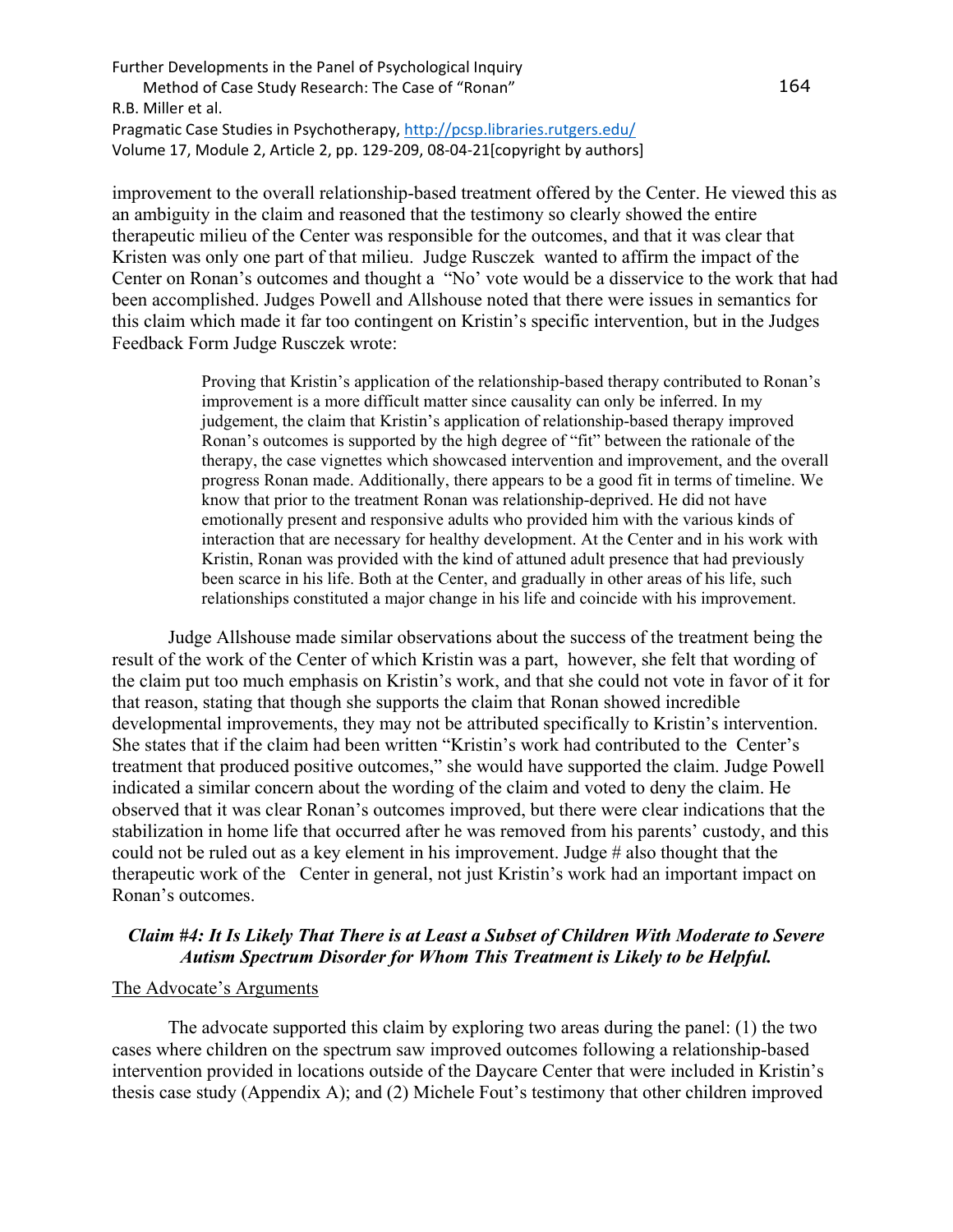similarly to Ronan at the Center, which indicates generalizability for this treatment model. The critic raised two questions that might undermine this claim: (1) Why do some children have more pronounced improvements than others? (2) To what degree does trauma history interact with ASD and subsequent treatment?

Following opening remarks, the advocate called Kristin as a witness. After a series of descriptions about the Daycare Center and a relationship-based model in general, the advocate asked Kristin about the cases included in her paper:

- Advocate: In your case study you described two comparison case studies (Lydia and Joey] that were very similar and had outcomes similar to Ronan's. The first is Lydia, can you tell a little about how Lydia's case was similar to Ronan's?
- Therapist: Both of the cases were from a book on the Rebecca school, a school in New York, that uses [Greenspan's] Floortime model. This is a relationshipbased model in an intensive program that focuses on building skills through a strong relationship with a caregiver.

 [In the case of Lydia, she] … made a lot of really big gains with the parents using the things that already intrinsically motivated her, such as playing games like "chase and tickle" and building on those. So, instead of just playing "chase and tickle," the parents could throw a curveball by being "stuck in the muck." This makes it so the child has to stop and think, "Well okay, what's she got in her mind that's different than what I have in my mind?" There are different things we would throw into the mix so that instead of just chasing and enjoying and it being the same, the child now had to figure out "why" I did what I did. Once the child has that connection with the parent and she's getting rewards from these connections, she's motivated on a more social level. The parents can use this connection that they've built to make other gains for her.

Advocate: Can you tell us a bit about Joey and how he is similar to Ronan?

Therapist: Joey was a bit older and he engaged in a lot of self-stimulatory behaviors before he started in the Floortime model. He had very few communication skills. I think he was about 4 or 5 when he started this program. His father was able to use their relationship.

 Joey liked to be "flown" around the house, pretending that he was an airplane, then it became symbolic and once he was too big to be flown around, Joey would pick up toy airplanes and fly them around the house. They would have things like "mechanical problems" or problems with the "fuel," so Dad would stop the play and have Joey figure out what he needed to do to continue the play. What was really special about this case was that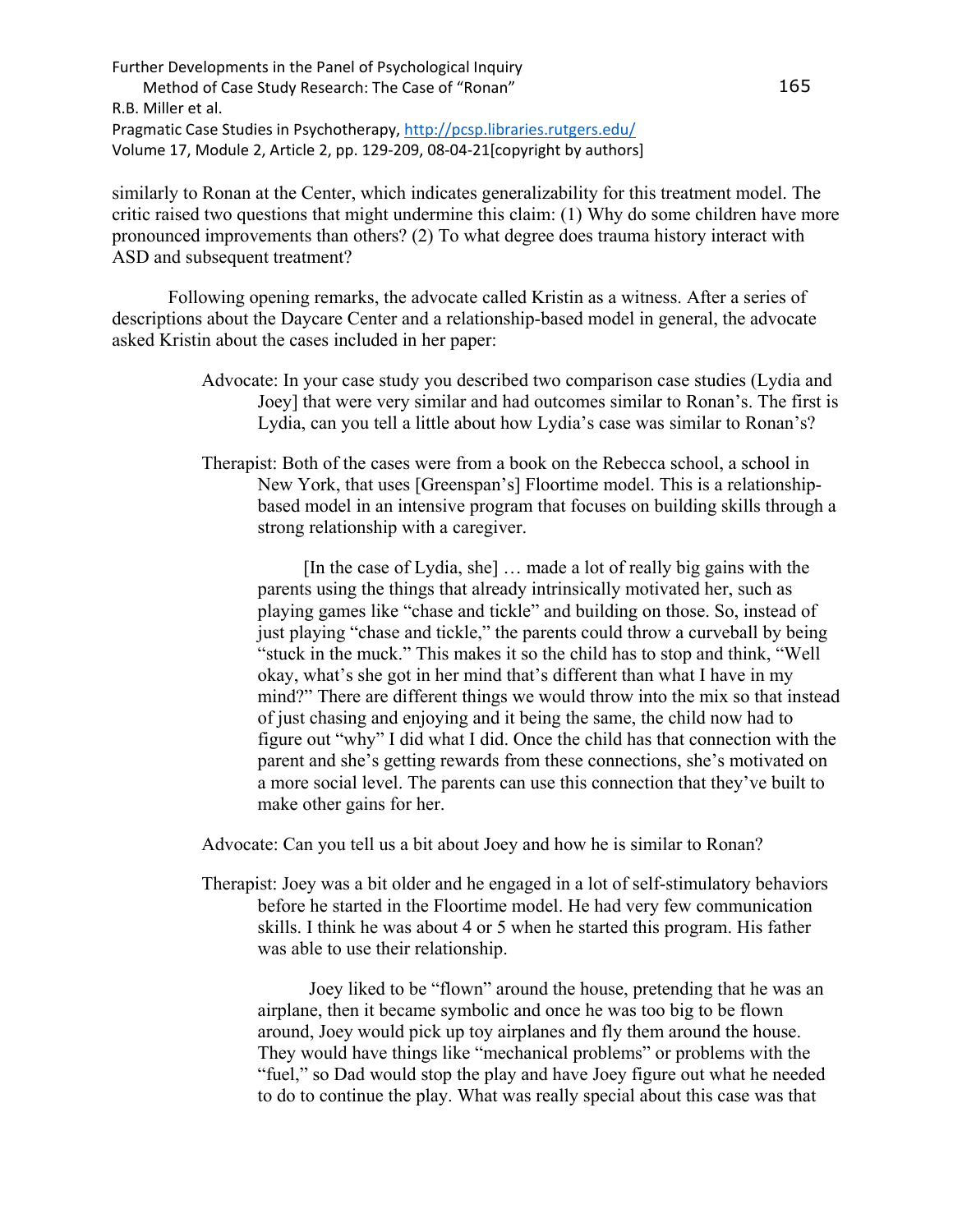> Joey started to use the airplane play symbolically, where he was able to work through some peer relationship problems with this airplane. So, to take this relationship with a special adult and make it into something that can help you solve problems later in life.

This dialogue establishes evidence that two children outside of the Center made gains with a relationship-based intervention. This provides support for the claim in that it indicates generalizability for the improvements this model can create in children on the autism spectrum in other programs. Later on, during the advocate's first opportunity to question the supervisor, they wrapped up the section with succinct dialogue about how this model helped many children other than Ronan:

> Advocate: I want to talk about the generalizability of this case to other cases. Were there children with similar backgrounds to Ronan who made similar progress at the Daycare Center?

Supervisor: Yes.

Advocate: Were there children with different, less traumatic backgrounds to Ronan that made similar progress at the Daycare Center?

Supervisor: Yes.

Advocate: Do you believe that Ronan's progress was extraordinary or unique?

Supervisor: No.

Advocate: Were there children who made less progress than Ronan?

Supervisor: Yes.

Advocate: That's all I have. Thank you.

### The Critic's Concerns about the Generalizability of Outcomes

The critic's question for this claim around why some children have more pronounced improvements than others was never addressed through an explicitly poised question. However, one clear example came when the critic questioned the supervisor for a second time towards the end of the hearing:

- Critic: What happens in a situation where [safety and playfulness] is not present in the home?
- Supervisor: Well we had those families at the Center! One family in particular had three children at the Center. Their home was not safe, predictable, or playful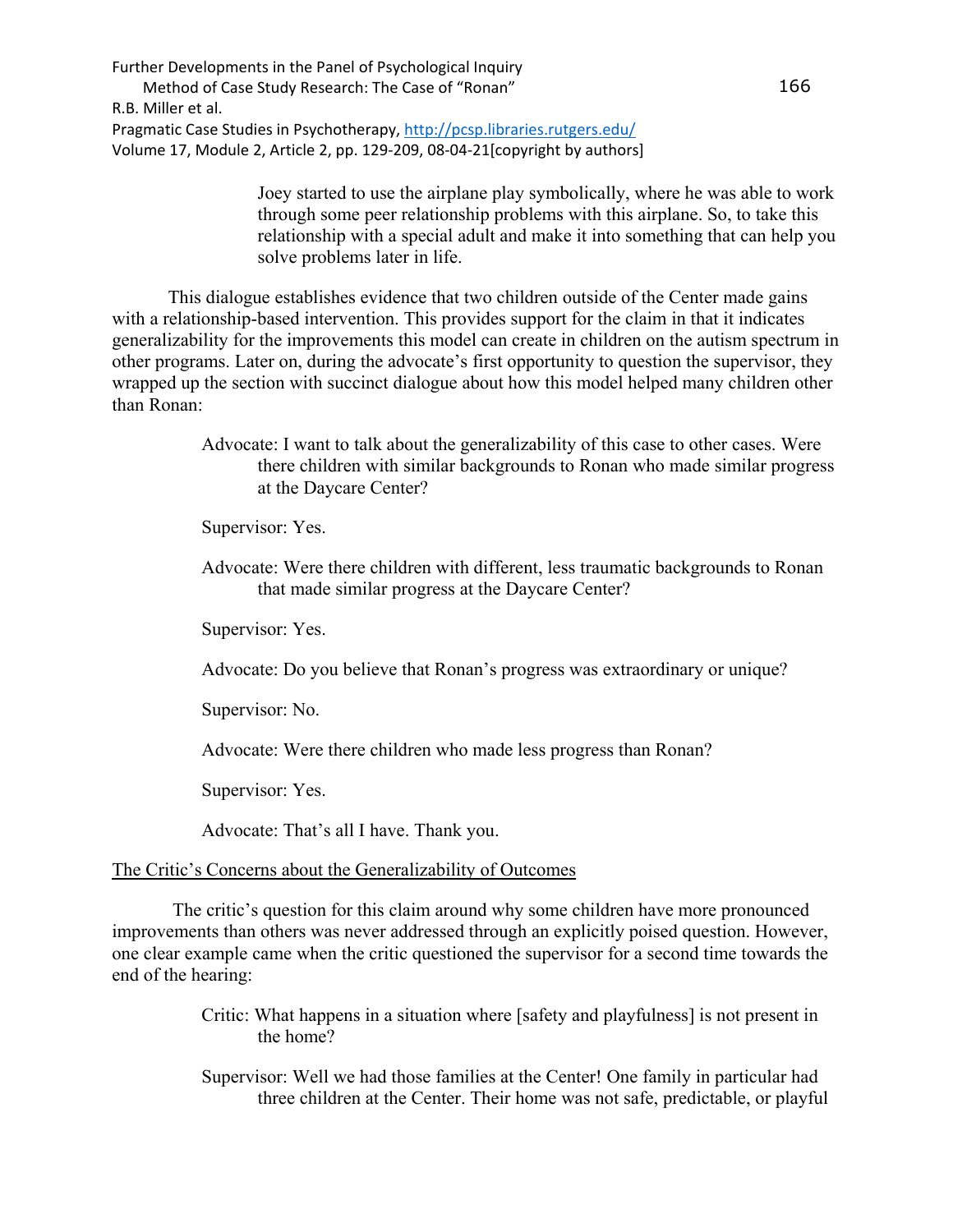> and those kids spent most of their time at home in front of the television. However, all three of those children made significant gains. At least two of them did not make gains close to what Ronan did. When they were calm, they were capable of being very engaged and using language and using complex play and social interactions, but most of the day was spent just trying to get the kids to a place where they regulated.

 At the end of the day, there may have been meaningful co-regulated interactions, but they went home to a chaotic, unsafe environment and we had to start the process again in the morning. This progress was much slower and much harder, so I don't think they made as many gains. You can't just have a therapeutic center to see huge gains. You also have to have a safe, stable, responsive home.

While Ronan's substantial gains are not replicable in every child due to environmental constraints, there are still noticeable benefits this model provides to children involved, suggesting generalizability. The judges were aware of additional research that supports the generalizability exhibited with this model. Kristin's written thesis (Appendix A), read by all the judges, cited a great deal of work from Stanley Greenspan on relationship-based interventions for children on the autism spectrum. Greenspan helped to develop the Rebecca School that Joey and Lydia attended (2017). This school uses the developmental, individual-difference-tailored, relationship-based model of intervention. The DIR\* Floortime method, where adults follow the child's lead and engage in rapid back and forth play, is a large part of this treatment (2006). Greenspan's works include a similar rationale for and application of a relationship-based model as Michele employed at the Center.

Note that although Joey and Lydia are two strong cases to exemplify improvements due to this model, the lead author (RBM) discovered an older study by Greenspan and Wieder (1997) that indicates even more generalizability for Greenspan's DIR/Floortime model in a study involving clinical case review research. Specifically, in a review of 200 charts of children with ASD, Greenspan and Wieder's findings suggest that a number of children with ASD are capable of empathy, affective reciprocity, creative thinking, and more with appropriate relationshipbased intervention.

## The Critic's Concerns about Trauma History with ASD

The critic raised questions about the role of trauma in Ronan's symptoms suggesting that a dual diagnosis of both a trauma reaction and ASD might be appropriate, and that Ronan's improvement might be due to resolution of the trauma issues rather than effective treatment of ASD. In fact, in his written outline of his view of the case sent to the judges before the PPI hearing, the critic raised this question: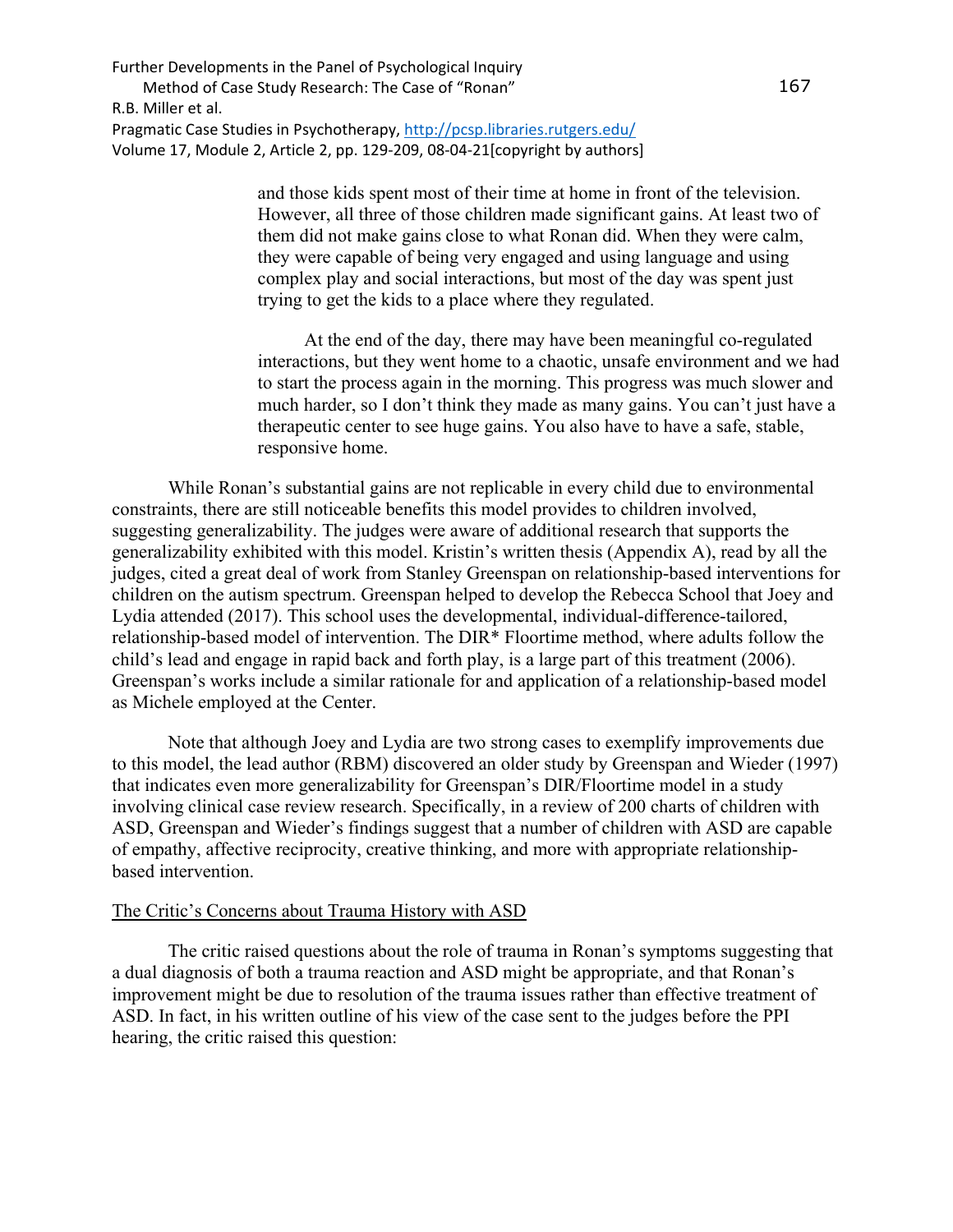> Critic: To what degree does this work with traumatized children versus nontraumatized children? Is there a "subset" of children this treatment may apply to those with trauma only?

This line of questioning casts doubt on the utility of the relationship-based model for children with ASD by considering the presence of trauma for many children at the Center. Ronan experienced trauma and saw gains from the relationship-based model, so it is possible that the intervention treats the issues from trauma as opposed to issues from ASD. Though this was an interesting consideration, the Panel never fully discussed this question as the Critic chose not to raise it in the actual PPI hearing

All three judges accepted the claim that it is likely that there is at least a subset of children with moderate to severe ASD for whom this treatment is likely to be helpful. They indicated that the theoretical rationale behind a relationship-based model of treatment clearly suits the symptoms of ASD. This was exemplified by the distinct ways Ronan improved in communicating, self-regulating, playing dynamically, and desiring social connection. Judge Allshouse mentioned that the cases of Joey and Lydia were important contributions to the discussion. By exploring these improvements, Judge Alllshouse was able to support the generalizability of this model.

Judge Powell mentioned that he felt the guardian's (and eventual adoptive mother's) involvement described as part of the model was exceptionally powerful. At various times throughout the panel, the therapist and supervisor mentioned how and why parents are involved in the treatment. The goal of treatment is to not simply to create a relationship between a child and staff member in which a child can comfortably explore themselves, but for a child to become more deeply connected to their caregiver and form a meaningful relationship that can build across the lifespan. Both Judge Rusczek and Judge Allshouse critiqued the semantics of this claim (terms such as "subset of children" and "helpful") as being extremely vague which make it hard to accept or deny, but both ultimately accepted the claim based on the clinical improvements reported in each case.

## Critic's Counterclaim: Ronan's Improvement Cannot Be Attributed Kristin's Treatment

The critic made the following counterclaim:

It cannot be adequately proven that Ronan's ultimate outcomes, based on Michelle's most recent observations at his home, can be directly attributed to Kristin's intervention, in large part due to the amount of time [that] passed between the last time they worked together and the lack of supervision in that interim for the one-toone caregivers that have taken over the work that Kristin began.

 The critic offered his own perspective on Ronan's case in this counterclaim. While the critic indicated in the PPI hearing that he agreed that Ronan exhibited impressive outcomes, he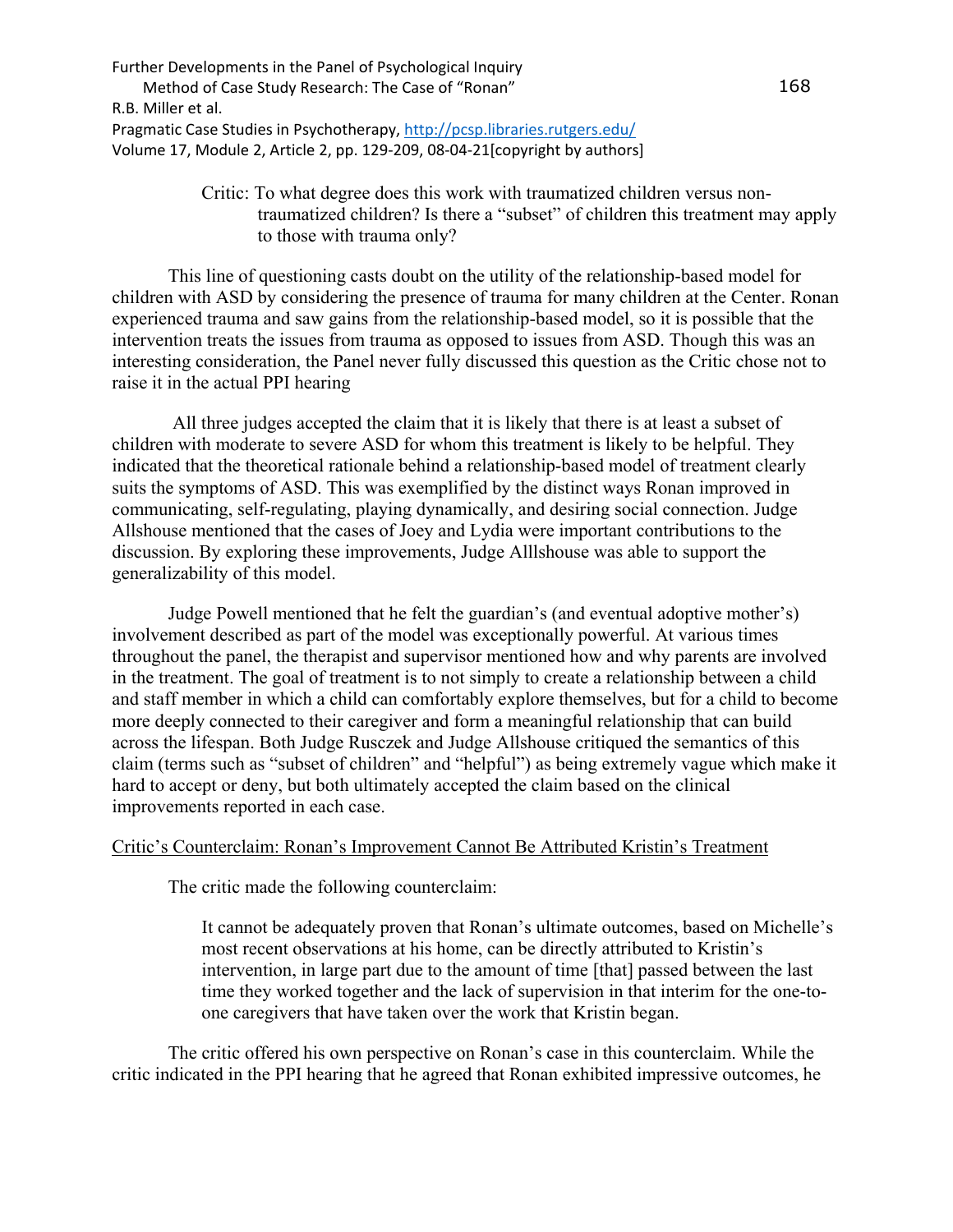questioned the degree to which the earlier work of Kristin and the Center helped Ronan during the two years following termination at the Center.

The critic asks: (1) To what degree did primary and additional caregivers utilize a relationship-based intervention after the center closed? (2) To what degree was Michele able to supervise these caregivers to ensure proper utilization of this method? In this line of questioning, the critic casts doubt on the effects from the relationship-based intervention and instead emphasizes the possibility that the growth Ronan exhibited may be due to non-relationship based interventions provided by his primary caregivers and professionals at his preschool.

 In order to explore the ideas posed in the counterclaim, the critic asked Michele about the short-term training she provided to caregivers and other professionals in his section of interviewing the supervisor:

- Critic: For a period of time in Ronan's life, you were able to supervise Kristin and other workers. Subsequently, when the Center was no longer a resource for Ronan, you then trained his aunt and some of the workers who would be working with him at his preschool. At that point, however, levels of supervision dropped off for obvious reasons. I'm wondering to what degree do we know that the tenets of this treatment are applied on an ongoing basis to Ronan? Since we don't have access to supervision at this point, can we say that there is a stringent adherence to this philosophy or do we have any way to measure that?
- Supervisor: No, we don't. After the Center closed, Ronan went into full time childcare at the preschool he was already familiar with. He had a one-on-one with him much (but not all of) the time. This person had been an intern at the Center and had been trained by me previously. So, as Kristin stated, one of his aunt's greatest strengths was that she was very good at advocating and getting good people to help support him.

 Somebody I had trained was working with him, but I was not actively supervising her, I did not access the site, there was no formal, professional involvement at that point in time. His aunt had learned and been able to implement some of the things that had started at Center, but to what degree she was doing that… No one can say for sure. She brought in some other staff later and they probably learned something from her about the model, but to what degree were they implementing it? We can't say.

Critic: Okay, thank you.

Here, Michele indicates that the closing of the center also terminated Ronan's time receiving a truly relationship-based intervention. While adults in his life were aware of and had some skill with these methods, they were no longer applied in a systematic way. Michele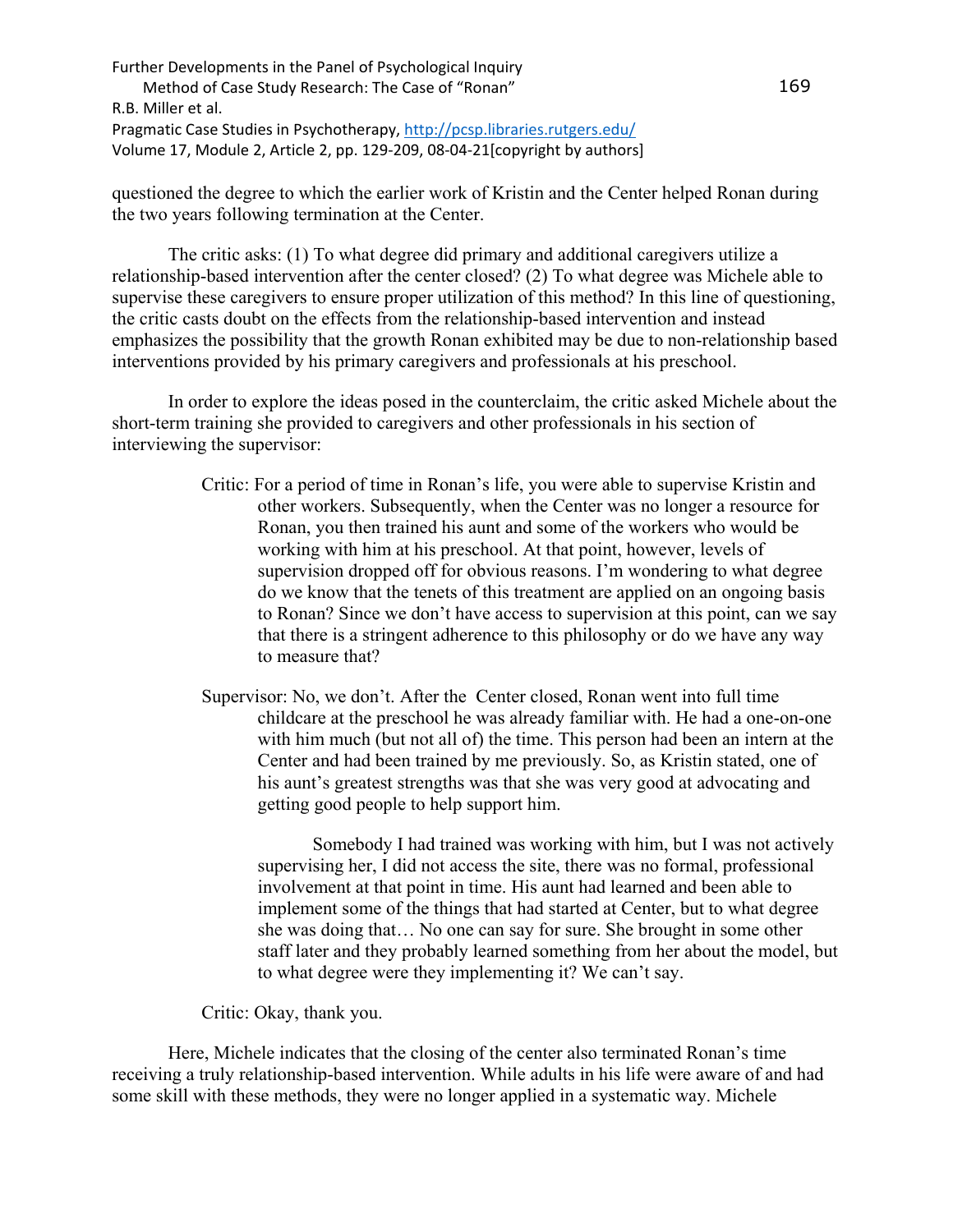provided no active role in Ronan's care from the time the center closed, directly answering the critic's questions in his counterclaim.

 The judges did not find Michele's lack of involvement critical to Ronan's outcomes. Judge Allshouse and Judge Rusczek indicated the Ronan's time at the Center got the "developmental ball rolling," and the details of the subsequent supports are not highly relevant to the claims of this case. Judge Powell voted to deny the counterclaim, writing in his Judge Decision Form:

> Judge Powell: The passage of time and lack of supervision do not appear to have undermined or negated the evidence in support of the program's impact.

The judges voted 2 to 1 to reject the counterclaim. Judge Allshouse objected again to the idea that Ronan's outcomes are "directly attributed to Kristin's intervention" and reiterated that the Daycare Center in general likely had a more direct relationship with Ronan's improvements than Kristin as a sole provider. She also indicated that the long-term outcome might well have also been due to the aunt's continuing care provided to Ronan. This brings up again the problem of semantics in this claim as the advocate stated quite directly in her closing statement:

> Advocate: I do want to make it clear that I'm not arguing that the Daycare Center or Kristin is the sole reason why Ronan made such vast improvements, but it's clearly a substantial reason, and that's the major point of these claims.

However, Judge Allshouse accepted this critic' counterclaim because she agreed with the critic in that Kristin could not receive total credit for Ronan's growth as literally written in the counterclaim. She wrote in her Judge Decision Form: "Certainly, as one of the number of individuals working with Ronan who used relationship-based interventions, the claim could be made that Kristin's interventions supported him to make developmental gains in social, emotional, and language goals."

If the wording had been different, Judge Allshouse would have voted to negate the counterclaim. Judge Rusczek also wrestled with this interpretive issue, but ultimately chose to deny the counterclaim because he noted the clear positive developments that arose in Ronan during his time at the Center were sufficient for him to argue that Kristin played a role in this outcome. He and Judge Powell identified exactly the same problem with attributing Ronan's continued improvement after the end of treatment at the Center to the work of Kristen. One chose to interpret the claim literally and voted in support of the counterclaim, but two of the judges voted to reject the counterclaim assuming that Kristen was a graduate student at the Center, and therefore, what was really being examined was the treatment program of the Center, which they viewed as powerful enough to produce a long term effect after nine months of treatment. So the counterclaim was rejected by a vote of 2 to 1, but in their narratives, all three judges wished to object to the wording of claim #3 that put too much emphasis on the graduate student's role in the treatment success rather than the success of the Center's overall treatment program.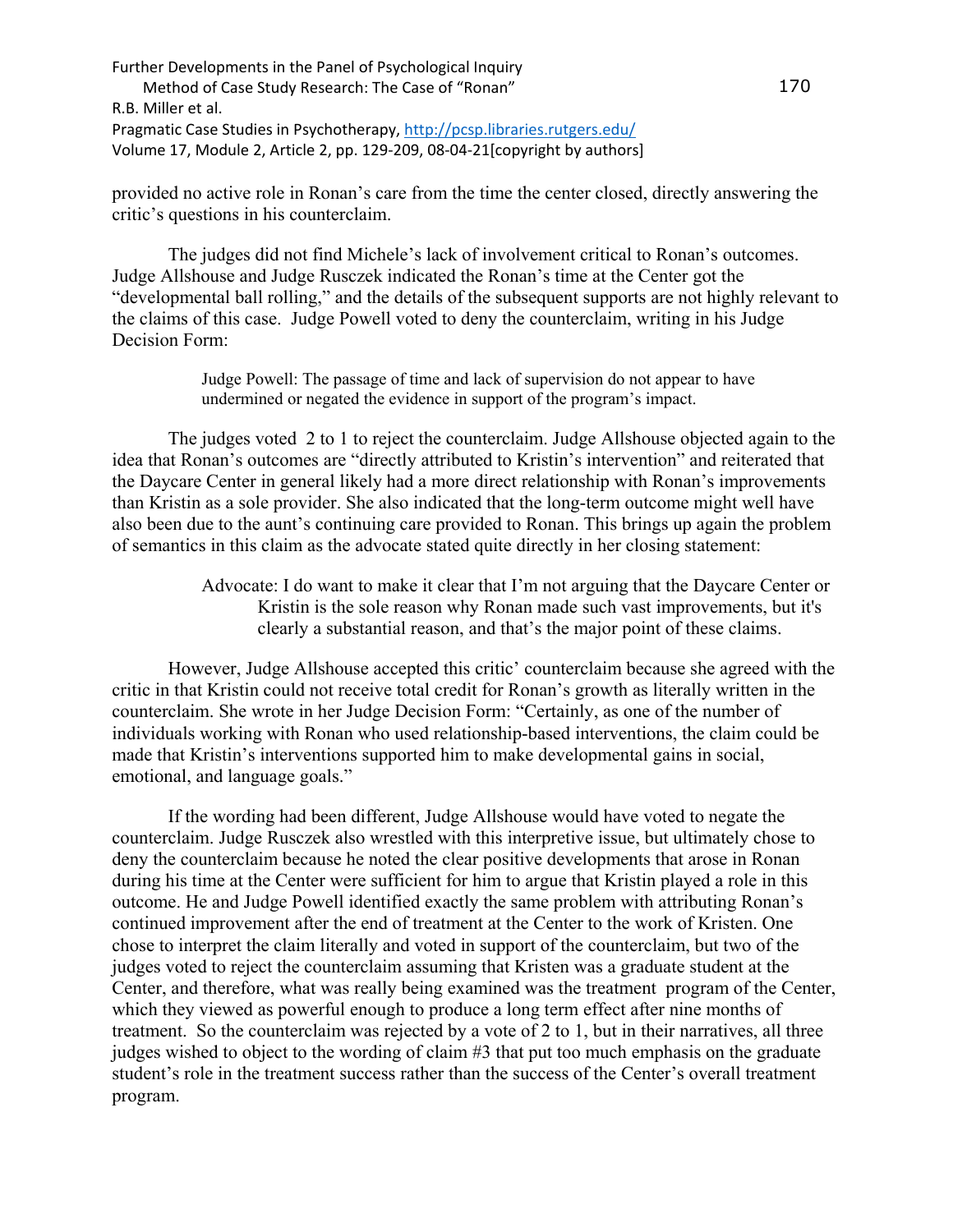# **DISCUSSION**

This Panel of Psychological Inquiry was instructive in revealing the central importance of a formal hearing into the reliability and validity of a written clinical case study. The process of having the case author and the clinical supervisor answering questions in an impromptu manner over the course of 3.5 hours created its own narrative about the case that was at times compelling. In all, the case advocate questioned the two witnesses for 80 minutes, the case critic questioned them for 70 minutes, and the judges questioned them for 35 minutes.

One of the surprises of the PPI hearing was the information provided by the supervisor, which was not in the original case study narrative written by the therapist. This information involved the supervisor's response to the case critic's question during the portion of the hearing devoted to establishing that there was implementation of a therapeutic daycare environment based upon Greenspan's model of treatment of ASD. The question from the critic was to clearly differentiate the Center's approach from ABA, widely accepted in the literature as the only empirically validated treatment for ASD. This interaction is captured on pages 157-158 above, and the testimony was riveting then and to others who have seen it since in the recording of the PPI hearing. It became clear that the supervisor had in fact been trained in and practiced ABA treatments of ASD for ten years before changing directions in her career and learning this new model which she experienced as much more personally meaningful and professionally satisfying.

This speaks to the core question that the reader of a clinical case study must ask, do I trust this clinician to report thoroughly, honestly, and openly the therapeutic process being undertaken with the client? The willingness to be scrutinized before a jury of one's professional peers which includes senior members of one's practice community that one may have never met before is a severe test of the validity of the clinician or supervisor's account of a clinical case.

By convening a PPI, a practice community comes together to consider and evaluate the work of one (or more) if its members, and draws on the community's collective wisdom that can emerge out of critical scrutiny of the clinical work that has been reported. The adversarial model taken from Anglo-American civil law assures that the clinician(s) are not alone in this process due to the role of the advocate and the presence of impartial judges, and also that assumptions about the case and interpretations of the meaning of symptoms and when and how these change or remit will be challenged in a manner that attempts to leave no stone unturned. In other words, the professional tendency to not challenge a colleague's effectiveness is put aside, by requiring at least one person in the hearing, the case critic, to make the best argument possible about the weaknesses in the case as reported in writing or in person at the hearing.

 The PPI begins with a written case study, and as with other adjudication methods (cf. Bohart 2018, and Elliott, 2015) this is an invaluable starting place, but it does not end there. The written case study is examined and viewed from multiple perspectives (advocate, critic, and at least three judges) in order to answer the question, "What really happened in this clinical encounter between client and therapist?"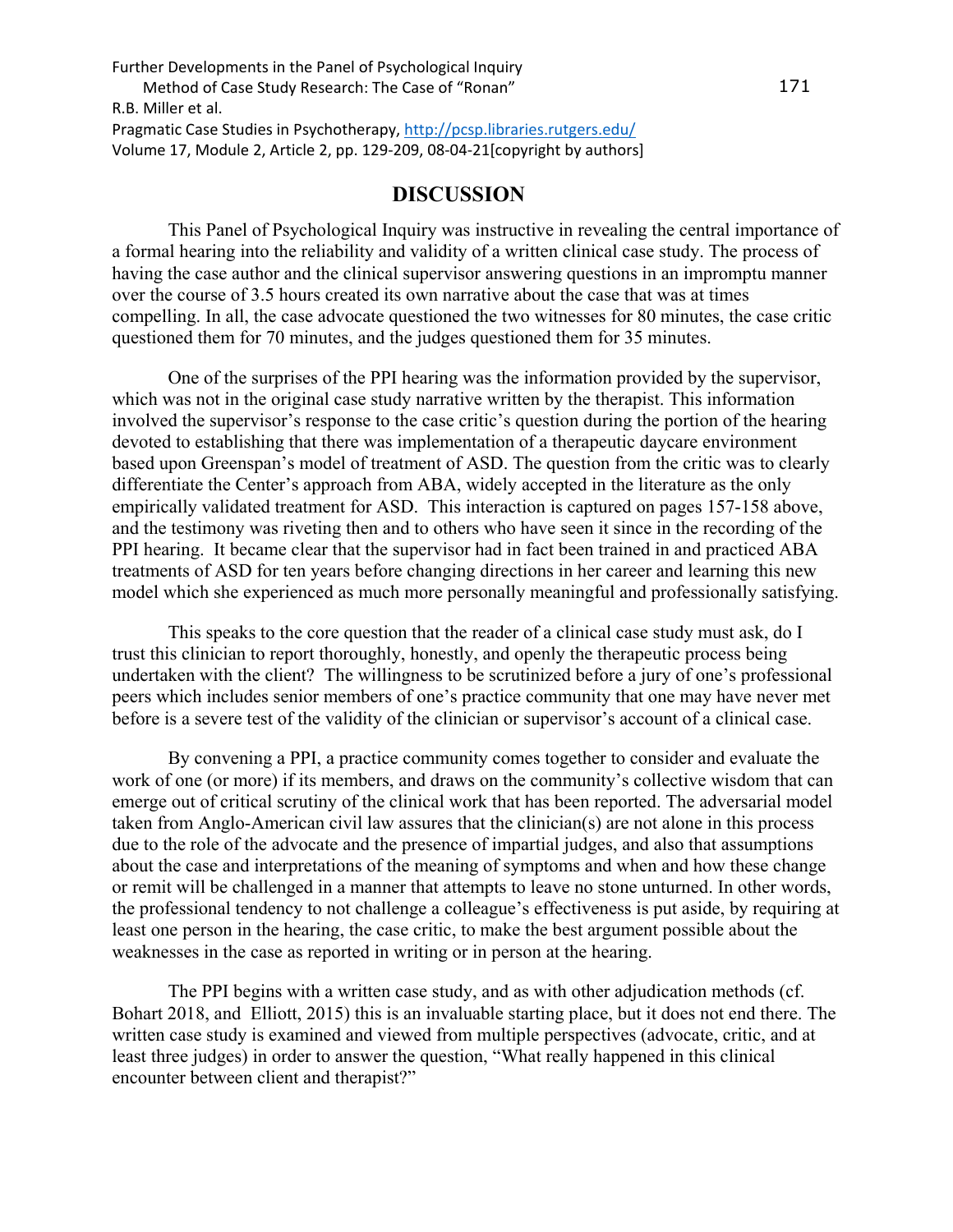It appears that the interactive component of the live hearing adds a critical dimension to the adjudication of a case for it allows the judges to do much more than review a written record of the advocate and critics analyses of the case and produces data that was available but not initially thought to be that relevant to the clinical record of the case. This process is as invaluable to judging the merits of a clinical therapeutic process as it is in the law in resolving conflicting accounts of interpersonal interactions that result in harm.

## *The Limitations of a Master's Thesis Case Study*

 As a second pilot study, a completed and defended case study was chosen as the focus of the hearing. The Case of Ronan was chosen due to the author's success in her graduate studies and her maturity and self-confidence in presenting her views in classes with the first author. The requirements of a case-study-style thesis in the graduate program emphasize focusing on the clinical setting where the internship occurred, the psychological problems addressed in the treatment, the theoretical framework or lens through which the graduate viewed the problems, and the kinds of therapeutic strategy or process they attempted to employ, as well as of course the outcome of the work. The graduate student is required to search the clinical case study literature in psychology to find several parallel cases and compare one's own work with that described by the case study authors in terms of diagnosis, treatment and outcomes.

It is natural for a graduate student to emphasize in their case study the actual clinical work they did with their client, and the supervision of that work or the training they received in their internship setting tends to be seen as secondary to the description of that work. This works very well in outpatient settings as the pedagogical need for an original paper, and the clinical task of working quite independently with supervision of course provided regularly as well as "as needed" are quite well suited to one another.

However, in the case of Ronan where the child was in a therapeutic Daycare Center six hours per day, and where the parents are encouraged to stay with the children for an hour of each day and also receive home visits from the director, the PPI hearing revealed to everyone present the powerful backdrop to the individual work being done by the case study author that was provided by other caregivers. Specifically, it became clear that the total therapeutic environment of the Center was a very important part of Ronan's treatment, including such components as: the contributions of all staff; the hands-on involvement of the Director, Michele Fouts, when difficulties emerged; and the offering of one-on one therapy by Director Fouts with the children attending the Center several times per week. This is something that we will need to pay more attention to from the beginning of the PPI process in cases involving day treatment or inpatient milieu therapy.

### *The Crucial Role of the Advocate*

 As anyone who has defended a thesis or submitted a paper for peer review understands it can be quite an intimidating process especially when one is challenging the received view on a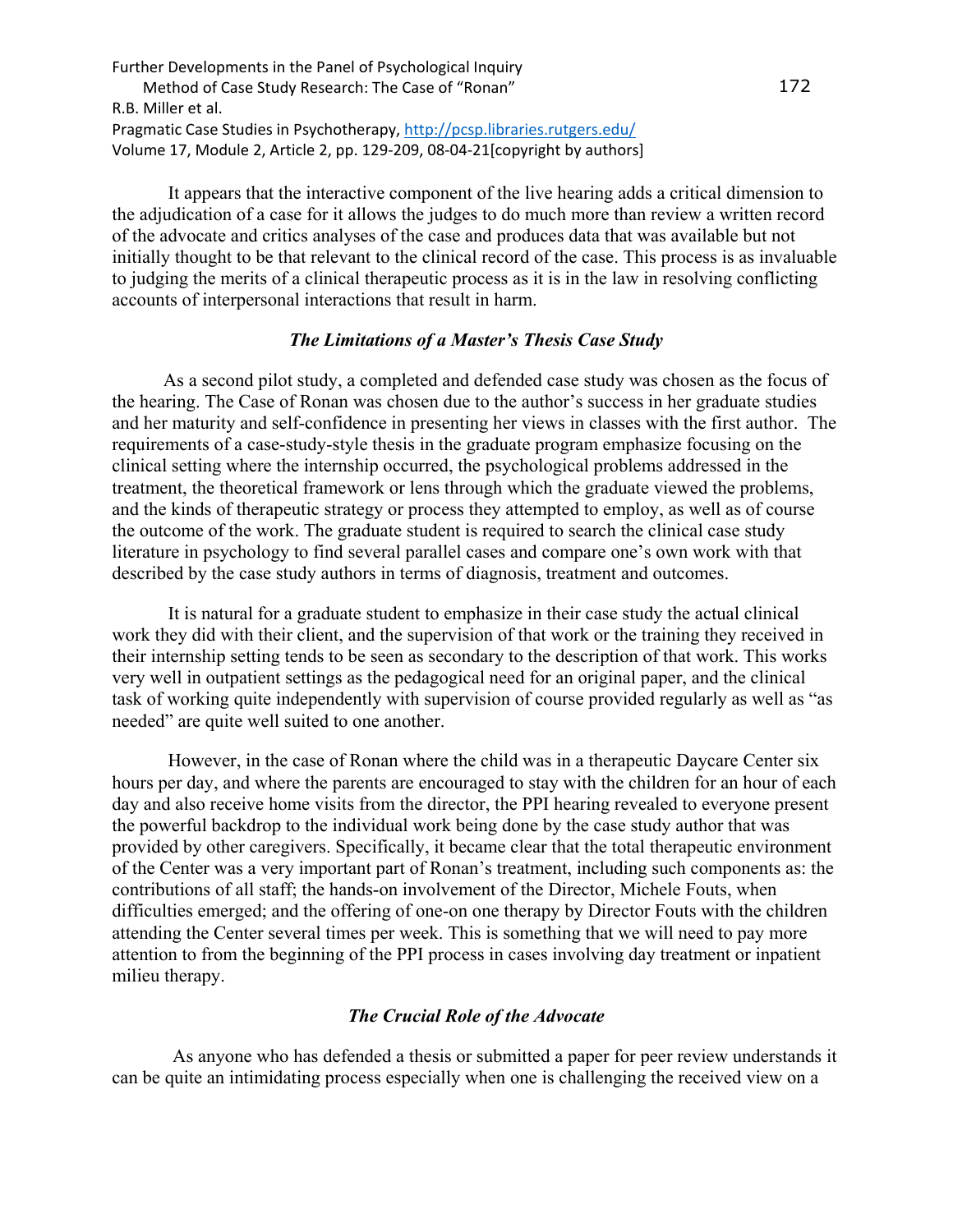topic. Imagine then the PPI hearing with a critic and three judges essentially saying, "Look me in the eye, and tell me that really happened!" One would need to be incredibly confident in one's work, one's interpretation of that work, and one's ability to express both in an articulate manner under that kind of scrutiny.

 The PPI model would have little appeal to the talented and insightful therapist without an ally in the hearing room whose job it has been to prepare and coach such a therapist for a concerted attempt to undermine the credibility of the work and one's interpretation of it. The advocate can demonstrate their understanding of the clinical work, and the critical process of proving to the judges that it is more likely than not that what the therapist reports in terms of the client's problems, the therapist's clinical approach to those problems, and the clinical outcome are true. Yet, the advocate can also be dispassionate as it is not their own clinical work that is under scrutiny, and they are required by the APA Code of Ethics to present the information with honesty and integrity. With less personal emotional investment at stake, the advocate can tackle difficult subjects with the therapist in preparation for the hearing, and in the hearing their own clinical judgment or effectiveness is not being questioned.

 Due to this separation of roles, it is more likely that the quality of the work done by the therapist will be presented more objectively than if the therapist was doing this for themselves. As an unfamiliar setting for most therapists, it is more likely they will feel protected and have a fair hearing of their case study.

## *The Challenges of the Critics Role*

 In this second pilot study of the PPI hearing model, as in the first pilot study, the difficulty of the critic's role stands out. Typically, a therapist is not in a position where other therapists are "publicly" permitted to question the accuracy or completeness of a lengthy case study of therapy one has written. In the context of both PPI pilot studies, the critics were in the same year of graduate school as the advocate, although in the present pilot study the critic did not actually attend classes with the therapist whose case study was under investigation. Still it was clear that while the critic (David O'Leary) was not averse to challenging the weaknesses he perceived in the four claims about the case in question, he was probably less critical of the narrative data than an ABA-trained therapist experienced with children diagnosed with ASD would have been. This is not a unique phenomenon as Bohart (2018) and Elliott (2015) have both noted a similar reticence in the role of what they refer to as the case "skeptic."

 By using a model where the judges are permitted to ask the witnesses questions at the end of each segment of the PPI (three segments with 15 minutes of judge's questions in each segment), there is the opportunity for the judges to raise questions about the written case study or the oral arguments and evidence presented on each of the five claims. This helps to balance any lapses in the advocate or critic's performance in their roles, and we saw this in how two of the judges expressed concerns of the vagueness of the second claim concerning whether Kristin's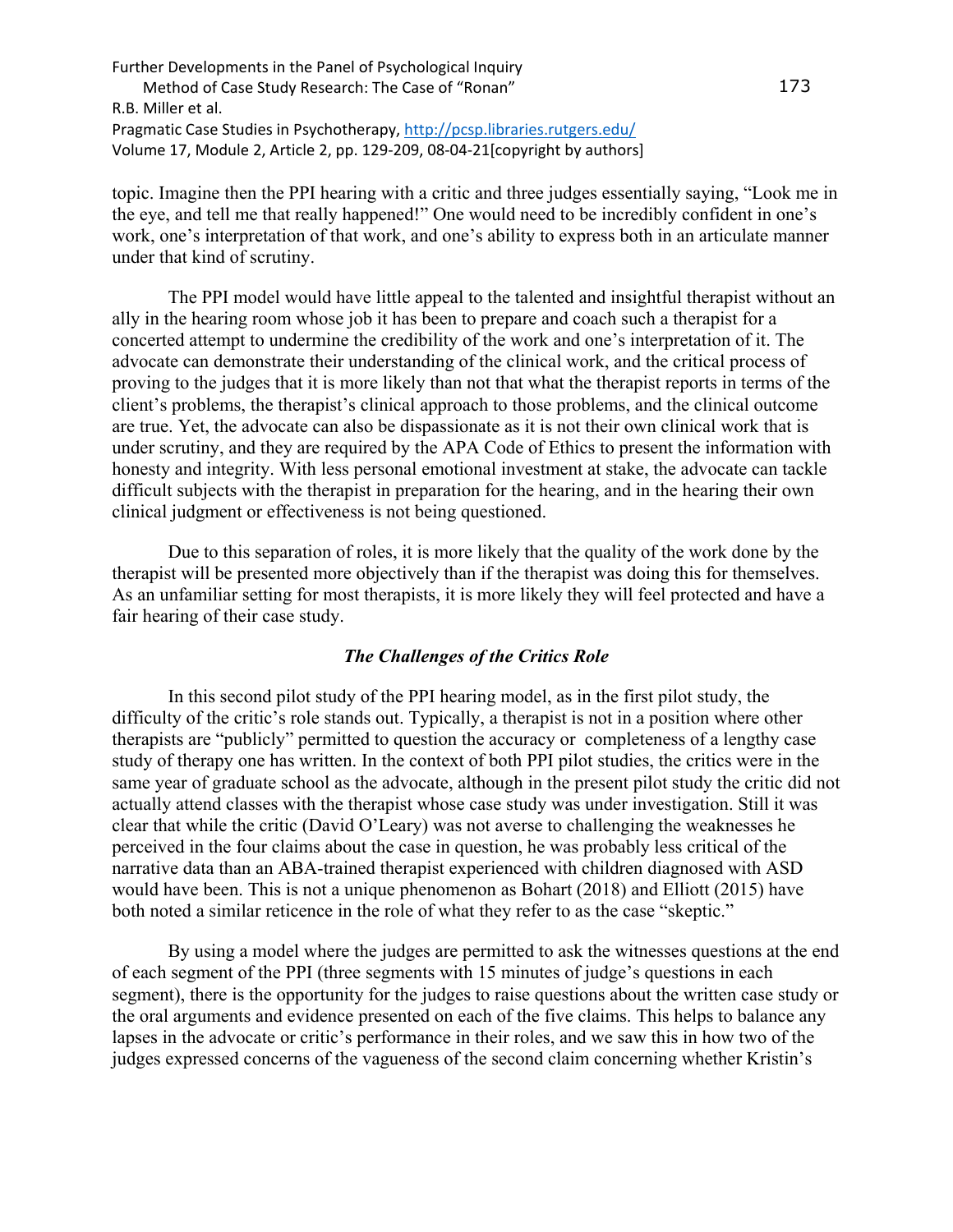intervention "in the context of the Center's programs" was responsible for Ronan's remarkable growth and development. This was not an issue that the critic had raised.

## *The Process Generates Evidence in Itself*

 It was indeed surprising how much evidence emerged as the result of the PPI process that augmented what appeared to be a very thorough case study thesis. Particularly noteworthy was the emergence of much more evidence about the nature of therapeutic setting—a therapeutic daycare—with high staff to client ratios, and a highly trained supervisor. Though the milieu nature of the therapeutic day care center was evident in the case study thesis narrative, the description of the complexity and structure of the therapeutic program that included individual therapy with the supervisor, the intense supervision of the staff by the supervisor, and the Center's use of outside consultants in speech and language therapy and physical therapy made for a much richer picture of the intensity of the treatment. This in turn made the degree of progress achieved in ten months all the more plausible.

The original intent behind asking that the supervisor be a witness in the PPI was to corroborate the therapist's work as an intern with Ronan as described in her case study master's thesis (Appendix A). It was not originally intended that all of the other features of the therapeutic Daycare Center program—the supervisor's role also as individual therapist to each child at the Center, and her degree of close supervision of staff throughout the day—would be topics discussed in the written case study; and these only emerged from the PPI process itself. The PPI becomes an impromptu though highly structured clinical case conference where a community of practitioners worked together to make sense out of what transpired in the child's therapeutic experience and the nature of the outcome. In this instance, the impact was to enhance the appreciation of all concerned with the child's (Ronan's) therapeutic progress.

## *Establishing Responsibility for Improvement in Clinical Cases Parallels with the Civil Law*

Implicit in Bromley's (1986) quasi-judicial clinical case study method for psychology is the observation that Anglo-American civil case law is respected as the most reliable method yet invented for resolving disputes about personal responsibility and injury of one party by another. It does so by establishing in cases of personal or financial injury (1) who injured whom; (2) in what manner; and (3) to what degree. The PPI model of investigating the reliability and validity of clinical case studies takes this one crucial step further. It asserts that if the civil law can do this for matters of personal harm, then the PPI model can establish (1) who benefitted whom; (2) with what psychological intervention; and (3) to what degree.

 The critical question in both formulations above is contained in (1). To harm or benefit another person means that one person is responsible for either the harm or benefit experiences by another person. Another way of saying this is, of course, that one person caused the harm or benefit experienced by another person. Now being a profession where scientific research is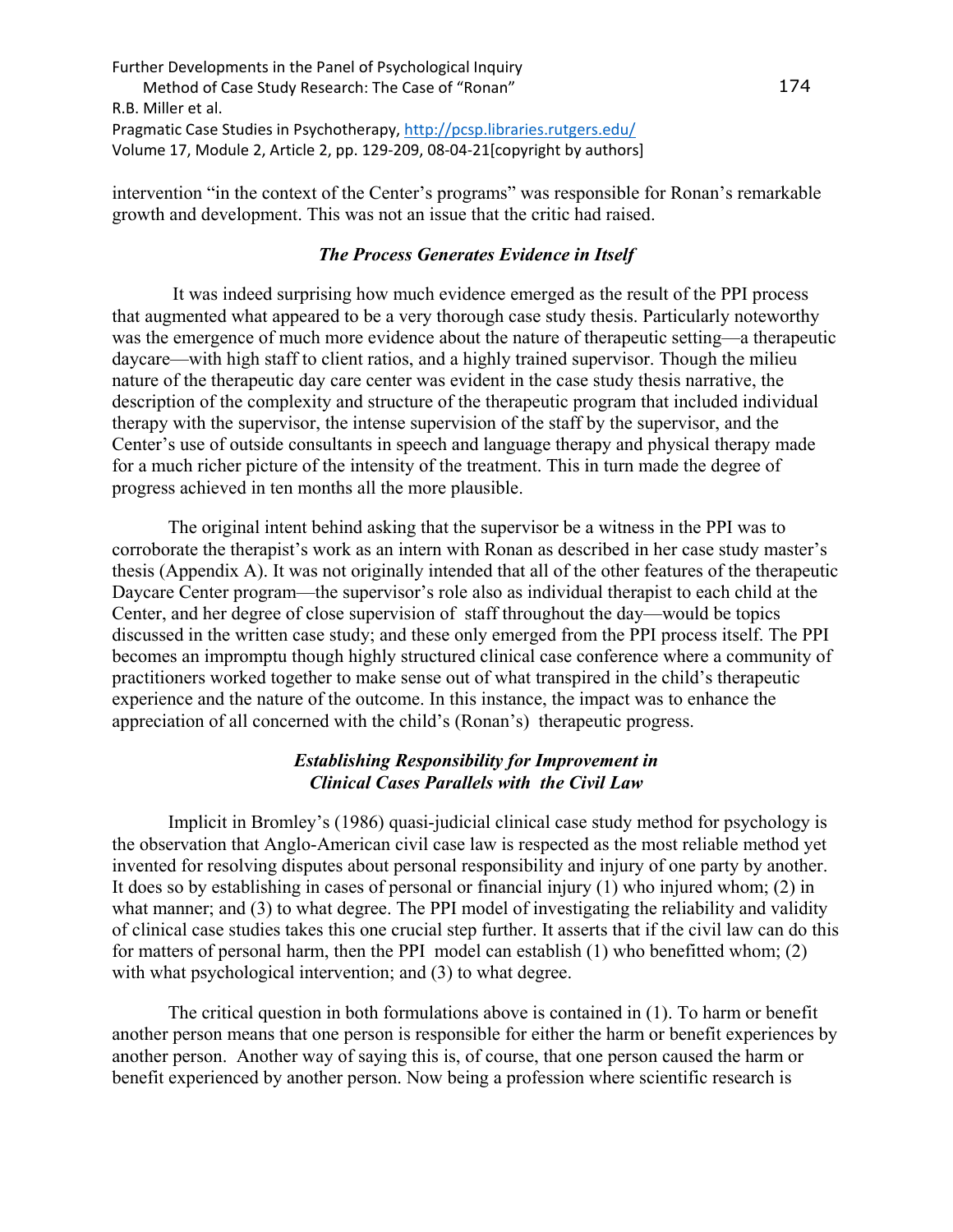central to our training, we are wont to assume that the proof of (1) above in both formulations requires that one have scientific research using the most advanced experimental and statistical procedures to prove (1).

While it is true that in certain situations in the civil law (e.g., product safety; the logistics of mechanical failures of equipment or vehicles; contamination of food stuffs) there may be a need for that kind of proof of causation, but prior to that sort of information being invoked the law has established a way of looking at causation suited to specific individuals (not group averages) in individual or unique (as opposed to general) circumstances. Here are the five questions that the law requires be asked of the situation where there is a law suit over personal injury:

- 1. Did the defendant *have a duty* to protect others from unreasonable risk?
- 2. Did the defendant breach that duty by failing to do  $#1$ ?
- 3. Was there sufficient causal connection between that conduct and the injury to the plaintiff? (Sometimes referred to as a "cause-in-fact".)
- 4. Was there "proximate cause? (The law acknowledges that any event can have multiple causes. Determining exactly what part the defendant's actions played in producing the injury to the plaintiff is difficult. The defendant must have some direct relation to the injury.)
- 5. Did the plaintiff suffer a quantifiable loss in terms of material wealth, loss of employment, and/or pain and suffering. ( Bryson, 2018, pp. 317-318.)

These must be slightly reworded when considering responsibility for benefit:

- 1'. Did the clinician have a professional duty to provide services that were likely to be beneficial to the client?
- 2'. Did the clinician actually provide such a service that was deemed beneficial to the client?
- 3'. Is there cause-in-fact? (Is it plausible to conclude that the benefit gained by the client as direct result of the clinical services provided?)
- 4'. Was there proximate cause: Could the clinician have foreseen the benefit that resulted?
- 5'. Are there substantive changes in the client's psychological well-being clearly identifiable either in terms of affective experiences and/or changes in work or living arrangements, affluence, and other rewards of hard work?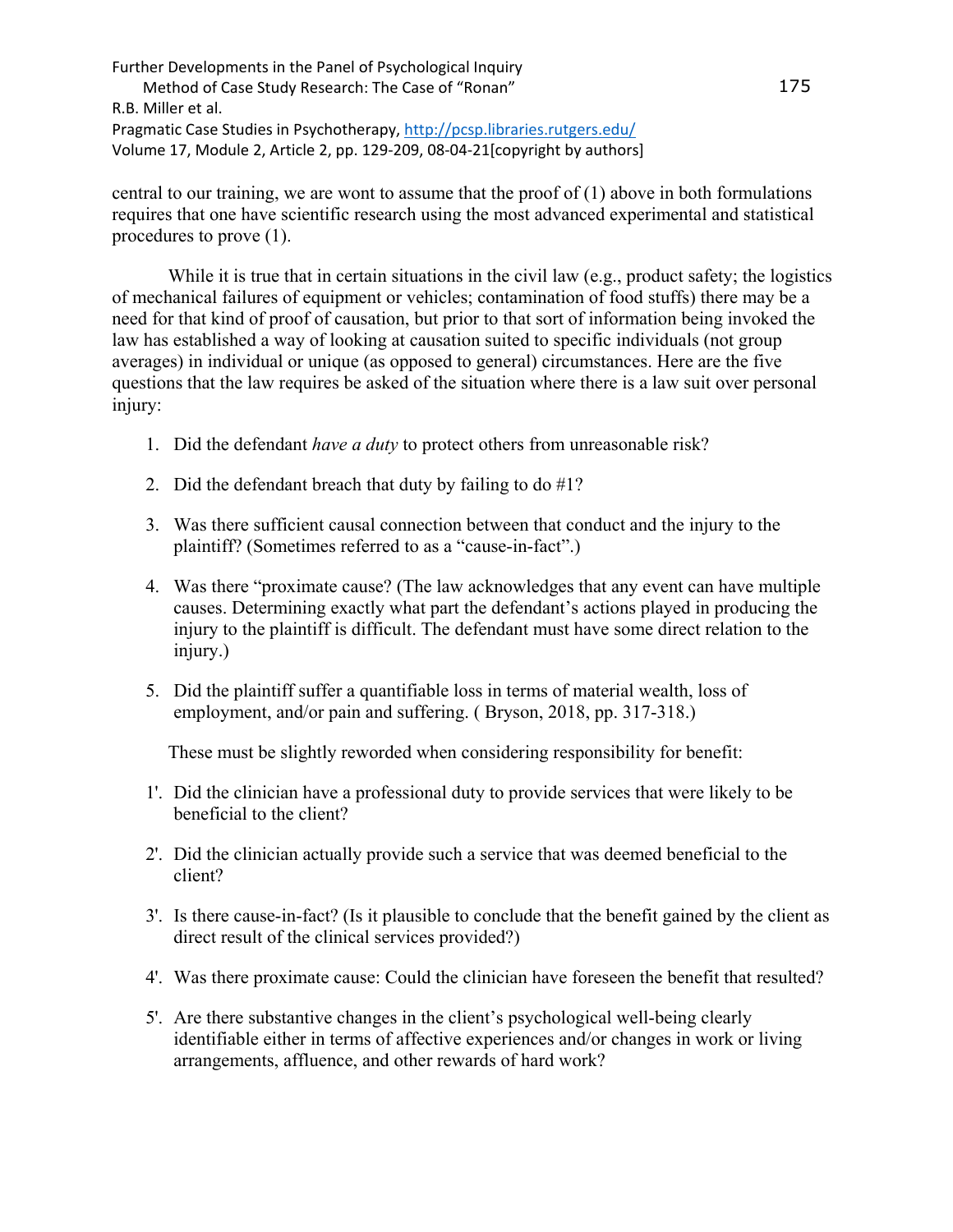Another way that this has been explained by legal scholars and that is used to separate background causal forces or factors from those that should be seen as "proximate" factors is referred to as the "but for" test. One is responsible for the hardship caused another person when the injury to the plaintiff would not have occurred "but for" the injurious action by the defendant. (Bryson, 2016, pp. 319). Now how to translate this into the attempt to define causal factors in the improvement in a single client's life as a result of psychotherapy. We would say that "but for" the work with the client done by the therapist, the client would not have improved as much as described in the case study. Of course, when this is used in a PPI setting, the therapist and their advocate have also the burden of proof in this process. So they must show that it is more likely than not that the client in a therapeutic setting was positively impacted by working with the therapist.

If we use the concept of causality that has been a part of our civil legal system for five hundred years, then a clinician who (1) agrees to offer professional clinical services to a client; (2) actually offers those professional clinical service to the client that the clinician believes will be helpful; (3) achieves the desired therapeutic outcome (4) as foreseen by the clinician; and (5) but for the therapeutic services offered in (2), the outcome observed in (3) seems unlikely to have occurred; then by rights a clinician can claim to have caused the client's improvement. Notice the claim is about the therapist being the causal agent through the implementation of beneficial therapeutic strategies or techniques in this case. It remains for the reader to compare this case with the clients they encounter to see whether they can reproduce this result in their own practice.

One final important issue in discussing the legal model for allocating responsibility for harm that would also be important in allocating responsibility for acts that are beneficial to others:

> The law is far from pure science and while it appears to be logical, law is not the product of pure logic…While consistency, predictability and analytic soundness are important for the law as other fields, other values have their claim in legal doctrines as well...it must respond to the community's sense of fundamental justice (Bryson, 2016, p. 339).

I take this to mean that we might encounter a hypothetical case like the following client, call her "Mary," with severe borderline personality disorder:

> The therapist's efforts with Mary were highly responsible, supportive, and comprehensive, considering every possible traumatic experience or psychological process that might have resulted in the development of her severe borderline personality disorder. The therapy ended with Mary hospitalized after a very serious suicide attempt. She had been hospitalized many times before, and always stabilized but without any fundamental change to her level of functioning.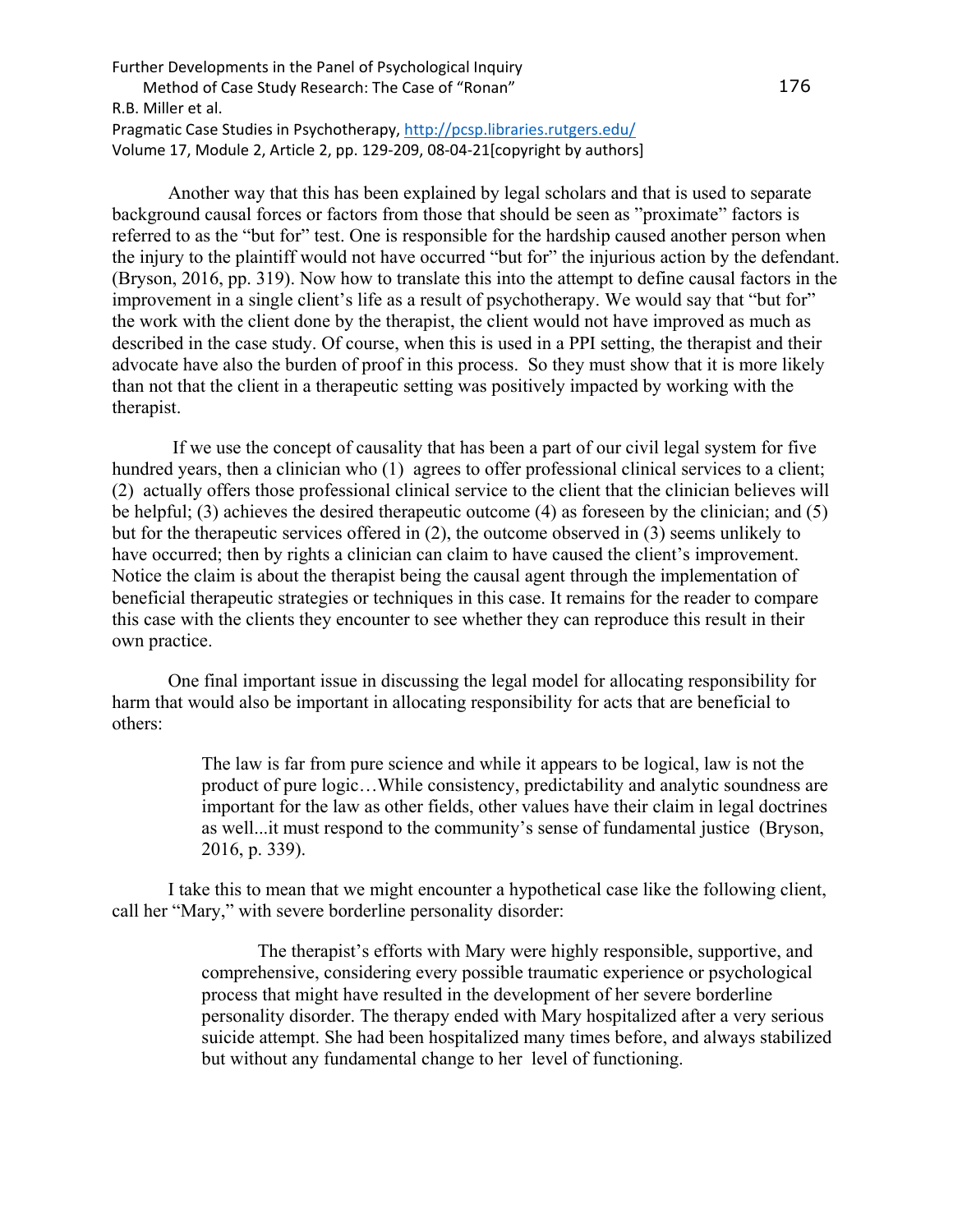> The therapist's account of the work describes a therapeutic breakthrough just prior to the hospitalization. Mary agrees that even though the therapy triggered the latest suicide attempt, that it is not like her other such attempts, and that due to the therapy she was able to use the hospitalization in a much more productive manner, and feels that she is on the road to health. Mary says that after thirty years of therapy she finally found someone who really understood her and helped her to change.

 During the PPI hearing on such a case like Mary's, the case critic might argue that the hospitalization records do not see the patient as improved, and that a hospitalization did not produce any fundamental change in her chronic condition. They see the therapist's and client's claims of a breakthrough as a "folie a deux." Were such a case brought before a PPI for review, it might be the result that the Panel would support the client's claim that her therapist did wonderful work that he deserves great credit for, and that the therapist's approach once documented through PPI would become an important step in a better understanding of how to do therapy with such a severe borderline personality disorder.

What should the Panel decide in the above case? Is it fair or *just* to ignore the therapist's and client's accounts of three years of intensive psychotherapy based upon an account of a 10 day hospitalization written by a hospital staff (several psychiatrists, a psychologist, psychiatric nurse and an occupational therapist at a prestigious medical school) wanting her to be referred to their preferred therapy mode of Dialectical Behavior Therapy and steering her away from her existential-psychoanalytic therapy? Typically, one would think that the outline of this case might argue against finding that the existential-psychoanalytic therapist had benefitted his client very much at all. What if the testimony at the hearing by both the therapist and the client were compelling, documenting changes that the medically- and behaviorally-trained hospital staff dismissed out of hand? Might not the judges in such a PPI find the fair and just conclusion be to credit the therapist and Mary with impressive work despite the more obvious evidence to the contrary.

## **REFERENCES**

- Antonio, N., Costanza, C., Paolo, F., Umberto B., Filippo, M. (2014). Non-pharmacological treatment in ASDs: An overview on early interventions for pre-schoolers. *Current Clinical Pharmacology*, pp. 2-11.
- APA. (2017). Code of Ethics (Including 2010 and 2016 Amendments, effective date June 1, 2003 with amendments effective June 1, 2010 and January 1, 2017). Washington, DC: American Psychological Association.
- Bohart, A.C., & Humphreys, C. (2000, June). A qualitative "adjudicational" model for assessing psychotherapy outcome. Paper presented at the meeting of the International Society for Psychotherapy Research, Chicago, Illinois.
- Bohart, A.C.; Tallman, K.L., Byock, G., & Mackrill, T. (2011a). The "Research Jury Method": The application of the Jury Trial Model to evaluating the validity of descriptive and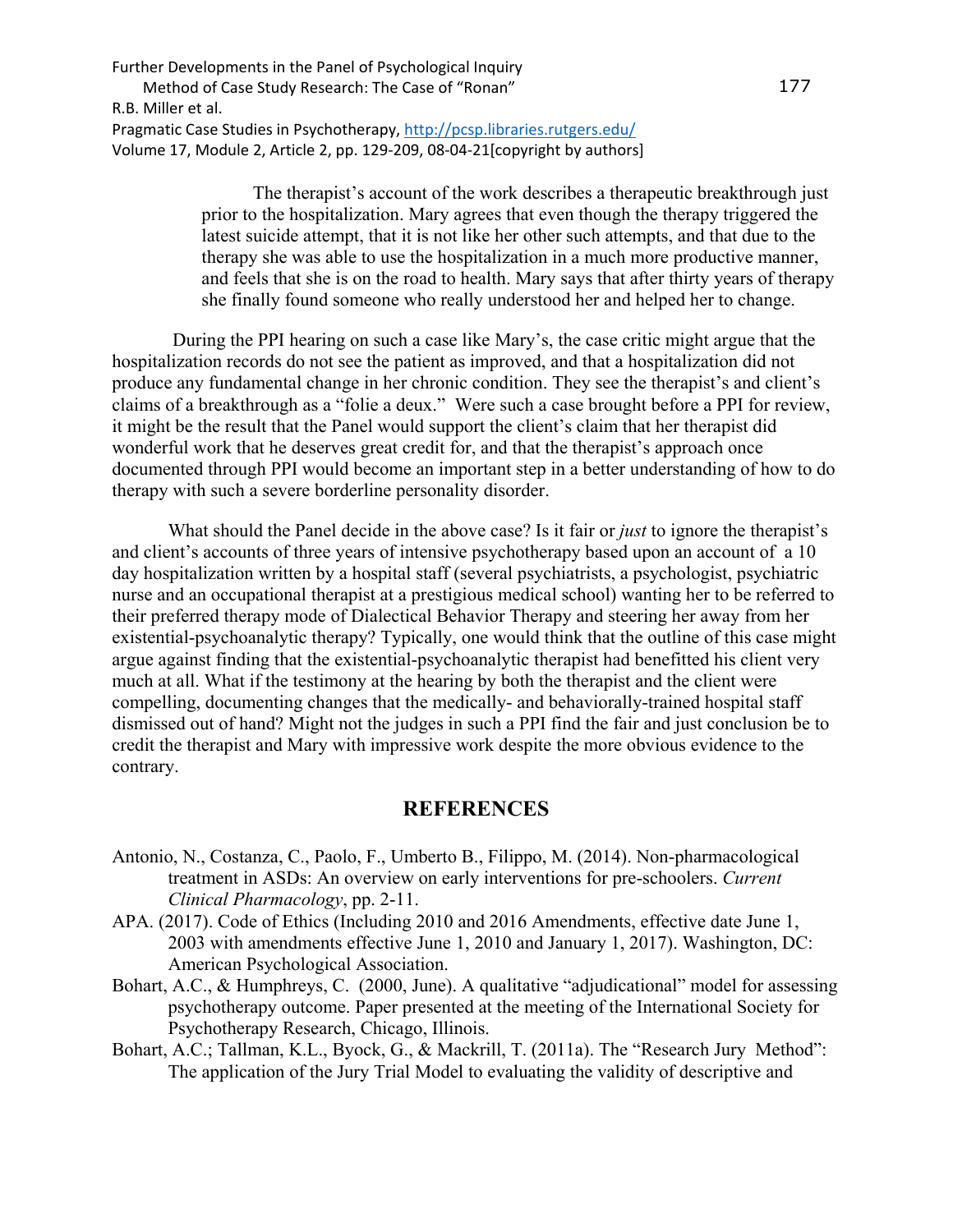Further Developments in the Panel of Psychological Inquiry

Method of Case Study Research: The Case of "Ronan"

R.B. Miller et al.

Pragmatic Case Studies in Psychotherapy,<http://pcsp.libraries.rutgers.edu/>

Volume 17, Module 2, Article 2, pp. 129-209, 08-04-21[copyright by authors]

causal statements about psychotherapy process and outcome. *Pragmatic Case Studies in Psychotherapy*, 7(1), Article 8, 101-144. Available:<https://pcsp.libraries.rutgers.edu/>

- Bohart, A.C., Berry, M., & Wicks, C. (2011b). Developing a systematic framework from utilizing discrete types of qualitative data as therapy research evidence. *Pragmatic Case Studies in Psychotherapy*, *7*(1), Article 9, 145-155. Available: <https://pcsp.libraries.rutgers.edu/>
- Bohart, A. (2018). How can we identify therapeutic change from the case history data. Arthur Bohart (Chair) Using Qualitative Research Methods to Assess Quality and Outcome in Psychotherapy. 34th Annual Meeting of the Society for Exploration of Psychotherapy Integration, New York City.
- Bromley, D.B. (1986). *The case study method in psychology and related disciplines*. Chichester: John Wiley & Sons.
- Bryson, W. C. (2016). Cause and consequence in the law. In R. Harre and F.M. Moghaddam (Eds.), *Questioning causality: Scientific explorations of cause and consequence across social contexts.* Santa Barbara, CA: Praeger
- Dattilio, F.M., Edwards, D.J. and Fishman, D.B. (2010). Case studies within a mixed methods paradigm: Toward a resolution of the alienation between researcher and practitioner in psychotherapy research. *Psychotherapy: Theory, Research, Practice and Training, 47*, No. 4, 427-444.
- Elliott, R. (2002). Hermeneutic single-case efficacy design. *Psychotherapy Research*, *12*, 1-21.
- Elliott, R., Partyaka, R., Alperin, R.,Dobrenski, R., Wagner, J., Messier, S. B., …Castaonguay, L.G. (2009).An adjudicated hermeneutical single-case efficacy design study of experiential therapy for panic/phobia. *Psychotherapy Research, 19*, 543-557.
- Elliott R. (2015). Hermeneutic single case efficacy design. In K.J. Schneider, J.F. Pierson, & J.F.T. Bugental (Eds.), *The handbook of humanistic psychology* (2nd ed., pp. 351-360.). Thousand Oaks, CA: Sage.
- Fishman, D.B. (1999). *The case for pragmatic psychology*. New York: New York University Press.
- Fishman, Daniel B.; Messer, Stanley B.; Edwards, David J. A.; Dattilio, Frank M. (Eds.), (2017). *Case studies within psychotherapy trials: Integrating qualitative and quantitative methods*. New York: Oxford University Press; 2017.
- Greenspan, S.I. & Tippy, G. (2017). *Respecting autism: The Rebecca school DIR casebook for parents and professionals*. Hollywood, FL: Simon & Brown.
- Greenspan, S.I. & Wieder, S. (1997). Developmental patterns and outcomes in infants and children with disorders in relating and communicating: A chart review of 200 cases of children with autistic spectrum diagnoses. *The Journal of Developmental and Learning Disorders*, *1*(1), 1–38.
- Greenspan, S.I. & Wieder, S. (2006). *Engaging autism: Using the floortime approach to help children relate, communicate, and think*. New York: Da Capo Press.
- Hilton, J. & Seal, B. (2007). Brief report: Comparative ABA and DIR trials in twin brothers with Autism. *Journal of Autism and Developmental Disorders*, *37*(6) 1197-1201.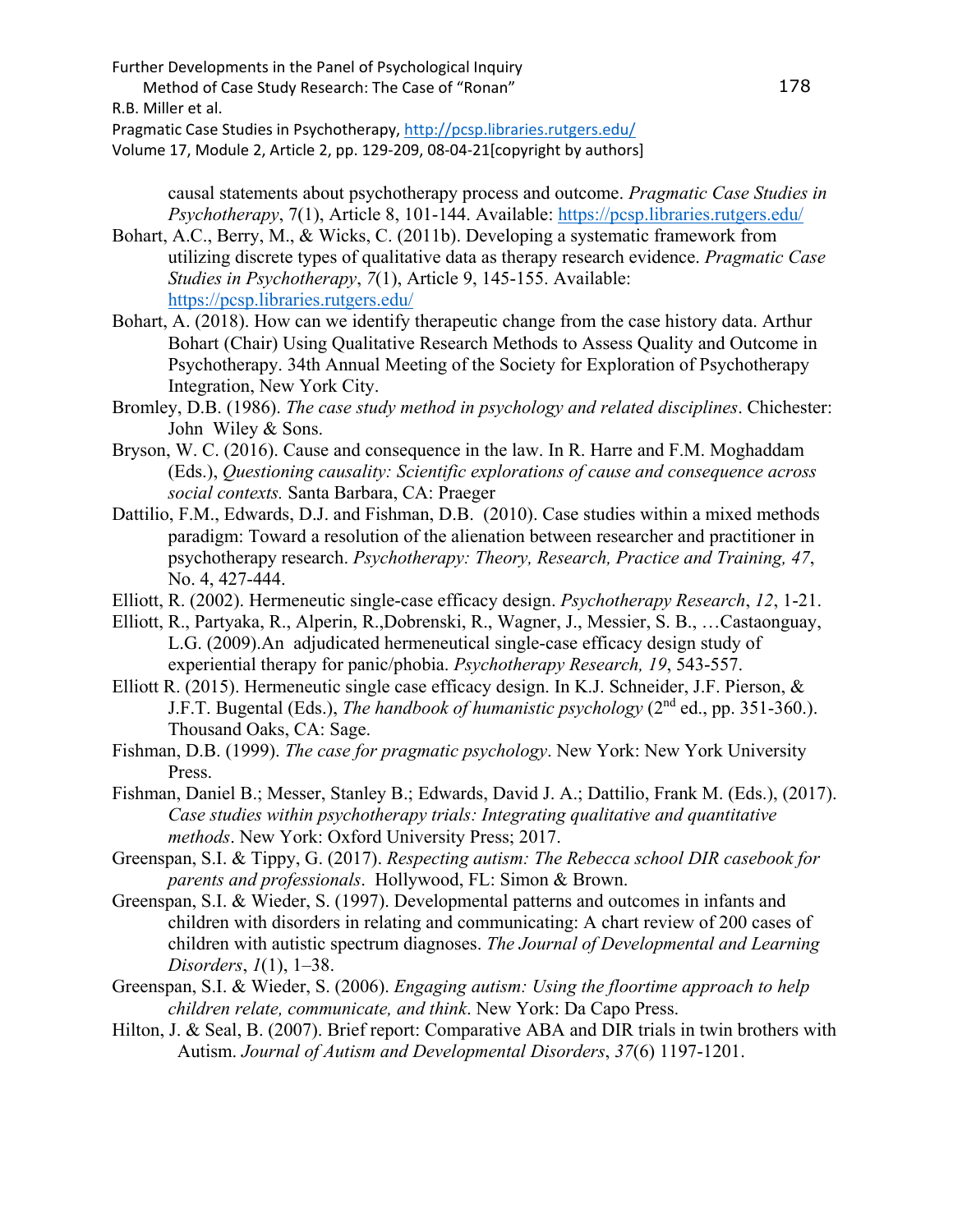Method of Case Study Research: The Case of "Ronan"

R.B. Miller et al.

Pragmatic Case Studies in Psychotherapy,<http://pcsp.libraries.rutgers.edu/>

Volume 17, Module 2, Article 2, pp. 129-209, 08-04-21[copyright by authors]

- Mercer, J. (2017). Examining DIR/Floortime™ as a treatment for children with Autism Spectrum Disorders: A review of research and theory. *Research on Social Work Practice, 27*(5), 625-635.
- Miller, R.B. (1998). Epistemology and psychotherapy: The unspeakable, unbearable, horrible truth. *Clinical Psychology: Science and Practice*, 5, 242-250.
- Miller, R. B. (1999, August). Doing justice to the case study method. In R. Miller (Chair), Case study standards and the knowledge base of professional psychology. Symposium conducted at the 107<sup>th</sup> Annual Convention of the American psychological Association, Boston.
- Miller, R. B. (2004). *Facing human suffering: psychology and psychotherapy as moral engagement*. Washington, DC: American Psychological Association Books.
- Miller, R. B.  $(2011)$ . Real Clinical Trials  $(RCT<sup>1</sup>)$ —Panels of psychological inquiry for transforming anecdotal data into clinical facts and validated judgments: Introduction to a pilot test with the case of "Anna." *Pragmatic Case Studies in Psychotherapy*, *7*(1), Article 2, 6-36. Available: <https://pcsp.libraries.rutgers.edu/>
- Miller, R. B. Kessler, M. Bauer, Howell, S., Kreiling, K. Miller, M. (2011). Findings of the Panel of Psychological Inquiry convened at Saint Michael's College, May 13, 2008: The case of "Anna." *Pragmatic Case Studies in Psychotherapy*, *7*(1), Article 7, 95-100. Available: <https://pcsp.libraries.rutgers.edu/>
- Miller, R.B., Ashley, B., Mount, K.,Tuepker S., O'Leary, D., Fouts, M., Allshouse, K., Rusczek, J., Powell, T. Hennebarrows, K. (2018). Further developments in the Panel of Psychological Inquiry: The case study of 'Ronan.' Arthur Bohart (Chair*), Using Qualitative Research Methods to Assess Quality and Outcome in Psychotherapy.* 34th Annual Meeting of the Society for the Exploration of psychotherapy Integration, New York City.
- Mount, K. (2016). *The Intricate connection between autism and trauma: A case study*. (Unpublished master's thesis). Saint Michael's College, Colchester, Vermont.
- Odom, S.L., Boyd, B.A., Hall, L.J., Hume, K ((2010). Evaluation of comprehensive treatment models for individuals with Autism Spectrum Disorders*. Journal of Autism and Developmental Disorders, 40*, 425-436.
- Pajareya, K.& Nopmaneejumruslers, K. A. (201) A pilot randomized controlled trial of DIR/Floortime™ Parent training intervention for pre-school children with autistic spectrum disorders. *Autism*, 15(5), 563-577.
- Solomon, R., Necheles, J. Ferch, C. & Bruckman, D. (2007) Pilot study of a parent training program for young children with autism: The PLAY Project Home Consultation program. *Autism*, 11(3), 205-224.
- Toulmin, S. (1958). *The uses of argument*. Cambridge, England. Cambridge University Press.
- Wagner, A.L., Wallace, K.W., Rogers, S.J. (2014). Developmental approaches to treatment of young children with Autism Spectrum Disorder*.* In Tarbox, J., Dixon, D.R., Sturmey, P., & Matson, J.L. (Eds.), *Handbook of early intervention for autism spectrum disorder*. New York: Springer.
- Wieder, S. & Greenspan, S.I. (2003). Climbing the symbolic ladder in the DIR Model through Floor Time/Interactive Play, *Autism, 7* (425-435).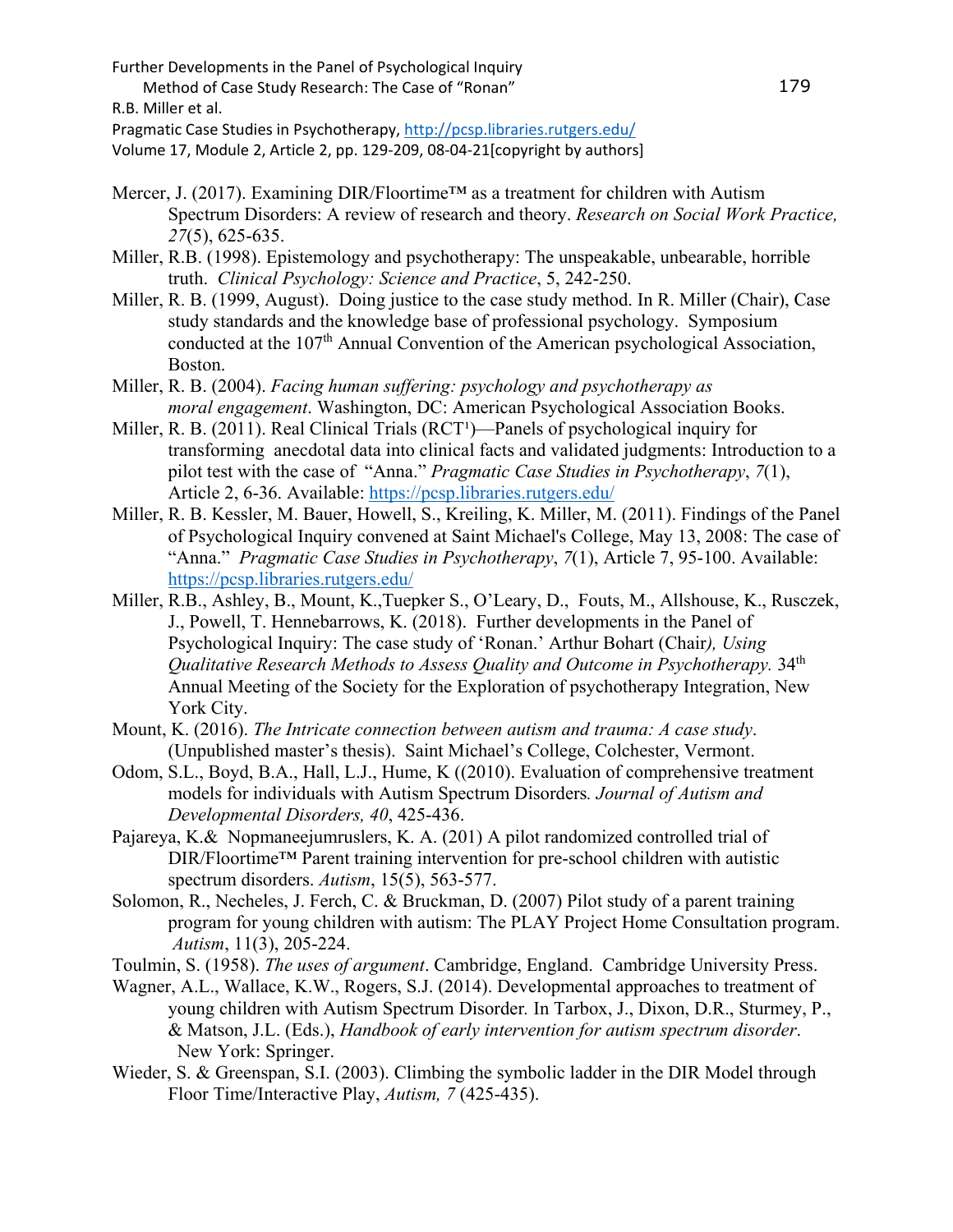Weissenberger, G. and Duane, J.J.(2007). *Federal rules of evidence, rules, legislative history, commentary and authority*, *sixth edition*. New York: LexisNexis.

Table 1. Relevant Sections of the APA (2017) Ethical Principles of Psychologists and Code of Conduct for Panels of Psychological Inquiry Participants

 Note: The following are abbreviated and selected (due to copyright restrictions) sections of the APA Code of Conduct agreed to by participants.

Section 4: Privacy and Confidentiality

4.04 Minimizing Intrusions on Privacy

- (b) Psychologists discuss confidential information obtained in their work only for appropriate scientific or professional purposes and only with persons clearly concerned with such matters.
- 4.07 Use of Confidential Information for Didactic or Other Purposes

 Psychologists do not disclose in their writings, lectures, or other public media, confidential, personally identifiable information concerning their clients/patients…, unless (1) they take reasonable steps to disguise the person or organization, (2) the person or organization has consented in writing, or (3) there is legal authorization for doing so.

- 5.01 Avoidance of False or Deceptive Statements
	- (a) Psychologists do not knowingly make public statements that are false, deceptive, or fraudulent concerning their research, practice, or other work activities or those of persons or organizations with which they are affiliated.(Italics added)

Section 8: Research and Publication

8.10 Reporting Research Results

 (a) Psychologists do not fabricate data. (See also Standard 5.01a, Avoidance of False or Deceptive Statements.)

---------------------------------------------------------------------------------------------------------------------

| I understand and specifically agree to abide by the above elements of the APA      |       |
|------------------------------------------------------------------------------------|-------|
| Code of Conduct as they pertain to my participation in all aspects of the Panel of |       |
| Psychological Inquiry investigating the case study by Kristin Mount, The Intricate |       |
| Connections between Autism and Trauma: A Case Study (2016),                        |       |
| Signature                                                                          | Date: |
| (Please print your name)                                                           |       |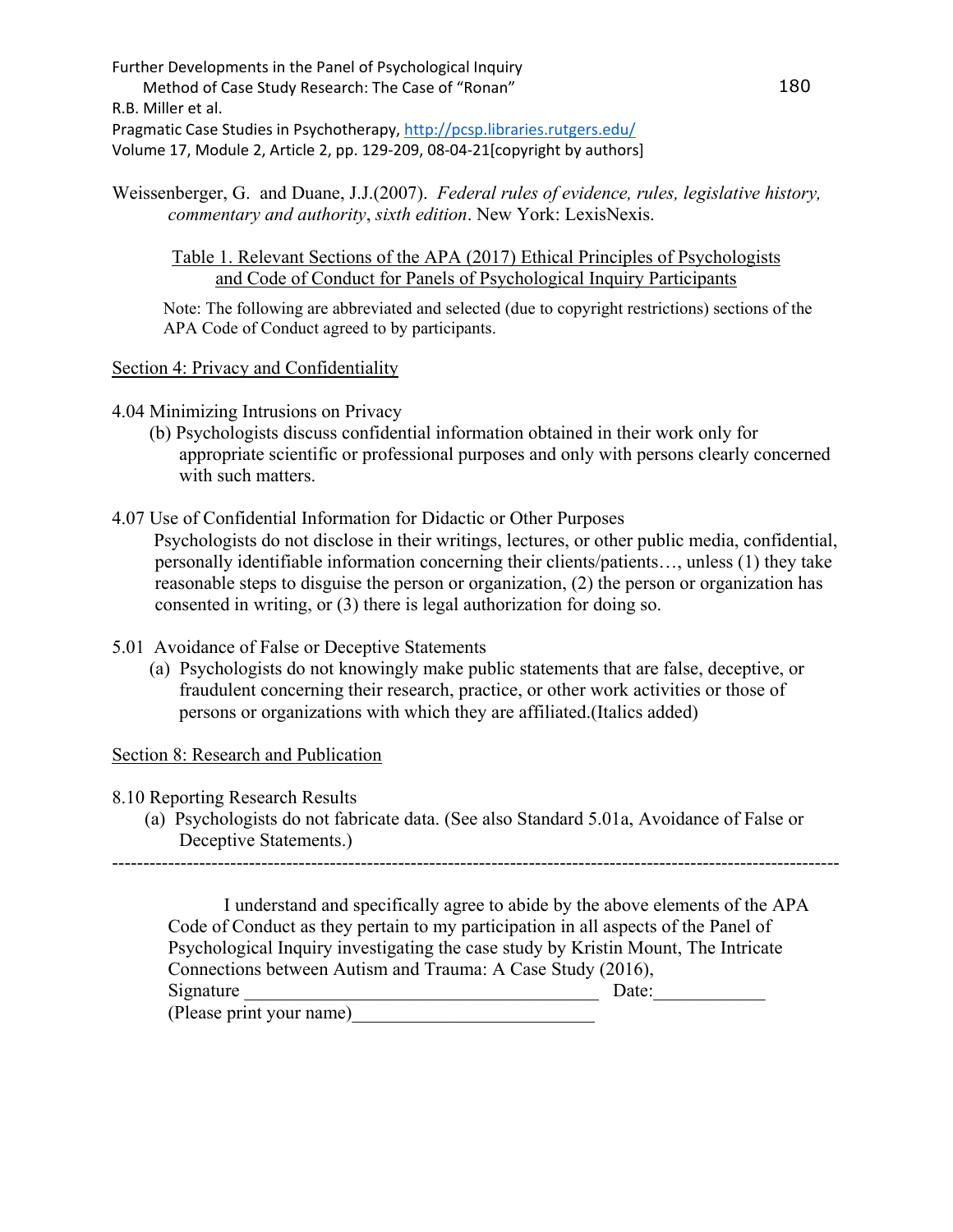# **APPENDIX A:**

### **The Intricate Connections between Autism and Trauma: A Case Study**

## **KRISTIN MOUNT**

(Note: This case study is a version of Kristin Mount's Masters Thesis [2016] that was reformatted to conform to the headings in a PCSP case study.)

**\_\_\_\_\_\_\_\_\_\_\_\_\_\_\_\_\_\_\_\_\_\_\_\_\_\_\_\_\_\_\_\_\_\_\_\_\_\_\_\_\_\_\_\_\_\_\_\_\_\_\_\_\_\_\_\_\_\_\_\_\_\_\_\_\_\_\_\_\_\_\_\_\_\_\_** 

### **ABSTRACT**

The effects of trauma in childhood are far-reaching and oft studied. The increase in incidence of autism in current years has sparked some research on the link of early trauma. There may be a biological or genetic predisposition for autism that has been activated by a traumatic event or series of events. This paper is a case study on a boy for whom it is particularly difficult to know if trauma or autism "came first". This case study will take an in depth look at the case of Ronan and how he progressed during his time at the Early Intervention Center, a specialized childcare for children with autism. Links between his trauma history and his autism diagnosis will be addressed within a psychodynamic frame with a focus on long-term outcomes for Ronan.

**\_\_\_\_\_\_\_\_\_\_\_\_\_\_\_\_\_\_\_\_\_\_\_\_\_\_\_\_\_\_\_\_\_\_\_\_\_\_\_\_\_\_\_\_\_\_\_\_\_\_\_\_\_\_\_\_\_\_\_\_\_\_\_\_\_\_\_\_\_\_\_\_\_\_\_\_\_**

## **1. CASE CONTEXT AND METHOD**

The Intricate Connections between Autism and Trauma: A Case Study (Mount, 2016) was originally written as my master's thesis. This case study documents the growth and change of a threeyear-old boy named Ronan, who was diagnosed with autism around 20-months of age, following a traumatic first two years of life. Ronan was engaged in programming at an Early Intervention Center that used a relational-based play therapy style. Ronan and his caretakers were invited to participate in this case study following a clinical evaluation that indicated that Ronan may have retreated into his internal world because of the early trauma he experienced.

#### *Early Intervention Center*

The Early Intervention Center that Ronan attended is an intensive childcare program with a high adult to child ratio that aims to engage with children on the autism spectrum in dynamic and meaningful ways. The director of the Center developed the integrative, dynamic approach to early intervention work described here.

The setting of the Center is in a converted house. The room design and toy selection was very deliberate. There are few distractions on the walls. Toys are not electronic or overstimulating, and are put behind a closed door when not in use. This reduces distractions, but also encourages communication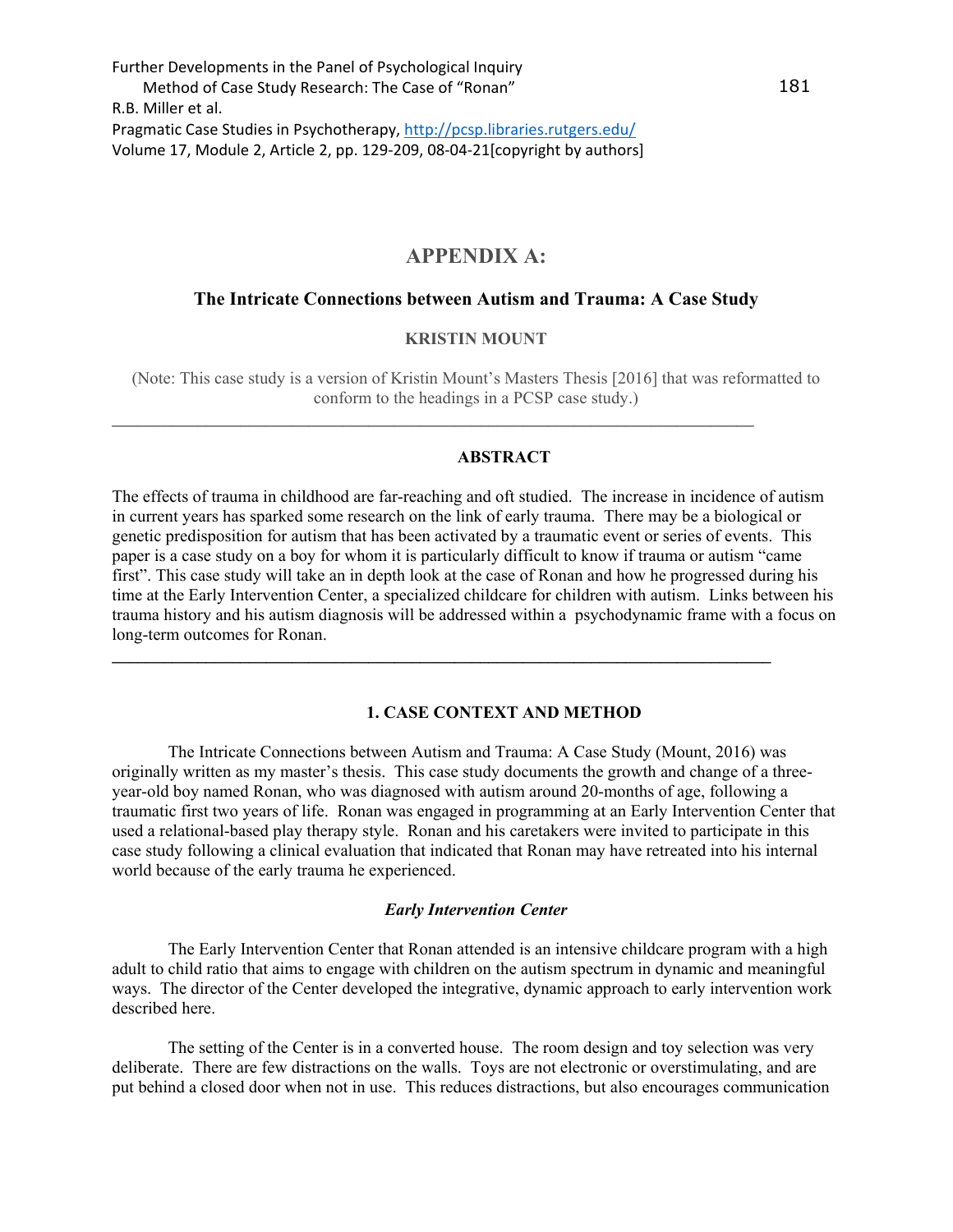for when a child wants to take something out. Symbolic play is encouraged with the use of puppets, dolls, stuffed animals, and costumes. There is a rhythm to the day, but not set schedule. The house is set on the top of a hill with a spacious meadow in the front and woods in the rear. Nearby is a dirt road leading to a river. Within a day, outdoor play, nature walks, or running through the field to climb on hay bales may ensue, depending on the needs and expressed desires of the children.

## **2A. THE CLIENT**

This paper explores the case of a boy for whom the literature reviewed is particularly relevant. Ronan is a three-year-old boy who had a traumatic beginning. He was born to drug-addicted parents who had difficulty meeting his needs. The extent of his parents' neglect of his needs is largely unknown, but there were reports that Ronan was often left in his high chair or crib with the television acting as a "babysitter" of sorts.

When Ronan was 20 months old, he went into custody of the Child Protective Services department within his state, and began to live with his aunt, Annette. In her care, he was evaluated by the Child Development Clinic to address his significant developmental delays. He was only speaking a few words, would barely acknowledge that he had heard his name, and had many behaviors that were rated "high" on a measure intended to catch early signs of autism. Indeed, he was diagnosed with autism and the Clinic doctor referred the family to the Early Intervention Center, a nearby specialized childcare for children on the autism spectrum. It is at the Early Intervention Center that the researcher came to meet Ronan when he began there at 25 months of age.

This case study details the case of Ronan's time at the Early Intervention Center. His name and other details of the case have been changed for the purpose of protecting confidentiality. Where there have been changes, every effort has been made to maintain the overall integrity of the case. The etiology of his diagnosed disorder is a case that may well be from the early trauma he experienced.

### **2B. THE THERAPIST**

I went to college knowing that I wanted to major in psychology, and I never wavered. I loved it to its core. I was not one of the many students who majored in it as a liberal arts degree, choosing it because it was inherently interesting but having no intention of taking it all the way. I wanted to go all the way. After graduation, I pursued a job in a psychological research lab, where we studied the stress levels of pregnant women and later, the developmental outcomes of their infants. I loved working with mothers and young children and chose a path of developmental psychology. The advisor I applied to work with for graduate school continued similar research. My Master's thesis was on the anxiety of twoand-a-half-year-olds and the sensitivity of the mother. However, I was in a research oriented doctoral program, and I left shortly after receiving my Master's to pursue more direct work with families.

Autism has also held my interest for many years. In the very first psychology class I took, during my senior year of high school, we watched a movie about the creators of the Son-Rise program, a highly intensive one-on-one method of joining the child with autism in their activities in an effort to draw them into a more social world (Kaufman, 1994). While working as a research assistant, I also worked (very) part time as a Son-Rise facilitator for a local boy with autism named Jake. I felt invigorated when Jake and I "connected", the many moments, some more fleeting than others, where he seemed to really *see* me. Three components of this intervention really stuck with me: reducing the number of distractions in the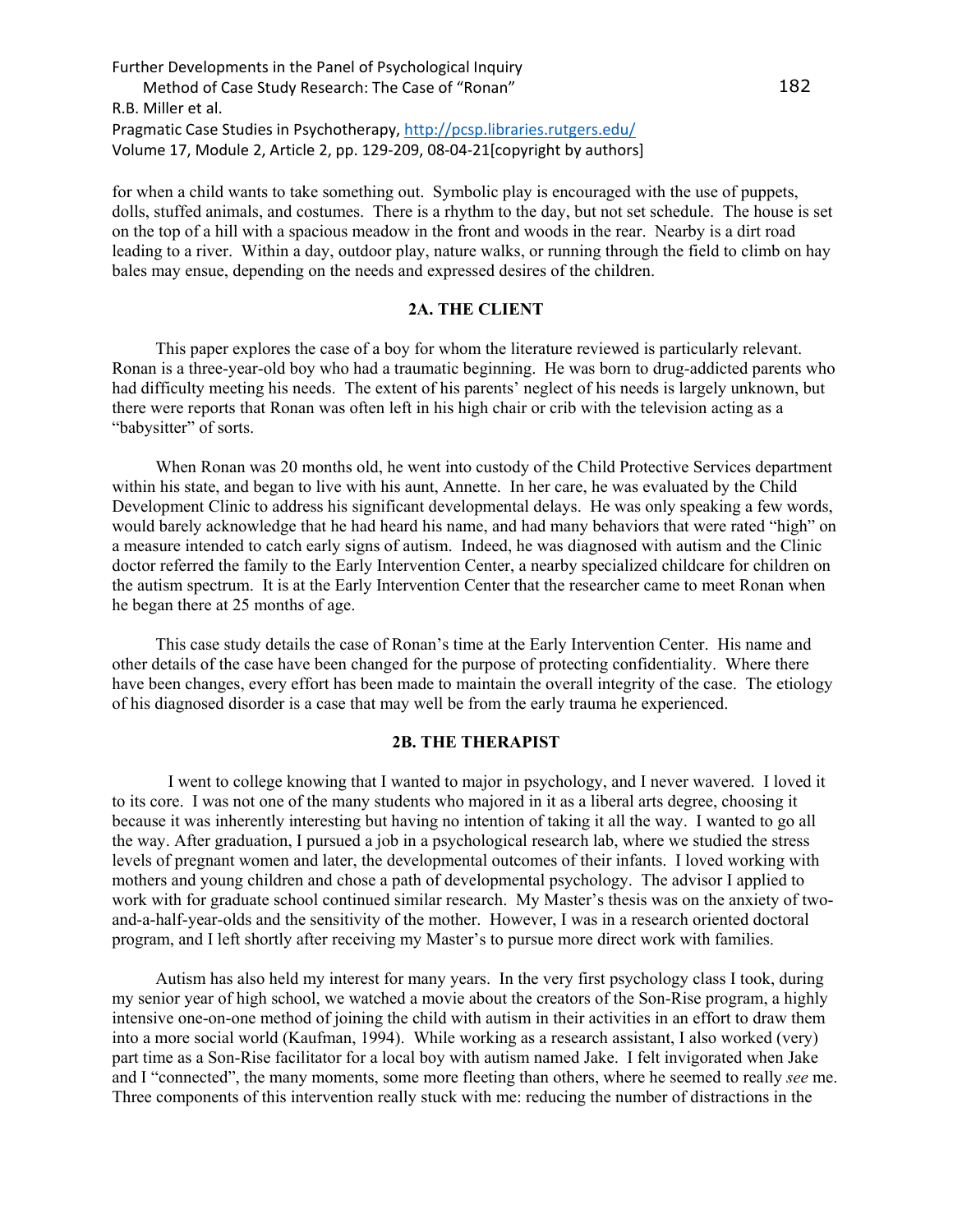room (white walls, toys up on high shelves only available when asked for), the focus on enthusiasm for eye contact ("Great eyes!" and "I love it when you look at me!"), and the use of the connection between me and Jake to facilitate positive change. While I have come to place much less emphasis on verbally rewarding eye contact, I continue to see the benefit of removing distractions from the environment and using the connection between people as a vehicle for change in my current work. In many unexpected ways, this experience helped prepare me for my future.

During graduate school for Developmental Psychology, I began to conduct a preliminary research study on the sensitivity of mothers of children with autism, and I performed developmental assessments on the children. I had a period of time when I was interested in focusing my career on working with children with autism. I have gone back and forth on this.

During my work as a mental health clinician, I worked with several children who had trauma histories. One such child, Ruby, had gone straight from her birth room into foster care. Her mother regained custody of Ruby when she was six months old, but the mother admitted that she felt for a long time like Ruby was someone else's child and had a hard time bonding with her. I became acquainted with the family when Ruby was a three-year-old, at which time she was often socially withdrawn and would have frequent, unexplained tantrums over seemingly minor incidents. Her behaviors were similar in many ways to those of Jake, and yet there was a different feel to them. While Jake received a diagnosis of autism, Ruby was diagnosed with Reactive Attachment Disorder. My understanding at the time was that Jake had an organic disorder, while Ruby's came from a traumatic beginning of first leaving her birth mother and then at six months, leaving the family she had come to know.

After my three years working as a case manager for young (birth to six years) children and their parents, I left because I had a baby. I enjoyed being a mother every bit as much as I expected I would. My husband had a son from a previous relationship, and we spent a great deal of time and energy trying to get primary custody of him. Being a mother and stepmother has been my world. When I came back to graduate school, it was the families I did it for. I wanted to continue working with families who needed parenting help, and I wanted to do it in a more clinical way. During the first of my two years in the Clinical Psychology Master's program at a small, New England liberal arts college, I was assigned a practicum site to begin gaining clinical experience.

My practicum assignment was at an Early Intervention Center, run by a director with a degree and license in Clinical Psychology. The Center was an intensive childcare program with a high adult to child ratio that aimed to engage with children on the autism spectrum in dynamic and meaningful ways. This can look a lot of different ways, something I will explore in more detail later, but it is worth noting that it is a far cry from Applied Behavior Analysis, or ABA (discussed in a later section), which is often used for children with autism in academic settings. I continued at the Early Intervention Center for my internship during my second and final year in my Master's program.

During my practicum year at the Early Intervention Center, I reignited my former passion for children with autism. Seeing the way the staff at the Early Intervention Center engage children who otherwise had little interest in the social world was truly inspiring. In my Abnormal Psychology class during the first year of my clinical psychology program, it came up several times that children with trauma histories may at times seem like they have autism, and may thus be treated with behavioral intervention programs that are detrimental to their well-being. If a child has had a trauma history, the child may have learned not to trust the people around him or her. Some children have learned that the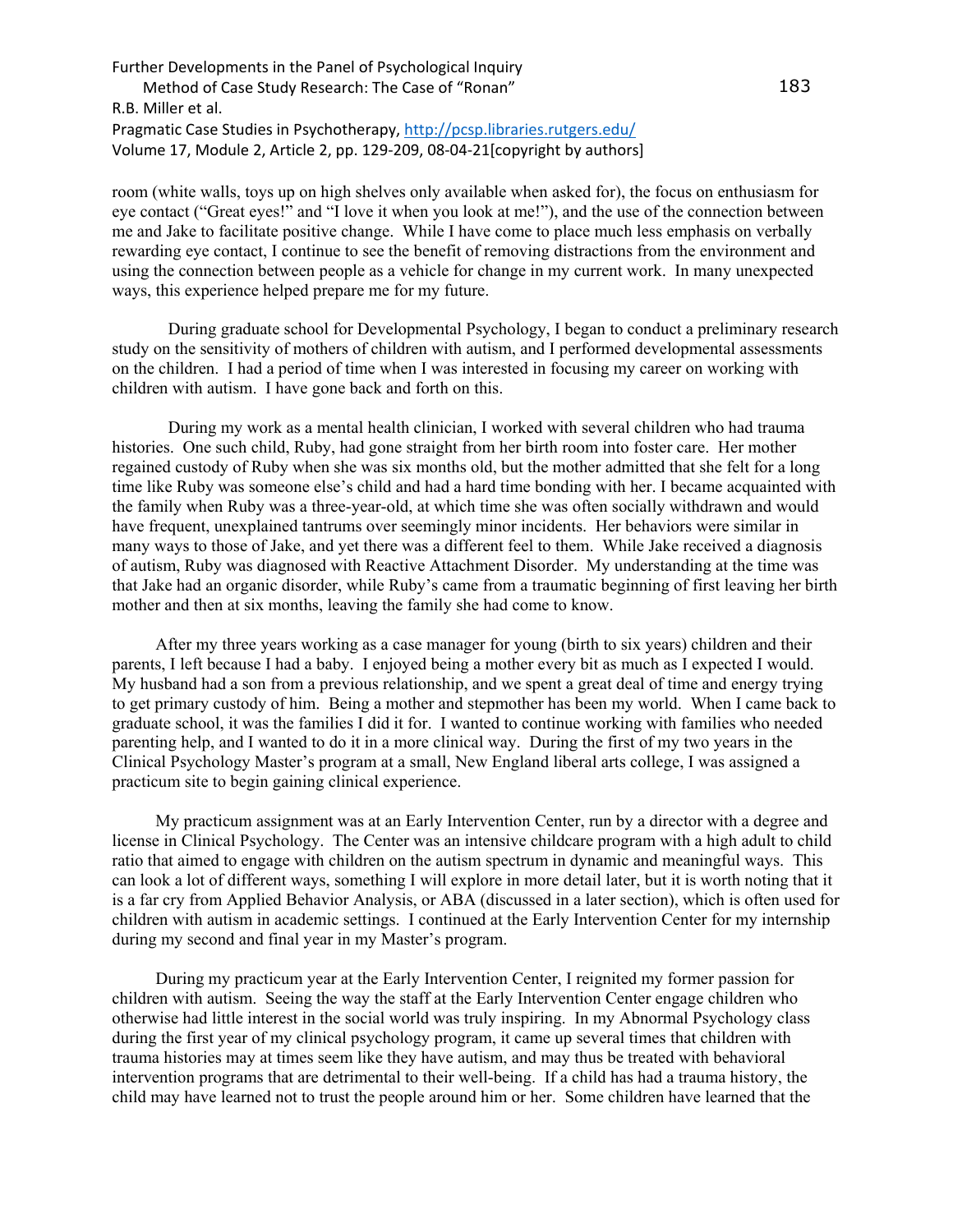people they love most and are closest to can be unpredictable and even dangerous. If they then withdraw into an internal world because of this experience, the rigid training involved in programs focused primarily on behavior management may be an additional detriment. What these children needed was to build a trusting and supportive relationship with someone who can teach them what was and was not safe in the world.

I was a foster mother and a stepmother before I became what is traditionally referred to as "mom". Because of the somewhat complex nature of my relationships with these two very young boys and because of the education I had received as a student of developmental psychology, I spent a lot of time thinking about healthy attachments. I wanted to be sure I had healthy attachments with these boys because I knew how important it is to development. I also knew that both boys had had bumpy relationships with their biological mothers, making it even more important to me. Then I had my first biological son. I had every intention of going back to work after a 14-week leave. Every cell of my being felt like it was resisting my plan. Here was this tiny little human who relied on me for everything. We came to have a very loving, trusting relationship, and it was far from difficult to make the decision to cut our household income in order to nurture my son in the ways that I felt he needed most. We were very attached to one another in a most loving and natural way. A daughter was added to our family two and a half years later.

My children are typically developing and have a healthy, secure attachment to me, their mother. In the cases of my foster son and stepson, their lives lacked healthy attachments to their mothers. I came to writing this paper through years of living and breathing deep and intense experiences related to attachment. I came to these questions by way of working with children with autism and children who experienced trauma.

I chose to write this paper because I wanted more answers about whether or not some children receive a diagnosis of autism due to early traumatic experiences, leading them to withdraw into an internal world. In some treatment programs, such as the one at the Early Intervention Center that uses a relational-based play therapy style as an intervention, it may not matter much what the "root cause" of the child's autism symptoms were, because the treatment will cover any possible etiology. However, in programs that focus on shaping behavior rather than building relationships, it may make a huge difference. One primary observation of the leading clinicians in the field of autism is that there are some children with autism who seem primed for change through psychotherapy, and others who make little progress through psychotherapy (Reid, 1999). I wanted to know more about why that was.

## **3. GUIDING CONCEPTION WITH RESEARCH AND CLINICAL EXPERIENCE SUPPORT**

#### *Autism Overview*

The term "Autism" was coined by Eugen Bleuler, coming from the latin autos, or self (Kerig, Lulow, & Wenar, 2012). Bleuler noted delayed language development, echolalia, pronoun reversal, and extreme literalness. Leo Kanner continued this research in the 1940's, citing "extreme autistic aloneness", a pathological desire for sameness, and language problems. Also at that time, he noted that a distinct unifying characteristic was a lack of warmth in the child's mother, later referred to as the "refrigerator mother" (Kerig, Lulow, & Wenar, 2012). Impairment of social relatedness is a core symptom of autism (Reid, 1999). Other common symptoms are deficits in communication and the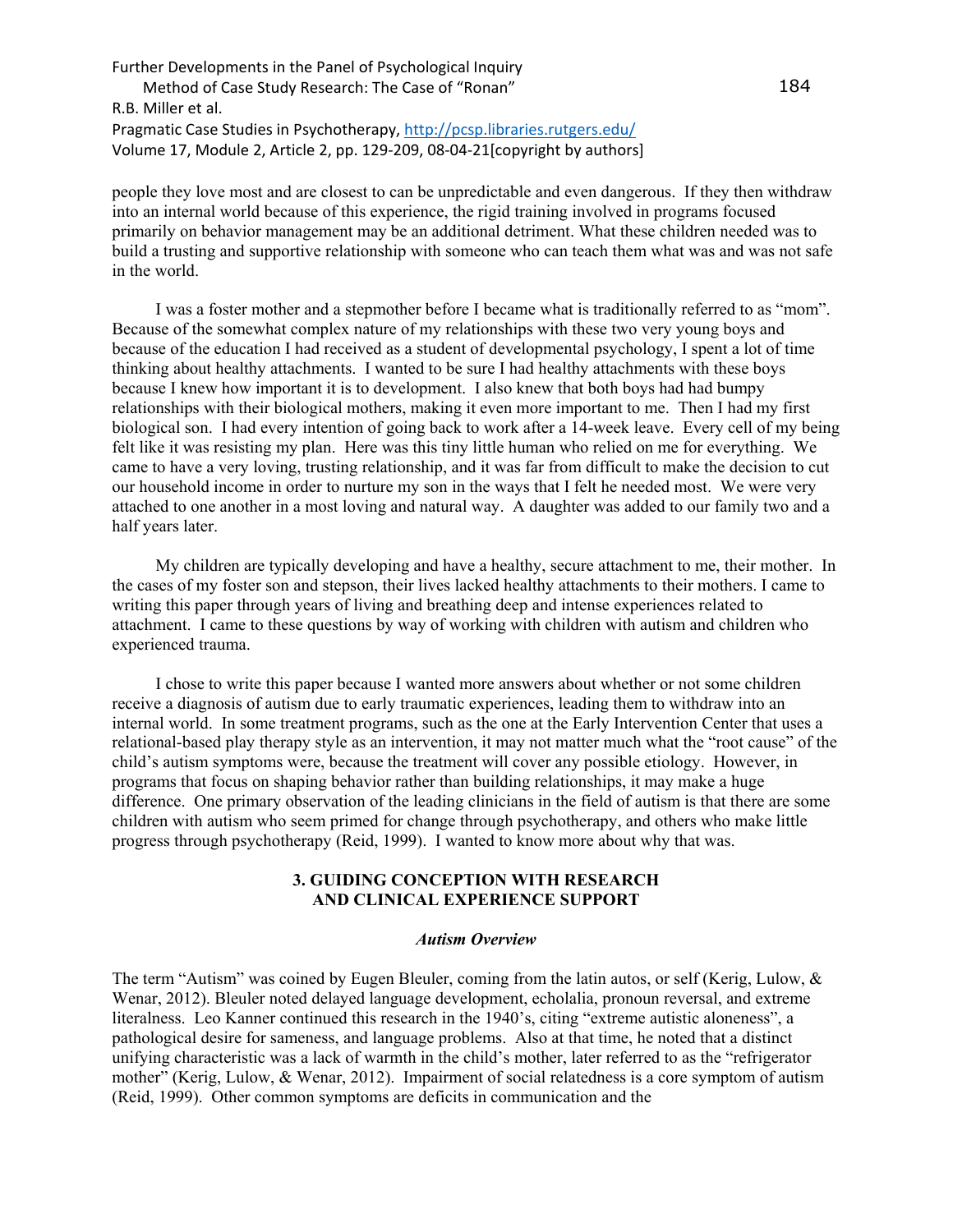presence of rigid behaviors and restricted interests (Lindgren & Doobay, 2011). The cognitive and learning abilities of those with autism can vary from gifted to severely limited. It is at least four times more common in males than in females (Lindgren & Doobay, 2011).

Over the years, the autism diagnosis has gone through an array of changes. Most notably, the most recent Diagnostic and Statistical Manual, Fifth Edition (DSM-5; American Psychiatric Association [APA], 2013), merged Autism, Asperger's Syndrome, Childhood Disintegrative Disorder, and Pervasive Developmental Disorder- Not Otherwise Specified into a single Autism Spectrum Disorders category. Another more puzzling change in the field has been the increase in incidence of autism over the recent decades (Rutter, 2005). In an article by Rutter (2005), the author reviewed the research and found that the definition of autism grew to include cases that would have formerly been excluded and that professionals became better at identifying cases. Research seeking a true rise in the number of autism cases has been inconclusive.

Signs of autism are often noted by 18 months of age. Common early signs include lack of or delay in spoken language, little or no eye contact, lack of interest in other children, lack of spontaneous or make-believe play, persistent fixation on parts of objects, poor response to his or her name, failure to imitate caregivers, motor mannerisms (e.g., hand-flapping), and failure to point or show joint attention (Lindgren & Doobay, 2011). There is a large developmental range for what is considered "typical", and often children with autism fall behind many standard milestones. Other common characteristics are desire for routine or predictability and heightened or diminished sensitivity to sensory experiences, such as the texture of food or the feel of clothing on the skin.

Another common characteristic of children with autism is in the realm of sharing joint attention (Gutstein, 2009). This is a core symptom, and one that children with autism tend not to develop this skill at the pace of a neurotypical child. Joint attention refers to the communication between two people and the motivation to share such communication. For instance, a mother may point to an object as she says to her child, "Look at the ball over there!" The child would put the verbal and the non-verbal communications together and look. The mother and child are now sharing in the object that holds their attention. Here, the child has his or her own perspective, and also becomes interested in the perspective of the adult. The child is then able to use this information to develop a more complex understanding of the world (Gutstein, 2009). The delay in development of this skill for children with autism is key as joint attention is an integral part of social relatedness and perspective taking.

#### *Possible Etiologies of Autism*

There is some professional discord in the current understanding about what causes autism. In the relatively short history of autism research, some have believed in a strictly cognitive basis of disorder, rooted in genetic or other organic causation (Reid, 1999). This group believed that there was little opportunity to modify the condition, which led parents and professionals to give up on children with autism. Others believed autism was engaged as a "defensive avoidance" of the aloof, or "refrigerator" mother, which led to guilt on the part of the parents. The ensuing psychotherapy targeted the child's defenses but failed to acknowledge the developmental delays and other very real aspects of the disorder. Klauber (1999) pointed out that the theory of the refrigerator mother came from therapists who met families with a child with autism *after the diagnosis had been established.* These therapists failed to consider that the lack of warmth they observed on the part of the mother may actually have been in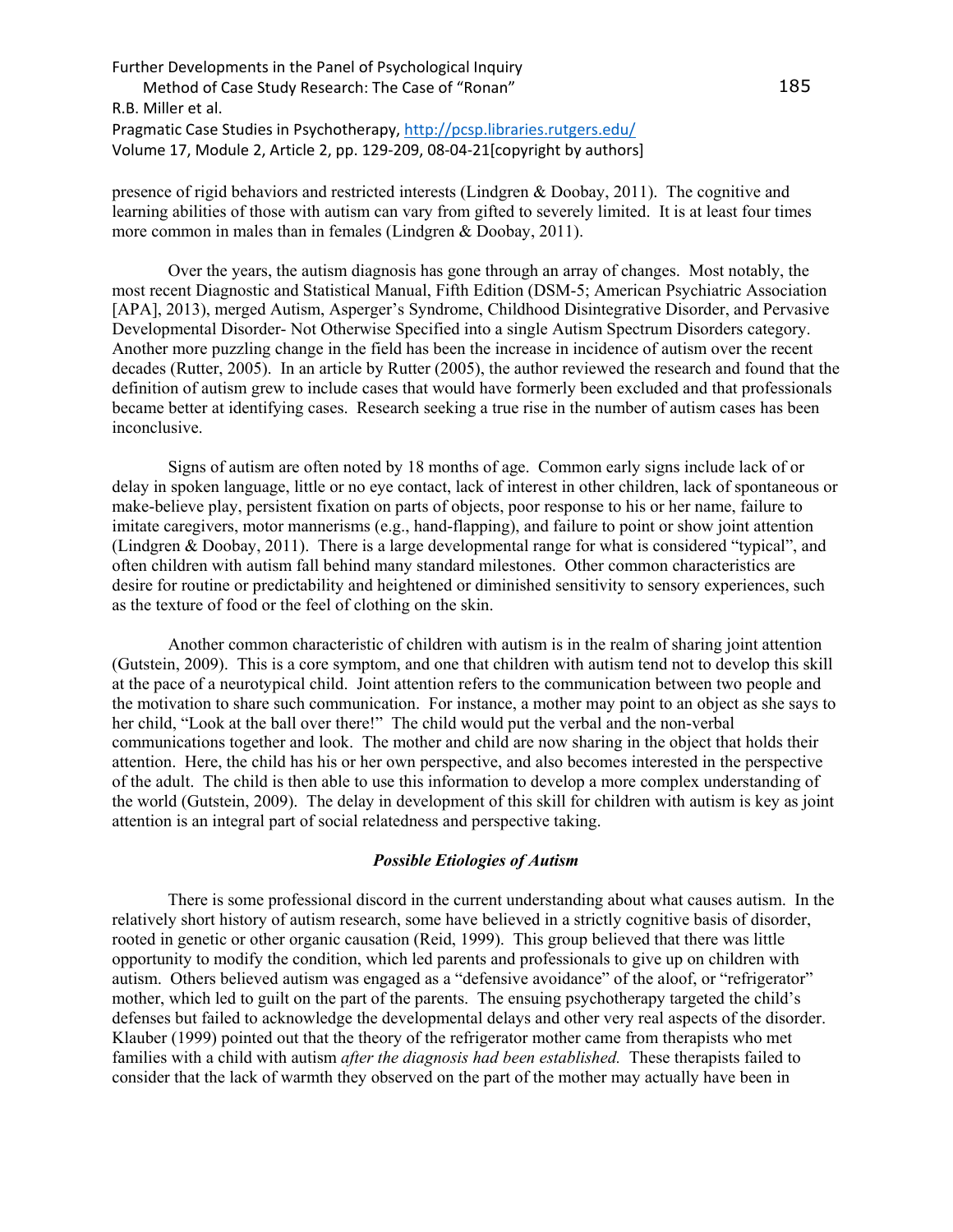response to years of trauma and loss from parenting a child who seemed largely indifferent to her existence.

There is a subgroup of autism researchers and theorists who believe that the answers to what causes autism may lie in the parent-child relationship. The late Frances Tustin was a groundbreaking psychotherapist who worked primarily with children with autism. She described a subgroup of children with autism as coming to it "psychogenically", which means that it arises from a mental or emotional process, rather than biological (Tustin, 1992). Specifically, she believed that it came from the time when the child realizes he or she is separate from the mother.

> When awareness of their separateness from the mother's body was suddenly experienced, it was as if they had lost a part of their own body…. Autism became an impenetrable protection which shut out the frustrating and terrifying awareness of bodily separateness. But this prevented the development of a sense of individual identity, since awareness of bodily separateness is a necessary precursor for that development. (Tustin, 1992, p. 11)

Tustin further goes on to describe a subgroup of mothers who inadvertently use their infant to fill a void, "a cork" to fill the emptiness and loneliness.

> Birth [in situations such as these] was unusually traumatic for both mother and baby and precipitated a panic-stricken 'clinch' which, if not modified by subsequent nurturing, would result in the catastrophic consequences of feeling torn apart when awareness of bodily separateness could no longer be avoided. (Tustin, 1992, p. 15)

As such, Tustin believed that the development of autism was something of a protection that comes out of the traumatic stress of experiencing bodily separateness.

Tustin (1992) referred to autism as a type of psychosis, in that psychosis indicated a person who was extremely out of touch with reality. She further distinguished between children who had an organic condition, whereby the autism had an organic etiology such as neurological impairment or metabolic imbalance, and children whose autism was psychogenic in nature. Those who came to autism by way of a psychogenic manner could most be helped by engaging in psychotherapy. Tustin further noted that early interventions were most likely to succeed, as the "psychosis" would become a way of life impossible to modify if it went on too long. She further distinguished between childhood autism and schizophrenia by describing that the autistic child becomes somewhat encapsulated in his or her own body. The schizophrenic child, in contrast, is trapped in the body of another, leaving him or her confused and entangled with other people (Tustin, 1992).

The field of epigenetics is addressing this fragile balance between parenting and genetics. As it turns out, researchers were right to puzzle for so long over the nature versus nurture debate, because they are so delicately intertwined that there is really no separating the two (Champagne, 2015). As Daniel Siegel so simply put it, "Nature needs nurture," (2006). The human brain can change and adapt in response to experiences. An individual's DNA provides one layer of a person's genome, while the chemicals and proteins that control gene activity are the *epigenetics.* A relevant example would be the deprivation of warmth from a parent to an infant leading to a decrease in brain volume (Champagne, 2015). Similarly, research conducted by Roberts and colleagues (Roberts, Koenen, Lyall, Robinson, & Weisskopf, 2015) showed that people with autism traits were at an increased risk for interpersonal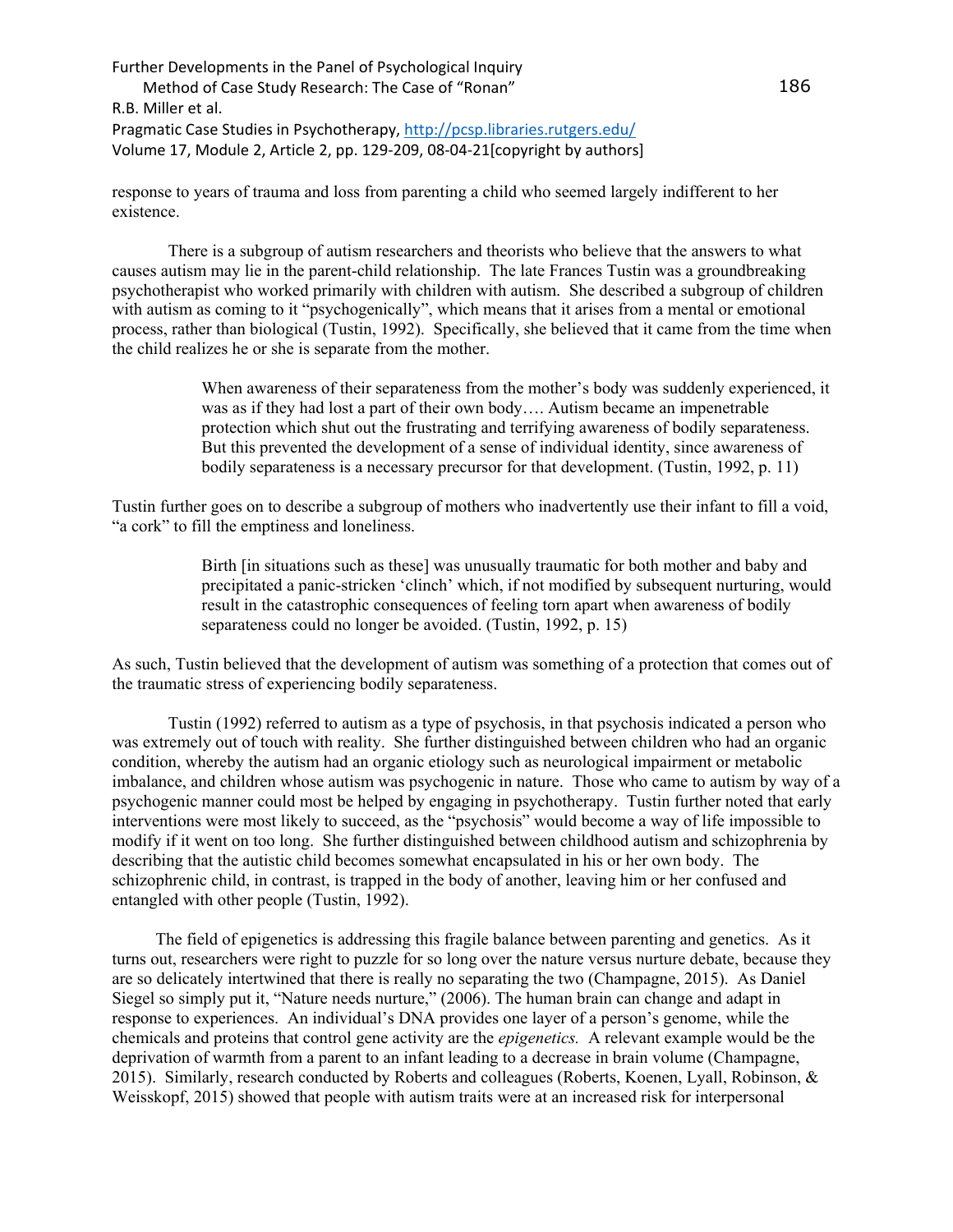victimization (e.g., sexual and physical abuse) and for developing Post-Traumatic Stress Syndrome after experiencing a trauma.

There are many possible pathways for the early relational experience to change the formation of parts of the brain that are linked to deficits in people with autism (Schore, 2014). In his 2013 and 2014 articles, Schore laid out different aspects of attachment that affect the development of the right hemisphere, which is the hemisphere of the brain that is predominantly developing between the last trimester of pregnancy and the first two years of life (Schore, 1994). The right hemisphere is connected to the innate drive for affiliation and social connection, and facilitates interconnectedness and emotion regulation (Hecht, 2014, as cited in Schore, 2014). If this growth is disrupted because the necessary social connections are not being made, or because trauma is occurring that engages the flight/fight/freeze response, thereby using neural energy that would otherwise be used to create new connections in the brain, the effects can be far-reaching (Perry, 2008). This can be related to the onset of autism in two ways: first, if the feeling of pleasurable connection is not established during this period, the child may give up on the need for social connectedness and may not find meaning in what are considered socially appropriate responses. For example, making eye contact and exchanging pleasantries come from a place of wanting to be socially connected to others (Gutstein, 2006). Second, this research can be relevant in the early intervention framework, whereby the brain is at its most plastic during the first two years of life in the areas that are most lacking for children with autism. If autism is identified early, this information can be used to provide interventions in areas that may assist in healthy brain development.

Finally, there are views from a very scientific perspective that blend the physiological perspective and the psychogenic one. Autism is traditionally viewed as a complex, lifelong neurodevelopmental disorder with onset most likely in the latter part of the first year—but maybe earlier (Schore, 2013). Abnormalities have been found in multiple areas of the autistic brain, such as atypical neural circuitry. Elevated stress during the prenatal and early postnatal period can set in motion modifications to the brain that have long-term developmental consequences (Schore, 2013). Among these consequences may be an increase in the risk for autism. The developing brain whose connections are not undergoing the usual refinement may result in the emergence of an ASD phenotype. This finding is a big update to the "strictly biological" model, and accounts for the interactive relational model.

#### *Trauma Overview*

The effects of trauma in childhood are far-reaching, oft studied, and have largely been around Post-Traumatic Stress responses, anxiety, depression, and the adult onset of various personality disorders. However, with the increased incidence of autism in current years, an interest in its etiology has sparked some research on the potential link of early trauma (Schore, 2013). Some researchers believe that there is a subgroup of children who resorted to withdrawing internally after experiencing some sort of early trauma (Barrows, 2004). In essence, there may be a biological or genetic predisposition for autism that was activated by a traumatic event or series of events*.* There is also a possibility that there are children who have autism, and then those who appear in many ways to have autism but turned inward because the outside world appeared frightening or inconsistent.

In Levine and Kline's book *Trauma Through a Child's Eyes* (2007), the authors note that trauma can occur from the expected avenues such as being the victim of or witness to abuse, but also from common incidences such as medical procedures, a car accident, or falling out of bed. In his article calling for a new diagnostic category of Developmental Trauma Disorder, Bessel van der Kolk (2006) describes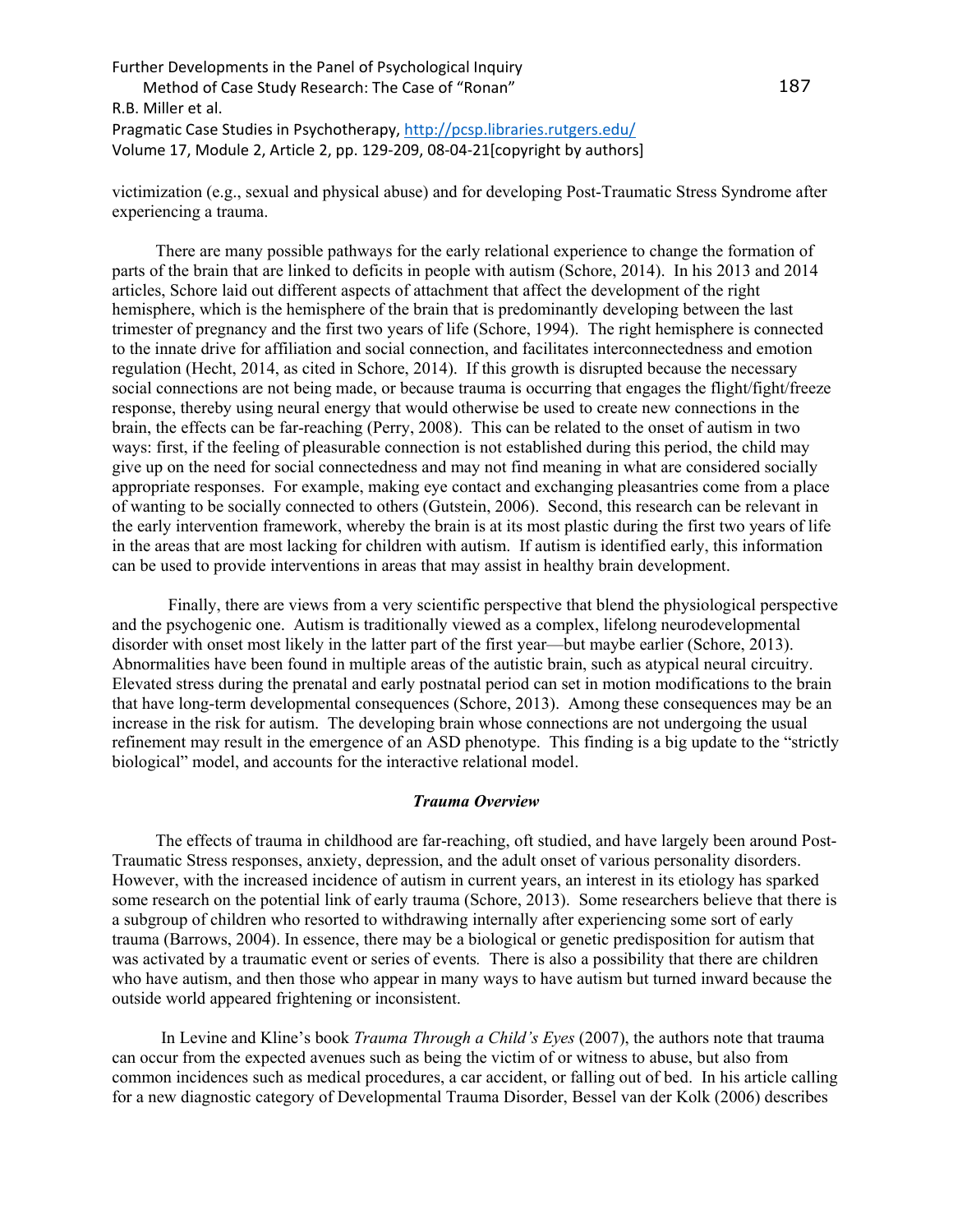the trauma a child can experience when his or her parent is emotionally unavailable, inconsistent, intrusive, or neglectful. Additionally, there are potential subgroups of children with autism that Reid describes in her book (1999) as children who are typically sensitive and have very real trauma, but there are also children who are hypersensitive and have ordinary life experiences that are experienced as traumatizing. This is described as introjection, or the taking in and processing of experience. Taken together, along with the research on the brain by Allan Schore, these concepts suggest that there are children for whom a frequently misattuned parent can be experienced as traumatizing. For example, if a child's mother cannot recognize that her child is overstimulated, tired, or hungry, she will have difficulty meeting the needs the of the child. Over a period of time, some children may experience this pattern of not relating as traumatic.

#### *Attachment Overview*

Attachment is an important relationship established in early childhood between a child and his or her caregivers. Evolutionarily, humans are engineered to build this attachment bond with their primary caregivers. While a secure attachment relationship can pave the way for healthy adult relationships and a low incidence of psychopathology (Kerig, Ludlow, & Wenar, 2012), insecure relationships can do the opposite. For the roughly 40% of children who are insecurely attached to their primary caregiver, there is an increased incidence of psychopathology (Wallin, 2007). A person's attachment style is a pattern. If a person who had an insecure attachment becomes a parent without working through some of the issues of their own childhood, they are likely to repeat the patterns of their parents. According to a meta-analysis conducted by van IJzendoorn (1995), there is a 75% correspondence rate between a mother's attachment style and her children's. Further, attachment is more than an emotional springboard for the future. The type of attachment a child has can go so far as to change the brain (Schore, 2013). Attempts to heal from negative attachment patterns can be compounded by this biological component.

Bowlby originated the theory of attachment (Kerig et al., 2012). He theorized that it was adaptive for a helpless infant to remain in close proximity to his caregiver early in life, ensuring that needs for safety, food, and survival would be met. In the 1970's, Mary Ainsworth made advances in the study of attachment by observing patterns in parent-child relationships (as cited in Kerig et al., 2012). She identified three attachment categories: secure attachment, insecure-avoidant attachment, and insecureresistant (also called ambivalent) attachment.

A securely attached infant will explore the environment freely (while maintaining a social awareness and connection to the parent) and interact with unfamiliar adults when the primary caregiver is present. They express distress upon separation, and joy upon reunion. The caregiver responds to the infant's needs in a sensitive manner and with positive affect. A secure attachment can provide the basis needed for healthy cognitive, emotional, and social development (Kerig et al., 2012).

An insecure-avoidantly attached infant will appear very independent, lacking in reliance on the caregiver. These children react minimally upon separation (though research shows that cortisol levels spike at these moments regardless of their outward appearance (Wallin, 2007)), and avoid the parent upon reunion. Caregivers whose children express this pattern tend to be distant, lacking in a comforting presence, as well as reacting with anger and irritability. The avoidant response of the child is thought to be an attempt to cope with the parent's rejection (Kerig et al., 2012). Often times, these children receive more positive attention from their caregiver when they behave very independently but are rejected when they behave in a needy manner, as though the caregiver cannot tolerate the child's neediness (Wallin,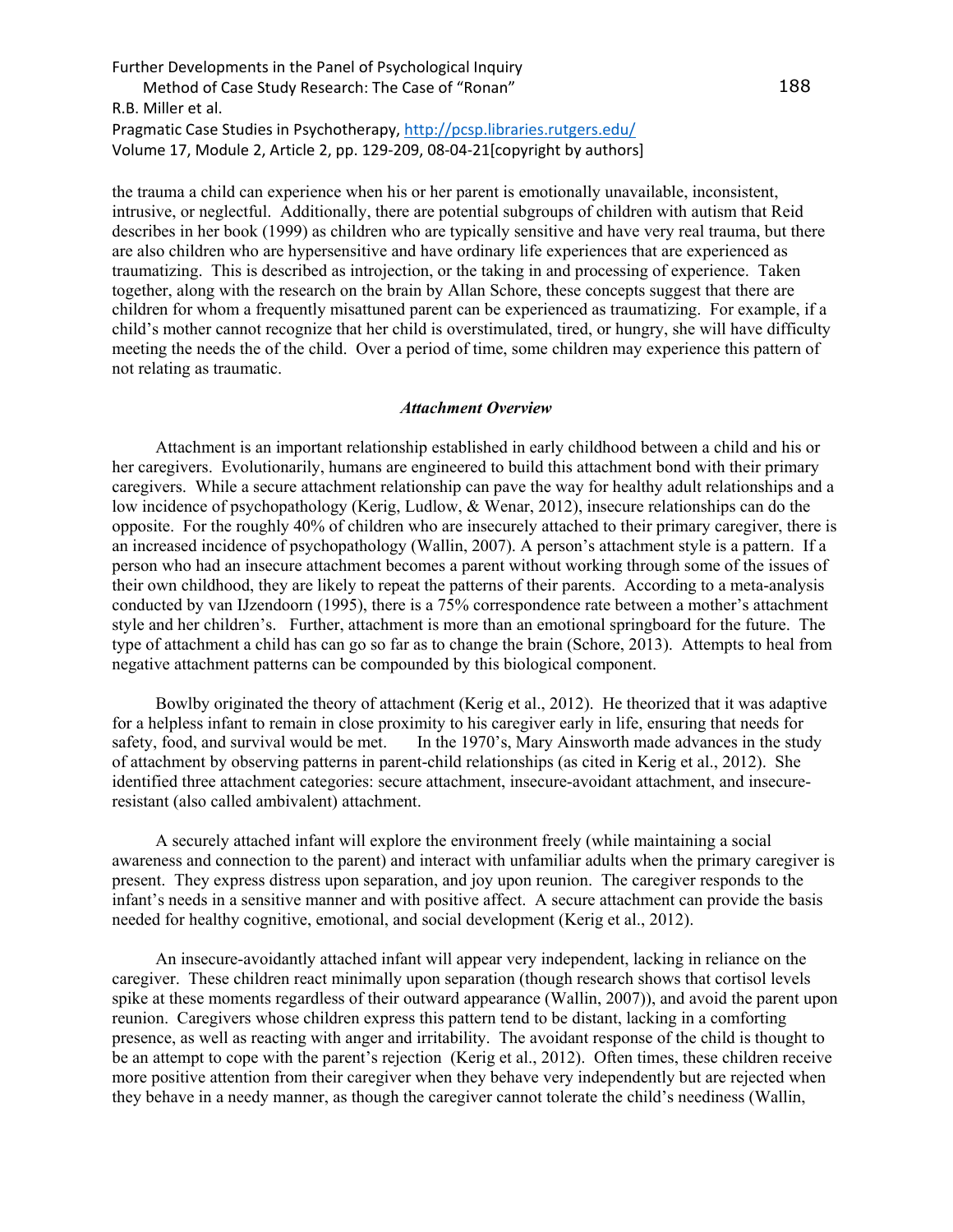## 2007).

An insecure-resistantly attached child acts clingy with the parent and avoids exploration (Kerig et al., 2012). These children are highly distressed upon separation and act angry and difficult to soothe upon reunion. Caregivers whose children express this pattern tend to be unpredictable, overly involved at times and unapproachable at others. The resistant response (e.g., the child expresses high need for the parent but also resists them at times—I want you/I don't want you—as if keeping the parent constantly in a cycle of intensity will keep them near and involved rather than risk losing their involvement altogether) is thought to be an attempt to catch the parent's attention, and the anger is a result of frustration with the parent's inconsistency (Kerig et al., 2012).

A fourth category was added after Ainsworth's initial study, called insecure-disorganized attachment. These children act in inconsistent or odd manners, wandering aimlessly or appearing fearful of their caregiver. They may approach their caregiver backwards or freeze when they are close. The caregivers tend to be confusing in their cues, such as offering a hug while backing away. This attachment style tends to come from the child being repeatedly placed in an unpredictable or frightening setting (Kerig et al., 2012), where the caregiver is both the source of fear and of comfort (Wallin, 2007).

Attachment theory states that, for the most part, the attachment style a child has with his or her primary attachment figure will follow that child throughout life via his or her interpersonal relationships (Prather & Golden, 2009). If a child learns that the environment is unpredictable and at times scary (without consistent repair—all children will sometimes experience the world as scary and unpredictable, but usually parents will come along and make it better fairly quickly), the response may be to withdraw (Wallin, 2007). A parent, in turn, may become intrusive, trying harder to draw the child out, but instead simply reinforce the child's experience that the social world is unpleasant.

## *Autism and Trauma: Early Brain Development*

Despite efforts to detach the disorder from the family unit altogether so that parents did not feel the need to bear the blame, which has the benefit of alleviating guilt that may otherwise be felt (which may further affect the mental health of the parents and the resulting parent-child attachment relationship), some of the biological data support autism etiology as related to the mother, either in utero or from the early attachment relationship (Schore, 2013). However, the question remains, how can a parent learn from his or her missteps if a pattern of misattunement is not identified? Beebe and colleagues (2012) researched disorganized attachment styles in children and the relationship with the mother. They found that mothers in the disorganized attachment group would close off their own facial expressions when the child was in distress, as if the mother was re-experiencing some past trauma and dissociating to avoid the pain. Children who have a disorganized attachment with their mothers would almost get stuck in a pattern of not touching. These mothers were inadvertently transmitting their own trauma histories to their children by making themselves unavailable for their children's emotional needs. This, coupled with much of the neuropsychology research that shows the rapid growth of the right hemisphere of the brain during the first two years of life, may pave the way for a path to autism that is more epigenetic than purely biological (Schore, 2013).

Allan Schore has researched the developing brain and how this development may play a role in the onset of autism. Specifically, Schore (2013) notes research that has shown the right brain to be in a period of rapid development from the last trimester of the mother's pregnancy through the age of two.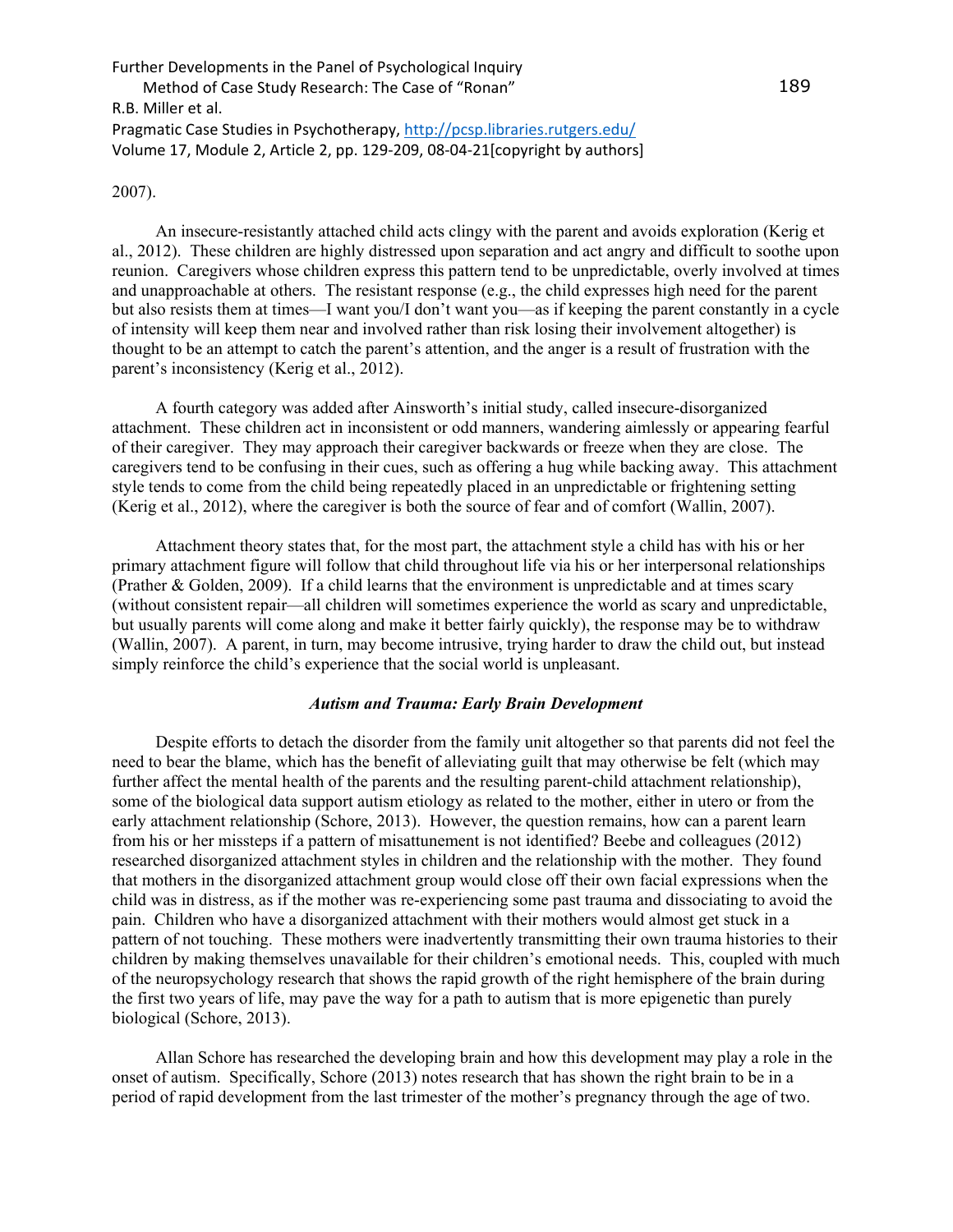The limbic system plays a critical role in the development of language and social skills and desires. If there is a trauma during this early period, the brain may send all of its resources to the trauma, rather than being allowed to focus its energy on the typical growth of that time.

Dr. Shore's research offers many areas in which the parent-child relationship does indeed change the developing infant brain, which may be related to the psychogenic onset of autism. In a 2014 paper, Schore stated that:

> Early emotionally laden attachment experiences indelibly impact and alter the early developing right brain, which for the rest of the lifespan is dominant for the non-verbal, holistic, spontaneous (unconscious) processing of emotional information and social interactions, for enabling the organism to regulate affect and cope with stresses and challenges, and thereby for emotional resilience and emotional well-being in later stages of life. (p. 1)

The right hemisphere of the brain begins a growth spurt that goes from the third trimester of pregnancy through the second birthday. Attachment transactions can influence this programming.

The right hemisphere is the dominant hemisphere for the first two years of life. It influences the innate drive for affiliation and social connection, emotion regulation, and interdependence (Schore, 2013). It also lays the foundation for later emotional wellbeing. All of these are deeply connected to the attachment relationship and can be disrupted through trauma. The right hemisphere is also responsible for the internal representations of attachment figures (specifically, this occurs in the right orbitofrontal cortex, where implicit procedural memory lies.). In turn, the mother's right hemisphere is more involved than the left in processing emotional cues and mothering. Boiled down, attachment is a right brain-to-right brain system, interactively regulating affective arousal. There is a biological synchronicity (Schore, 2013).

Schore echoes other researchers in proposing an early childhood autism "phenotype", which, if identified early on, while the brain is still highly plastic, can lessen or even prevent the challenges associated with autism through attachment-focused changes. Regulation theory guides attachment episodes of spontaneous visual-facial, auditory-prosodic, and tactile-gestural affective communications. Through these, the caregiver interactively regulates an infant's internal states of peripheral and central arousal.

Schore (2013) discusses three different areas that serve the attachment relationship: first is visualfacial attachment. Mutual gaze is critical to early social development. During this critical stage, synaptic connections in the occipital cortex (modified by visual experiences) are activated when exposed to faces. This begins at two months and becomes increasingly selective to mother's face. Next is auditoryprosodic attachment. Here the caregiver's use of infant-directed speech activates the right temporal area in 4- to 6-month olds, which directly leads to the ability to read the emotional tone of the voice of others. Also, there is tactile-gestural attachment. Touch synchrony (affective touch) is related to the infant's vagal tone and cortisol (the stress hormone) reactivity. As the infant grows into toddlerhood, these attachment areas become integrated and allow for the emergence of a coherent right brain emotional and bodily individual sense of self (Schore, 2013).

Additionally, severe and ongoing dysregulation may lead to a psycho-physiological state called dissociation, used to conserve energy in the face of tremendous terror (Levine & Kline, 2007). In their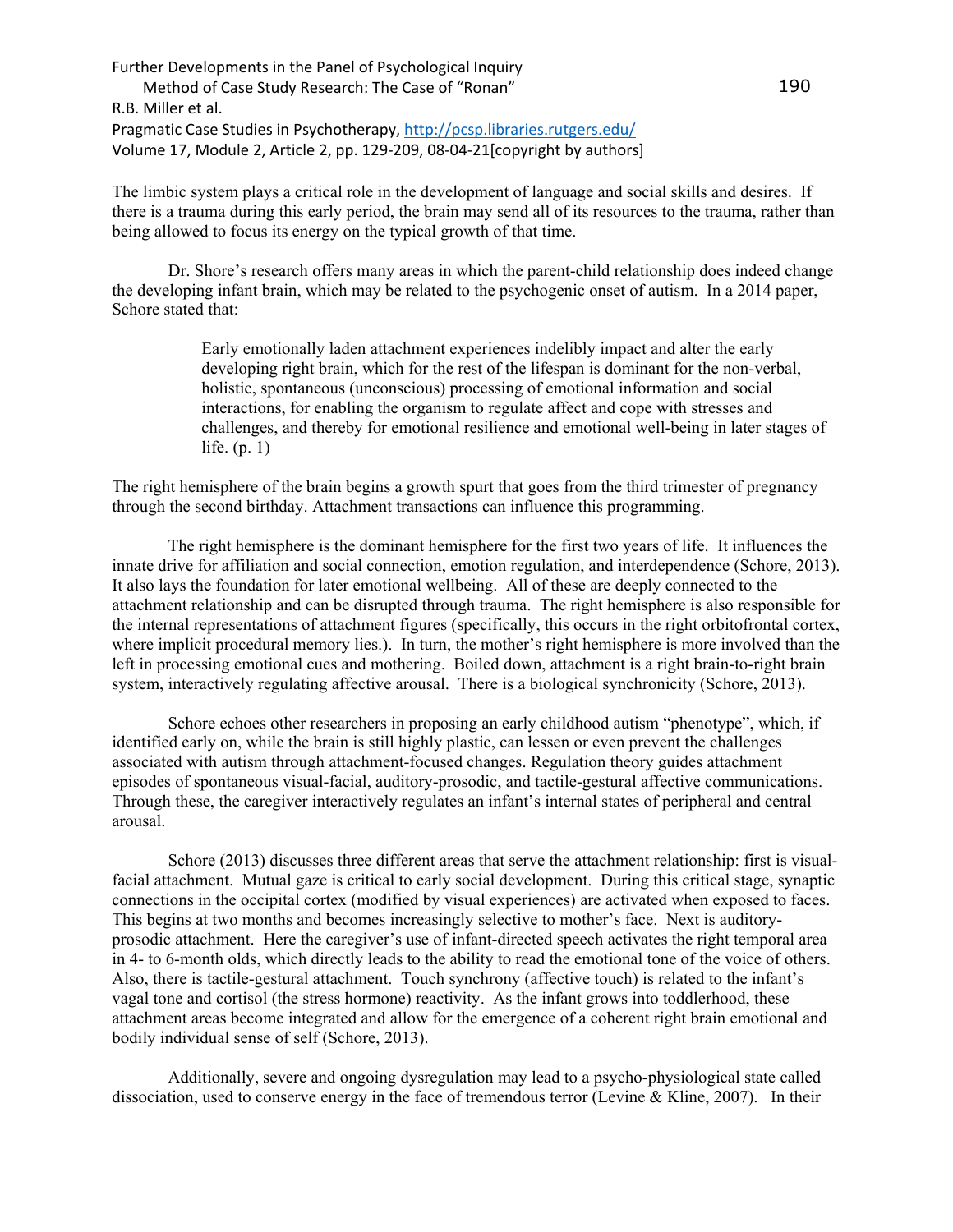book, authors Levine and Kline (2007) note that children who lived in a state of fear may have become frozen in a defensive shell, and thus appeared to have autism to well-meaning professionals. In one such family case, the authors noted:

> [The mother] began to realize that doing less was in fact the recipe for healing. As the family gave up their struggle and began to process their own grief, in a nurturing, fun, and warm environment, Forrest began to blossom. His tantrums became an opportunity for his parents to stop and center in the deepest, calmest place within. (p. 358)

The authors posit that Forrest's rapid recovery was because he had been misdiagnosed with autism, while his true diagnosis should have been Post-Traumatic Stress Disorder. They urge professionals to be sure to rule out Post-Traumatic Stress Disorder before diagnosing a child with autism. If a child who has PTSD is misdiagnosed with autism, the real problem is that the intervention may never address the trauma.

## *Clinical Practice and Treatments*

Retrospective studies that looked at early home videos of children later diagnosed with autism found that infants 0-6 months with autism show lower levels of enjoyment in social engagement, expression of affective states, and ability to attend and read the affective states of others. These children also have lower levels of social initiative, difficulties which progress as the child ages. Parents tend to become hyperstimulating, overstimulating their child in response to their inactivity. Schore (2013) suggests that the relational context may be the catalyst for the increase in the infant's dissociative withdrawal. Screenings in the first six months of life could identify some of these pairs, and result in parent-infant relationship training thereafter to potentially change the course of the developing brain.

Case examples of children with autism (e.g., Rhode, 2004) or with early signs of autism (e.g., Voran, 2013) discuss the importance of the parent—the mother, in particular—seeing the child for who the child actually is, rather than basing treatment of the child on who the parent would like him or her to be. This can lead to a lack of parental attunement to the child's needs. Dr. Miriam Voran is a psychotherapist who believes that there is a certain temperament that is more likely to withdraw internally when overstimulated (Voran, 2013). In her research and clinical work (and that of others), she has found that as babies tend to withdraw, parents tend to "get bigger", perhaps in an intrusive manner. This may lead to the baby withdrawing further, finding the social world to be too much and ultimately go into a permanent state of internalization.

Voran wrote a case study of a family with whom she worked in practice (2013). The family was referred to her for therapy because their six-month-old daughter was displaying some signs of autism and other courses of action had proved unfruitful. Dr. Voran observed the infant's autism-like symptoms and was able to help the family change the course of behavior by encouraging the mother to acknowledge and release some negative feelings she had, resulting from her parenting experience not being all that she had expected. The mother learned to recognize and reflect her daughter's emotions, to play in a relaxed manner, and was open to feedback regarding the overwhelming noise (from multiple music and television mediums, simultaneously) in the family home. As a result, the young girl righted the path to developing as a typical toddler. Dr. Voran (2013) wondered what would have happened had the little girl and the family been left to their own devices—would the young girl have continued to retreat into herself, and later been diagnosed with an autism spectrum disorder?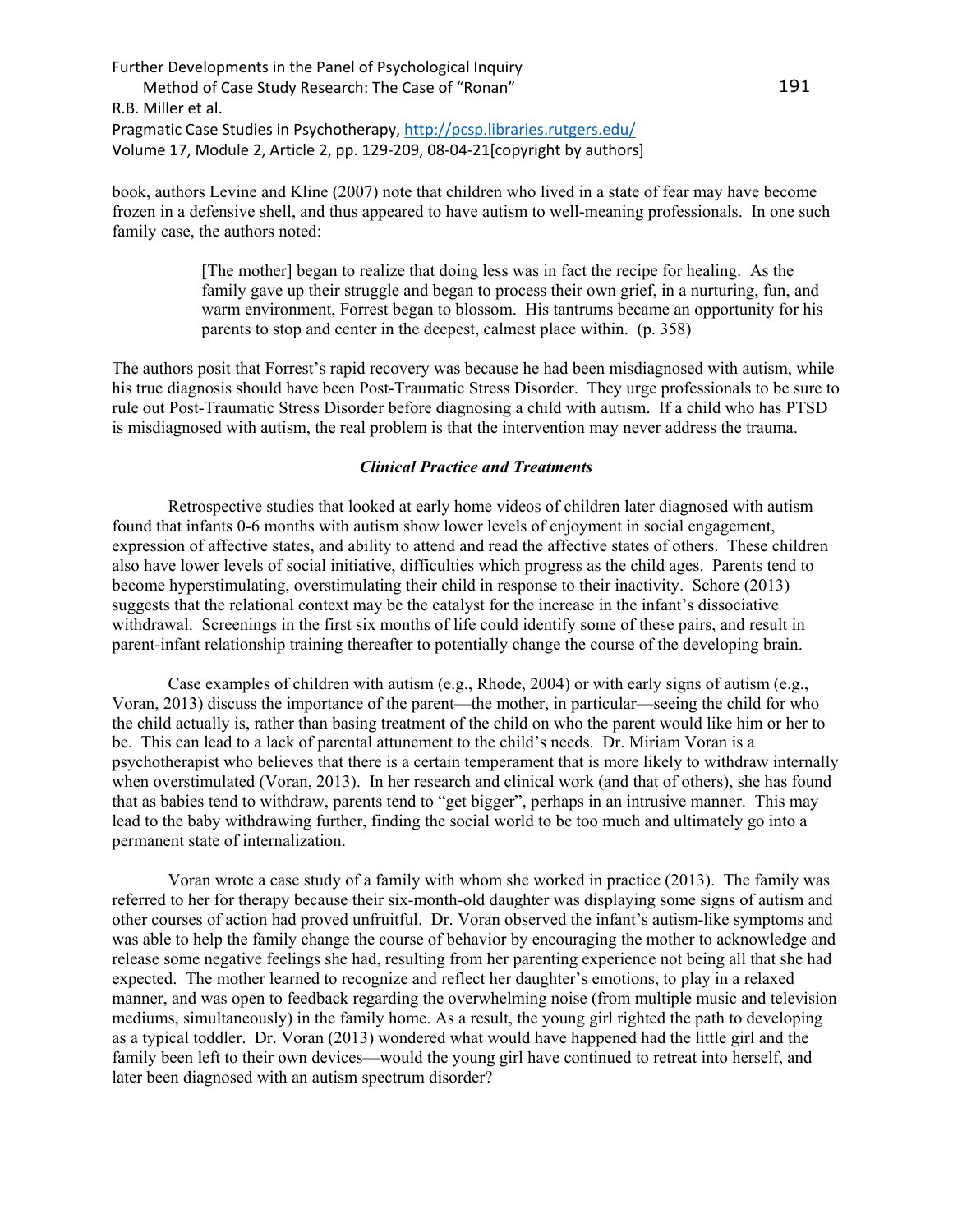In response to Voran's (2013) case study, Dr. Allan Schore wrote an article that described in great detail the many connections between the early months and years of a child's life and brain development (Schore, 2013). In particular, he noted the areas that are commonly thought to be impaired for children with autism, specifically related to the intersubjective deficits that are at the core of autism.Schore attempted to draw connections between clinical practice and the research to help those who are in the field to better help those who are affected and those who work in related clinical fields (Schore, 2013).

The concepts of autism and trauma have not had much of an empirical past together, but it is easy to see how they are intertwined. As Voran (2013) laid out in her case study, the parents held certain expectations about bringing a baby into the world and then the baby failed to meet those expectations. She was not warm and affectionate. She held her body in a rigid manner when her mother tried to hold her close. As relationships tend to do, this became transactional: as the daughter rejected the advances of the mother, the mother internalized the rejection and advanced less frequently, or with less enthusiasm. Because the family did not start work with Dr. Voran before their daughter exhibited signs of low social connectedness, it is not clear who began the pattern, but Dr. Voran suspected that the mother may have had some deep-seated emotions related to her own attachment with her parents that was making the warmth needed to reach her daughter more difficult. The mother was unwilling to delve into her past in any way that would have been meaningful for therapy. Nonetheless, she was able to take Dr. Voran's feedback and use it effectively. Now, if the mother did not start out with a negative childhood frame and had healthy attachments in her own life, but the child was still avoiding her gaze or otherwise averting her attention elsewhere, the mother could still, in a transactional way, begin to take this seeming slight personally and internalize it, allowing herself to believe that her child does not feel affectionately about her (Voran, 2013).

This work might be of some small benefit to the child alone, but ultimately the work would have to come from the child's primary caregivers. Parent-child interaction therapy or some sort of modified family therapy with an element of play would be ideal. As noted in Miriam Voran's case study of a sixmonth-old girl (2013), in which the parents were closed off to doing any work on themselves, an openness on the part of the parent is extremely beneficial, but not necessarily critical.

### *Clinical Work in Practice*

The Tavistock Clinic is a psychotherapy center in the United Kingdom that has a team of associates who specialize in the psychodynamic treatment of autism. Anne Alvarez and Susan Reid from the Tavistock Clinic edited a book with many contributing authors, together compiling a volume that includes theory, guidelines for treatment, and case studies.

Reid (1999) describes families' experiences of having a child with autism. She noted that the overarching themes were that the child lives in their own separate and mysterious world, and that they, the parents, are not interesting to the child. This can leave the parents with feelings of despair and hopelessness. Regardless of the child's personal etiology of autism, the main characteristics, such as the lack of a desire for social engagement, leaves families suffering in their own right. Reid (1999) suggests assessing the child in the presence of the parents to open up communication within the family and to keep from being yet another expert that knows how to work with their child better than they feel they can. Reid believed that this could increase the feelings of helplessness that parents are already fraught with, and to widen the chasm between parents and child.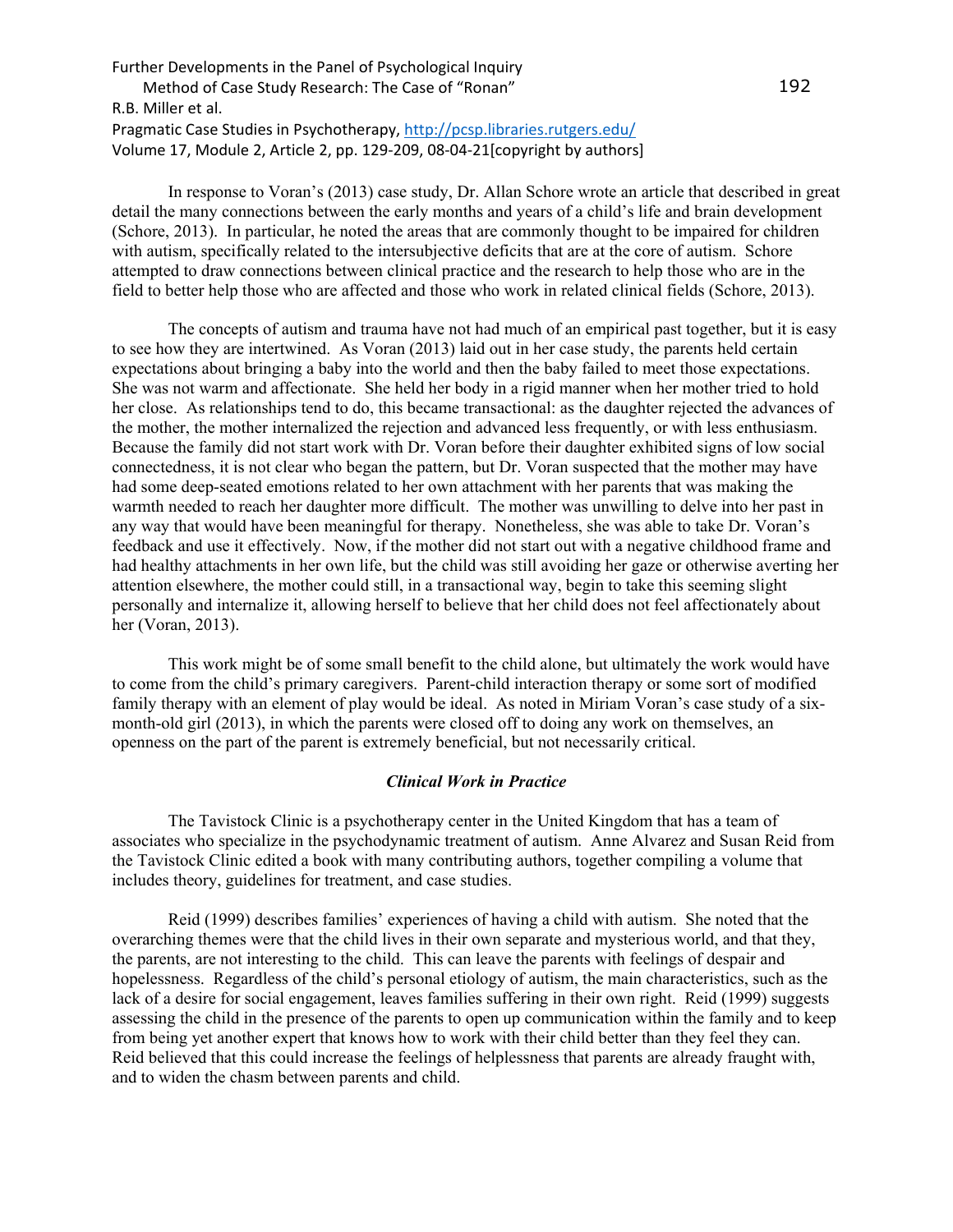In the book *Autism and Personality*, Reid (1999) lays out her suggested plan for assessing a child with autism and the child's family. She noted that this may take several months, as there are many phases. The goal is to focus on discovering the nature and location of the distress in the family (rather than on diagnosing) (Reid, 1999). The therapist must pay attention to behaviors, but also the state of mind in which the behaviors are displayed. Reid laments that families who are told that autism is organic in nature then believe that it cannot be treated. While there is no cure for autism, there are certainly treatments that can alleviate the symptoms to improve quality of life. The core feature of autism is the lack of awareness of the realm of personal relationships (Reid, 1999).

First, Reid believed that reports from other professionals should be avoided so as not to have bias before meeting a child. She believed that the therapist should be able to contain the feelings of potentially traumatic impact that autism has had on the family, and carefully observe the patterns between parents and child to find strategies to improve the family's quality of life. After trust has been established, a family history is taken to note areas of health and distress. Only after this has occurred should the therapist meet with the child alone. Meetings with parents are ongoing, and Reid also likes to meet with siblings if they are age appropriate. At some point, she recommended meeting or communicating with other involved professionals to exchange ideas and clarify roles (Reid, 1999).

There are certain components of psychotherapy with children with autism worth considering (Reid, 1999). The setting: regular appointments should be held in a consistent location, which is of utmost importance to children with autism. The feelings of anxiety, despair, and boredom that parents try to avoid on behalf of their children are addressed head on.

The transference is used by the therapist to see how the child views his or her relationship to others. It is often used to make repairs to the parent-child relationship by improving the child's capacity for emotional communication. The countertransference is used via observation on the part of the therapist of how the child reacts, even very small changes, to the therapist, which can then point the way for the therapist to continue on or retreat. The therapist must bring enough energy and imagination for both. There is a strong emphasis on this; the emotional response of the therapist is used as a window into the patient's unconscious. Additionally, if possible, the therapist should watch videos of the earliest interactions in the child's life, which can really illuminate the choice of intervention (Reid, 1999).

#### *Intervention Programs*

In a perfect world, and more and more common in current times, a child with autism will be diagnosed in early childhood. When a child is diagnosed with autism in Ronan's home state, a variety of interventions are put into place. A case manager from a local mental health agency or school system is usually assigned to help parents navigate what services are available. Speech and language therapy, occupational therapy, and physical therapy are commonly recommended for children with autism to target various delays they may have. Further intervention offerings target the child's overall being.

A cursory Google search on autism interventions will bring up a few well-known resources for parents of children with autism. 'Autism Speaks' and 'researchautism.net' were the first two that came up when I searched. Among their categories of interventions and treatments, both mention Applied Behavior Analysis (ABA), medication, and Cognitive Behavior Therapy as means to target behavior. Neither site mentioned relational programs within their list of treatments (though they may be mentioned elsewhere on the sites). I will discuss ABA and less traditional relational programs, as I find understanding both, as well as the distinction between them, to be crucial to the purpose of this paper.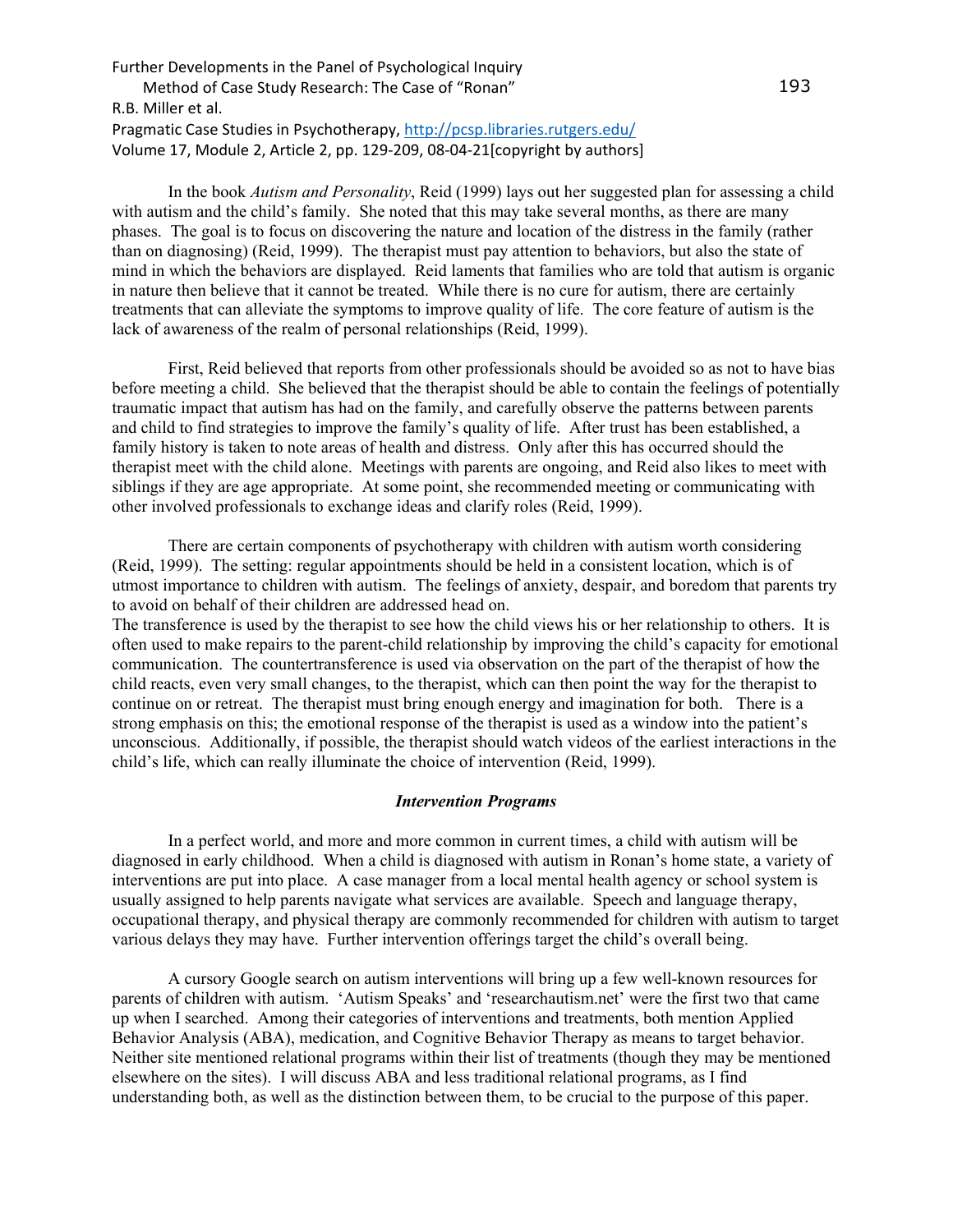#### *Behavioral Interventions*

Among the available interventions for children with autism, those with a behavioral focus are the most widely used because of strong research support and because the principles are often implemented in schools (Lindgren & Doobay, 2011). Much focus is paid to the "ABCs", or the Antecedents, Behaviors, and Consequences, or specifically, how antecedents and consequences lead to certain behaviors and thus can be used to shape or change behavior. Positive behaviors are rewarded to increase their frequency of occurrence. The emphasis of the program is on building skills. There are several other common behavioral strategies that are used for a variety of purposes. Social stories may be used to teach a child what the expectations are in a certain setting. Picture Exchange Communication System (PECS) may be used to offer a non-verbal child a way to communicate using pictures, thus decreasing frustration as the child can make needs and wants clear (Lindgren & Doobay, 2011).

Behavioral approaches are typically well regarded in academic fields, as there is a plethora of empirical support for them. Trained treatment providers are encouraged to keep tally sheets as children increase language, social skills, and cooperation (accordingly with the child's goals). Tally sheets serve to provide daily support as to whether the current token or reward being used continues to be effective, but also add to the mounting data (Healy, O'Connor, Leader, & Kenny, 2008).

#### *Relational Interventions*

Relational programs used as interventions for children with autism emphasize learning opportunities through social interaction (Hebert, 2012). As mentioned previously in regards to their omission in well-respected autism resources, these programs are less widely recognized and they do not have as much empirical support as behavior-based programs. The idea is that a child with autism and the adult working with the child each have a mind of their own (Herbert, 2012). Rather than rewarding the child to conform to the adult's expectations for reasons that may not be clear to the child, the adult and child would work together to communicate their needs and wants, their emotions and fears.

The adult is tasked with opening him or herself up to what the child is communicating so that the underlying feelings can be addressed. For example, if a child is fixated on opening and closing a door, a behavioral approach may be to make it so that the opening and closing the door is no longer accessible, or to reward the child for not engaging in this behavior. A more relational approach would be to try to understand if there is some fear or anxiety about the opening and closing of doors (Hebert, 2012).

Additionally, chronological age is not a determinant in developing expectations about when a particular child should meet a developmental milestone. For example, the reasonable goals for a twoyear-old with autism who has no language, no sense of his body, and quickly becomes dysregulated versus a typically developing same-age peer would vary greatly. Thus, a child's developmental age is determined and goals and expectations are built accordingly (Hebert, 2012).

## *Case Study Literature Review*

During my internship, I was able to see the positive effects of a relational-based therapeutic program on children with varying levels of trauma and on differing levels of the autism spectrum. Children grew in their motivation to connect socially as they learned that it was safe and rewarding to do so. I examined a number of other cases that used a relational model to see if the effects I witnessed were common to this type of program.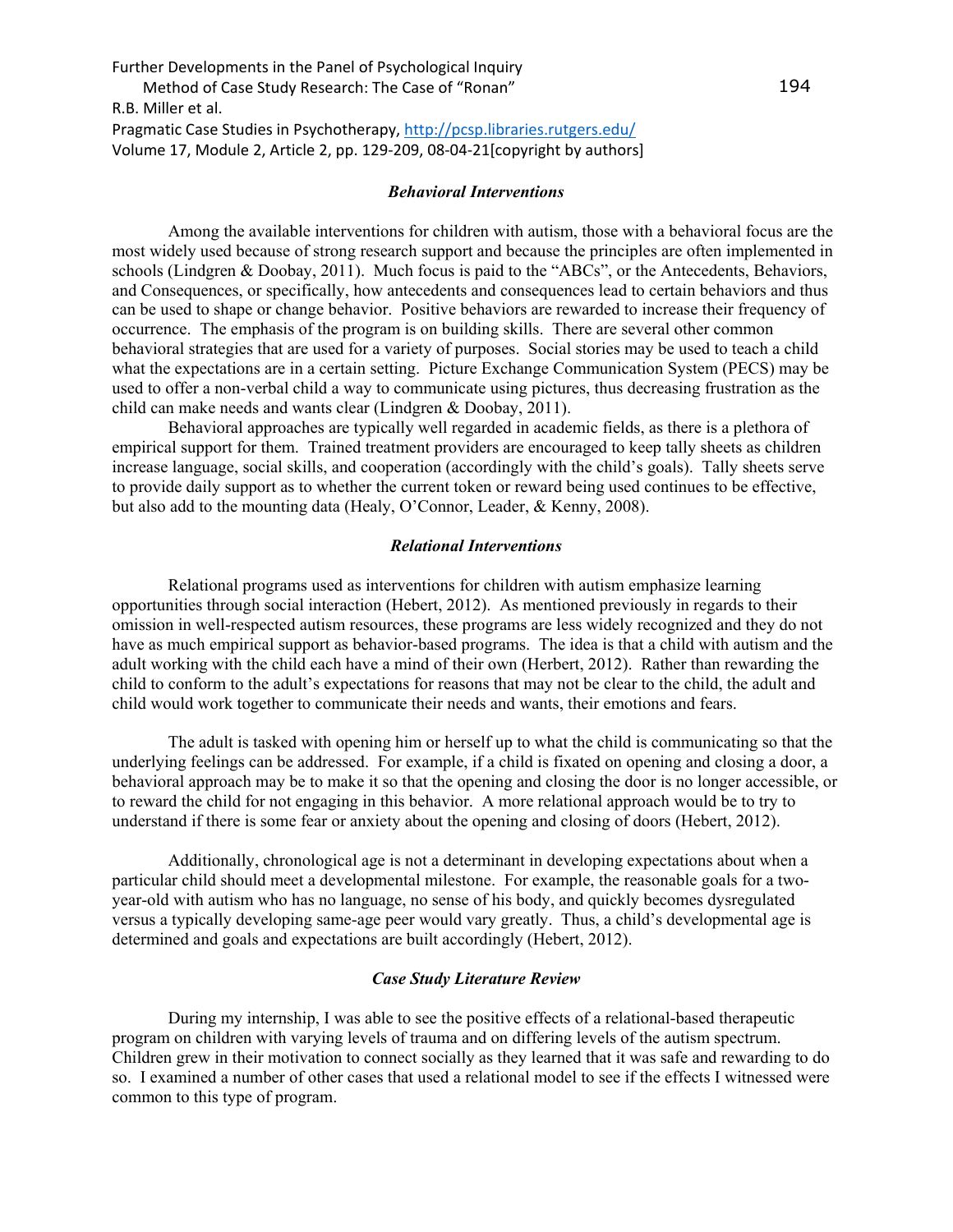## **Lydia**

A school in New York City called the Rebecca School opened in 2006. Like the Therapeutic Childcare at which I interned, it was designed to meet the various needs of children on the autism spectrum. The ages of the children range from four to twenty-one. The Rebecca School specifically uses the Developmental, Individual-difference, Relationship-based (DIR) model of intervention. Within this model, there is also Floortime, in which the adult follows the child's lead and engages in a rapid back and forth play (Wieder & Greenspan, 2003).

In the book *Respecting Autism: The Rebecca School DIR Casebook for Parents and Professionals*  (2011), authors Stanley Greenspan and Gil Tippy (also the Rebecca School founder and clinical director) document a variety of cases that have come through the DIR/Floortime program at the school. One such case is that of Lydia. Lydia is four when she makes her first appearance at the Rebecca School. Before this time, her family had a consultation appointment with Dr. Greenspan, the founder of the DIR/Floortime model. The parents recall time with their daughter as being exhausting. If they wanted to get any engagement from her, they needed to pull out all the stops. The parents describe a 20-minute period of time during their consultation with Dr. Greenspan where they worked up a sweat using the amount of enthusiasm it required on their parts, down on the floor, to get their daughter engaged. After this time, they looked up at the doctor, and he said, "That was great! Now you need to do one-hundred percent more!" (Greenspan & Tippey, 2011, p. 49). At that time, the parents agreed that they could not do the intervention alone.

Lydia was diagnosed at age two, after a period of regression where she lost all the language that she'd been using since age nine months (Greenspan & Tippey, 2011). Immediately after receiving the diagnosis, Lydia began receiving ABA-based services for 40 hours a week. The parents state that she did "okay", but that there was a lot of crying. They had never seen any fantasy play from their daughter and she did not seem to have any sources of joy. So while she gained a few words and began to point, Lydia's parents were not seeing the kind of progress they hoped for and began to seek alternative forms of treatment. Lydia's mother read about Floortime and tried to implement it within the ABA treatments she was already receiving, but quickly realized it was one or the other—so ABA went, and progress came. Lydia's mother notes that they began to see pretend play and an increase in relatedness.

Lydia began to make connections in thoughts, like singing a song about rain and grabbing an umbrella when she noticed it was raining outside, and asking about people who were not currently present (Greenspan & Tippey, 2011). She could begin to complete "circles of communication", or back-and-forth question-response cycles, reciprocal and communicative responses that are common in interactions, but was as yet unable to answer "why" questions.

Lydia's father used a game that Lydia enjoyed, called Tickle/Chase where a parent chases and then tickles Lydia, to build on his relationship with Lydia. The game was already fun to Lydia and would draw her in. The next step was to get Lydia to do the chasing, to become the initiator in the game (Greenspan & Tippey, 2011).

Lydia had been at the Rebecca School for one year at the time of her case study write-up, and her parents had been doing Floortime at home for one year before that. She continued to get dysregulated on a fairly regular basis, but was able to refocus. She engaged with others, but had limited range of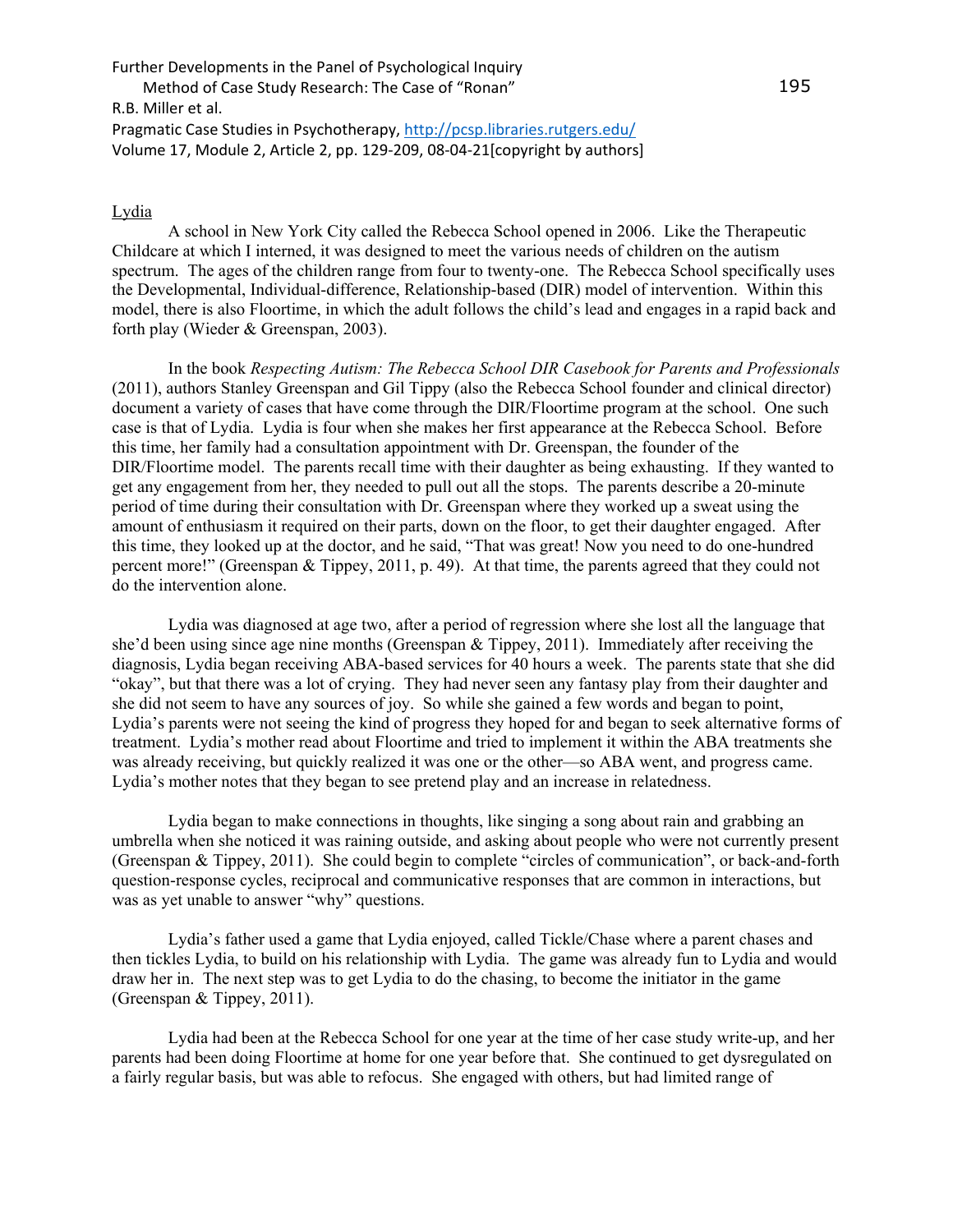emotions. Her level of pretend play was stunted and continued to be a goal. She was beginning to use her mind more, and the authors felt her prognosis was good (Greenspan & Tippey, 2011). Joey

Another case study that uses the DIR Floor Time model documents the case of Joey, age 30 months at diagnosis and beginning in a DIR program at the age of approximately 36 months (Wieder & Greenspan, 2003). At the time of diagnosis, Joey was non-communicative except when he took a parent's hand to indicate that he wanted a cookie. He spent much of his time fixating on driving a small car back and forth on the floor. His father was able to make his son laugh when he would throw his son around in roughhouse-style play, but the dad felt he really did all the work in the interaction. After six months in the program, Joey and his father have an interaction where the dad acts as the "toy", representing an airplane, and Joey has the keys to make it run. Without eye contact, hand-to-hand contact, and some verbal representation, the plane will not go. As Joey and Dad become more accomplished in their mutual play, additional complexities are added into the mix, such as plane crashes, turbulence, the need to refuel, etcetera. Each of these variations requires that Joey continue to stay in the moment with his father and pay attention to the cues to keep the play on course. Joey learns that play with his father is more fun than playing alone with his cars. In classic DIR-fashion, an activity that was already mutually enjoyed by father and son was taken and complexities were added to require more active engagement from Joey. The mutual pleasure taken in these games deepened their relationship (Wieder & Greenspan, 2003).

Through the playful barriers set up by Dad in these games, Joey learned to become a better problem-solver (Wieder & Greenspan, 2003). First, Dad was simply meeting the physical needs of his low-muscle tone son. Over time, the play became more than just meeting a physical need and took on a more symbolic nature. An additional six months later, Joey could play out a similar scene of plane crashes, turbulence, and the need to refuel with small figures. This play then translated to other scenes acted out by Joey and Dad. More months passed and the play moved from somewhat scripted in nature to more symbolic and magical, with themes of emotions emerging. The symbolic play allowed Joey to explore themes that were coming up in real life, with emotions he had once turned off and now felt deeply. By age six, Joey tackled motives of "bad guys" in his play, and discussions with Dad could be abstract and complex. Joey's dad would set up scenarios where Joey had to anticipate his feelings or the feelings of another to help Joey increase his empathy for others. He had learned ample social skills and was actively involved with his peers. He continued to use his Floor time to work through real-life emotional struggles he encountered with his peers, allowing him the opportunity to resolve potential conflicts and work through new and intense emotions (Wieder & Greenspan, 2003).

What a powerful experience for Joey and his father. When Joey began the DIR program, his father felt that he had had very little by way of meaningful interactions with his son. He felt truly disconnected. Likewise, Joey had not yet seen how delightful these social interactions could be, and had retreated into his own quiet and predictable world. What began as play turned into Joey's way of sorting through his more abstract thoughts (Wieder & Greenspan, 2003).

### *ABA Case*

Looking over cases that use a similar relational approach like the one used at the Early Intervention Center has been great for comparison purposes. However, several of the cases mentioned that the child had engaged in ABA services before the child's parents decided to look into other programs. ABA left something to be desired: mainly, the relationship and pretend-play pieces. ABA is the most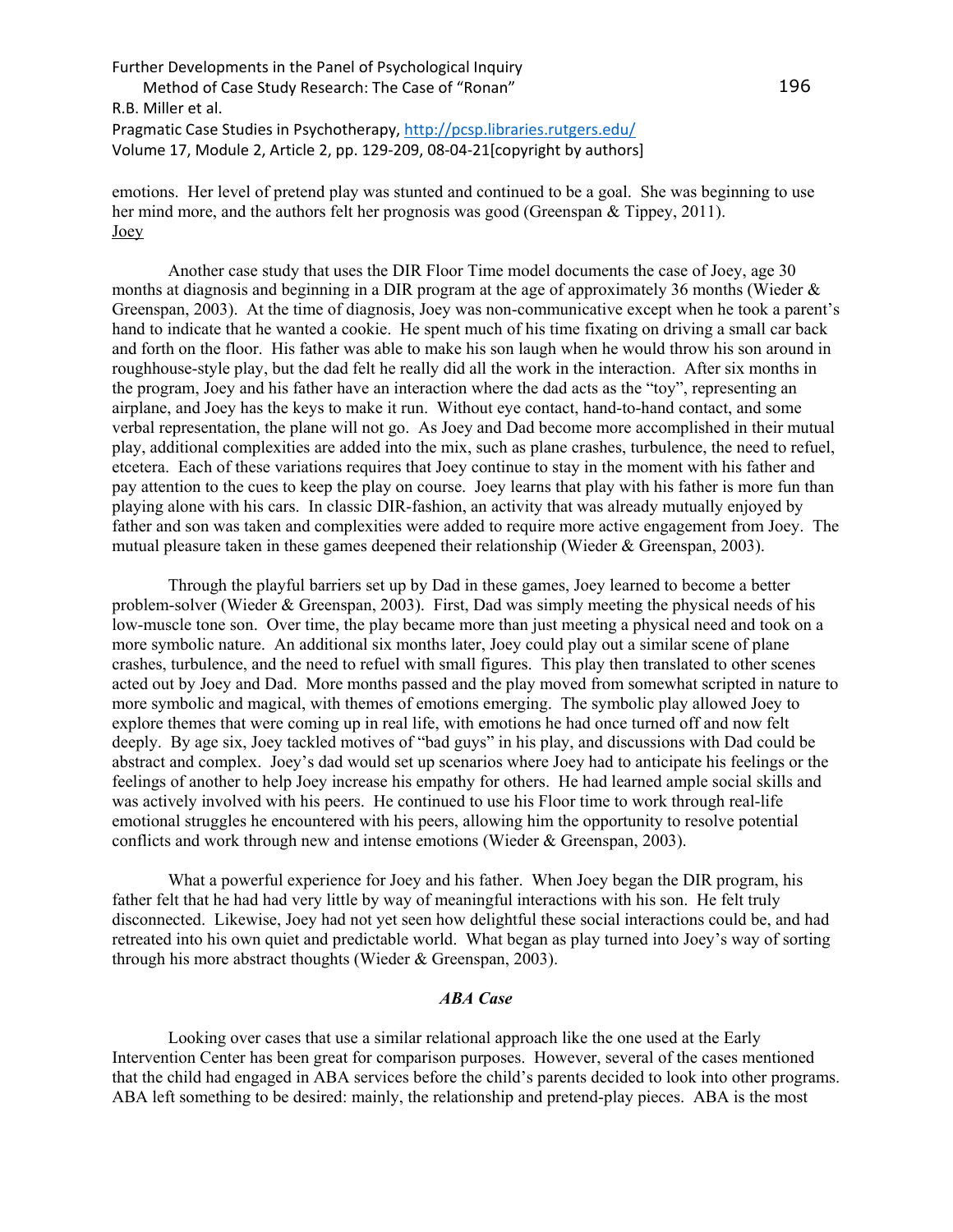widely recognized and used program for children on the spectrum, so I wanted to be sure to fully address the program. ABA has the most empirical support, but this is in large part because the way the program is designed makes recording data much simpler than relational programs (Healy et al., 2008).

ABA is considered an effective practice for teaching language, communication, social, and leisure skills, increasing independent functioning, and replacing or eliminating challenging behaviors (Healy et al., 2008). Typical outcome measures for children in ABA programs are IQ scores and ability to be in a typical classroom, and whether the child needs supports to do so. Some ABA-follow up studies have found that gains in IQ and behavior are maintained for at least 10 years (Healy et al., 2008).

In a case study presented by Healy and colleagues (2008), the child (referred to simply as "the participant") studied was two years and two months old at the time of diagnosis. Her diagnosis was based on impairments in social interaction, communication, and imagination, as well as engaging in repetitive behaviors commonly indicated in ASD. When she was two years and four months old, an assessment was conducted to determine an education plan. Some concerns that were noted were "poor attention to tasks and difficulties with compliance, stereotypical patterns and self-stimulatory behaviors, language and social communication difficulties that impacted primarily on her ability to learn." Also noted was that she was not toilet trained, did not use utensils, drank out of a bottle, had few words, and ignores visitors in her home. The participant also walked on tiptoes, disliked loud sounds, and used repetitive hand movements (Healy et al., 2008).

For this case, an early intervention program called the Comprehensive Application of Behavior Analysis to School (CABAS) was used, which is a program that highlights teacher training and teachers as scientists (Healy et al., 2008). Also included at the core of the program is a parent education component. The participant began the 32.5 hours per week intervention when she was two years and ten months old. At the beginning of the intervention, the researchers noted that the participant would not sit in a chair, had no appropriate forms of communication, cried for much of the school day, and displayed a high rate of self-stimulatory behaviors.

Results were displayed in a series of charts (Healy et al., 2008). Some depicted the participant's steady gains on a variety of assessments and psychological tests, such as the British Ability Scales II (test of cognitive abilities), the Vineland Adaptive Behavior Scales (test of day-to-day adaptive functioning) and the Gilliam Autism Rating Scales (tests for four main subareas of autism: Communication, Social Interaction, Developmental Disturbances, and Stereotyped Behaviors). Another chart documented how much time the participant was able to spend in mainstream education setting, and whether or not an ABA instructor was supporting her in the setting. Another chart documented her increasing "basic learner" skills over time (e.g., cooperation, receptive language, requests). Finally, her academic and self-help skills were tracked. In general, steady gains were made in all areas at each interval. By the end, the participant was integrated into a mainstream school for first grade math and English classes for two hours a day. She got a full score on cooperation, receptive language, imitation, and request skills. Her IQ-score was tested using the British Ability Scales and went from 87 one and a half years into the intervention and was 100 three years in. She scored in the "age-appropriate" category in several academic areas as well as self-help areas, such as grooming, eating, and toileting. The case was considered successful (Healy et al., 2008).

This program felt cold to me from the outset by simply choosing not to give "the participant" a name. On several occasions, I felt compelled to give her a name myself, but I believe that the lack of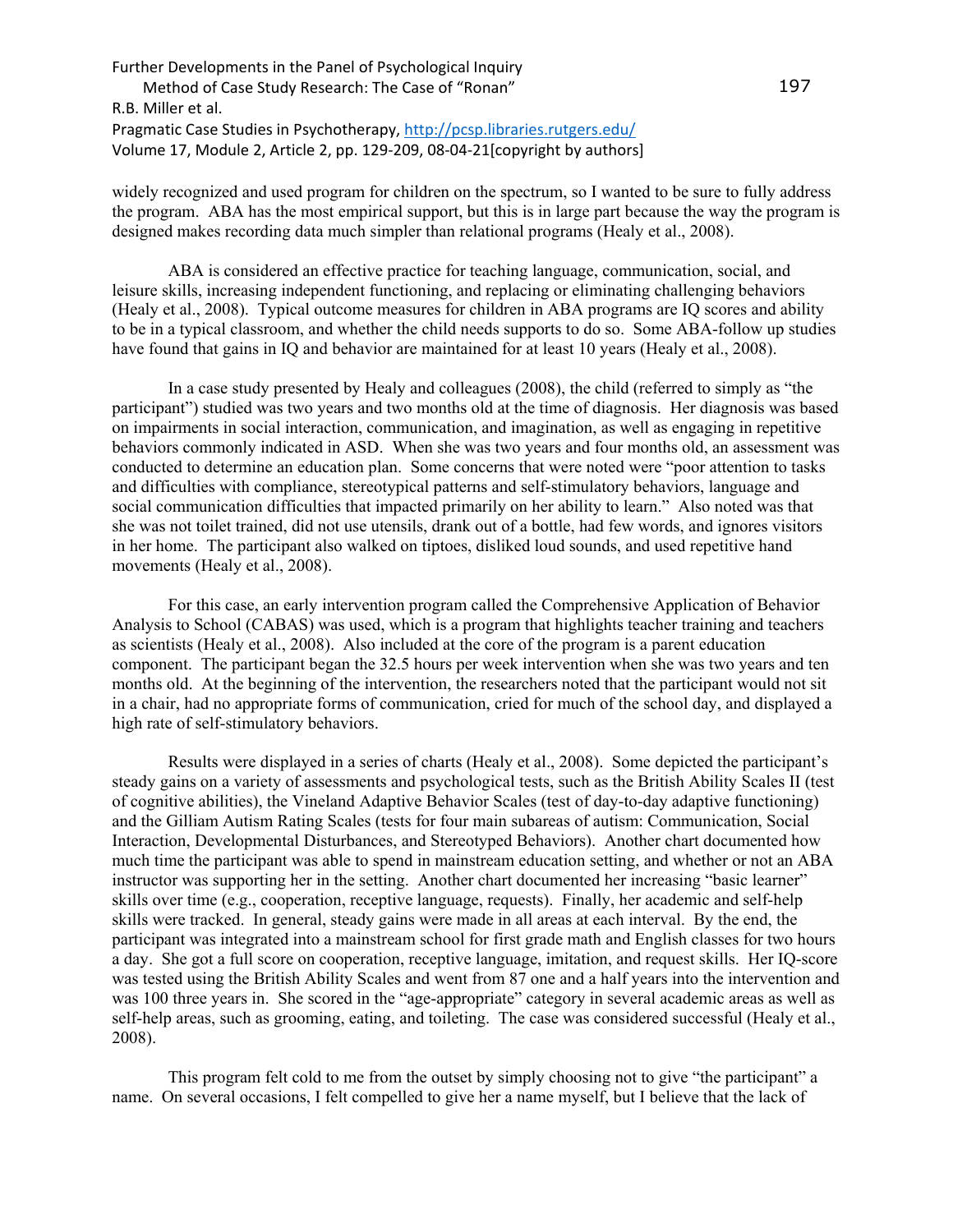doing so on the part of the researchers was somewhat indicative of the type of program they are a part of. Her personality or likes were not discussed, but rather a series of behaviors that she either engaged in that were not desirable or that she did not engage in that were desirable. I also had to resist the urge to put certain sentiment in quotation marks, such as "no 'appropriate' forms of communication", or to note that it is not unusual for a typical child to lack toilet training at age two years and four months. Indeed, I felt that this child was stripped of her humanness and boiled down to a set of expectations, some of which seemed unreasonable for a typically developing same-age peer. Similarly, in the results and/or discussion, I would have expected the authors to address the child's overall functioning. Did she have friends? What was her relationship with her parents like? Did she have a rich imagination and carry out complex play ideas that she genuinely enjoyed? It seemed the goal of this research was simply to address the participant's compliance and adherence to goals, her academic abilities, and her integration into a mainstream education system. Overall, it had a very different feel than the other case studies presented here.

It is important to note that I did not choose an ABA-based case study at random, nor did I choose one that I disliked solely so that I could "rip it apart". I chose a study that had a child in an intensive early intervention program, that followed the child for a number of years, whose presentation was similar to the other children discussed previously, and that gave detailed descriptions of the intervention. Ultimately, I was disappointed by the lack of richness described in the case.

#### Conor

The final case I considered was that of three-year-old Conor, who began intensive therapy three days a week shortly after his diagnosis (Hanson, 1999). While Conor's case was written up by his psychotherapist, the similarities in Conor's case and Ronan's are striking.

When psychotherapist Carol first met Conor, she notes being drawn to him by his attractive outward appearance (Hanson, 1999). She described the severity of his withdrawal as being quite great, and that he could be difficult to be with during his somewhat frequent moments of despair. Carol compared Conor to a wild animal, flitting back and forth without seeming to see or take in his surroundings. Carol noted that the way he seemed not to focus on anything was reminiscent of an absence of the firm base that the ordinary link between a mother and child can provide, as the mother's face and eyes act as magnets for the baby to attach to. She compared his flitting around the room to rooting, as if he was searching for something to latch on to. His lack of coordination made it difficult to know how to hold him in the space and help him to feel safe. She articulated, "I felt like I was working with a very small baby driven by a terror of falling into unbounded space," (Hanson, 1999, p. 158).

Carol noted that she had to pull more drama into her voice and gestures to capture Conor at all (Hanson, 1999). She found he was very sensitive to lapses in her attention, and that he would drop into mindlessness if he sensed a shift in her focus.

> Conor seemed to lack a sense of a world of mindful figures who could be interested and interesting. This is thought to be essential for the development of a human mind where thoughts can occur, experiences can be remembered, links can be made, and imaginative life can develop. Without such a concept of a containing person, Conor fluctuated between a state of helpless collapse and dizzy mindlessness. As I began to refuse to be smoothed out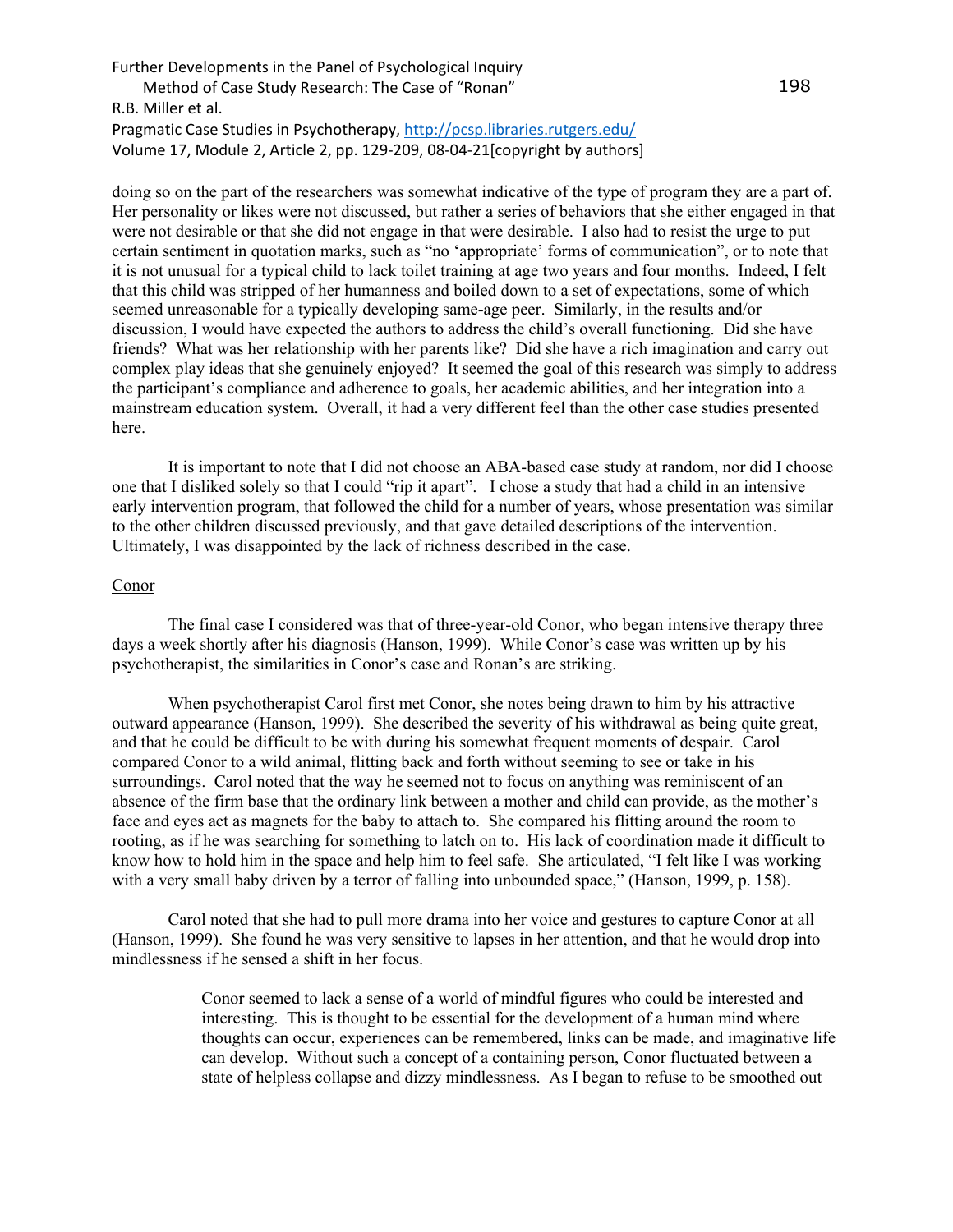> and passed over psychologically, insisting my right to exist in his world, he began to seem interested. (p. 158)

Conor needed a presence strong enough and dedicated enough to push into his world, and to pull him out of his world.

As Carol and Conor continued to meet on a regular basis, Carol noted that Conor was beginning to develop a sense of himself, and that he was becoming increasingly aware of his need for a focused person to help him regulate and provide a sense of safety (Hanson, 1999). He started to think about the world. Unlike in a Floortime session, Carol would often narrate what she believed Conor was experiencing. In a Floortime session, it would not be uncommon for a facilitator to say, "I can see that you're frustrated with that toy," or "I can see that you're mad that I told you 'no'." However, Carol would say things that had a very psychodyanamic feel, such as, "You are testing to see if I'm strong enough to handle your angry feelings, " or "You're letting me know you tried to hold a picture of me in your mind when you weren't here." Carol noted times that Conor seemed very connected to her and times he did not. If she made an interpretation that was incorrect, Conor would quickly retreat into his personal world (Hanson, 1999).

After two years of intensive treatment, Carol felt like Conor was experiencing a "real emergence from his autistic state" (Hanson, 1999, p. 164), using songs and language to communicate about his feelings. He was able to recognize that he was a separate being from Carol and that other children saw Carol, too. At the end of treatment, Carol noted that Conor had significantly reduced the strength of his autism symptoms and had meaningful relationships with his family and peers. He continued to have developmental delays, but was far from "his early undifferentiated mindlessness," (p. 170). Just one year at the Early Intervention Center has pulled Ronan from a similar sounding "undifferentiated mindlessness."

### **4. ASSESSMENT OF CLIENT'S PROBLEMS, GOALS, STRENGTHS, AND HISTORY**

Ronan's aunt notes that he "seemed normal" when she saw him in his earliest months for doctor's appointments. Ronan's doctor records up to the age of 18 months do not mention any suspicions that he may be on the spectrum, but doctors must rely heavily on parent report since there are a number of reasons a young child may not make eye contact or speak verbally during a pediatrician visit. Annette believed that Ronan's parents would consistently report that Ronan was meeting all milestones, either because they wanted to look like good parents or because they simply did not know their child well enough to know the answers, which made tracking his progression into his current state even more difficult.

When Ronan came into her care at the age of 20 months, Annette and Ronan's case worker arranged for testing through the local Child Development Clinic for diagnostic support and treatment recommendations. Ronan did not display eye contact and seemed not to hear or understand anything Annette said. Testing occurred and Ronan was given a diagnosis of Autism. When Annette asked the diagnosing doctor where to go from there, the doctor recommended reaching out to the Early Intervention Center.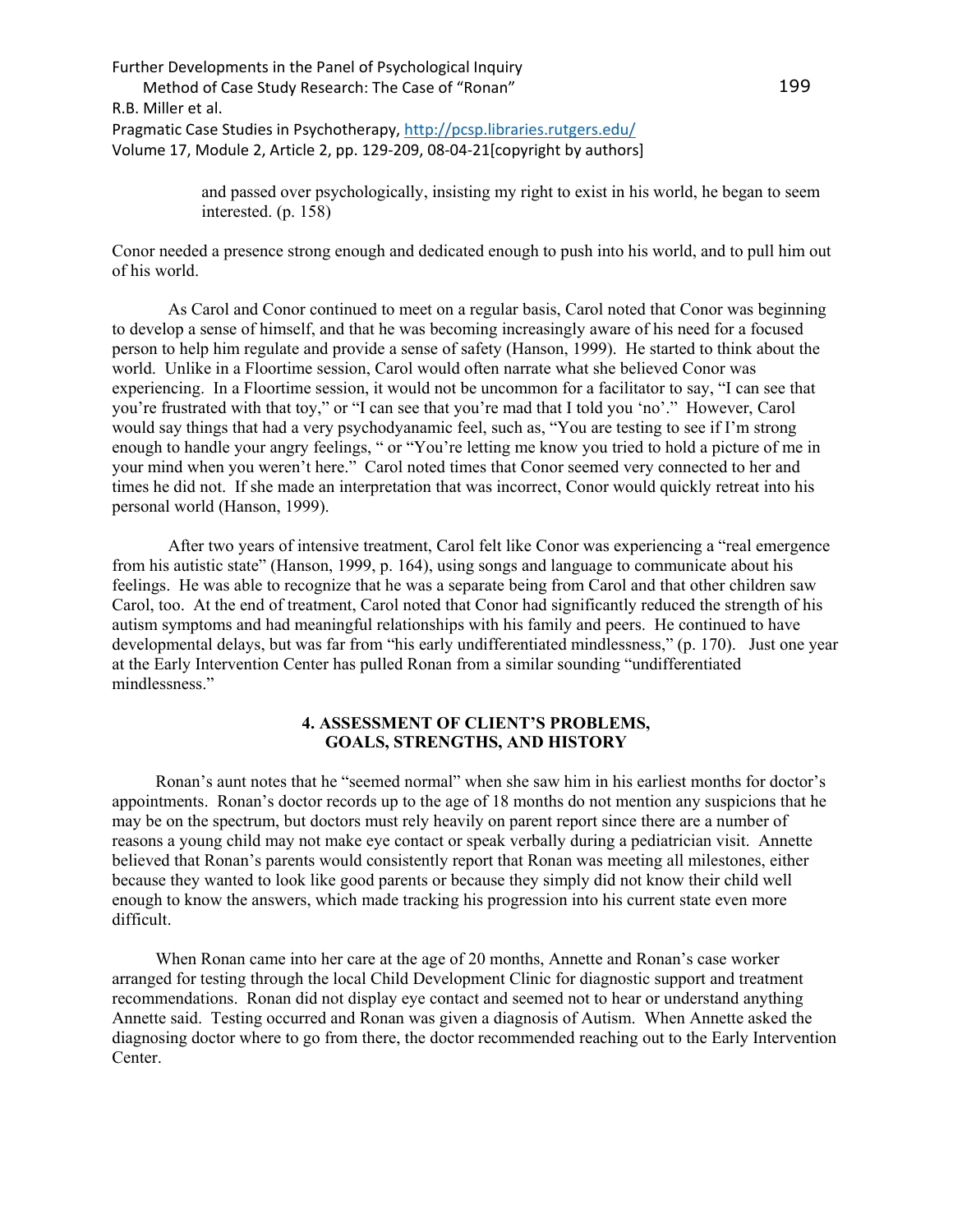The goals for Ronan and the other children at the Center were primarily to build the desire for social connection and to build meaningful life skills. There was a focus on integrating families in the treatment, so that the relationship skills built could transfer beyond the Center's walls. While Ronan had met a number of challenges in his short life, it was a significant strength that he was now in a safe environment, that his aunt was willing to seek the most appropriate treatment for Ronan, and that Ronan was able to get into the center on relatively short notice.

## **5. FORMULATION AND TREATMENT PLAN**

The aim of the Early Intervention Center that Ronan attended is to increase a child's intrinsic motivation to become a part of a social world, with staff, family, and other children. The model aims to increase a child's intrinsic motivation to engage with others (as opposed to using behavioral or external motivators, such as giving a reinforcer when a task is accomplished). The model emphasizes the relationship first, as the priority. Once a strong relationship has been established, the adult in the relationship can push the boundaries in small, meaningful ways to help the child master new skills.

Parents are encouraged to be actively involved in their child's experiences at the Center, checking the outside world (to-do lists and other distractions) at the door. Parent coaching and counseling is made available to all parents whose children are in the program. Parents or caregivers are able to gain awareness of how to engage with their child in a positive and dynamic manner. When parents stay in the morning, they are encouraged to follow the child's lead and read their cues. Guidance from Center staff is offered once it seems clear that parents are open to receiving it. Genuine interaction between adults and children is nurtured. Children tend to be good at reading when an adult is bored or only feigning interest; children with autism are no exception. Over time, the goal is that parents will become more attuned, actively engaged, and genuine with their children.

Staff at the Center work to develop a co-regulatory relationship with each child. Co-regulation occurs when two partners move at the same time in close relationship to one another (Fogel & Garvey, 2007). Verbal and non-verbal communication can be used to fine-tune this relationship. Deeper still, it is a child and mother using each other's cues and non-verbal communications to regulate their emotions. This is typically developed in children as babies, but it is not uncommon for children with autism to have missed this developmental skill because of their lack of social attunement and engagement. Thus, one of the first goals of staff at the Center is to work with each child to develop co-regulation.

The relationship is at the core of the intervention used at the Center, but behavioral strategies are certainly employed. Once a child has demonstrated mastery of a communicative skill, it becomes an expectation. For instance, once a child can say or sign "more" in reference to food, staff would expect that the child say or sign "more" every time he or she wants more of something. The reward in this case would be that the child receives more of whatever they were asking for. It is important to note, however, that the child and his or her abilities continue to be evaluated moment-to-moment. For instance, if the child has previously demonstrated an ability to say or sign "more" but has been having a day fraught with tantrums or meltdowns, staff will evaluate if the child seems to have the capacity *on this given day* to be pushed.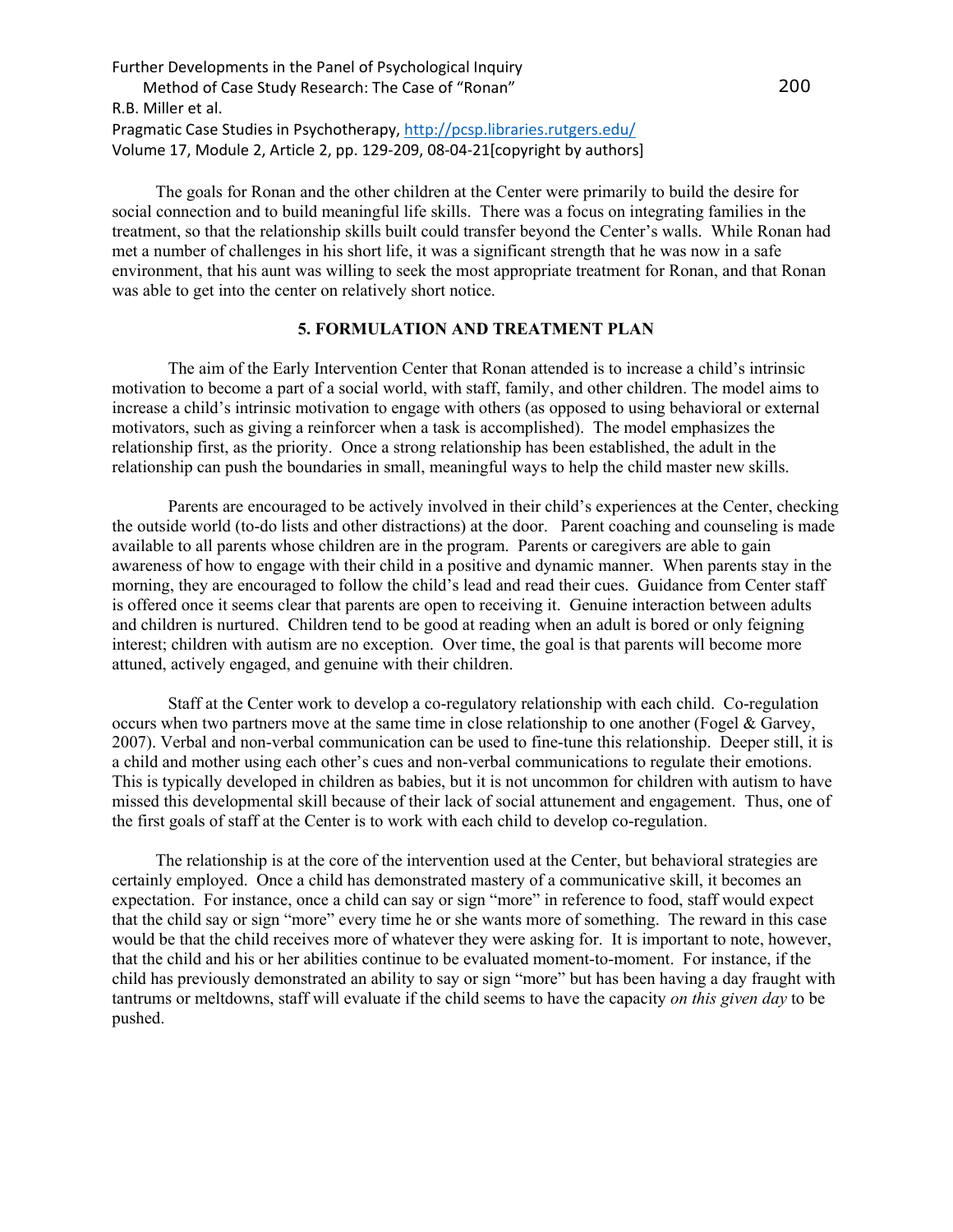### **6. COURSE OF TREATMENT**

### *Winter 2015*

When Ronan first began at the Early Intervention Center, his aunt Annette dropped him off each morning and picked him up each afternoon. When she dropped him off, he showed no signs of distress, including his first days at the Center. When she arrived to pick him up, he showed mild joy, such as a smile crossing his lips but no physical or verbal greeting. This was in direct contrast to many other children at the Center, for whom separations were particularly distressing and difficult.

When Ronan first began at the Early Intervention Center, he seemed like he was not really present in his body. If he got hurt, such as bumping his head, he seemed to barely register the pain, perhaps only pausing briefly before moving on. His sense of where the floor or wall ended and his body began seemed poor, so such accidents occurred with some frequency. He would flit from one activity to another with little focus or motor planning. He often "flopped" on the floor when told no or when a redirection attempt was made to dissuade him from an activity that was unsafe or otherwise unavailable to him at the moment.

Ronan's favorite time of the day was, and still is, mealtime. During meals, Ronan would eat quickly and seem difficult to satiate. He was also very picky—he did not like fruit or foods with a texture his aunt described as "slimy". Ronan made slow but steady progress throughout his earliest months at the Early Intervention Center with respect to his ability to maintain focus on a task, his willingness to engage with others, his communication skills, and his interest in trying new and different foods.

Naptime was difficult for Ronan when he first began at the Early Intervention Center. It was clear that his newly 2-year-old self still needed naps, but it was very difficult for him to settle enough to fall asleep. One staff member began to rock with him in a rocking chair while bottle-feeding. Ronan would struggle to get out of the staff member's arms and then would eventually settle.

When Ronan had been at the Early Intervention Center for three weeks, I had my first experience with him where I felt like I saw a glimmer in him, a desire for connection with others. Ronan was obsessed with doors. He would stand at a door and open and close it repeatedly, in what seemed like a self-stimulatory manner. On a day during his third week, I joined him at the door and began to sing a children's song called "Open, Shut Them", modifying the words that usually go with hand motions to capture what he was doing with the door. "Open, shut it, open shut open, open then shut the door!" I sang, to the time of his movements. Later in the day, I began to sing that song with the hand motions to another child. Ronan stood up and ran to the door. He stood idly while I wondered if he wanted me to join him. I approached and he began to open and close the door as I sang the song. This was a powerful experience for me. Ronan was already beginning to engage more actively in short bursts and understand the expectations at the Center.

Another two weeks went by and Ronan continued to engage more with others. He became increasingly aware of his surroundings and seemed to take pleasure out of highly active games such as chase or tickle. He gave more frequent eye contact and was beginning to babble. In general, he seemed less chaotic and flighty. To my new eye, Ronan seemed to be making such huge strides in such a short amount of time. I was amazed and impressed, leaving me with high hopes for his future. As I have come to learn over time, this is common for new children at the Early Intervention Center. The children who I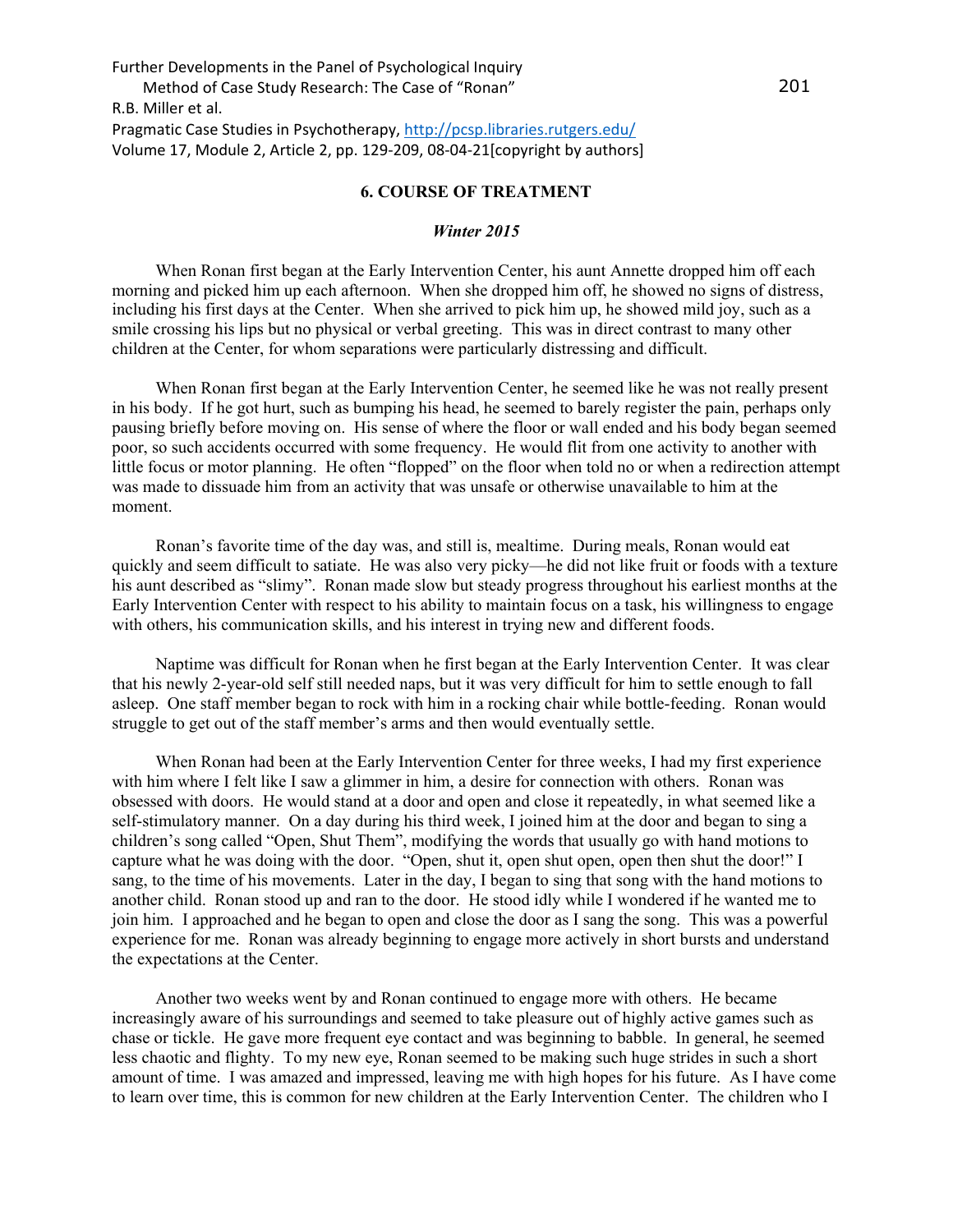have seen start there tend to have an experience of making exceptional changes quickly, as they learn how it feels to be accepted unconditionally, to have someone work with them to regulate their emotions, to have sensory play that meets their developmental needs regularly available, and to have a team of people who simultaneously accept their developmental stage and yet push them gently to further their capacities. At some point, the children tend to plateau, and progress creeps along at a pace akin to a typically developing child. Ronan was no exception.

## *Spring 2015*

In the Spring of 2015, Ronan had made much notable progress. He seemed much less anxious at mealtimes and was increasingly more willing to try new things with different textures. His aunt reported that he did not like fruit, so a staff member tucked some into a Jell-O snack that he was packed from home, and he ate it. The next time, it did not need to be hidden in Jell-O. He continued to be weary of vegetables unless they were pureed into a soup.

At naptime, Ronan no longer needed to be rocked to sleep. He would lay on his mat with a staff person nearby to read a couple of books before he was expected to lay quietly until he fell asleep. The relationship between Ronan and the staff member was utilized to build trust and provide comfort over a period of months. Eventually, the physical touch of the staff member was no longer needed, because her physical presence provided sufficient comfort.

As the weather warmed, the staff and children began to spend more and more time outside. The Center is located on a quiet dirt road and nearby to a river. Many spring walks were taken to the river. This walk is about 15 minutes each way (depending on how much meandering occurs). Ronan went on one such walk on a nice spring day. He did not seem to find the walk pleasurable and sat in the road for some time, refusing to walk. The next day for outside time, Ronan began to fuss and melt down, refusing to put on his outdoor garments. Once it was made clear to him that the group was going to play in the yard that day, he gladly went outside. This was a clear message to the staff that Ronan needed to have some buildup to the long walks to the river. The next time there was a walk, he and a staff person walked slowly along the dirt road for a few minutes before turning back.

Ronan's home was a lengthy drive away at over 30 minutes, and his aunt worked near their home. Taking this time off from work was a hardship for her and she was unable to continue to do so. She arranged for a neighbor to drop Ronan off each morning and continued to pick him up for several months. Parents and guardians are always encouraged to stay at the beginning of the school day for 20-60 minutes to see his or her child interact with others at the Center, as well as to observe strategies that the welltrained staff utilize with the children, but Annette was unable to have this time.

#### *Fall 2015*

The Center holds programming during the school year, and also has a 6-week summer program. They are closed for two weeks in June and most of August. Ronan attended programming during the summer, but I did not observe him during that time.

I met with Annette to discuss Ronan's early history in the late fall. She welcomed me into her home, but was not warm. We sat at the kitchen table immediately inside of the outside door. She answered all of my questions to the best of her recollection, but rarely elaborated. There was not an easy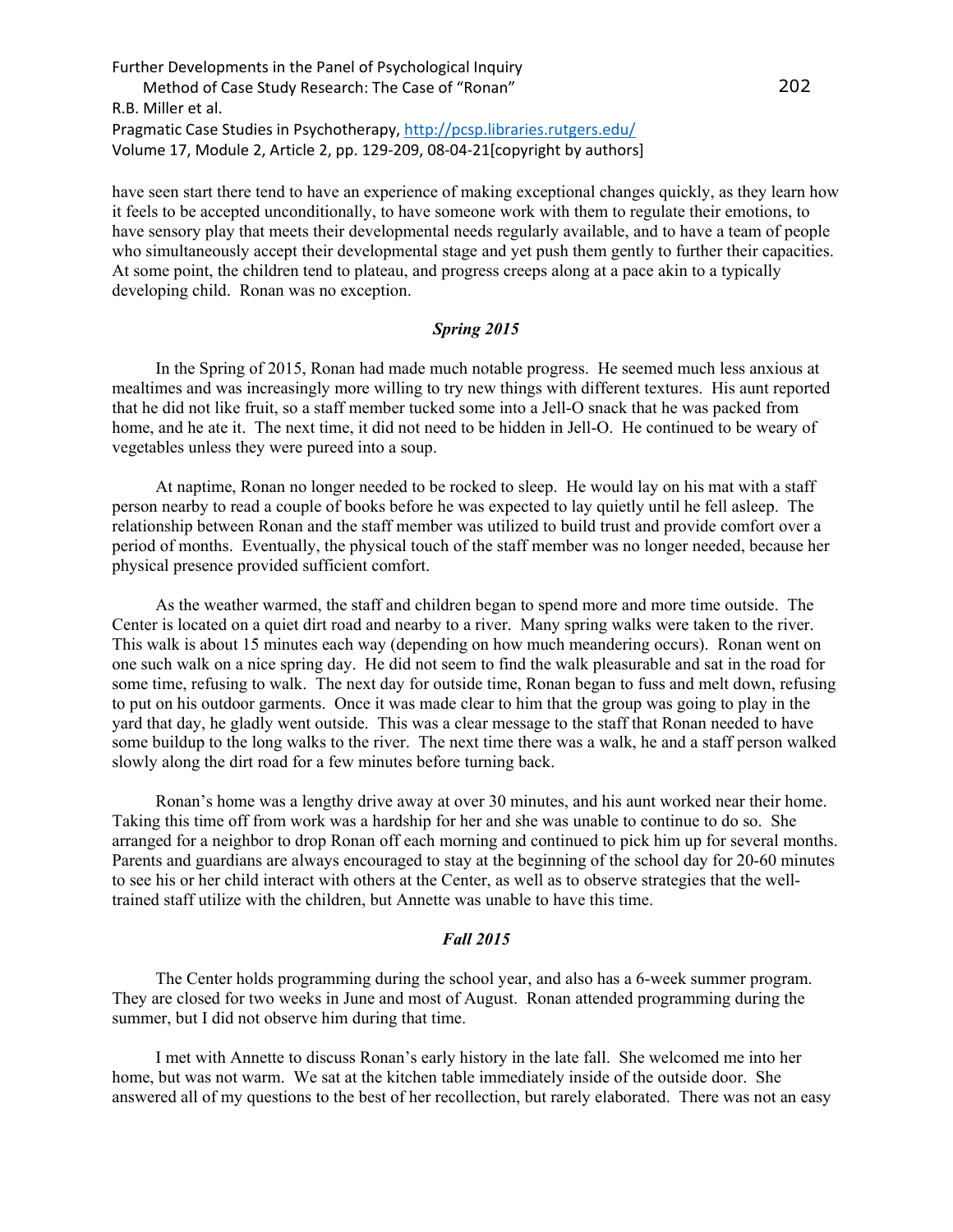"narrative" feel to the conversation. Towards the end of my visit, Ronan arrived at the home with a family friend, with whom he has a warm connection, according to his aunt. Annette maintained her focus on me, not speaking to her nephew or friend. Ronan did not attempt to get Annette's attention, but did indicate to the family friend that he wanted a snack by lingering in the kitchen area. She asked him if he wanted a snack and he responded by climbing into his chair at the table. She served him some crackers and he was satisfied. At one point while eating his snack, Ronan's older sibling (also in Annette's care) walked by. Ronan quickly raised his hands in a manner that indicated that he felt like he needed to protect his food. Annette commented to me that no one ever takes his food, but that Ronan continues to guard it.

At the Center, Ronan would often find an activity that he enjoys, and would seem perfectly happy to have an adult or peers join him in the activity (unless they took items he intended to use), but he showed little initiation in interactions with adults or peers. Other children at the Center enjoy games of hide and seek or chase. Ronan may have gotten caught up in the joy that other children experienced during such games and laugh along for a moment, but those moments were fleeting.

One area of growth that really struck me was in Ronan's ability to be comforted by a trusted adult. In his earlier days at the Center, Ronan would "melt down" when told no or redirected. A meltdown usually consisted of screaming, flopping onto the floor, kicking his legs, and flailing of his limbs. During meltdowns, Ronan seemed unable to process and might have gotten stuck in this pattern for a number of minutes. In the fall, Ronan began to seek out an adult, even if the adult was the source of his anger (i.e., the person who told him no or attempted to redirect him), and receive physical comfort and regulation from that person.

#### *Winter 2016*

This winter, my relationship with Ronan has grown in some notable ways. Weeks prior, I had remarked to the director that another same-age peer of Ronan's is so much more socially motivated than Ronan is. For instance, this peer would seek out adults for a variety of games he enjoyed playing, such as chase or sword fighting. In contrast, Ronan was happy to have a person playing alongside him, but he would be just as happy to play alone. However, just as I started to sort through why this may be, it began to change. I had a variety of interactions with Ronan where he made it perfectly clear that my engagement was more than just welcome, but wanted. The first example of this was small but powerful: Ronan had just learned the new skill of blowing bubbles through a straw into his water cup. He spent a few minutes playing with his cup of water and straw before I decided to join him. I brought my own cup of water and straw to the table and sat beside him. He was interested in the bubbles in my cup for a moment before he returned to his own. I stopped blowing bubbles and set my cup down. He immediately picked up my cup and handed it back to me. He picked his own cup back up and pointedly waited for me to blow bubbles alongside him. It was clear that Ronan wanted me to participate in the activity with him. It did not seem as highly engaged as a game of chase or something that involved turn taking, but Ronan was enjoying the presence of another. It was a step.

The very next day, Ronan engaged his peers in games of Legos, took turns with peers when jumping into a soft landing pad, and had a very special interaction with me during his naptime. Ronan stopped napping early in the winter, but was still expected to have a meaningful rest. His nap items were set up daily on a beanbag. A staff member would read stories to Ronan for a period of time before he was expected to rest quietly. On this particular day, I was in the nap room with Ronan. Two of his peers had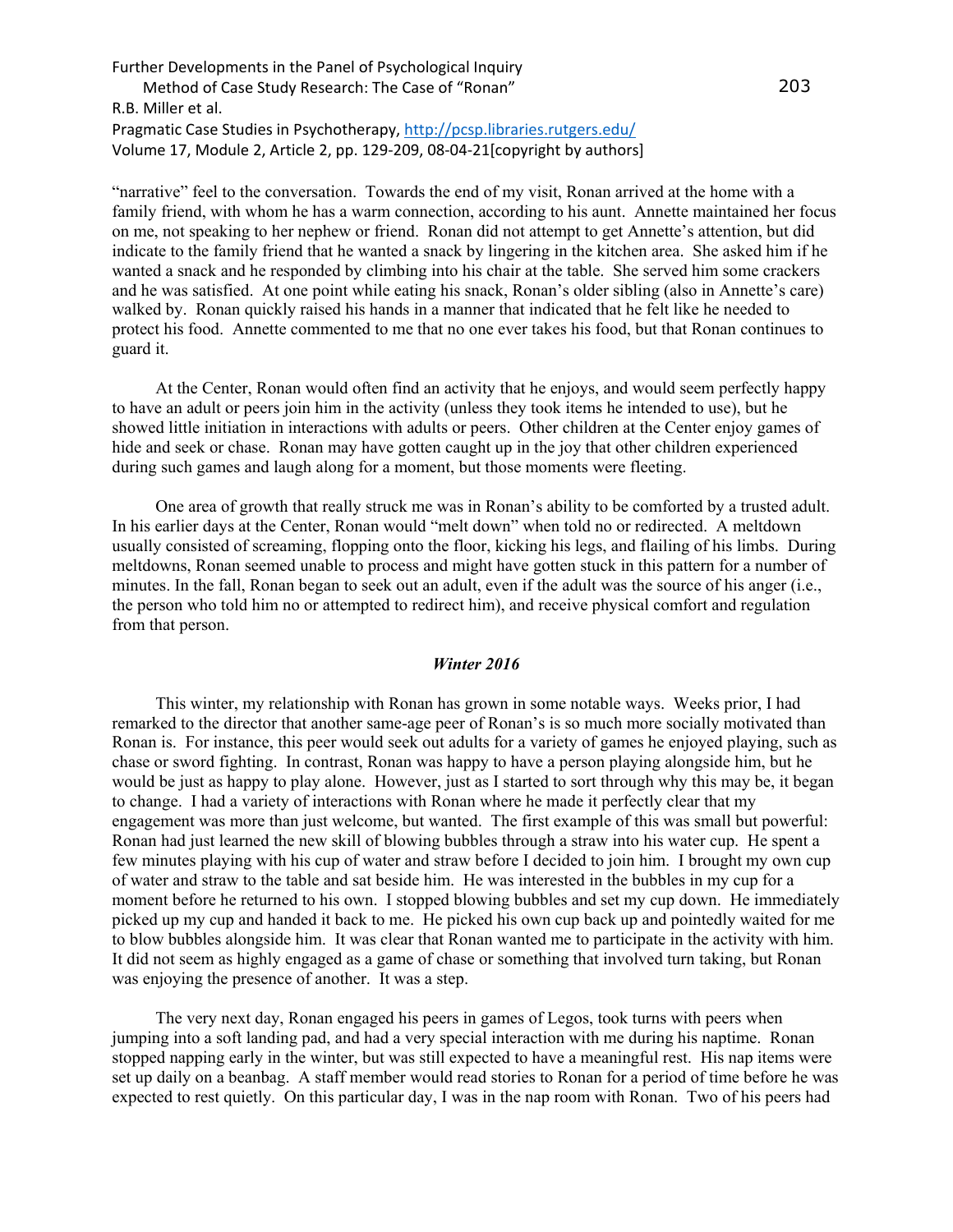just fallen asleep. While I did not have high expectations that Ronan would fall asleep, he had been rubbing his eyes and I was aware that he might be in need of a nap. He began to get restless and was having difficulty remaining on his rest spot, so I pulled him onto my lap and began to sing a series of songs as I rocked him gently. He relaxed visibly and seemed comfortable, so we continued in this manner for 10-15 minutes. Just as Ronan seemed likely to drift off, he sat up quickly and moved back onto his rest spot. I leaned close onto his beanbag and was deliberately taking loud deep breaths. He looked at me and gently took my face in his hands. He kissed me on the cheek several times and then turned his cheek towards me, indicating that he would like me to kiss him on the cheek as he had done to me. I did so. We repeated this three-to-four more times. While I remained calm on the outside, I was celebrating on the inside. This was big growth for Ronan. In this two-day period, we had had several meaningful interactions, culminating in this very intimate face touching interaction.

Since first meeting Ronan, he has made progress in many notable areas. Perhaps the most important of these areas is in the development of his sense of self. To develop this sense, a child needs to recognize that he or she is an individual separate from other individuals. The person has thoughts and beliefs that may not be that same as those of others. An early example of this development is when a child pushes boundaries of what is and is not acceptable. A child who lacks the awareness that others have their own minds are unlikely to make social references when pushing these boundaries. As this develops, a child might do something that he or she knows is not allowed while anticipating the "no" response from the adult. Eventually, the expectations may become internalized.

On two separate recent occasions, Ronan teased a staff person at the Early Intervention Center. On one occasion, he offered a fork-full of food to an adult. The adult accepted (consider what a big step this was for Ronan, to go from his food obsession to offering another person a bite of his food). Ronan offered another bite and as the person leaned in for it, he smirked and popped it in his own mouth. On another occasion, Ronan held out his foot to me and said "off", to indicate that he wanted his slipper off. When I went to take it off, he said, "no!". I remarked that I must have misunderstood him. He then held his foot out to me again, repeating "off!". When I leaned down a second time, he again said no and hid his foot. He had a smile on his face this second time. Both of these instances of Ronan joking or teasing show that he has begun the development of an intersubjective self. Intersubjectivity refers to shared interpretations of social interactions, or the sharing of subjective states (Stolorow, Brandchaft, & Atwood, 1995). It can also refer to a shared divergence in meaning, such as with teasing. In this case, Ronan had an idea in his mind *and* he recognizes that it is an idea the other person does not yet know. What a great development in his theory of mind!

Towards the end of winter, Ronan made another leap in his development. Children with ASD often experience Sensory Processing Disorder, where the senses regularly overloaded the system, leading to anxiety, meltdowns, or restlessness (Grandin, 1992). Most of the children at the Early Intervention Center have an Occupational Therapist who visits weekly and gives tips to the staff on how to help the children with issues such as this. Ronan occasionally enjoys wearing a weighted vest, at times even seeking it out when he begins to feel dysregulated. Another common activity to engage and integrate his senses is to roll him up in a yoga mat and put deep pressure on him. This is typically done in a very playful manner and Ronan enjoys it. Ronan does not typically engage in symbolic play. He likes to build, paint, figure out how things work. Recently, however, Ronan took a baby doll and wrapped the doll up in the yoga mat. Perhaps Ronan is preparing to move into the world of symbolic play, opening countless doors for his growing imagination.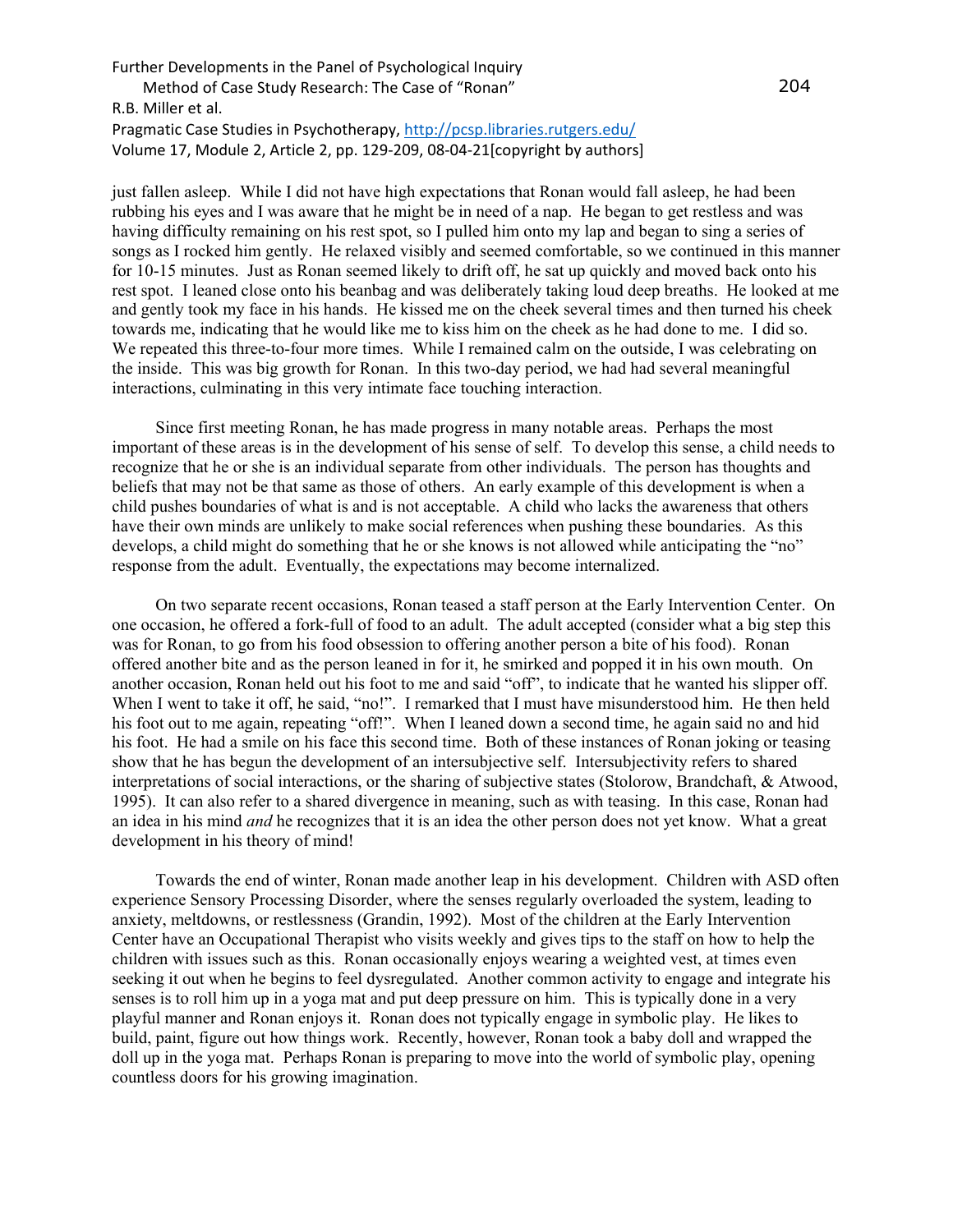## **7. TREATMENT MONITORING AND USE OF FEEDBACK INFORMATION**

I was able to witness an immense amount of growth in Ronan over a period of 14 months. When I first met him, he was a newly diagnosed two-year-old who had extreme difficulty managing his emotions. He did not seem to have a strong attachment to anyone, including his aunt/primary caregiver. He had difficulty sleeping, spending time in a room with a closed door, and was very obsessive about food. Over time, while in a home that was safe and secure, and while in the day program at the Early Intervention Center, Ronan began to make changes in all of those areas.

Most notably, Ronan began to form meaningful relationships with others. While he remained content spending a great deal of time playing alone, he recognizes the comfort and skill that adults can offer him, and is able to utilize their support appropriately. There is some evidence that his home, while certainly being safe and secure, is not warm and welcoming. Annette and her family decided that Ronan was best off in a gated-off area of the house, for safety and to have him away from what she needed to get done around the house. After recent and new protest from Ronan, who finally wanted to be a part of the family, the gates came down. When I visited Ronan and Annette's home, I was struck by how she did not interact with Ronan at all, and also by how bonded Ronan seemed to be to his family friend. These two elements have led me to think that much of Ronan's growth has come from the endless support provided to him at the Center, though it would have been much more difficult if he did not feel secure and safe at home.

## **8. CONCLUDING EVALUATION OF THE TREATMENT'S PROCESS AND OUTCOMES**

When I first approached Ronan's aunt about doing a case study on Ronan, her words to me were, "Ronan is a case where his autism came from his early trauma. There's no history of autism in our family, so I'm sure it's not genetic." While I think Annette's reasoning on the matter was somewhat flawed (autism does run in families, but there are also children for whom there is no familial history), she had an interesting notion. Was Ronan taught that his physical and emotional needs would not be met, and thus retreated into himself? Did Ronan learn that adults could not be counted on, and therefore he was better off in his own world?

It is impossible to know the exact etiology of Ronan's autism, but it is a solid theory that Ronan may have come to his autism by way of his traumatic early history. Whether or not Ronan's case was one of a biological etiology or from a place of trauma, his brain changed in important ways that made typical development more of a challenge for him. The relationalbased therapy that was offered to him at the Center addressed the core deficits of autism by teaching him to regulate his emotions and build relationships. That was an invaluable lesson.

### *Philosophical Dilemma in the Case of Ronan*

When considering the case of Ronan, I was overcome on many occasions with feelings of relief that he was in an adoption-track home and at the Early Intervention Center. He was clearly doing better because of these drastic changes from his previous life. The local Child Development Clinic diagnosed Ronan. When his aunt posed the "now what" question to the diagnosing physician, she was lucky that the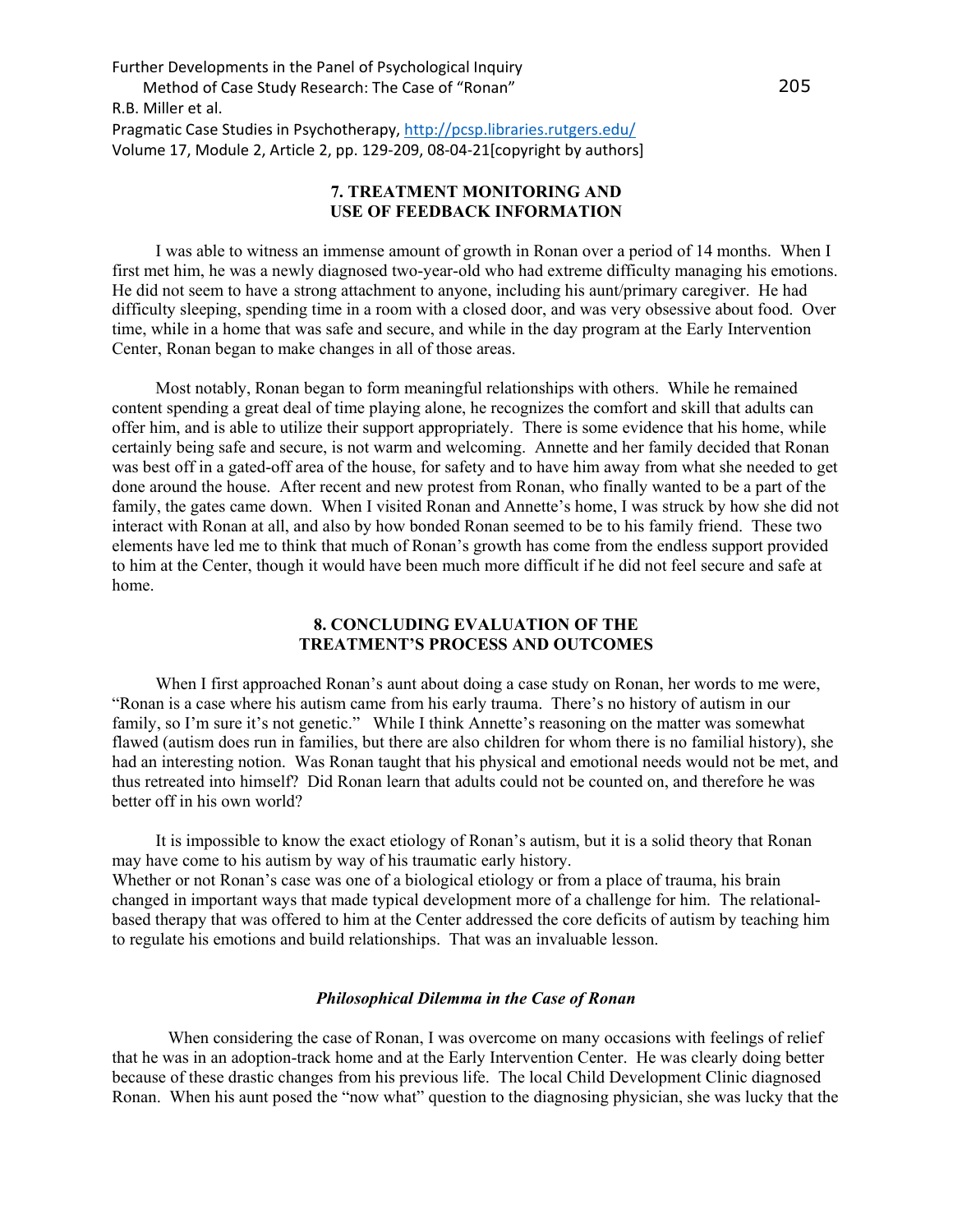physician knew of the Early Intervention Center. Annette immediately went into action to secure a spot for Ronan. As with all children who are officially in state custody, the Department of Child and Family Services would foot Ronan's childcare bill, so finances were not a deterrent. Luckily for the family, there was an opening at the time and Ronan was able to begin within mere weeks of his diagnosis.

What if the diagnosing physician had not known of the Early Intervention Center? What if she thought that an ABA program was best for children with autism? Most children who are diagnosed with autism are offered a variety of early intervention programming, including speech services, occupation and physical therapy, and often, ABA-based services. Children with autism have been shown to exhibit improvements in IQ and self-help skills with ABA, but what continues to be missing is the lack of meaningful social relationships (Gutstein, 2000). While this is a detriment to any child, it is more than just a detriment to a child with trauma. Even in a very pro-behavioral methods research article on trauma and neglect, authors Prather and Golden (2009) state that children with history of trauma need the trusting relationship with a loving adult first and foremost before any meaningful change will occur.

From my perspective, Ronan was lucky to have secured a spot in a program that was so well suited to meet his emotional needs. The philosophy of the Early Intervention Center was always to meet each child where they were, which could vary on a daily basis. Indeed, Ronan and the other children made great *behavioral* strides, as they learned the expectations of hand washing, sitting down when eating, communicating needs in the best way that child had, etcetera. The distinction between the behavioral changes these children made and those who are doing so because they are being reinforced with tokens are great: children who learn behavioral expectations using a reward system are learning what to do in that very specific setting in order to get a very specific reward. Greenspan and Weider (2006) noted in their book *Engaging Autism* that children who use this method of learning often have difficulty carrying the learned behaviors outside of the ABA setting. One parent of a child at the Early Intervention Center had her child receive ABA services for a few months before finding the EI Center. She noted that her child had learned through a reward system to point to things, but failed to understand *why* she was pointing. The behavior was taught, but the meaning was lost. Ronan was learning social and life skills in a dynamic way that would carry across settings—in fact, his family members consistently reported that gains seen at the Center were also seen at home.

What happens to children who do not live in areas with a relational-based program in place? Or for children who do live in a place where it is an option, but the cost is insurmountable? As long as ABA gathers the data and can show increases in IQ scores and in compliance behaviors, there will be funding. What comes next is taking a long, hard look at quality of life. Children who have received relationshipbased programming have been shown to have an overall higher level of life satisfaction and more meaningful relationships than those who received ABA (Greenspan & Weider, 2006). There is more to life than IQ and the ability to be integrated into a typical classroom. Ronan is doing as well as he is because of receiving an intervention that truly met his needs for security and safety and allowed him to explore in a meaningful way. I expect his current gains would look drastically different if his circumstances were otherwise. The data are there to support relational-based programs, as well, but as long as well-respected autism resources such as Autism Speaks are not recognizing them, they will hardly have the opportunity to become mainstream.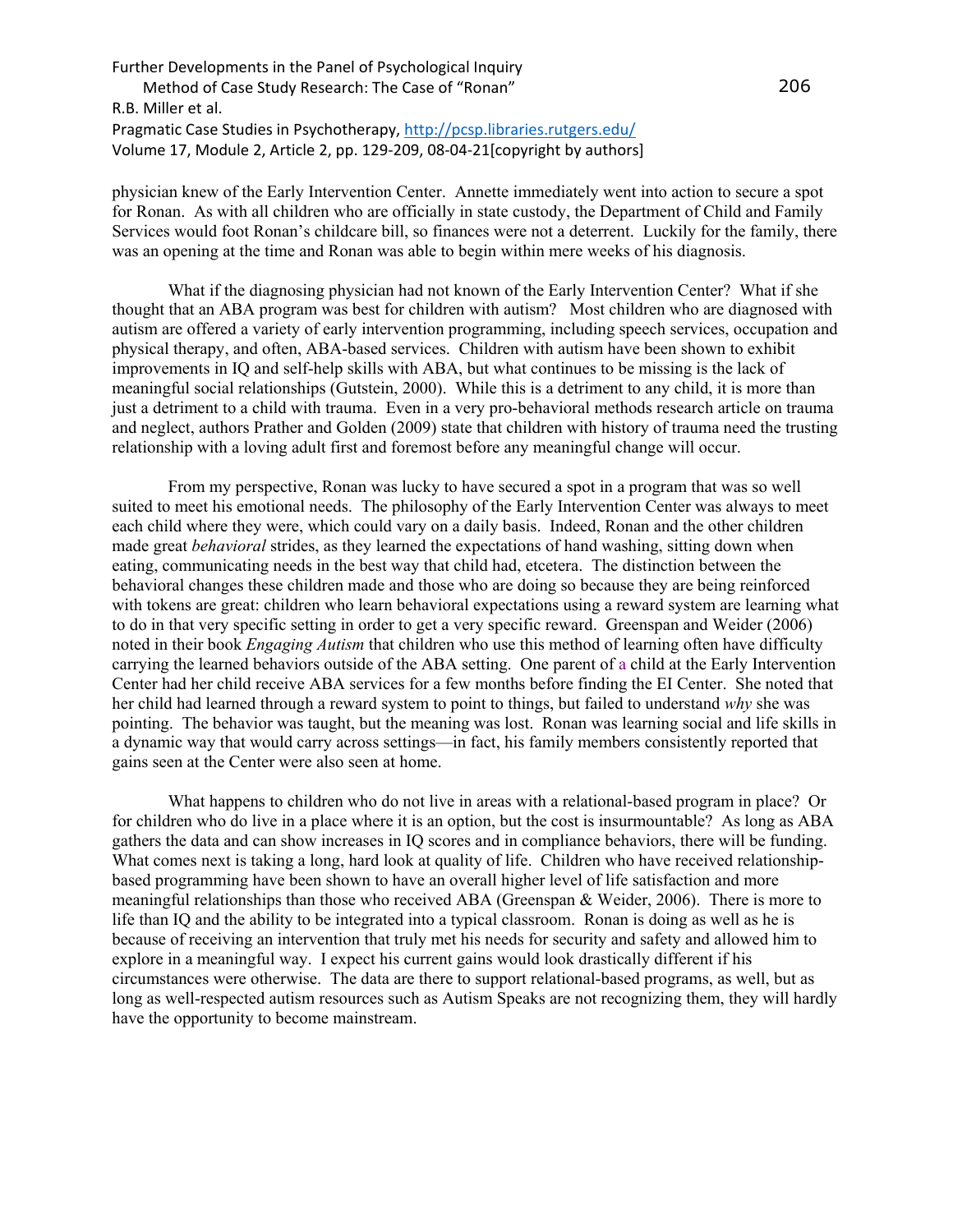### *Final Discussion*

The case of Ronan is one in which it is difficult to pinpoint the etiology of his disorder. His aunt feels certain that he would not have autism if not for his traumatic and neglectful beginning. Whether or not she is correct, his traumatic history likely at least compounded the symptoms Ronan displayed. As mentioned previously, however, some amount of trauma may be common in cases of young children with autism as the parents wrestle with feelings of inadequacy from the lack of warmth and social relatedness that his or her child displays. As parents feel rebuffed, they may in turn come to reject the child and his or her needs. Regardless of the etiology, it was clear that Ronan had experienced some amount of neglect and trauma in his earliest months. To best reach Ronan, the play and relationship needed to be the focus of his treatment.

Throughout this project, I have been disappointed in what I have learned about ABA. When the common phrase "play is a child's work" is stated, perhaps that was not necessarily meaning to include children with autism. The ABA domain has a focus on shaping one behavior after another until the child can conform to mainstream society. Behavioral methods certainly have a place in the autism world, but we, as humans, are not simply a pile of behaviors. We are also our emotions, our social connections, and our histories. Play is how children learn to connect and relate. Children with autism are no different in this respect, but they may differ in how motivated they seem to be to play, or how innately playful they are. Children with autism tend to struggle with play, which to some may signal that play is not necessary for them to engage with others. On the contrary, play is just as crucial. Play cannot be taught as a chain of behaviors (i.e., Step one: pick up a baby doll; Step two: put the bottle in the baby's mouth; Step three: rock and sing to the baby). It is not for an adult to dictate what the child should do and then judge whether the child did it correctly. Play is only meaningful when it is the result of the child's imagination and desire to act out a personally meaningful experience.

Ronan made extraordinary gains in his ability to relate to others, his differentiation of self, and his curiosity in the world. Through the relationships at the Early Intervention Center, Ronan began his development into a *person;* an individual with needs and desires that were his alone. I have high hopes that his family and future schools will continue helping him toward a path of great gains. The future is bright for this happy three-year-old boy.

### **REFERENCES**

- American Psychiatric Association (2013). *Diagnostic and Statistical Manual of Mental Disorders (5th ed.).* Washington, DC: American Psychiatric Association.
- Beebe, B., Lachmann, F.M., Markese, S., Buck, K.A., Bahrick, L.E., Chen, H., Cohen, P., Andrews, H., Feldstein, S., Jaffe, J. (2012). On the origins of disorganized attachment and internal working models: Paper II. An empirical microanalysis of 4-month mother-infant interaction. *Psychoanalytic Dialogues*, *22*(3), 352-374.
- Champagne, F. A. (2015). Epigenetics of the Developing Brain. *Zero To Three*, *35*(3), 2-8.
- Fogel, A., & Garvey, A. (2007). Alive communication. *Infant Behavior and Development, 30,* 251-257.
- Grandin, T. (1992), Calming effects of deep touch pressure in patients with Autistic Disorder*, [Journal of Child and Adolescent Psychopharmacology,](http://www.grandin.com/inc/squeeze.html) 2 (1).*
- Greenspan, S. I., & Wieder, S. (2006). *Engaging autism: Using the floortime approach to*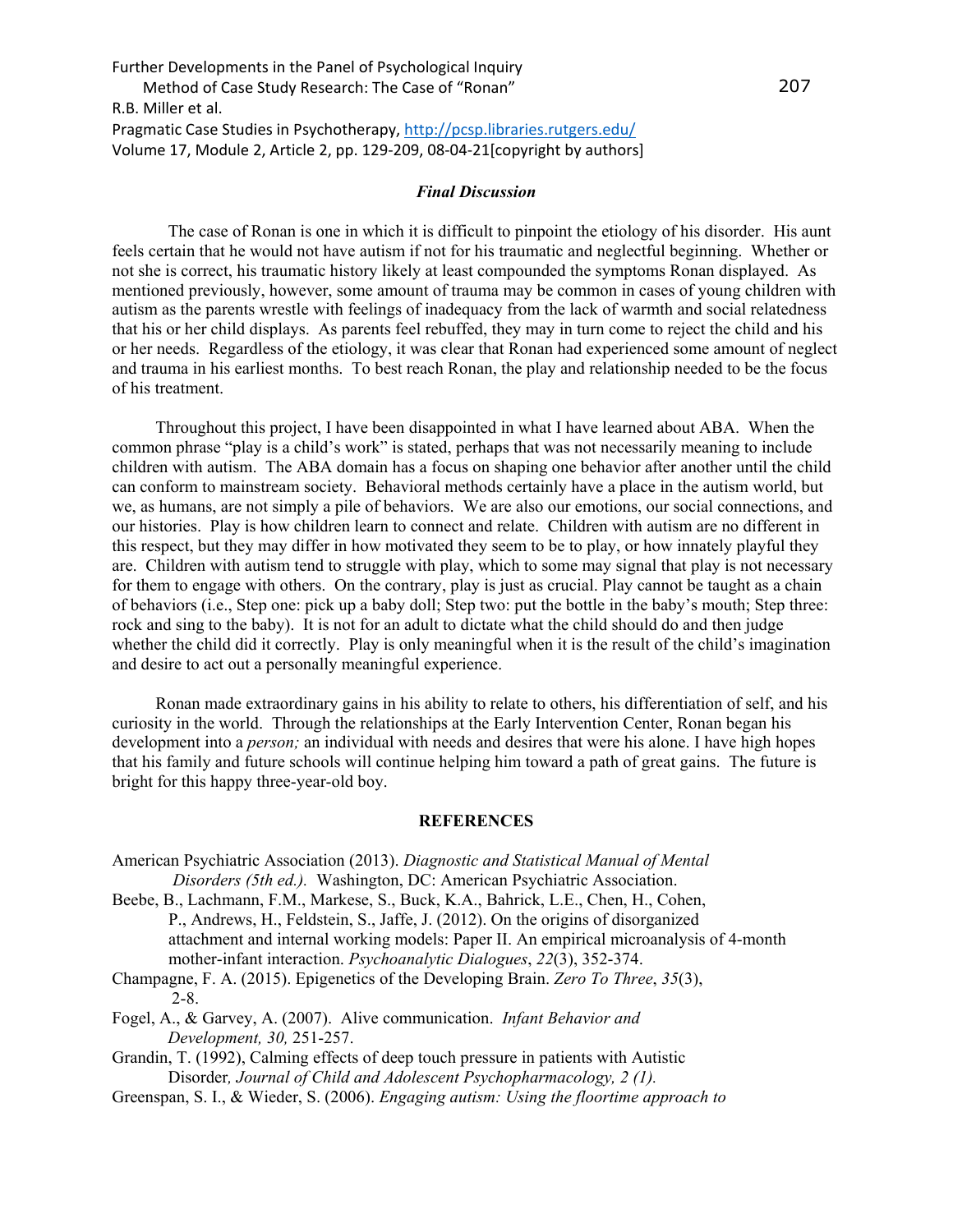Further Developments in the Panel of Psychological Inquiry

Method of Case Study Research: The Case of "Ronan"

R.B. Miller et al.

Pragmatic Case Studies in Psychotherapy,<http://pcsp.libraries.rutgers.edu/>

Volume 17, Module 2, Article 2, pp. 129-209, 08-04-21[copyright by authors]

*help children relate, communicate, and think*. Cambridge, MA: Da Capo Lifelong Books.

Gutstein, Steven E. (2000). *Autism Aspergers: Solving the relationship puzzle.*  Arlington, TX: Future Horizons, Inc.

Healy, O., O'Connor, J., Leader, G., & Kenny, N. (2008). Three years of intensive applied behavior analysis: a case study. *The Journal Of Early And Intensive Behavioral Intervention*, (1), 4.

Kaufman, B. (1994). Son-rise: The miracle continues. Tiburon, Calif.: H.J. Kramer.

- Kerig, P., Ludlow, A., & Wenar, C. (2012). *Developmental Psychopathology (6th ed.)*. New York: McGraw Hill.
- Klauber, T. (1999). The significance of trauma and other factors. In A. Alvarez & S. Reid (Eds.), *Autism and personality: Findings from the Tavistock Autism Workshop* (pp. 33-48). New York, NY: Routledge.

Levine, P.A., & Kline, M. (2007). *Trauma through a child's eyes: Awakening the ordinary miracle of healing.* Berkeley, CA: North Atlantic Books. 15(5), 563-577.

- Perry, B.D. *Child maltreatment: the role of abuse and neglect in developmental psychopathology*. In Textbook of Child and Adolescent Psychopathology (Eds., Theodore P. Beauchaine & Stephen P. Hinshaw) Wiley, New York, pp. 93-128, 2008.
- Prather, W., & Golden, J. A. (2009). A behavioral perspective of childhood trauma and attachment issues: toward alternative treatment approaches for children with a history of abuse. *The International Journal Of Behavioral Consultation And Therapy*, (2), 222.
- Reid, S. (1999).The assessment of the child with autism: A family perspective. In A. Alvarez & S. Reid (*Autism and personality: Findings from the Tavistock Autism Workshop* (pp. 33-48). New York, NY: Routledge.
- Rhode, M. (2004). Different responses to trauma in two children with autistic spectrum disorder: the mouth as crossroads for the sense of self. *Journal of Child Psychotherapy, 30 (1)*, 3-20.
- Roberts, A.L. , Koenen, K.C., Lyall, K., Robinson, E.B., Weisskopf, M.G. (2015). Association of autistic traits in adulthood with childhood abuse, interpersonal victimization, and posttraumatic stress. *Child Abuse and Neglect, 45*, 135-142.
- Rutter M. (2005). Incidence of autism spectrum disorders: changes over time and their meaning. *Acta Paediatrica*, *94* (1), 2-15.

Schore, A.N. (1994). *Affect regulation and the origin of the self: The Neurobiology of Emotional Development.* Mahwah, NJ: Erlbaum.

Schore, A.N. (2013). Regulation theory and the early assessment of attachment and Autism Spectrum Disorders: a response to Voran's clinical case. *Journal of Infant, Child, and Adolescent Psychotherapy, 12,* 164-189.

- Schore, A. N. (2014). Early interpersonal neurobiolical assessment of attachment and autistic spectrum disorders. *Frontiers in Psychology, 5,* 1-13.
- Siegel, D.J. (2006). An interpersonal neurobiology approach to psychotherapy. *Psychiatric Annals, 36*(4), 248-256.

Siegel, D.J. *The developing mind: How relationships and the brain interact to shape who we are.* New York: Guilford Press, 2012.

van der Kolk, B. (2005). Developmental Trauma Disorder: Towards a rational diagnosis